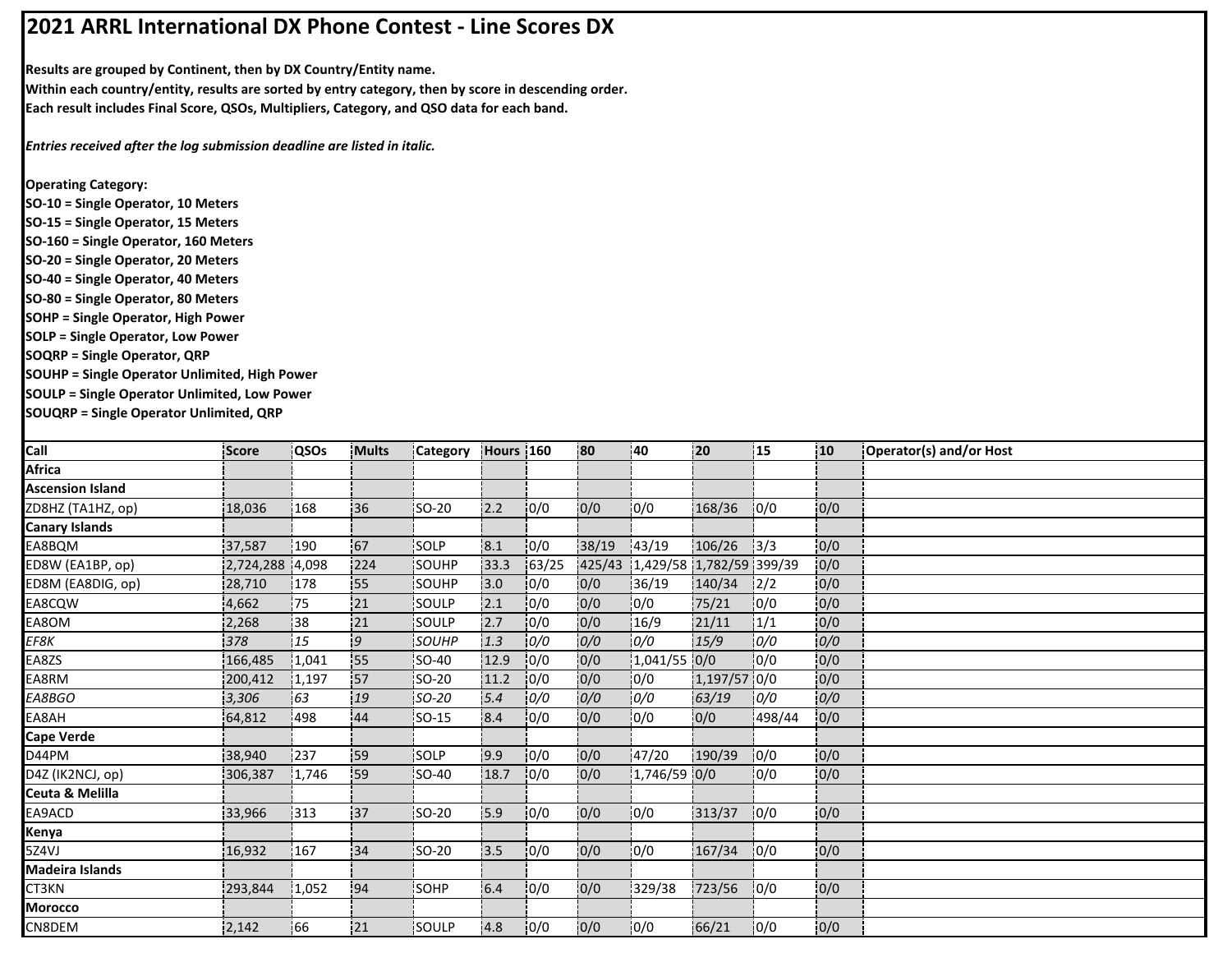| CN8SG                 | 36,072          | 337             | 136                     | SO-20        | 3.0       | 0/0  | 0/0           | 10/0          | 337/36           | 10/0   | 0/0 |                         |
|-----------------------|-----------------|-----------------|-------------------------|--------------|-----------|------|---------------|---------------|------------------|--------|-----|-------------------------|
| <b>Reunion Island</b> |                 |                 |                         |              |           |      |               |               |                  |        |     |                         |
| FR4QT                 | 25,854          | 287             | 31                      | SO-15        | 4.1       | 0/0  | 0/0           | 0/0           | 0/0              | 287/31 | 0/0 |                         |
| Saint Helena          |                 |                 |                         |              |           |      |               |               |                  |        |     |                         |
| ZD7BG                 | 5,934           | 86              | 123                     | SOHP         | 1.3       | 0/0  | 0/0           | 0/0           | 0/0              | 86/23  | 0/0 |                         |
| Senegal               |                 |                 |                         |              |           |      |               |               |                  |        |     |                         |
| 6W1QL                 | 13              | 11              | 11                      | <b>SOLP</b>  | 0.0       | 10/0 | 0/0           | 0/0           | 1/1              | 10/0   | 0/0 |                         |
| <b>South Africa</b>   |                 |                 |                         |              |           |      |               |               |                  |        |     |                         |
| ZS2ABE                | 64,449          | 291             | 77                      | SOHP         | 9.8       | 0/0  | 0/0           | 179/41        | 14/8             | 98/28  | 0/0 |                         |
| ZS6US                 | 58,560          | 327             | 61                      | <b>SOHP</b>  | 9.4       | 0/0  | 0/0           | 0/0           | 116/22           | 211/39 | 0/0 |                         |
| ZS2EC                 | 168             | :8              | $\overline{\mathbf{8}}$ | SOLP         | 0.9       | 0/0  | 0/0           | 8/8           | 0/0              | 0/0    | 0/0 |                         |
| ZS6TVB                | 31,920          | 285             | 38                      | SO-15        | 2.9       | 10/0 | 0/0           | 0/0           | 0/0              | 285/38 | 0/0 |                         |
| Zambia                |                 |                 |                         |              |           |      |               |               |                  |        |     |                         |
| 9J2MM                 | 7,290           | $\frac{1}{2}90$ | 27                      | SO-20        | 5.2       | 0/0  | 0/0           | 0/0           | 90/27            | 0/0    | 0/0 |                         |
|                       |                 |                 |                         |              |           |      |               |               |                  |        |     |                         |
| Call                  | Score           | <b>QSOs</b>     | <b>Mults</b>            | Category     | Hours 160 |      | 80            | 40            | 20               | 15     | 10  | Operator(s) and/or Host |
| Asia                  |                 |                 |                         |              |           |      |               |               |                  |        |     |                         |
| <b>Asiatic Russia</b> |                 |                 |                         |              |           |      |               |               |                  |        |     |                         |
| RAØACM                | 336             | 16              | 17.                     | SOHP         | 1.5       | 0/0  | 0/0           | 0/0           | 16/7             | 0/0    | 0/0 |                         |
| RAØLMO                | 198             | 11              | -6                      | SOHP         | 0.4       | 0/0  | 1/1           | 9/4           | 1/1              | 0/0    | 0/0 |                         |
| RØMZ                  | 84              | İ7.             | $\overline{4}$          | <b>SOHP</b>  | 0.2       | 10/0 | 10/0          | 1/1           | 6/3              | 10/0   | 0/0 |                         |
| RC9O                  | 75              | 15              | 5                       | SOHP         | 0.7       | 0/0  | 0/0           | $\frac{1}{2}$ | $\frac{1}{3}/3$  | 0/0    | 0/0 |                         |
| RMØF                  | 21,489          | !257            | 29                      | SOUHP        | 4.4       | 1/1  | 9/4           | 13/2          | 240/20           | 14/2   | 0/0 |                         |
| UA9BA                 | 6,324           | 69              | 31                      | SOUHP        | 4.7       | 10/0 | 0/0           | $\frac{1}{8}$ | 61/24            | 0/0    | 0/0 |                         |
| <b>RUØLL</b>          | 2,499           | 49              | 17                      | SOUHP        | 3.5       | 0/0  | 1/1           | 10/5          | 38/11            | 10/0   | 0/0 |                         |
| RD8D                  | 2,142           | 142             | 17                      | SOUHP        | 2.1       | 0/0  | 0/0           | 0/0           | 42/17            | 10/0   | 0/0 |                         |
| R9AE                  | 1,131           | 29              | 13                      | SOUHP        | 1.4       | 10/0 | 0/0           | 0/0           | 29/13            | 0/0    | 0/0 |                         |
| UA9MA                 | 540             | 19              | 10                      | SOUHP        | 0.4       | 0/0  | 10/0          | $\frac{1}{2}$ | 17/8             | 0/0    | 0/0 |                         |
| RØAGY                 | 525             | 25              | 17                      | SOUHP        | 2.5       | 10/0 | 0/0           | 0/0           | 25/7             | 0/0    | 0/0 |                         |
| RV9CX                 | 405             | $\overline{15}$ | 9                       | SOUHP        | 1.1       | 0/0  | 0/0           | 0/0           | 15/9             | 0/0    | 0/0 |                         |
| RØQAF                 | 90              | 16              | $\overline{5}$          | SOUHP        | 0.3       | 0/0  | 0/0           | 0/0           | 6/5              | 0/0    | 0/0 |                         |
| RZØL                  | 12              | 12              | $\overline{2}$          | SOULP        | 0.1       | 0/0  | $\frac{1}{2}$ | 0/0           | 0/0              | 0/0    | 0/0 |                         |
| RWØCV                 | 1,584           | 48              | 11                      | SO-20        | 4.2       | 0/0  | 0/0           | 0/0           | 48/11            | 0/0    | 0/0 |                         |
| <b>UAØCA</b>          | 540             | 20              | 10                      | SO-20        | 1.7       | 0/0  | 0/0           | 0/0           | 20/10            | 0/0    | 0/0 |                         |
| RCØL                  | 180             | 10              | 6                       | <b>SO-20</b> | 0.4       | 10/0 | 0/0           | 0/0           | 10/6             | 0/0    | 0/0 |                         |
| RZ9YN                 | 126             | !7              | $\overline{6}$          | SO-20        | 0.3       | 0/0  | 0/0           | 0/0           | 7/6              | 0/0    | 0/0 |                         |
| China                 |                 |                 |                         |              |           |      |               |               |                  |        |     |                         |
| BH4RNX                | 738             | 44              | <b>6</b>                | SOUHP        | 1.0       | 0/0  | 0/0           | 10/0          | 44/6             | 10/0   | 0/0 |                         |
| BG4GOV                | 120             | 18              | 15                      | SOULP        | 0.8       | 0/0  | 0/0           | 8/5           | 0/0              | 0/0    | 0/0 |                         |
| <b>BD4RHV</b>         | 72              | 16              | $\overline{4}$          | SOULP        | 1.0       | 0/0  | 0/0           | 2/2           | 4/2              | 0/0    | 0/0 |                         |
| BH4RWP                | 36              | i5              | iз                      | SOULP        | 1.0       | 0/0  | 0/0           | 2/2           | 3/1              | 0/0    | 0/0 |                         |
| <b>BG6GQE</b>         | 27              | 13              | $\overline{3}$          | SOULP        | 0.1       | 0/0  | 0/0           | 0/0           | 3/3              | 0/0    | 0/0 |                         |
| <b>BD7JNA</b>         | $6 \frac{1}{2}$ | IЗ              | i <sub>2</sub>          | SOUHP        | 0.1       | 10/0 | 0/0           | 12/1          | 1/1              | 0/0    | 0/0 |                         |
| BA4TB                 | 13              | i1.             | ί1                      | <b>SO-40</b> | 0.0       | 10/0 | 0/0           | 1/1           | 0/0              | 0/0    | 0/0 |                         |
| BY1CY                 | 648             | 27              | $\overline{\mathbf{8}}$ | <b>SO-20</b> | 2.0       | 0/0  | 0/0           | 10/0          | 27/8             | 10/0   | 0/0 |                         |
| <b>BG5BAA</b>         | 48              | 15              | $\overline{4}$          | <b>SO-20</b> | 0.3       | 10/0 | 0/0           | 0/0           | 5/4              | 0/0    | 0/0 |                         |
| BA3AX                 | 45              | 15              | $\mathsf{13}$           | SO-20        | 0.7       | 0/0  | 0/0           | 0/0           | $\frac{1}{5}{3}$ | 0/0    | 0/0 |                         |
| <b>Cyprus</b>         |                 |                 |                         |              |           |      |               |               |                  |        |     |                         |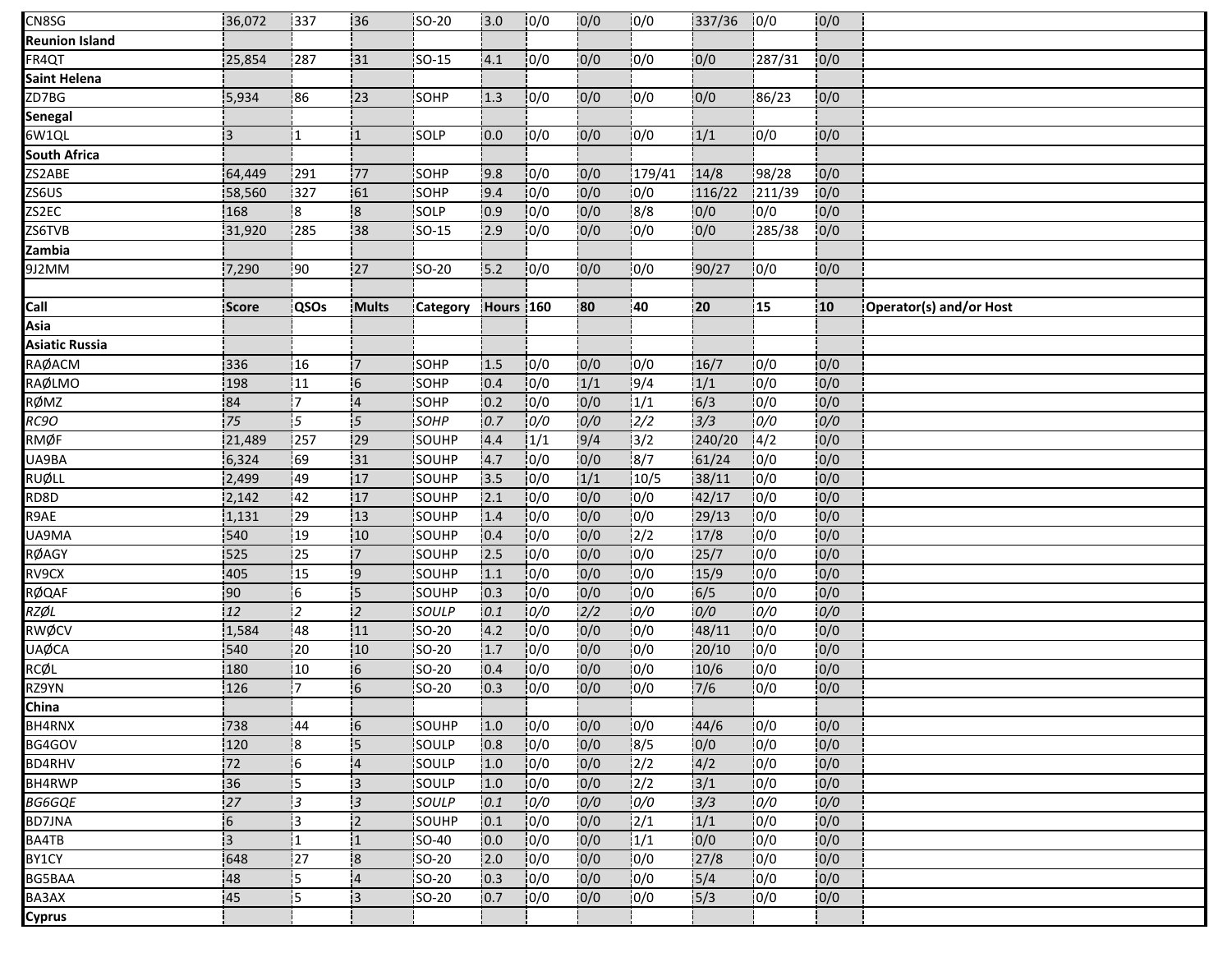| C4W                | 27,216  | 191   | 48              | SOHP         | 15.4 | 10/0 | 0/0              | 146/28 | 45/20        | 10/0  | 10/0 |  |
|--------------------|---------|-------|-----------------|--------------|------|------|------------------|--------|--------------|-------|------|--|
| P3X (5B4AMM, op)   | 95,853  | 363   | 89              | SOUHP        | 2.2  | 10/0 | 111/27 158/32    |        | 94/30        | 0/0   | 0/0  |  |
| <b>Hong Kong</b>   |         |       |                 |              |      |      |                  |        |              |       |      |  |
| VR2CC (VR2XMT, op) | 108     | 19    | $\overline{4}$  | SOUHP        | 0.6  | 10/0 | 0/0              | 10/0   | 9/4          | 10/0  | 0/0  |  |
| VR2XYL             | 45      |       | 3               | SOUHP        | 0.5  | 0/0  | 0/0              | 0/0    | 15/3         | 0/0   | 0/0  |  |
| VR2T (VR2XAN, op)  | 33,480  | 280   | 40              | <b>SO-20</b> | 7.2  | 0/0  | 0/0              | 10/0   | 280/40       | 0/0   | 0/0  |  |
| Israel             |         |       |                 |              |      |      |                  |        |              |       |      |  |
| 4X1IM              | 2,400   | 44    | $\overline{20}$ | SOUHP        | 13.9 | 0/0  | 0/0              | 0/0    | 44/20        | 10/0  | 0/0  |  |
| 4X1VF              | 1,581   | 132   | 17              | SOUHP        | 1.7  | 10/0 | 0/0              | 10/0   | 32/17        | 10/0  | 0/0  |  |
| 4X1MM              | 3,240   | 54    | :20             | SO-20        | 4.0  | 10/0 | 0/0              | 10/0   | 54/20        | 10/0  | 0/0  |  |
| Japan              |         |       |                 |              |      |      |                  |        |              |       |      |  |
| JF2QNM             | 209,520 | 792   | :90             | SOHP         | 18.4 | 10/0 | 16/6             | 191/26 | 547/51       | 38/7  | 0/0  |  |
| <b>JAØJHA</b>      | 204,105 | 1,256 | 55              | SOHP         | 13.5 | 0/0  | 0/0              | 0/0    | 1,256/55 0/0 |       | 0/0  |  |
| JH1NBN             | 184,272 | 733   | 88              | SOHP         | 20.5 | 0/0  | 9/5              | 286/33 | 386/44       | 152/6 | 0/0  |  |
| JH7QXJ             | 109,512 | 1514  | 72              | <b>SOHP</b>  | 14.8 | 10/0 | 7/4              | 125/19 | 353/44       | 129/5 | 0/0  |  |
| JH1EAQ             | 104,370 | 505   | 70              | SOLP         | 22.7 | 0/0  | 48/11            | 184/19 | 255/37       | 18/3  | 0/0  |  |
| JA7NVF             | 102,510 | 525   | 167             | SOHP         | 16.7 | 10/0 | 14/5             | 106/12 | 391/45       | 14/5  | 0/0  |  |
| JA2AXB             | 69,564  | 385   | 62              | SOHP         | 13.8 | 10/0 | 5/4              | 142/13 | 326/40       | 12/5  | 0/0  |  |
| JR1GSE             | 62,400  | 407   | 152             | SOHP         | 9.8  | 10/0 | 7/4              | 14/5   | 379/41       | 17/2  | 0/0  |  |
| JA8RUZ             | 42,768  | 343   | 44              | SOHP         | 7.8  | 10/0 | 13/5             | 73/11  | 232/23       | 125/5 | 0/0  |  |
| JS1OYN             | 37,224  | 271   | 47              | <b>SOLP</b>  | 21.7 | 0/0  | 14/6             | 194/13 | 141/24       | 122/4 | 0/0  |  |
| JH1OLB             | 33,534  | 250   | 46              | SOHP         | 8.5  | 0/0  | 0/0              | 15/5   | 227/39       | 8/2   | 0/0  |  |
| JA1XEC             | 30,816  | 223   | 48              | SOHP         | 13.3 | 10/0 | 1/1              | 4/4    | 207/40       | 11/3  | 0/0  |  |
| JF2FIU             | 20,685  | 201   | 135             | SOHP         | 4.7  | 10/0 | 1/1              | 10/4   | 183/28       | 17/2  | 0/0  |  |
| JQ1BVI             | 15,570  | 176   | 30              | SOHP         | 8.1  | 0/0  | 3/3              | 36/7   | 94/14        | 143/6 | 0/0  |  |
| JH1OGC             | 11,232  | 104   | 36              | SOQRP        | 13.6 | 0/0  | 9/5              | 28/7   | 53/21        | 14/3  | 0/0  |  |
| JH7UJU             | 9,120   | 96    | 32              | SOQRP        | 9.7  | 0/0  | $\frac{1}{9}{5}$ | 18/5   | 56/17        | 13/5  | 0/0  |  |
| JA7UES             | 8,730   | 99    | 30              | SOHP         | 3.7  | 0/0  | 0/0              | 10/4   | 87/25        | 12/1  | 0/0  |  |
| JH9CEN             | 7,917   | 193   | 29              | <b>SOHP</b>  | 6.8  | 0/0  | $\frac{1}{5}/4$  | 13/4   | 63/18        | 12/3  | 0/0  |  |
| <b>ILI8AL</b>      | 7,896   | 194   | 28              | SOHP         | 6.2  | 0/0  | 0/0              | 18/5   | 62/18        | 14/5  | 0/0  |  |
| JH1OAI             | 7,584   | 79    | 132             | SOHP         | 4.6  | 0/0  | 0/0              | 11/6   | 59/22        | 9/4   | 0/0  |  |
| JF1WNT             | 6,336   | 88    | 24              | SOLP         | 8.0  | 0/0  | 0/0              | 17/5   | 63/17        | 18/2  | 0/0  |  |
| JH4CPC             | 5,670   | 64    | 30              | SOHP         | 4.3  | 0/0  | 1/1              | 16/7   | 38/19        | 19/3  | 0/0  |  |
| JG2RFJ             | 5,250   | .70   | 25              | SOLP         | 4.8  | 0/0  | 0/0              | 11/5   | 45/15        | 14/5  | 0/0  |  |
| JG2REJ             | 5,100   | 69    | 125             | <b>SOHP</b>  | 4.9  | 10/0 | 4/3              | 14/5   | 142/15       | 19/2  | 0/0  |  |
| JE2FUP             | 5,040   | 71    | 24              | SOHP         | 4.8  | 0/0  | 0/0              | 12/5   | 45/15        | 14/4  | 0/0  |  |
| JE4MHL             | 4,977   | 80    | 21              | SOLP         | 6.8  | 0/0  | $5/4$            | 16/5   | 49/9         | 10/3  | 0/0  |  |
| JA1TMG             | 4,884   | 74    | 122             | SOHP         | 13.1 | 0/0  | 2/2              | 18/6   | 54/14        | 10/0  | 0/0  |  |
| JF1LMB             | 4,392   | 162   | 24              | SOHP         | 5.6  | 0/0  | 7/4              | 11/5   | 36/12        | 8/3   | 0/0  |  |
| <b>JHØNEC</b>      | 4,356   | 167   | 22              | SOLP         | 3.8  | 10/0 | 2/2              | 10/4   | 47/13        | 18/3  | 0/0  |  |
| JR1QBA             | 4,140   | 170   | <b>20</b>       | SOLP         | 7.8  | 10/0 | 3/3              | 19/5   | 44/10        | 14/2  | 0/0  |  |
| JE4USZ             | 3,840   | 80    | :16             | SOHP         | 4.8  | 0/0  | 0/0              | 15/2   | 63/12        | 12/2  | 0/0  |  |
| JA3QOS             | 3,780   | 163   | <b>20</b>       | <b>SOHP</b>  | 3.6  | 10/0 | 0/0              | 8/5    | 48/13        | 17/2  | 0/0  |  |
| JA2KPW             | 3,450   | 50    | 23              | SOLP         | 4.0  | 10/0 | 7/4              | 11/5   | 29/12        | 13/2  | 0/0  |  |
| JG1FML             | 3,363   | 61    | 19              | SOLP         | 4.6  | 0/0  | 0/0              | 12/5   | 41/12        | 8/2   | 0/0  |  |
| JR1EMO             | 3,243   | 149   | 23              | <b>ISOHP</b> | 2.2  | 10/0 | 10/0             | 18/5   | 34/15        | 17/3  | 0/0  |  |
| JA7OWB             | 3,192   | 58    | 19              | SOHP         | 4.3  | 0/0  | 0/0              | 13/5   | 45/14        | 10/0  | 0/0  |  |
| JE8CLT             | 3,120   | 52    | 20              | SOHP         | 3.0  | 10/0 | 2/1              | 11/5   | 33/11        | 16/3  | 0/0  |  |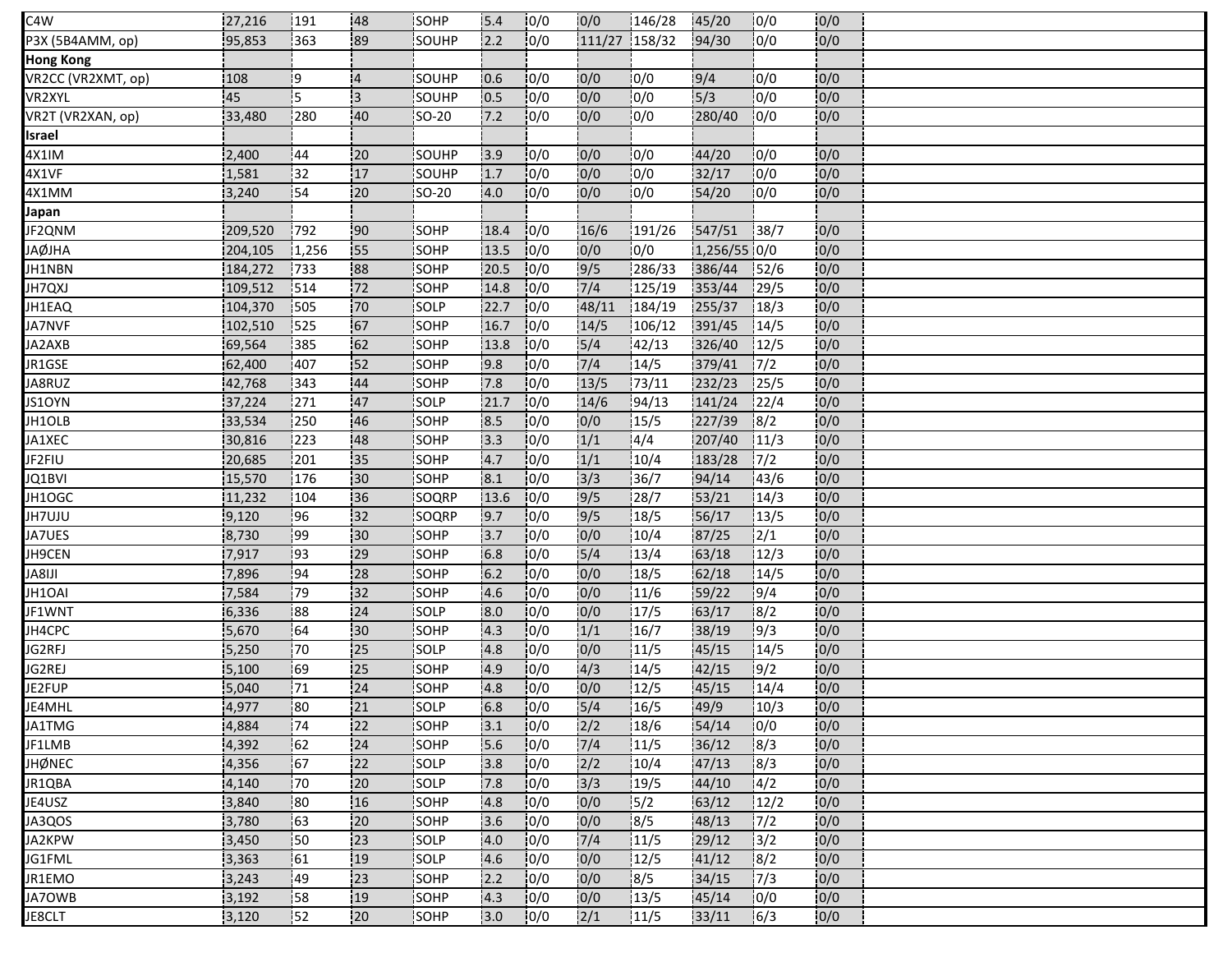| 20<br>0/0<br>4/3<br>17/5<br>0/0<br>50<br>SOLP<br>3.3<br>37/11<br>$\frac{1}{2}$<br>JA7BEW<br>3,000<br>0/0<br>0/0<br><b>47</b><br>21<br>0/0<br>0/0<br>0/0<br>0/0<br>2,961<br>SOQRP<br>JQ1NGT<br>0.0<br>0/0<br>3/3<br>42<br>25<br>10/0<br>29/18<br>10/4<br>0/0<br>JM7SKE<br>2,925<br>SOHP<br> 2.6 <br>0/0<br>13/5<br>0/0<br>53<br>0/0<br>28/9<br>12/4<br>2,862<br>18<br>SOHP<br>JA3KKE<br>3.1<br>0/0<br>53<br>17<br>32/9<br>0/0<br>2,703<br>SOHP<br>0/0<br>10/4<br>11/4<br>.2.1<br>4/3<br>0/0<br>i45<br>19<br>10/0<br>10/5<br>29/9<br>12/2<br>JH9FCP<br>2,565<br><b>SOLP</b><br>5.5<br>0/0<br>0/0<br>2,256<br>47<br>SOLP<br> 0/0 <br>10/5<br>30/8<br>7/3<br>16<br>3.1<br>JE1RRK<br>0/0<br>27/9<br>0/0<br>JA1CRJ<br>2,208<br>147<br>16<br><b>SOLP</b><br>12.3<br>10/0<br>12/5<br>8/2<br>0/0<br>0/0<br>17/3<br>13/2<br>0/0<br>143<br>17<br><b>SOHP</b><br>33/12<br>JA8TGD<br>2,193<br>4.0<br>0/0<br>5/4<br>SOHP<br>3/3<br>20/8<br>8/4<br>0/0<br>JR2PMT<br>36<br>:19<br>1,995<br>0.9<br>13<br>10/0<br>0/0<br>11/5<br>40/8<br>0/0<br>0/0<br><b>JR3RIU</b><br>1,989<br>!51<br><b>SOHP</b><br>2.8<br>0/0<br>0/0<br>JA7HYS<br>135<br>SOLP<br>12/4<br>21/13<br>12/1<br>0/0<br>:18<br>13.3<br>1,890<br>0/0<br>0/0<br>JE1SPY<br>58<br>11<br>SOLP<br>6.0<br>0/0<br>58/11<br>10/0<br>0/0<br>1,881<br>SOLP<br>0/0<br>0/0<br>10/5<br>32/10<br>10/0<br>0/0<br>JR2MIO<br>42<br>15<br>4.6<br>1,845<br>0/0<br>10/7<br>6/3<br>0/0<br>SOHP<br>0/0<br>19/8<br>135<br>18<br>1.6<br>JS1NDM<br>1,836 |
|---------------------------------------------------------------------------------------------------------------------------------------------------------------------------------------------------------------------------------------------------------------------------------------------------------------------------------------------------------------------------------------------------------------------------------------------------------------------------------------------------------------------------------------------------------------------------------------------------------------------------------------------------------------------------------------------------------------------------------------------------------------------------------------------------------------------------------------------------------------------------------------------------------------------------------------------------------------------------------------------------------------------------------------------------------------------------------------------------------------------------------------------------------------------------------------------------------------------------------------------------------------------------------------------------------------------------------------------------------------------------------------------------------------------------------------------------------------------------|
| JE1FQV                                                                                                                                                                                                                                                                                                                                                                                                                                                                                                                                                                                                                                                                                                                                                                                                                                                                                                                                                                                                                                                                                                                                                                                                                                                                                                                                                                                                                                                                    |
|                                                                                                                                                                                                                                                                                                                                                                                                                                                                                                                                                                                                                                                                                                                                                                                                                                                                                                                                                                                                                                                                                                                                                                                                                                                                                                                                                                                                                                                                           |
|                                                                                                                                                                                                                                                                                                                                                                                                                                                                                                                                                                                                                                                                                                                                                                                                                                                                                                                                                                                                                                                                                                                                                                                                                                                                                                                                                                                                                                                                           |
|                                                                                                                                                                                                                                                                                                                                                                                                                                                                                                                                                                                                                                                                                                                                                                                                                                                                                                                                                                                                                                                                                                                                                                                                                                                                                                                                                                                                                                                                           |
|                                                                                                                                                                                                                                                                                                                                                                                                                                                                                                                                                                                                                                                                                                                                                                                                                                                                                                                                                                                                                                                                                                                                                                                                                                                                                                                                                                                                                                                                           |
|                                                                                                                                                                                                                                                                                                                                                                                                                                                                                                                                                                                                                                                                                                                                                                                                                                                                                                                                                                                                                                                                                                                                                                                                                                                                                                                                                                                                                                                                           |
|                                                                                                                                                                                                                                                                                                                                                                                                                                                                                                                                                                                                                                                                                                                                                                                                                                                                                                                                                                                                                                                                                                                                                                                                                                                                                                                                                                                                                                                                           |
|                                                                                                                                                                                                                                                                                                                                                                                                                                                                                                                                                                                                                                                                                                                                                                                                                                                                                                                                                                                                                                                                                                                                                                                                                                                                                                                                                                                                                                                                           |
|                                                                                                                                                                                                                                                                                                                                                                                                                                                                                                                                                                                                                                                                                                                                                                                                                                                                                                                                                                                                                                                                                                                                                                                                                                                                                                                                                                                                                                                                           |
|                                                                                                                                                                                                                                                                                                                                                                                                                                                                                                                                                                                                                                                                                                                                                                                                                                                                                                                                                                                                                                                                                                                                                                                                                                                                                                                                                                                                                                                                           |
|                                                                                                                                                                                                                                                                                                                                                                                                                                                                                                                                                                                                                                                                                                                                                                                                                                                                                                                                                                                                                                                                                                                                                                                                                                                                                                                                                                                                                                                                           |
|                                                                                                                                                                                                                                                                                                                                                                                                                                                                                                                                                                                                                                                                                                                                                                                                                                                                                                                                                                                                                                                                                                                                                                                                                                                                                                                                                                                                                                                                           |
|                                                                                                                                                                                                                                                                                                                                                                                                                                                                                                                                                                                                                                                                                                                                                                                                                                                                                                                                                                                                                                                                                                                                                                                                                                                                                                                                                                                                                                                                           |
|                                                                                                                                                                                                                                                                                                                                                                                                                                                                                                                                                                                                                                                                                                                                                                                                                                                                                                                                                                                                                                                                                                                                                                                                                                                                                                                                                                                                                                                                           |
|                                                                                                                                                                                                                                                                                                                                                                                                                                                                                                                                                                                                                                                                                                                                                                                                                                                                                                                                                                                                                                                                                                                                                                                                                                                                                                                                                                                                                                                                           |
| 0/0<br>JE2LPC<br>SOHP<br>10/0<br>0/0<br>17/5<br>22/8<br>1/1<br>1,680<br>:40<br>14<br>2.2                                                                                                                                                                                                                                                                                                                                                                                                                                                                                                                                                                                                                                                                                                                                                                                                                                                                                                                                                                                                                                                                                                                                                                                                                                                                                                                                                                                  |
| 0/0<br>15/2<br>0/0<br>10/0<br>0/0<br>16<br>SOLP<br>30/14<br>JH6WHN<br>1,680<br>!35<br>11.6                                                                                                                                                                                                                                                                                                                                                                                                                                                                                                                                                                                                                                                                                                                                                                                                                                                                                                                                                                                                                                                                                                                                                                                                                                                                                                                                                                                |
| 0/0<br>24/7<br>11/4<br>5/2<br>0/0<br>13<br>SOLP<br>3.3<br> 0/0<br>1,560<br>40<br>JA3IBU                                                                                                                                                                                                                                                                                                                                                                                                                                                                                                                                                                                                                                                                                                                                                                                                                                                                                                                                                                                                                                                                                                                                                                                                                                                                                                                                                                                   |
| 0/0<br>13<br>0/0<br>25/8<br>SOLP<br>10/0<br>10/0<br>16/5<br>JA6WFM<br>1,560<br>.41<br>3.2                                                                                                                                                                                                                                                                                                                                                                                                                                                                                                                                                                                                                                                                                                                                                                                                                                                                                                                                                                                                                                                                                                                                                                                                                                                                                                                                                                                 |
| 0/0<br>16/4<br>0/0<br>131<br><b>SOLP</b><br>10/0<br>17/10<br>18/3<br>JI1RSF<br>1,530<br>17<br>13.8                                                                                                                                                                                                                                                                                                                                                                                                                                                                                                                                                                                                                                                                                                                                                                                                                                                                                                                                                                                                                                                                                                                                                                                                                                                                                                                                                                        |
| 0/0<br>SOHP<br>10/0<br>0/0<br>18/5<br>9/8<br>1,488<br>131<br>16<br>1.8<br>4/3<br>JH1CTV                                                                                                                                                                                                                                                                                                                                                                                                                                                                                                                                                                                                                                                                                                                                                                                                                                                                                                                                                                                                                                                                                                                                                                                                                                                                                                                                                                                   |
| 0/0<br>8/4<br>10/0<br><b>JAØCLB</b><br>15<br><b>SOHP</b><br>10/0<br>18/4<br>17/7<br>1,485<br>133<br>1.7                                                                                                                                                                                                                                                                                                                                                                                                                                                                                                                                                                                                                                                                                                                                                                                                                                                                                                                                                                                                                                                                                                                                                                                                                                                                                                                                                                   |
| 0/0<br>0/0<br>$\sqrt{18/4}$<br>$\frac{1}{6}$ /2<br>135<br>15<br>10/0<br><b>SOLP</b><br>21/9<br>JH7VTE<br>1,485<br>1.6                                                                                                                                                                                                                                                                                                                                                                                                                                                                                                                                                                                                                                                                                                                                                                                                                                                                                                                                                                                                                                                                                                                                                                                                                                                                                                                                                     |
| 10/0<br>0/0<br>10/5<br> 3/2<br>0/0<br> 34<br>15<br>SOHP<br>5.1<br>21/8<br>JE6WGT<br>1,440                                                                                                                                                                                                                                                                                                                                                                                                                                                                                                                                                                                                                                                                                                                                                                                                                                                                                                                                                                                                                                                                                                                                                                                                                                                                                                                                                                                 |
| 0/0<br>13<br>10/0<br>11/4<br>10/0<br>0/0<br>135<br>SOHP<br>1.3<br>24/9<br>JG7AMD<br>1,365                                                                                                                                                                                                                                                                                                                                                                                                                                                                                                                                                                                                                                                                                                                                                                                                                                                                                                                                                                                                                                                                                                                                                                                                                                                                                                                                                                                 |
| 0/0<br>7/2<br>0/0<br>131<br> 13<br>SOHP<br>0/0<br>6/4<br>18/7<br>1,209<br>2.0<br>JJ1VFE                                                                                                                                                                                                                                                                                                                                                                                                                                                                                                                                                                                                                                                                                                                                                                                                                                                                                                                                                                                                                                                                                                                                                                                                                                                                                                                                                                                   |
| 3/2<br>12<br>0/0<br>14/2<br>0/0<br>JA1CCX<br> 29<br>SOLP<br> 0/0 <br>22/8<br>1,044<br>3.2                                                                                                                                                                                                                                                                                                                                                                                                                                                                                                                                                                                                                                                                                                                                                                                                                                                                                                                                                                                                                                                                                                                                                                                                                                                                                                                                                                                 |
| 17/3<br>:29<br>0/0<br>19/8<br>13/1<br>0/0<br>JM8FEI<br> 12 <br><b>SOLP</b><br>10/0<br>1,044<br>3.4                                                                                                                                                                                                                                                                                                                                                                                                                                                                                                                                                                                                                                                                                                                                                                                                                                                                                                                                                                                                                                                                                                                                                                                                                                                                                                                                                                        |
| 0/0<br>0/0<br>0/0<br>26<br>13<br>0/0<br>10/5<br>16/8<br>SOLP<br><b>JP3JUV</b><br>1,014<br>3.0                                                                                                                                                                                                                                                                                                                                                                                                                                                                                                                                                                                                                                                                                                                                                                                                                                                                                                                                                                                                                                                                                                                                                                                                                                                                                                                                                                             |
| 0/0<br>0/0<br>13<br>11/5<br>12/6<br>$\frac{13}{2}$<br>SOHP<br> 0/0 <br><b>JP3UBR</b><br>1,014<br> 26<br>2.8                                                                                                                                                                                                                                                                                                                                                                                                                                                                                                                                                                                                                                                                                                                                                                                                                                                                                                                                                                                                                                                                                                                                                                                                                                                                                                                                                               |
| 972<br>127<br>0/0<br>10/0<br>12<br>16/3<br>10/0<br>SOHP<br>10/0<br>21/9<br>JE7SOG<br>12.0                                                                                                                                                                                                                                                                                                                                                                                                                                                                                                                                                                                                                                                                                                                                                                                                                                                                                                                                                                                                                                                                                                                                                                                                                                                                                                                                                                                 |
| 936<br>125<br>0/0<br>5/4<br>3/1<br>0/0<br>13<br>0/0<br>17/8<br>SOLP<br>3.3<br>JA1JNM                                                                                                                                                                                                                                                                                                                                                                                                                                                                                                                                                                                                                                                                                                                                                                                                                                                                                                                                                                                                                                                                                                                                                                                                                                                                                                                                                                                      |
| JR1NKN<br>897<br> 23<br>13<br>SOQRP<br>10/0<br>0/0<br>14/3<br>14/8<br>5/2<br>0/0<br>3.4                                                                                                                                                                                                                                                                                                                                                                                                                                                                                                                                                                                                                                                                                                                                                                                                                                                                                                                                                                                                                                                                                                                                                                                                                                                                                                                                                                                   |
| 121<br>10/0<br>0/0<br>0/0<br>JA4LCI<br>840<br>14<br><b>ISOLP</b><br>13.0<br>10/0<br>17/11<br>14/3                                                                                                                                                                                                                                                                                                                                                                                                                                                                                                                                                                                                                                                                                                                                                                                                                                                                                                                                                                                                                                                                                                                                                                                                                                                                                                                                                                         |
| 19<br>0/0<br>8/4<br>0/0<br>JH1HIC<br>798<br>14<br>SOHP<br>2/2<br>9/8<br>0/0<br>0.9                                                                                                                                                                                                                                                                                                                                                                                                                                                                                                                                                                                                                                                                                                                                                                                                                                                                                                                                                                                                                                                                                                                                                                                                                                                                                                                                                                                        |
| 0/0 <br>7/3<br>9/7<br>$\frac{1}{6}$ /2<br>0/0<br>792<br> 22<br>12<br>SOLP<br>0/0<br>JA1SCE<br> 1.1                                                                                                                                                                                                                                                                                                                                                                                                                                                                                                                                                                                                                                                                                                                                                                                                                                                                                                                                                                                                                                                                                                                                                                                                                                                                                                                                                                        |
| 780<br>127<br>10<br> 0/0<br>0/0<br>10/0<br>19/8<br>8/2<br>JA2GHP<br>SOLP<br>2.8<br>0/0                                                                                                                                                                                                                                                                                                                                                                                                                                                                                                                                                                                                                                                                                                                                                                                                                                                                                                                                                                                                                                                                                                                                                                                                                                                                                                                                                                                    |
| 756<br> 28<br>9.<br>1.7<br>JF1TEU<br>SOLP<br>0/0<br>0/0<br>10/0<br>26/8<br>2/1<br>0/0                                                                                                                                                                                                                                                                                                                                                                                                                                                                                                                                                                                                                                                                                                                                                                                                                                                                                                                                                                                                                                                                                                                                                                                                                                                                                                                                                                                     |
| 0/0<br>5/4<br>17<br>14<br>10/0<br>$7/7$<br>15/3<br>0/0<br>8J17CALL/1 (7K1VKU, op)<br>714<br><b>SOLP</b><br>1.6                                                                                                                                                                                                                                                                                                                                                                                                                                                                                                                                                                                                                                                                                                                                                                                                                                                                                                                                                                                                                                                                                                                                                                                                                                                                                                                                                            |
| 15/4<br>1/1<br>660<br>11<br>SOHP<br>0/0<br>0/0<br>14/6<br>0/0<br>20<br>1.7<br>JR9GMS                                                                                                                                                                                                                                                                                                                                                                                                                                                                                                                                                                                                                                                                                                                                                                                                                                                                                                                                                                                                                                                                                                                                                                                                                                                                                                                                                                                      |
| 19/4<br>630<br> 22<br>2/2<br>1/1<br>0/0<br>JA3LEZ<br>10<br>SOHP<br>1.8<br>0/0<br>10/3                                                                                                                                                                                                                                                                                                                                                                                                                                                                                                                                                                                                                                                                                                                                                                                                                                                                                                                                                                                                                                                                                                                                                                                                                                                                                                                                                                                     |
| 0/0<br>0/0<br><sup>19</sup><br>9/6<br>10/0<br> 11 <br><b>SOLP</b><br>2.8<br>10/0<br>10/5<br>JR2TTS<br>561                                                                                                                                                                                                                                                                                                                                                                                                                                                                                                                                                                                                                                                                                                                                                                                                                                                                                                                                                                                                                                                                                                                                                                                                                                                                                                                                                                 |
| 0/0<br>وا<br>6/4<br>0/0<br>10/0<br>14/5<br>0/0<br>540<br>20<br>SOQRP<br>1.7<br>JA2MWV                                                                                                                                                                                                                                                                                                                                                                                                                                                                                                                                                                                                                                                                                                                                                                                                                                                                                                                                                                                                                                                                                                                                                                                                                                                                                                                                                                                     |
| 0/0<br>8/6<br>0/0<br>540<br> 18<br>SOLP<br> 0/0<br>10/4<br>10/0<br>JH1BHW<br>10 <sub>1</sub><br>1.9                                                                                                                                                                                                                                                                                                                                                                                                                                                                                                                                                                                                                                                                                                                                                                                                                                                                                                                                                                                                                                                                                                                                                                                                                                                                                                                                                                       |
| 0/0<br> 17<br>0/0<br>6/3<br>10/0<br>10<br>SOHP<br>1.5<br>10/0<br>11/7<br>JM1PIH<br>1510                                                                                                                                                                                                                                                                                                                                                                                                                                                                                                                                                                                                                                                                                                                                                                                                                                                                                                                                                                                                                                                                                                                                                                                                                                                                                                                                                                                   |
| $\sqrt{3}/1$<br>0/0<br> 17<br>12/2<br>510<br>10<br>SOLP<br>2.2<br>0/0<br>12/7<br>JP3MFV<br>10/0                                                                                                                                                                                                                                                                                                                                                                                                                                                                                                                                                                                                                                                                                                                                                                                                                                                                                                                                                                                                                                                                                                                                                                                                                                                                                                                                                                           |
| 21<br>$\overline{\mathbf{8}}$<br>10/0<br>0/0<br>504<br>SOHP<br>1.6<br>10/0<br>4/3<br>17/5<br>0/0<br>JK3NSD                                                                                                                                                                                                                                                                                                                                                                                                                                                                                                                                                                                                                                                                                                                                                                                                                                                                                                                                                                                                                                                                                                                                                                                                                                                                                                                                                                |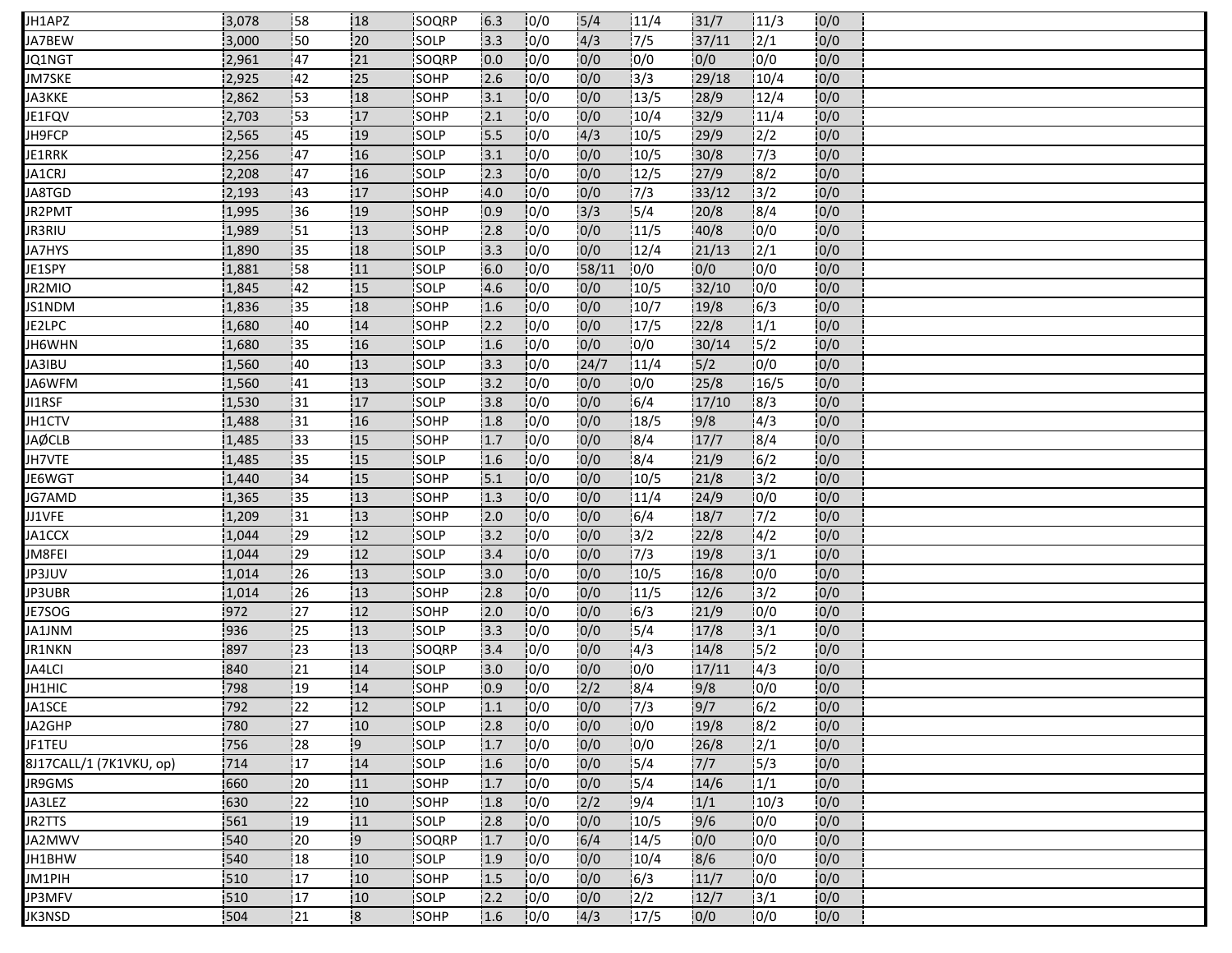| JA6CNX              | 459       | 121        | 19                      | <b>SOHP</b>  | 4.0  | 10/0 | 10/0             | 11/4             | 10/5   | 10/0  | 10/0 |  |
|---------------------|-----------|------------|-------------------------|--------------|------|------|------------------|------------------|--------|-------|------|--|
| JA1GQC              | 456       | 20         | $\overline{\mathbf{8}}$ | SOLP         | 0.6  | 0/0  | 0/0              | 11/4             | 9/4    | 0/0   | 0/0  |  |
| 7M2FTR              | 450       | 15         | 10                      | SOHP         | 1.3  | 0/0  | 0/0              | 8/4              | 7/6    | 0/0   | 0/0  |  |
| JA3PYH              | 390       | $\vert$ 13 | 10                      | SOLP         | 10.9 | 10/0 | $\overline{0/0}$ | 7/4              | 6/6    | 0/0   | 0/0  |  |
| JI1LAI              | 324       | 12         | l9                      | SOLP         | 1.8  | 0/0  | 0/0              | 0/0              | 11/8   | 1/1   | 0/0  |  |
| JH6SCA              | 288       | 12         | $\overline{\mathbf{8}}$ | SOLP         | 0.3  | 0/0  | 0/0              | 7/4              | 5/4    | 0/0   | 0/0  |  |
| JS6UGC              | 288       | 12         | $\mathsf{ls}$           | <b>SOLP</b>  | 1.8  | 10/0 | $\overline{5/4}$ | 7/4              | 10/0   | 0/0   | 0/0  |  |
| JAØBZY              | 270       | 10         | 10                      | SOHP         | 1.0  | 0/0  | 2/2              | 1/1              | $7/7$  | 0/0   | 0/0  |  |
| JK1UVL              | 240       | 10         | <b>8</b>                | SOHP         | 10.7 | 10/0 | 2/2              | 16/4             | 12/2   | 10/0  | 0/0  |  |
| JR1JRW              | 180       | 10         | 16                      | SOLP         | 0.8  | 10/0 | 0/0              | 17/3             | 3/3    | 0/0   | 0/0  |  |
| JA1GZK              | 150       | 10         | 15                      | SOLP         | 10.7 | 0/0  | 0/0              | 6/4              | 0/0    | 4/1   | 0/0  |  |
| JA1MYW              | 135       | و¦         | <b>S</b>                | SOLP         | 0.6  | 0/0  | 0/0              | 9/5              | 0/0    | 0/0   | 0/0  |  |
| JH1TJH              | 126       | 18         | 6                       | isolp        | 10.7 | 10/0 | 0/0              | 1/1              | 7/5    | 0/0   | 0/0  |  |
| JM3FUW              | 72        | -6         | $\overline{4}$          | SOLP         | 0.0  | 0/0  | 0/0              | 3/2              | 1/1    | 2/1   | 0/0  |  |
| JA2KKA              | <b>60</b> | 15         | $\overline{4}$          | SOLP         | 10.2 | 10/0 | 0/0              | 13/2             | 0/0    | 2/2   | 0/0  |  |
| JE8UHY              | 60        | i5         | $\overline{4}$          | SOLP         | 0.1  | 10/0 | 0/0              | 15/4             | 0/0    | 0/0   | 0/0  |  |
| JJ7PMS              | 45        | ļ5         | 13                      | SOLP         | 0.4  | 0/0  | 1/1              | 4/2              | 0/0    | 0/0   | 0/0  |  |
| <b>JHØMUC</b>       | 36        | 14         | 13                      | SOLP         | 0.8  | 10/0 | 0/0              | 0/0              | 2/2    | 12/1  | 0/0  |  |
| JR1UJX/2            | 36        | 14         | 13                      | SOQRP        | 0.3  | 10/0 | 0/0              | $\frac{1}{2}$ /1 | 2/2    | 0/0   | 0/0  |  |
| JH4RUM              | 12        | 12         | $\overline{2}$          | SOLP         | 0.4  | 0/0  | 0/0              | 0/0              | 1/1    | 1/1   | 0/0  |  |
| JR1USU              | 12        | i2         | i2.                     | <b>SOLP</b>  | 0.0  | 10/0 | 0/0              | 12/2             | 10/0   | 0/0   | 0/0  |  |
| JA8COE              | 125,874   | 677        | 63                      | SOUHP        | 16.6 | 0/0  | 0/0              | 171/13           | 494/47 | 12/3  | 0/0  |  |
| JM1XCW              | 31,212    | .209       | 51                      | SOUHP        | 4.1  | 0/0  | 4/3              | 120/7            | 152/37 | 33/4  | 0/0  |  |
| JA6GCE              | 25,806    | 187        | 46                      | SOULP        | 15.6 | 10/0 | 13/5             | 40/8             | 111/28 | 123/5 | 0/0  |  |
| <b>JN1THL</b>       | 18,054    | 183        | 34                      | SOUHP        | 8.0  | 0/0  | 0/0              | 3/3              | 176/29 | 14/2  | 0/0  |  |
| JF7PHE              | 13,392    | 125        | 36                      | SOUHP        | 9.0  | 10/0 | 6/5              | 18/5             | 88/21  | 13/5  | 0/0  |  |
| <b>JAØFVU</b>       | 12,093    | 141        | 29                      | SOUHP        | 7.2  | 0/0  | 3/2              | 15/5             | 109/19 | 14/3  | 0/0  |  |
| JI1ALP              | 7,872     | 83         | 132                     | SOULP        | 5.8  | 10/0 | 5/4              | 16/5             | 52/20  | 10/3  | 0/0  |  |
| JA6MWW              | 6,120     | 103        | 20                      | <b>SOUHP</b> | 4.2  | 10/0 | 0/0              | 0/0              | 100/19 | 13/1  | 0/0  |  |
| JA1MZM              | 4,824     | 67         | 24                      | SOULP        | 3.6  | 0/0  | 0/0              | 4/3              | 48/18  | 15/3  | 0/0  |  |
| JF2VAX              | 4,779     | :59        | 27                      | SOULP        | 3.7  | 0/0  | $\overline{5/4}$ | 15/5             | 36/17  | 3/1   | 0/0  |  |
| JA1CJP              | 4,446     | 57         | 26                      | <b>SOUHP</b> | 2.4  | 10/0 | $\frac{1}{5}/4$  | 15/5             | 32/15  | 15/2  | 0/0  |  |
| JK1TCV              | 4,221     | 67         | 21                      | SOUQRP       | 5.8  | 10/0 | 6/3              | 13/5             | 41/10  | 17/3  | 0/0  |  |
| JA4CZM              | 4,026     | 161        | 22                      | SOUHP        | 4.8  | 10/0 | 2/2              | 13/5             | 40/13  | 6/2   | 0/0  |  |
| JA8RWU              | 3,933     | 170        | 19                      | SOULP        | 8.1  | 10/0 | 6/4              | 18/5             | 40/8   | 6/2   | 0/0  |  |
| JA6BZI              | 3,420     | 60         | 19                      | SOUHP        | 3.2  | 0/0  | 0/0              | 6/3              | 48/14  | 6/2   | 0/0  |  |
| JF9JTS (JAØTEA, op) | 3,096     | 132        | $\overline{\mathbf{8}}$ | SOUHP        | 5.3  | 0/0  | 0/0              | 0/0              | 0/0    | 132/8 | 0/0  |  |
| JF3DCH              | 2,916     | 155        | 18                      | SOUHP        | 5.7  | 0/0  | 4/3              | 15/5             | 27/8   | 9/2   | 0/0  |  |
| JA6BWH              | 2,652     | 53         | 17                      | SOUHP        | 3.0  | 0/0  | 0/0              | 17/5             | 36/12  | 10/0  | 0/0  |  |
| 7K4VPV              | 2,193     | 44         | 17                      | SOUHP        | 3.7  | 10/0 | 0/0              | 9/5              | 29/10  | 16/2  | 0/0  |  |
| JA2HYD              | 2,064     | :45        | 16                      | SOUHP        | 2.8  | 0/0  | 0/0              | 11/5             | 33/10  | 1/1   | 0/0  |  |
| JA1LNZ              | 1,890     | 46         | 14                      | SOUHP        | 2.5  | 0/0  | 0/0              | 36/10            | 1/1    | 9/3   | 0/0  |  |
| JH9DRL              | 1,620     | 136        | 15                      | <b>SOUHP</b> | 3.7  | 0/0  | 0/0              | 7/4              | 23/9   | 6/2   | 0/0  |  |
| JA2KQE              | 1,590     | 54         | 10                      | <b>SOUHP</b> | 5.7  | 0/0  | 0/0              | 0/0              | 54/10  | 10/0  | 0/0  |  |
| JA4AFT              | 1,530     | 38         | 15                      | SOUHP        | 3.9  | 0/0  | 0/0              | 2/2              | 36/13  | 0/0   | 0/0  |  |
| JA1ILA              | 1,392     | 32         | 16                      | SOUHP        | 1.8  | 0/0  | 3/2              | 10/5             | 19/9   | 10/0  | 0/0  |  |
| JH6QIL              | 1,188     | 33         | 12                      | SOULP        | 2.3  | 0/0  | 0/0              | 13/5             | 17/6   | 3/1   | 0/0  |  |
| JG1XIO              | 825       | 126        | 111                     | SOULP        | 2.8  | 10/0 | 0/0              | 13/3             | 23/8   | 10/0  | 0/0  |  |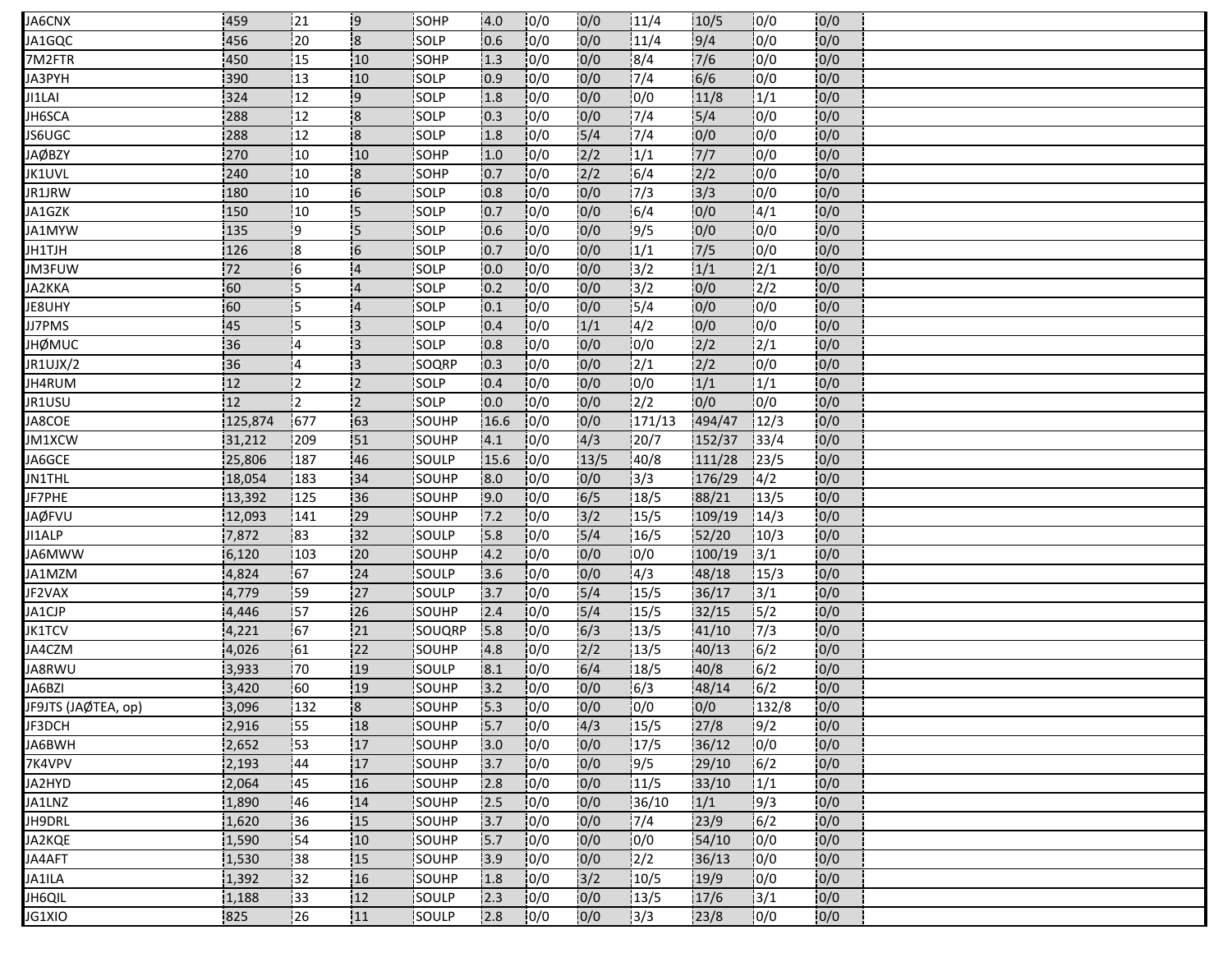| JE6WOQ        | 504     | 25              | 17                      | SOULP         | 12.8 | 10/0 | 0/0              | 10/0          | 25/7   | 10/0 | 0/0 |  |
|---------------|---------|-----------------|-------------------------|---------------|------|------|------------------|---------------|--------|------|-----|--|
| JM3UGA        | 495     | $\overline{15}$ | 11                      | SOUHP         | 0.8  | 0/0  | 0/0              | 4/3           | 11/8   | 0/0  | 0/0 |  |
| JH2MYN        | 456     | 19              | $\overline{\mathbf{8}}$ | SOULP         | 0.9  | 0/0  | 2/2              | 16/5          | 0/0    | 1/1  | 0/0 |  |
| JI1FOE        | 384     | 17              | $\overline{\mathbf{8}}$ | SOUHP         | 1.8  | 10/0 | $\overline{0/0}$ | 11/4          | 6/4    | 0/0  | 0/0 |  |
| <b>JAØQNJ</b> | 60      | 15              | $\overline{4}$          | SO-160        | 0.3  | 15/4 | 0/0              | 0/0           | 0/0    | 0/0  | 0/0 |  |
| JH7XMO        | 8,004   | 120             | 23                      | <b>SO-80</b>  | 9.7  | 0/0  | 120/23           | 10/0          | 0/0    | 0/0  | 0/0 |  |
| JE2OTM        | 225     | <b>115</b>      | 15                      | <b>SO-80</b>  | 1.7  | 10/0 | 15/5             | 10/0          | 10/0   | 0/0  | 0/0 |  |
| JP1GUW        | 195     | 13              | 15                      | SO-80         | 1.6  | 0/0  | 13/5             | 0/0           | 0/0    | 0/0  | 0/0 |  |
| JA6GMC        | 120     | !8              | 15                      | <b>SO-80</b>  | 10.5 | 10/0 | 8/5              | 10/0          | 10/0   | 10/0 | 0/0 |  |
| JH4CES        | 84      | 17              | $\overline{4}$          | <b>SO-80</b>  | 0.8  | 10/0 | 7/4              | 10/0          | 10/0   | 10/0 | 0/0 |  |
| JG2CNZ        | 1,224   | 53              | $\overline{\mathbf{8}}$ | SO-40         | 2.5  | 0/0  | 0/0              | 153/8         | 0/0    | 0/0  | 0/0 |  |
| JA8NFV        | 1,092   | 52              | 17                      | <b>SO-40</b>  | 19.0 | 0/0  | 0/0              | 0/0           | 0/0    | 0/0  | 0/0 |  |
| JJ1XAS        | 306     | 17              | $\overline{6}$          | <b>SO-40</b>  | 1.8  | 10/0 | 0/0              | 17/6          | 0/0    | 0/0  | 0/0 |  |
| 7N4WPY        | 300     | 20              | 15                      | SO-40         | 3.4  | 0/0  | 0/0              | 20/5          | 0/0    | 0/0  | 0/0 |  |
| 7M4CLF        | 288     | 16              | 6                       | <b>SO-40</b>  | 1.4  | 10/0 | 0/0              | 16/6          | 0/0    | 0/0  | 0/0 |  |
| JH1RDU        | 156     | 13              | $\overline{4}$          | SO-40         | 0.9  | 10/0 | 0/0              | 13/4          | 0/0    | 0/0  | 0/0 |  |
| JA3KDJ        | 150     | 10              | 15                      | SO-40         | 10.5 | 0/0  | 0/0              | 10/5          | 0/0    | 0/0  | 0/0 |  |
| JA1NED        | 72      | 18              | 13                      | SO-40         | 1.2  | 10/0 | 0/0              | 8/3           | 10/0   | 0/0  | 0/0 |  |
| JE1CWQ        | 163     | !7              | <sup>1</sup> 3          | SO-40         | 0.8  | 10/0 | 0/0              | $\frac{1}{7}$ | 0/0    | 0/0  | 0/0 |  |
| JF3KCH        | 54      | 17              | Ι3                      | SO-40         | 0.6  | 0/0  | 0/0              | 7/3           | 10/0   | 0/0  | 0/0 |  |
| 7L1DST        | 45      | 15              | 13                      | <b>SO-40</b>  | 0.5  | 10/0 | 0/0              | 15/3          | 10/0   | 0/0  | 0/0 |  |
| <b>JJØACA</b> | 45      | 15              | <sup>:</sup> 3          | SO-40         | 10.1 | 10/0 | 0/0              | 15/3          | 0/0    | 0/0  | 0/0 |  |
| JI1NZA        | 127     | 13              | 13                      | <b>SO-40</b>  | 10.1 | 0/0  | 0/0              | 13/3          | 10/0   | 10/0 | 0/0 |  |
| JA5NSR        | 12      | l2              | i2                      | <b>SO-40</b>  | 0.1  | 10/0 | 0/0              | $\frac{1}{2}$ | 0/0    | 10/0 | 0/0 |  |
| JH1MTR/4      | 12      | l2              | $\overline{2}$          | SO-40         | 10.0 | 0/0  | 0/0              | 2/2           | 10/0   | 0/0  | 0/0 |  |
| JR7ASO        | 12      | 12              | $\overline{2}$          | <b>SO-40</b>  | 0.1  | 10/0 | 0/0              | 2/2           | 0/0    | 0/0  | 0/0 |  |
| JK1QYL        | 3       |                 | 11                      | SO-40         | 0.0  | 0/0  | 0/0              | 1/1           | 0/0    | 0/0  | 0/0 |  |
| <b>JA7QVI</b> | 107,400 | 730             | 50                      | SO-20         | 16.2 | 10/0 | 0/0              | 0/0           | 730/50 | 0/0  | 0/0 |  |
| <b>JR3NZC</b> | 65,283  | 481             | 47                      | <b>SO-20</b>  | 7.5  | 10/0 | 0/0              | 0/0           | 481/47 | 10/0 | 0/0 |  |
| 7K4XNN        | 40,098  | 330             | 41                      | SO-20         | 10.0 | 0/0  | 0/0              | 0/0           | 330/41 | 10/0 | 0/0 |  |
| 7N2UQC        | 3,105   | 70              | 15                      | SO-20         | 8.1  | 0/0  | 0/0              | 0/0           | 70/15  | 10/0 | 0/0 |  |
| JI4WHS        | 2,550   | 88              | 10                      | SO-20         | 6.3  | 10/0 | 0/0              | 10/0          | 88/10  | 10/0 | 0/0 |  |
| JK1NJH        | 2,250   | 50              | 15                      | SO-20         | 6.2  | 10/0 | 0/0              | 0/0           | 50/15  | 0/0  | 0/0 |  |
| JR4DAH        | 1,485   | 48              | 111                     | SO-20         | 5.2  | 10/0 | 0/0              | 10/0          | 48/11  | 10/0 | 0/0 |  |
| JH8RXM        | 1,431   | 153             | 19                      | <b>SO-20</b>  | 15.2 | 10/0 | 0/0              | 10/0          | 153/9  | 0/0  | 0/0 |  |
| <b>JHØEPI</b> | 1,170   | 31              | 13                      | SO-20         | 2.1  | 0/0  | 0/0              | 0/0           | 31/13  | 0/0  | 0/0 |  |
| JH4PBQ        | 1,122   | $\overline{37}$ | 11                      | SO-20         | 3.2  | 0/0  | 0/0              | 0/0           | 37/11  | 0/0  | 0/0 |  |
| JG1LHB        | 1,110   | 139             | 10                      | SO-20         | 3.6  | 0/0  | 0/0              | 0/0           | 39/10  | 10/0 | 0/0 |  |
| JK1HIY        | 1,092   | 27              | 14                      | SO-20         | 2.3  | 0/0  | 0/0              | 0/0           | 27/14  | 10/0 | 0/0 |  |
| JAØBJY        | 1,008   | 28              | 12                      | <b>SO-20</b>  | 2.0  | 10/0 | 0/0              | 10/0          | 28/12  | 10/0 | 0/0 |  |
| JA9CCG        | 1,008   | 42              | $\overline{\mathbf{8}}$ | <b>SO-20</b>  | 3.3  | 0/0  | 0/0              | 10/0          | 42/8   | 10/0 | 0/0 |  |
| JK1NSR        | 720     | 24              | 10                      | $SO-20$       | 2.1  | 0/0  | 0/0              | 0/0           | 24/10  | 0/0  | 0/0 |  |
| JA1FFB        | :690    | 24              | 10                      | <b>ISO-20</b> | 13.7 | 0/0  | 0/0              | 10/0          | 24/10  | 10/0 | 0/0 |  |
| JI4WAO        | 570     | 21              | 10                      | SO-20         | 1.4  | 0/0  | 0/0              | 0/0           | 21/10  | 10/0 | 0/0 |  |
| JE1GWO        | 540     | 15              | 12                      | $SO-20$       | 1.1  | 0/0  | 0/0              | 0/0           | 15/12  | 0/0  | 0/0 |  |
| JM4WUZ        | 429     | 15              | 11                      | <b>SO-20</b>  | 0.4  | 0/0  | 0/0              | 0/0           | 15/11  | 10/0 | 0/0 |  |
| JN4ESD        | 408     | 18              | $\mathsf{R}$            | SO-20         | 2.6  | 0/0  | 0/0              | 0/0           | 18/8   | 0/0  | 0/0 |  |
| JQ1UXN        | 264     | 11              | $\overline{8}$          | SO-20         | 0.7  | 10/0 | 0/0              | 10/0          | 11/8   | 10/0 | 0/0 |  |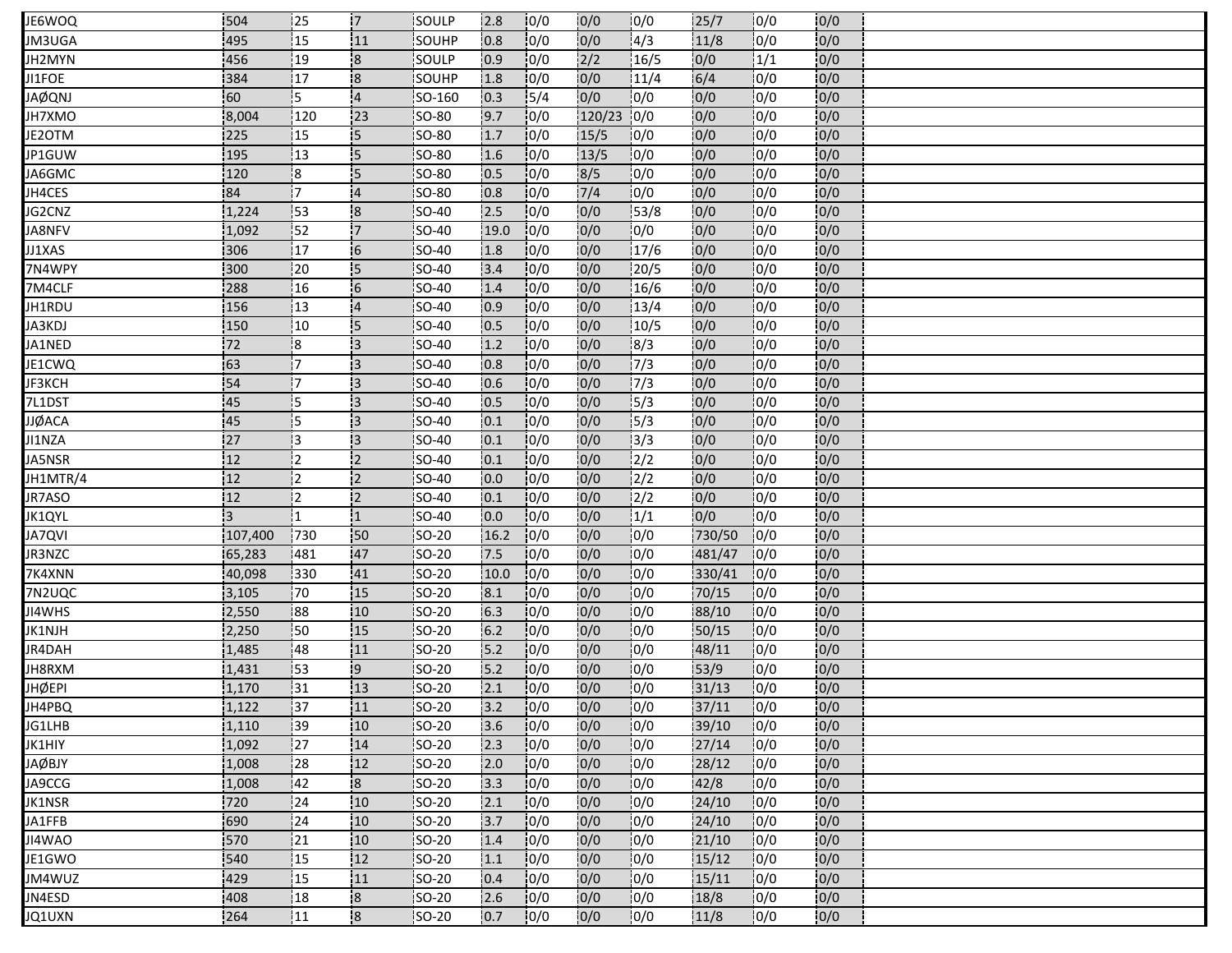| 7K1CPT                   | 216    | 12              | 6                       | SO-20        | 10.7 | 10/0 | 10/0             | 10/0   | 12/6   | 10/0             | 10/0 |  |
|--------------------------|--------|-----------------|-------------------------|--------------|------|------|------------------|--------|--------|------------------|------|--|
| JK1CNL                   | 189    | l9              | $\overline{7}$          | SO-20        | 1.2  | 10/0 | 10/0             | 0/0    | 9/7    | 0/0              | 0/0  |  |
| JA9LNZ                   | 168    | $\mathbf{19}$   | '7                      | SO-20        | 1.7  | 10/0 | 0/0              | 10/0   | 9/7    | 0/0              | 0/0  |  |
| JK1BQC                   | 162    | ļ9              | 6                       | SO-20        | 1.6  | 10/0 | 10/0             | 10/0   | 9/6    | 10/0             | 0/0  |  |
| JF1OPO                   | 60     | -6              | $\overline{4}$          | SO-20        | 0.4  | 10/0 | 0/0              | 0/0    | 6/4    | 0/0              | 0/0  |  |
| JH3GMI                   | 27     | 13              | 3                       | SO-20        | 0.1  | 0/0  | 0/0              | 10/0   | 3/3    | 10/0             | 0/0  |  |
| 7K3CZU                   | 12     | 12              | <b>2</b>                | SO-20        | 0.1  | 10/0 | 0/0              | 10/0   | 2/2    | 10/0             | 0/0  |  |
| JG1GCO                   | 12     | 12              | $\overline{2}$          | SO-20        | 0.0  | 0/0  | 0/0              | 0/0    | 2/2    | 0/0              | 0/0  |  |
| <b>JJØSFV</b>            | 13     | 11              | !1                      | <b>SO-20</b> | 0.0  | 0/0  | 10/0             | 0/0    | 1/1    | 10/0             | 0/0  |  |
| JQ1PCT                   | l3     | i2              | 11                      | SO-20        | 0.1  | 10/0 | 0/0              | 10/0   | 2/1    | 0/0              | 0/0  |  |
| JJ1LBJ                   | 525    | 36              | 15                      | $SO-15$      | 2.3  | 0/0  | 0/0              | 10/0   | 0/0    | 36/5             | 0/0  |  |
| JF3BFS                   | 315    | 21              | 5                       | SO-15        | 0.9  | 0/0  | 0/0              | 0/0    | 0/0    | 121/5            | 0/0  |  |
| JR1AKD                   | 135    | 15              | iз                      | SO-15        | 2.2  | 10/0 | 0/0              | 0/0    | 0/0    | 15/3             | 0/0  |  |
| JH2BTM                   | 172    | 8               | 3                       | SO-15        | 4.4  | 0/0  | 0/0              | 0/0    | 10/0   | 8/3              | 0/0  |  |
| JH4FUF                   | 48     | 18              | $\overline{2}$          | <b>SO-15</b> | 1.0  | 10/0 | 0/0              | 10/0   | 0/0    | 18/2             | 0/0  |  |
| JA1KPF                   | 9      | 3               | $\overline{1}$          | SO-15        | 0.2  | 0/0  | 0/0              | 0/0    | 0/0    | 3/1              | 0/0  |  |
| Kazakhstan               |        |                 |                         |              |      |      |                  |        |        |                  |      |  |
| UN7QF                    | 147    | 17.             | 17                      | SO-20        | 0.6  | 0/0  | 0/0              | 0/0    | 7/7    | 10/0             | 0/0  |  |
| Oman                     |        |                 |                         |              |      |      |                  |        |        |                  |      |  |
| A42K (A41CK, op)         | 83,622 | 370             | .77                     | SOUHP        | 9.1  | 0/0  | 10/8             | 136/29 | 224/40 | 10/0             | 0/0  |  |
| <b>Republic of Korea</b> |        |                 |                         |              |      |      |                  |        |        |                  |      |  |
| HL2WA                    | 24,600 | 208             | 40                      | SOHP         | 11.3 | 0/0  | 3/3              | 20/5   | 172/27 | 13/5             | 0/0  |  |
| DS2CYI                   | 288    | 12              | 8                       | <b>SOLP</b>  | 10.7 | 0/0  | $\overline{2}/2$ | 17/5   | 0/0    | 3/1              | 0/0  |  |
| HL2DBP                   | 4,158  | $\overline{63}$ | 122                     | SOUHP        | 4.8  | 10/0 | 4/4              | 15/5   | 41/12  | $\frac{1}{3}$ /1 | 0/0  |  |
| HL2KV                    | 384    | 18              | $\overline{\mathbf{8}}$ | SOUHP        | 2.1  | 0/0  | 0/0              | 0/0    | 18/8   | 0/0              | 0/0  |  |
| HL4CEL                   | 165    | 12              | 5                       | SOUHP        | 0.8  | 0/0  | 0/0              | 0/0    | 12/5   | 0/0              | 0/0  |  |
| HL2CFY                   | 420    | 21              | 7                       | SO-20        | 2.3  | 10/0 | 0/0              | 0/0    | 21/7   | 0/0              | 0/0  |  |
| HL5ZEE                   | 36     | :4              | $\overline{4}$          | <b>SO-20</b> | 0.2  | 10/0 | 0/0              | 0/0    | 4/4    | 10/0             | 0/0  |  |
| Saudi Arabia             |        |                 |                         |              |      |      |                  |        |        |                  |      |  |
| HZ7C (7Z1SJ, op)         | 3,726  | 54              | 123                     | SOUHP        | 4.3  | 0/0  | 0/0              | 0/0    | 54/23  | 0/0              | 0/0  |  |
| <b>Singapore</b>         |        |                 |                         |              |      |      |                  |        |        |                  |      |  |
| 9V1YC                    | 45     | 15              | ΙЗ                      | SO-20        | 0.1  | 0/0  | 0/0              | 10/0   | 15/3   | 10/0             | 0/0  |  |
| <b>Taiwan</b>            |        |                 |                         |              |      |      |                  |        |        |                  |      |  |
| BU2EQ                    | 648    | 20              | 12                      | SOHP         | 3.1  | 0/0  | 0/0              | 15/4   | 15/8   | 0/0              | 0/0  |  |
| BX7ABT                   | 162    | 10              | 6                       | <b>SOLP</b>  | 1.6  | 10/0 | 0/0              | 17/4   | 3/2    | 10/0             | 0/0  |  |
| BV4VQ                    | 12     | 12              | $\overline{2}$          | SOHP         | 0.0  | 0/0  | 0/0              | 0/0    | 2/2    | 0/0              | 0/0  |  |
| BV5PD                    | 12     | İ2              | $\overline{2}$          | SOLP         | 0.0  | 0/0  | 0/0              | 1/1    | 1/1    | 10/0             | 0/0  |  |
| <b>BU2EP</b>             | 600    | 20              | 10                      | SOULP        | 2.1  | 10/0 | 0/0              | 12/5   | 8/5    | 10/0             | 0/0  |  |
| <b>BU2EV</b>             | 252    | 12              | $\overline{7}$          | SOULP        | 1.6  | 0/0  | 0/0              | 9/5    | 3/2    | 0/0              | 0/0  |  |
| <b>BX2AHH</b>            | 45     | 15.             | $\overline{\mathbf{3}}$ | SO-40        | 0.7  | 0/0  | 0/0              | 5/3    | 0/0    | 0/0              | 0/0  |  |
| <b>Thailand</b>          |        |                 |                         |              |      |      |                  |        |        |                  |      |  |
| E25KAE                   | 7,872  | 83              | 132                     | SOUHP        | 4.9  | 0/0  | 0/0              | 29/6   | 54/26  | 0/0              | 0/0  |  |
| E29TGW                   | 399    | 19              | 17                      | SOULP        | 0.7  | 0/0  | 0/0              | 17/5   | 2/2    | 0/0              | 0/0  |  |
| E <sub>2</sub> A         | 72     | 16              | $\overline{\mathbf{4}}$ | SOUHP        | 0.1  | 0/0  | 0/0              | 6/4    | 0/0    | 0/0              | 0/0  |  |
| <b>Turkey</b>            |        |                 |                         |              |      |      |                  |        |        |                  |      |  |
| TA4ORZ                   | 648    | 19              | 12                      | SOLP         | 1.9  | 10/0 | 0/0              | 18/4   | 11/8   | 0/0              | 0/0  |  |
| <b>TAØTA</b>             | 4,020  | 79              | 20                      | SO-20        | 3.8  | 0/0  | 0/0              | 10/0   | 79/20  | 0/0              | 0/0  |  |
| TA2LG                    | 1,920  | 133             | 20                      | SO-20        | 1.9  | 0/0  | 0/0              | 10/0   | 33/20  | 10/0             | 0/0  |  |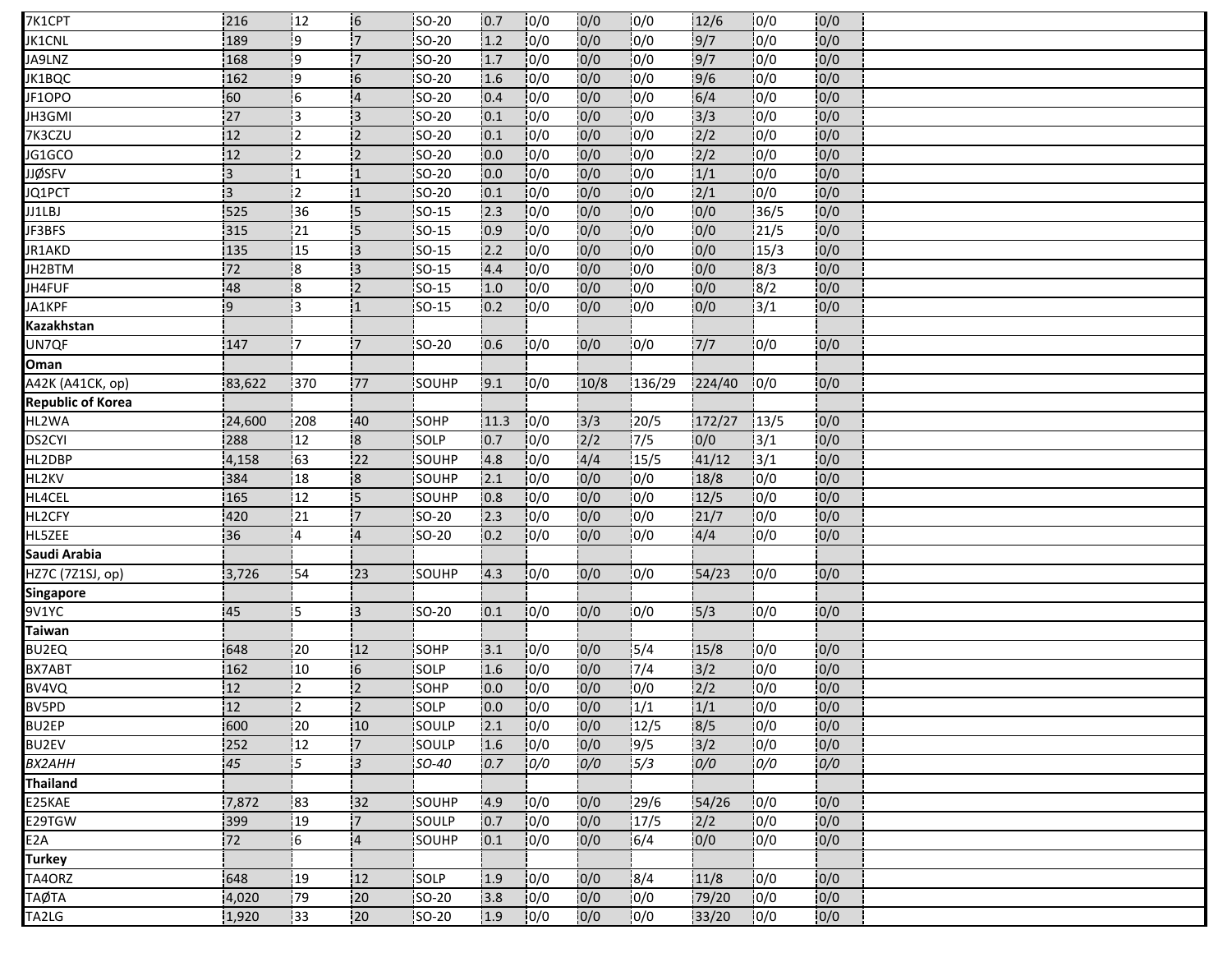| TA2IB                   | 1,176          | 129              | 14              | <b>SO-20</b>  | 13.8      | 10/0           | 0/0   | 10/0               | 29/14            | 10/0 | 0/0 |                         |
|-------------------------|----------------|------------------|-----------------|---------------|-----------|----------------|-------|--------------------|------------------|------|-----|-------------------------|
| TA7I                    | 936            | $\overline{26}$  | $\overline{13}$ | <b>SO-20</b>  | 1.9       | 10/0           | 0/0   | 0/0                | 26/13            | 10/0 | 0/0 |                         |
| TA2L                    | 192            | 18               | 8               | SO-20         | 1.1       | 0/0            | 0/0   | 0/0                | 8/8              | 10/0 | 0/0 |                         |
| TA4RC                   | 48             | 14               | $\overline{4}$  | <b>SO-20</b>  | 0.3       | 10/0           | 0/0   | 0/0                | 4/4              | 10/0 | 0/0 |                         |
| TA7AZC                  | 12             | l2               | $\overline{2}$  | SO-20         | 0.2       | 10/0           | 0/0   | 0/0                | $\frac{2}{2}$    | 0/0  | 0/0 |                         |
| TA7EB                   | 12             | 2                | $\overline{2}$  | <b>SO-20</b>  | 10.0      | 0/0            | 0/0   | 0/0                | 2/2              | 0/0  | 0/0 |                         |
| TA2BS                   | 9!             | İ3               | ١З              | <b>ISO-20</b> | 10.2      | 0/0            | 0/0   | 10/0               | $\frac{1}{3}$    | 10/0 | 0/0 |                         |
| TA2E                    | 3              | i1               | :1              | <b>SO-20</b>  | 0.0       | 0/0            | 0/0   | 0/0                | 1/1              | 10/0 | 0/0 |                         |
| West Malaysia           |                |                  |                 |               |           |                |       |                    |                  |      |     |                         |
| 9M4CTO                  | $\overline{3}$ |                  |                 | SOLP          | 10.0      | 0/0            | 0/0   | 1/1                | 0/0              | 10/0 | 0/0 |                         |
| 9M2SAF                  | 690            | 48               | 15              | SO-40         | 1.5       | 0/0            | 0/0   | 148/5              | 0/0              | 10/0 | 0/0 |                         |
| 9W2AIX                  | 18             | 13               | $\overline{2}$  | SO-40         | 0.2       | 0/0            | 0/0   | 3/2                | 10/0             | 0/0  | 0/0 |                         |
| 9M2TDX                  | i3.            |                  |                 | SO-20         | 0.0       | 0/0            | 0/0   | 0/0                | 1/1              | 0/0  | 0/0 |                         |
|                         |                |                  |                 |               |           |                |       |                    |                  |      |     |                         |
| Call                    | <b>Score</b>   | <b>QSOs</b>      | <b>Mults</b>    | Category      | Hours 160 |                | 80    | 40                 | 20               | ļ15  | 10  | Operator(s) and/or Host |
| <b>Europe</b>           |                |                  |                 |               |           |                |       |                    |                  |      |     |                         |
| Austria                 |                |                  |                 |               |           |                |       |                    |                  |      |     |                         |
| OE1CIW                  | 1,530          | 30               | 17              | SOLP          | 12.6      | 10/0           | 0/0   | 13/10              | 17/7             | 10/0 | 0/0 |                         |
| OE3MCS                  | 48             | :4               | $\overline{4}$  | SOLP          | 0.1       | 10/0           | 0/0   | 0/0                | 4/4              | 0/0  | 0/0 |                         |
| OE3LZA                  | 156,156        | 683              | 77              | SOUHP         | 12.7      | 0/0            | 0/0   | $\frac{1}{373/38}$ | 310/39           | 10/0 | 0/0 |                         |
| OE6MMD                  | 38,400         | 1206             | 64              | <b>SOUHP</b>  | 10.8      | 10/0           | 10/8  | 155/17             | 141/39           | 10/0 | 0/0 |                         |
| OE2LCM                  | 5,100          | $\frac{1}{2}50$  | 34              | SOUHP         | 3.6       | 0/0            | 0/0   | 1/1                | 49/33            | 10/0 | 0/0 |                         |
| OE9KFV                  | 3,906          | 163              | 21              | <b>SOULP</b>  | 13.9      | 10/0           | 0/0   | 10/0               | 63/21            | 10/0 | 0/0 |                         |
| OE6RAD                  | 1,218          | i30              | 14              | SOULP         | 1.9       | 10/0           | 0/0   | 10/0               | 30/14            | 10/0 | 0/0 |                         |
| OE1KDK                  | 243            | -9               | 9               | SOULP         | 1.1       | 0/0            | 0/0   | 9/9                | 0/0              | 10/0 | 0/0 |                         |
| OE6Z (OE6MBG, op)       | 69,360         | 587              | 40              | <b>SO-40</b>  | 5.2       | 0/0            | 0/0   | 587/40             | 0/0              | 0/0  | 0/0 |                         |
| Azores                  |                |                  |                 |               |           |                |       |                    |                  |      |     |                         |
| CS8ABI                  | 11,880         | 92               | 44              | SOULP         | 9.6       | 1/1            | 15/11 | 29/15              | 47/17            | 10/0 | 0/0 |                         |
| CU2AF                   | 27             | l3.              | 3               | <b>SO-15</b>  | 0.1       | 0/0            | 0/0   | 10/0               | 0/0              | 13/3 | 0/0 |                         |
| <b>Balearic Islands</b> |                |                  |                 |               |           |                |       |                    |                  |      |     |                         |
| EA6PT                   | 2,109          | 37               | 19              | SOLP          | 4.3       | 0/0            | 0/0   | 11/7               | 26/12            | 0/0  | 0/0 |                         |
| EC6DX                   | 1,248          | 127              | 16              | SOHP          | 0.4       | 0/0            | 0/0   | 13/3               | 24/13            | 10/0 | 0/0 |                         |
| EC6FK                   | 378            | 14               | و¦              | SOHP          | 2.3       | $\frac{1}{10}$ | 0/0   | 19/4               | $\frac{1}{5}{5}$ | 0/0  | 0/0 |                         |
| <b>Belarus</b>          |                |                  |                 |               |           |                |       |                    |                  |      |     |                         |
| EV1R                    | 24,219         | 215              | 39              | <b>SOUHP</b>  | 7.1       | 10/0           | 0/0   | 10/0               | 215/39           | 10/0 | 0/0 |                         |
| EU1A                    | 7,308          | 87               | 29              | SOUHP         | 1.8       | 0/0            | 44/15 | 43/14              | 0/0              | 0/0  | 0/0 |                         |
| EU1DX                   | 1,512          | $\overline{131}$ | 18              | SOUHP         | 1.7       | 0/0            | 0/0   | 0/0                | 31/18            | 0/0  | 0/0 |                         |
| EU4E                    | 1,440          | 32               | 15              | $50-80$       | 12.0      | 0/0            | 32/15 | 10/0               | 0/0              | 10/0 | 0/0 |                         |
| EU1AA                   | 13,272         | 167              | 28              | SO-20         | 6.2       | 0/0            | 0/0   | 10/0               | 167/28           | 10/0 | 0/0 |                         |
| EU2MM                   | 6,237          | 78               | 27              | SO-20         | 5.0       | 10/0           | 0/0   | 10/0               | 78/27            | 10/0 | 0/0 |                         |
| EW1I                    | 3,078          | 157              | 18              | SO-20         | 1.7       | 10/0           | 0/0   | 10/0               | 57/18            | 10/0 | 0/0 |                         |
| EW1TZ                   | 2,352          | 50               | 16              | <b>SO-20</b>  | 2.2       | 0/0            | 0/0   | 10/0               | 50/16            | 10/0 | 0/0 |                         |
| EW1TO                   | 828            | 128              | 12              | <b>ISO-20</b> | 3.4       | 10/0           | 0/0   | 10/0               | 28/12            | 10/0 | 0/0 |                         |
| EW8DX                   | 621            | 25               | وا              | <b>SO-20</b>  | 1.7       | 10/0           | 0/0   | 10/0               | 25/9             | 10/0 | 0/0 |                         |
| <b>Belgium</b>          |                |                  |                 |               |           |                |       |                    |                  |      |     |                         |
| ON7ET                   | 16,779         | 120              | 47              | <b>SOHP</b>   | 11.7      | 10/0           | 11/9  | 134/13             | 75/25            | 10/0 | 0/0 |                         |
| ON7FL                   | 4,116          | 49               | 28              | SOLP          | 2.7       | 0/0            | 0/0   | 1/1                | 48/27            | 10/0 | 0/0 |                         |
| OQ5M                    | 77,025         | 1330             | :79             | SOUHP         | 7.4       | 1/1            | 87/22 | 192/18             | 150/38           | 10/0 | 0/0 |                         |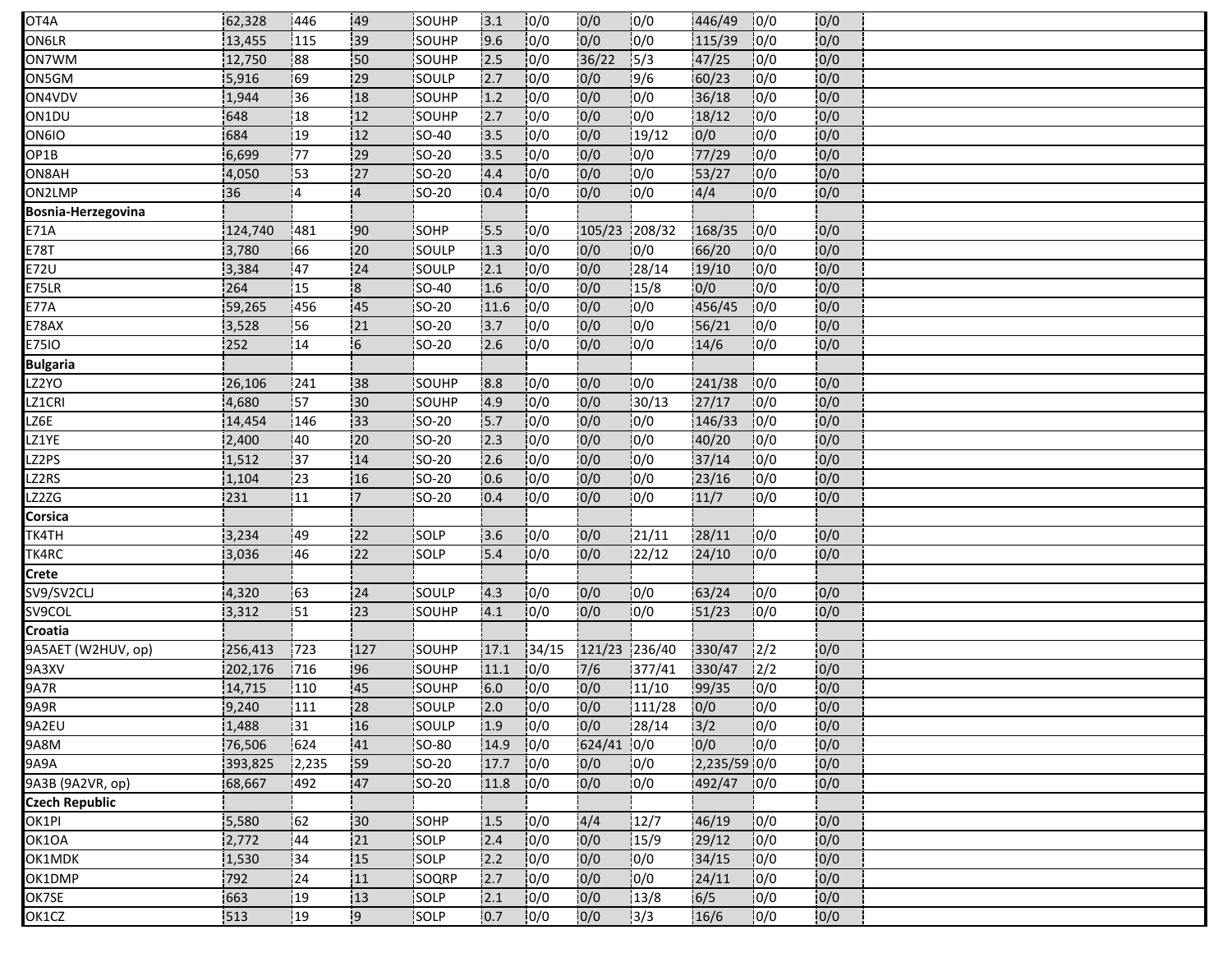| OL5Y                | 58,500  | 302       | 65             | <b>ISOULP</b> | 8.0  | 10/0  | 4/4           | 117/24         | 181/37       | 10/0 | 0/0 |  |
|---------------------|---------|-----------|----------------|---------------|------|-------|---------------|----------------|--------------|------|-----|--|
| OL8R                | 49,536  | 345       | 48             | SOUHP         | 2.0  | 0/0   | 0/0           | 0/0            | 345/48       | 0/0  | 0/0 |  |
| OK1NP               | 40,392  | 272       | 151            | SOULP         | 7.3  | 0/0   | 0/0           | 130/12         | 242/39       | 0/0  | 0/0 |  |
| OK6Y (OK2PTZ, op)   | 27,048  | 161       | 56             | <b>ISOULP</b> | 15.6 | 10/0  | 14/11         | 156/17         | 91/28        | 0/0  | 0/0 |  |
| OK4K (OK1BOA, op)   | 23,973  | 136       | 61             | <b>SOUHP</b>  | 8.0  | 0/0   | 15/10         | 139/13         | 82/38        | 0/0  | 0/0 |  |
| OK4DZ               | 11,772  | 110       | 36             | SOULP         | 13.2 | 0/0   | 0/0           | 132/14         | 78/22        | 10/0 | 0/0 |  |
| OK7GU               | 11,286  | 102       | 38             | <b>SOUHP</b>  | 4.2  | 10/0  | 0/0           | 39/15          | 63/23        | 10/0 | 0/0 |  |
| OK2BFN              | 6,426   | 65        | 34             | SOULP         | 4.2  | 1/1   | 15/10         | 16/10          | 33/13        | 10/0 | 0/0 |  |
| OL7O                | 4,752   | 74        | 22             | <b>SOULP</b>  | 13.7 | 10/0  | 0/0           | $\frac{12}{2}$ | 72/20        | 10/0 | 0/0 |  |
| OK1KDO (OK1CRM, op) | 1,827   | 30        | 21             | SOUHP         | 1.4  | 10/0  | 11/9          | 19/12          | 0/0          | 10/0 | 0/0 |  |
| OK1WWJ              | 510     | 19        | 10             | SOULP         | 0.8  | 0/0   | 0/0           | 10/0           | 19/10        | 10/0 | 0/0 |  |
| OK1DPU              | 108     | 16        | 6              | SOULP         | 0.1  | 0/0   | 0/0           | 10/0           | 6/6          | 0/0  | 0/0 |  |
| OK6AA               | 4,482   | 85        | 18             | <b>SO-40</b>  | 8.0  | 0/0   | 0/0           | 85/18          | 0/0          | 10/0 | 0/0 |  |
| OK7K (OK1BN, op)    | 279,129 | 1,598     | 59             | $SO-20$       | 15.5 | 0/0   | 0/0           | 0/0            | 1,598/59 0/0 |      | 0/0 |  |
| OK1DOY              | 58,608  | 450       | 44             | <b>ISO-20</b> | 13.1 | 10/0  | 0/0           | 10/0           | 450/44       | 10/0 | 0/0 |  |
| OL8K (OK1GTH, op)   | 43,731  | 349       | 43             | <b>SO-20</b>  | 4.8  | 10/0  | 0/0           | 10/0           | 349/43       | 10/0 | 0/0 |  |
| OL1ADZ (OK1XC, op)  | 7,800   | 106       | 26             | $SO-20$       | 13.9 | 0/0   | 0/0           | 0/0            | 106/26       | 10/0 | 0/0 |  |
| OK2TS               | 6,336   | 193       | 24             | <b>SO-20</b>  | 11.7 | 10/0  | 0/0           | 10/0           | 93/24        | 10/0 | 0/0 |  |
| OK2EQ               | 4,290   | .68       | 22             | SO-20         | 3.5  | 10/0  | 0/0           | 10/0           | 68/22        | 10/0 | 0/0 |  |
| OK2BZE              | 3,534   | 162       | 19             | SO-20         | 13.6 | 10/0  | 0/0           | 10/0           | 62/19        | 10/0 | 0/0 |  |
| OL5G                | 2,397   | 47        | 17             | <b>ISO-20</b> | 1.1  | 10/0  | 0/0           | 10/0           | 47/17        | 10/0 | 0/0 |  |
| OK1FU               | 1,920   | 41        | 16             | SO-20         | 4.2  | 0/0   | 0/0           | 10/0           | 41/16        | 10/0 | 0/0 |  |
| OK2PDK              | 1,755   | 147       | 113            | <b>SO-20</b>  | 4.5  | 10/0  | 0/0           | 10/0           | 47/13        | 10/0 | 0/0 |  |
| OL2A                | 1,665   | 39        | 15             | <b>SO-20</b>  | 2.2  | 10/0  | 0/0           | 10/0           | 39/15        | 10/0 | 0/0 |  |
| OK1ULL              | 729     | 29        | و¦             | SO-20         | 1.7  | 0/0   | 0/0           | 10/0           | 29/9         | 0/0  | 0/0 |  |
| OK2DIK              | 75      | 15        | 5              | <b>SO-20</b>  | 10.5 | 0/0   | 0/0           | 0/0            | 5/5          | 0/0  | 0/0 |  |
| <b>Denmark</b>      |         |           |                |               |      |       |               |                |              |      |     |  |
| OZ5HP               | 17,850  | 122       | 50             | SOHP          | 11.2 | 0/0   | 7/6           | 23/13          | 92/31        | 0/0  | 0/0 |  |
| OZ9ETOV (OZ1D, op)  | 13      |           | $\mathbf{1}$   | <b>SOHP</b>   | 10.0 | 10/0  | 10/0          | 1/1            | 0/0          | 0/0  | 0/0 |  |
| OZ4VW               | 9,348   | 83        | 38             | SOULP         | 3.6  | 0/0   | 0/0           | 4/4            | 79/34        | 10/0 | 0/0 |  |
| OZ4MU               | 4,788   | 42        | 38             | SOULP         | 3.6  | 10/0  | 0/0           | 11/10          | 31/28        | 0/0  | 0/0 |  |
| OZ1KIH              | 828     | 23        | 12             | <b>ISOUHP</b> | 1.1  | 10/0  | 0/0           | 10/0           | 23/12        | 10/0 | 0/0 |  |
| OZ1KVM              | 612     | 18        | 12             | SOULP         | 1.8  | 0/0   | 0/0           | 13/3           | 15/9         | 10/0 | 0/0 |  |
| OZ7X                | 13,179  | 201       | 23             | SO-40         | 4.9  | 10/0  | 0/0           | 201/23         | 0/0          | 10/0 | 0/0 |  |
| OZ9V                | 1,056   | 23        | 16             | <b>ISO-20</b> | 12.3 | 10/0  | 0/0           | 10/0           | 23/16        | 10/0 | 0/0 |  |
| OZ1DYI              | 297     | 11        | و¦             | SO-20         | 1.1  | 10/0  | 0/0           | 0/0            | 11/9         | 10/0 | 0/0 |  |
| OZ4NA               | 60      | 15        | $\overline{A}$ | SO-20         | 0.3  | 0/0   | 0/0           | 0/0            | $5/4$        | 0/0  | 0/0 |  |
| <b>Dodecanese</b>   |         |           |                |               |      |       |               |                |              |      |     |  |
| SV5DKL              | 4,116   | :50       | 28             | SOUHP         | 2.1  | 0/0   | 0/0           | 17/10          | 33/18        | 0/0  | 0/0 |  |
| <b>England</b>      |         |           |                |               |      |       |               |                |              |      |     |  |
| G6XX (G4FAL, op)    | 497,130 | 1,144     | 146            | SOHP          | 11.9 | 45/18 | 247/39 228/35 |                | 624/54       | 10/0 | 0/0 |  |
| MØPLX/M             | 14,784  | 114       | 44             | <b>SOLP</b>   | 12.3 | 0/0   | 9/6           | 38/13          | 67/25        | 10/0 | 0/0 |  |
| G4BUO               | 9,477   | <b>81</b> | 39             | SOHP          | 1.5  | 10/0  | 4/4           | 30/14          | 47/21        | 10/0 | 0/0 |  |
| M7N                 | 9,072   | 86        | 36             | SOHP          | 5.6  | 0/0   | 0/0           | 26/14          | 60/22        | 0/0  | 0/0 |  |
| <b>MØOIA</b>        | 8,448   | 88        | 32             | SOHP          | 7.5  | 10/0  | 0/0           | 14/4           | 84/28        | 10/0 | 0/0 |  |
| G3VYI               | 3,564   | 144       | 27             | <b>SOLP</b>   | 3.4  | 10/0  | 0/0           | 10/7           | 34/20        | 10/0 | 0/0 |  |
| M5X (G3RLE, op)     | 3,300   | 50        | 22             | SOLP          | 3.6  | 0/0   | 1/1           | 14/4           | 45/17        | 10/0 | 0/0 |  |
| GØCDA               | 2,898   | 46        | 21             | SOLP          | 13.7 | 0/0   | 0/0           | 19/10          | 27/11        | 10/0 | 0/0 |  |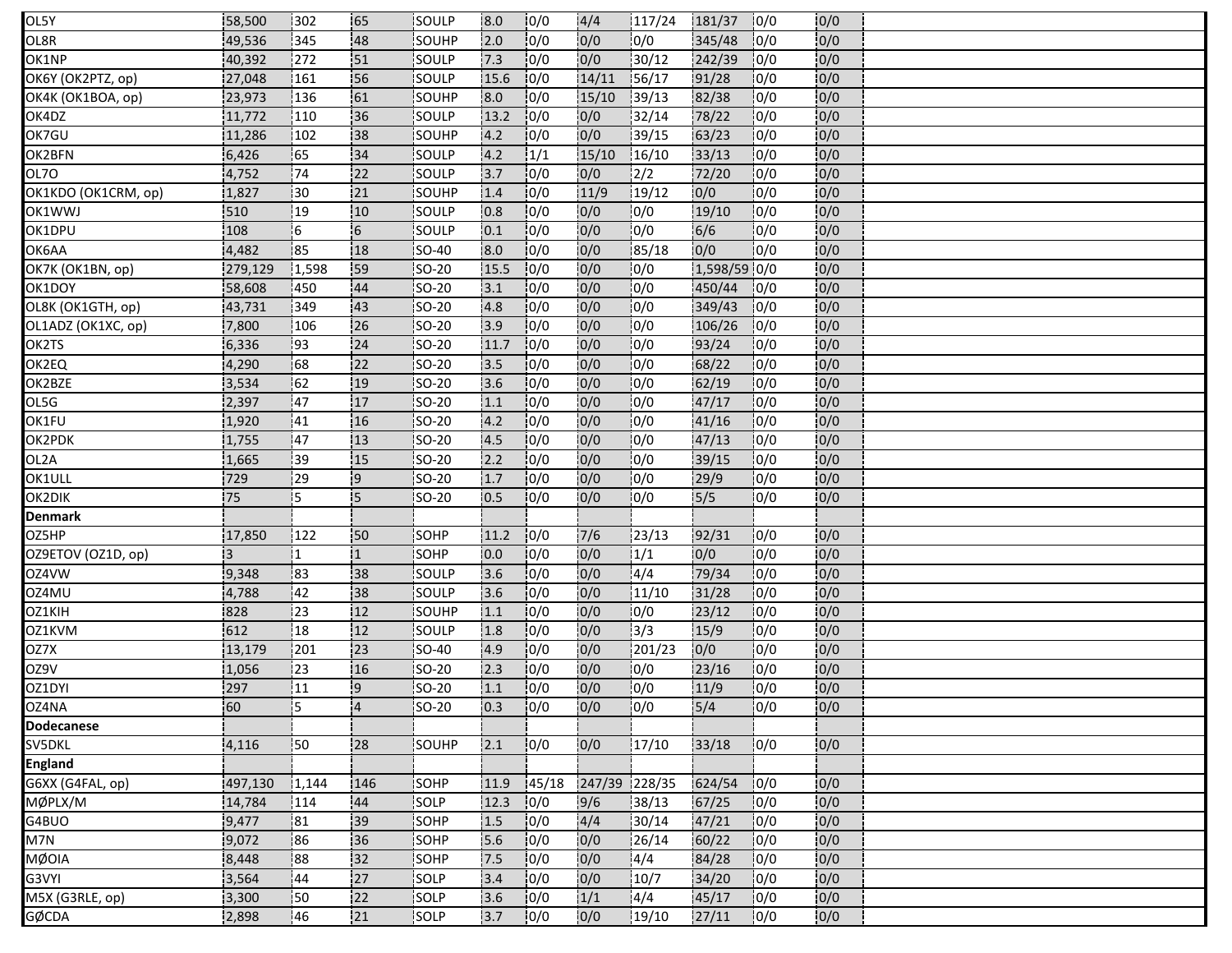| MØHHG                  | 1,674   | 132            | <b>18</b>               | <b>ISOHP</b>  | 2.8   | 10/0 | 0/0    | 14/3    | 28/15      | 10/0             | 0/0 |  |
|------------------------|---------|----------------|-------------------------|---------------|-------|------|--------|---------|------------|------------------|-----|--|
| GØVOK                  | 1,653   | 30             | :19                     | SOLP          | 2.9   | 0/0  | 0/0    | 8/7     | 22/12      | 0/0              | 0/0 |  |
| G4DBW                  | 924     | 22             | 14                      | SOLP          | 1.3   | 0/0  | 0/0    | 120/12  | 2/2        | 0/0              | 0/0 |  |
| ӍѺ҆ҜҮВ                 | 1819    | 121            | 13                      | SOLP          | 1.4   | 10/0 | 0/0    | 2/2     | 19/11      | 0/0              | 0/0 |  |
| MØJND                  | 561     | 17             | 11                      | SOLP          | 2.6   | 0/0  | 0/0    | 0/0     | 17/11      | 0/0              | 0/0 |  |
| G4FFN                  | 252     | 12             | 17                      | <b>SOLP</b>   | 10.6  | 10/0 | 0/0    | 1/1     | 11/6       | 10/0             | 0/0 |  |
| GØDWV                  | 481,701 | 1,357          | 121                     | <b>SOUHP</b>  | 122.3 | 10/0 | 228/31 | 1317/33 | 812/57     | 10/0             | 0/0 |  |
| G6MC                   | 95,172  | 421            | 77                      | SOUHP         | 5.7   | 0/0  | 76/21  | 103/24  | 242/32     | 10/0             | 0/0 |  |
| M7T (G3YYD, op)        | 88,452  | 1479           | 163                     | <b>SOUHP</b>  | 19.7  | 10/0 | 0/0    | 135/12  | 444/51     | 10/0             | 0/0 |  |
| MØBJL                  | 56,154  | 395            | 49                      | SOUHP         | 10.7  | 10/0 | 0/0    | 10/0    | 395/49     | 10/0             | 0/0 |  |
| G4PIQ                  | 39,123  | 210            | 63                      | SOUHP         | 3.8   | 10/0 | 72/22  | 110/24  | 28/17      | 0/0              | 0/0 |  |
| <b>MØWLF</b>           | 20,868  | 151            | 47                      | SOUHP         | 4.3   | 0/0  | 3/3    | 45/17   | 103/27     | 10/0             | 0/0 |  |
| GØWRE                  | 16,680  | 141            | 40                      | SOUHP         | 6.5   | 10/0 | 0/0    | 0/0     | 141/40     | 10/0             | 0/0 |  |
| G6AD                   | 12,834  | 194            | .46                     | SOUHP         | 8.7   | 10/0 | 3/2    | 23/14   | 68/30      | 0/0              | 0/0 |  |
| G4NXG/M                | 5,040   | 161            | 28                      | <b>SOULP</b>  | 13.2  | 10/0 | 0/0    | 0/0     | 61/28      | 10/0             | 0/0 |  |
| G1RVD                  | 4,758   | 62             | 26                      | SOULP         | $6.2$ | 10/0 | 0/0    | 10/0    | 62/26      | 0/0              | 0/0 |  |
| G4AYU                  | 3,363   | 59             | 19                      | SOULP         | 2.2   | 0/0  | 0/0    | 10/0    | 59/19      | 10/0             | 0/0 |  |
| MØKDS                  | 1,938   | :40            | 17                      | <b>SOULP</b>  | 2.7   | 10/0 | 0/0    | 0/0     | 40/17      | 0/0              | 0/0 |  |
| GØMTN                  | 1,560   | 26             | 20                      | SOUHP         | 1.3   | 10/0 | 0/0    | 10/0    | 26/20      | 0/0              | 0/0 |  |
| G8AFN                  | 1,248   | 27             | 16                      | SOULP         | 2.5   | 10/0 | 0/0    | 14/2    | 23/14      | 10/0             | 0/0 |  |
| MØXAC                  | 1,020   | 120            | 17                      | SOUHP         | 12.1  | 10/0 | 10/0   | 16/5    | 14/12      | 10/0             | 0/0 |  |
| G4CTY                  | 855     | 19             | 15                      | SOULP         | 1.1   | 10/0 | 0/0    | 7/6     | 12/9       | 10/0             | 0/0 |  |
| 2EØIFC                 | 840     | !20            | 14                      | <b>ISOULP</b> | 0.7   | 0/0  | 0/0    | 7/6     | 13/8       | 10/0             | 0/0 |  |
| MØHFY                  | 594     | 18             | 11                      | SOULP         | 1.8   | 10/0 | 0/0    | 10/0    | 18/11      | $\overline{0/0}$ | 0/0 |  |
| M5KJM                  | 312     | 13             | $\overline{\mathbf{8}}$ | SOULP         | 0.7   | 0/0  | 0/0    | 0/0     | 13/8       | 10/0             | 0/0 |  |
| M3ECT                  | 81      | ļ9             | 13                      | SOULP         | 0.8   | 10/0 | 0/0    | 0/0     | 9/3        | 10/0             | 0/0 |  |
| G4IRN                  | 48      | 14             | $\overline{4}$          | SOUHP         | 0.2   | 10/0 | 4/4    | 10/0    | 0/0        | 0/0              | 0/0 |  |
| MØTTJ                  | 36      | $\overline{6}$ | $\overline{2}$          | SOULP         | 0.2   | 10/0 | 0/0    | 0/0     | 6/2        | 0/0              | 0/0 |  |
| MØNKR                  | 116,478 | 727            | 54                      | <b>ISO-20</b> | 15.1  | 10/0 | 0/0    | 10/0    | 727/54     | 0/0              | 0/0 |  |
| M1C                    | 89,964  | 625            | 49                      | SO-20         | 12.3  | 10/0 | 0/0    | 0/0     | 625/49     | 10/0             | 0/0 |  |
| M5B (G3WVG, op)        | 53,214  | 368            | 49                      | $SO-20$       | 5.0   | 0/0  | 0/0    | 0/0     | 368/49     | 10/0             | 0/0 |  |
| M6O (G3WGN, op)        | 9,042   | 138            | 22                      | <b>SO-20</b>  | 1.5   | 10/0 | 0/0    | 10/0    | 138/22     | 10/0             | 0/0 |  |
| GØATG                  | 756     | 21             | 14                      | <b>SO-20</b>  | 3.0   | 10/0 | 0/0    | 10/0    | 21/14      | 10/0             | 0/0 |  |
| GØAZH                  | 546     | 15             | :13                     | <b>SO-20</b>  | 1.1   | 10/0 | 10/0   | 10/0    | 15/13      | 10/0             | 0/0 |  |
| G4Y                    | 336     | 116            | 8                       | SO-20         | 12.3  | 10/0 | 10/0   | 10/0    | 16/8       | 10/0             | 0/0 |  |
| G3SEN                  | 162     | 19             | 6                       | SO-20         | 0.4   | 0/0  | 0/0    | 0/0     | 9/6        | 0/0              | 0/0 |  |
| G5RC (F5VHJ, op)       | 75      | İ5             | 5                       | SO-20         | 0.2   | 0/0  | 0/0    | 0/0     | 5/5        | 0/0              | 0/0 |  |
| G8NVY                  | 48      | 14             | $\overline{14}$         | <b>SO-20</b>  | 10.6  | 10/0 | 0/0    | 0/0     | 4/4        | 10/0             | 0/0 |  |
| <b>Estonia</b>         |         |                |                         |               |       |      |        |         |            |                  |     |  |
| ES2MC                  | 44,100  | 300            | 49                      | <b>SOHP</b>   | $7.2$ | 10/0 | 5/5    | 9/6     | 286/38     | 10/0             | 0/0 |  |
| ES2EZ                  | 2,520   | 42             | 20                      | SOUHP         | 2.5   | 10/0 | 0/0    | 0/0     | 42/20      | 10/0             | 0/0 |  |
| <b>European Russia</b> |         |                |                         |               |       |      |        |         |            |                  |     |  |
| UC5G                   | 21,600  | 228            | 32                      | <b>SOHP</b>   | 4.2   | 10/0 | 0/0    | 1/1     | 227/31 0/0 |                  | 0/0 |  |
| RA7A                   | 10,005  | 121            | 29                      | SOHP          | 2.8   | 10/0 | 0/0    | 100/20  | 21/9       | 0/0              | 0/0 |  |
| RZ3Z                   | 7,614   | 97             | 127                     | SOLP          | 7.7   | 10/0 | 0/0    | 1/1     | 96/26      | 10/0             | 0/0 |  |
| UG3G                   | 3,477   | 161            | 19                      | SOHP          | 1.0   | 10/0 | 0/0    | 10/0    | 61/19      | 10/0             | 0/0 |  |
| R3OM                   | 336     | 16             | $\overline{7}$          | SOHP          | 1.1   | 0/0  | 0/0    | 0/0     | 16/7       | 0/0              | 0/0 |  |
| UA1CUR                 | 108     | 16             | 6                       | SOLP          | 0.4   | 0/0  | 0/0    | 0/0     | 6/6        | 0/0              | 0/0 |  |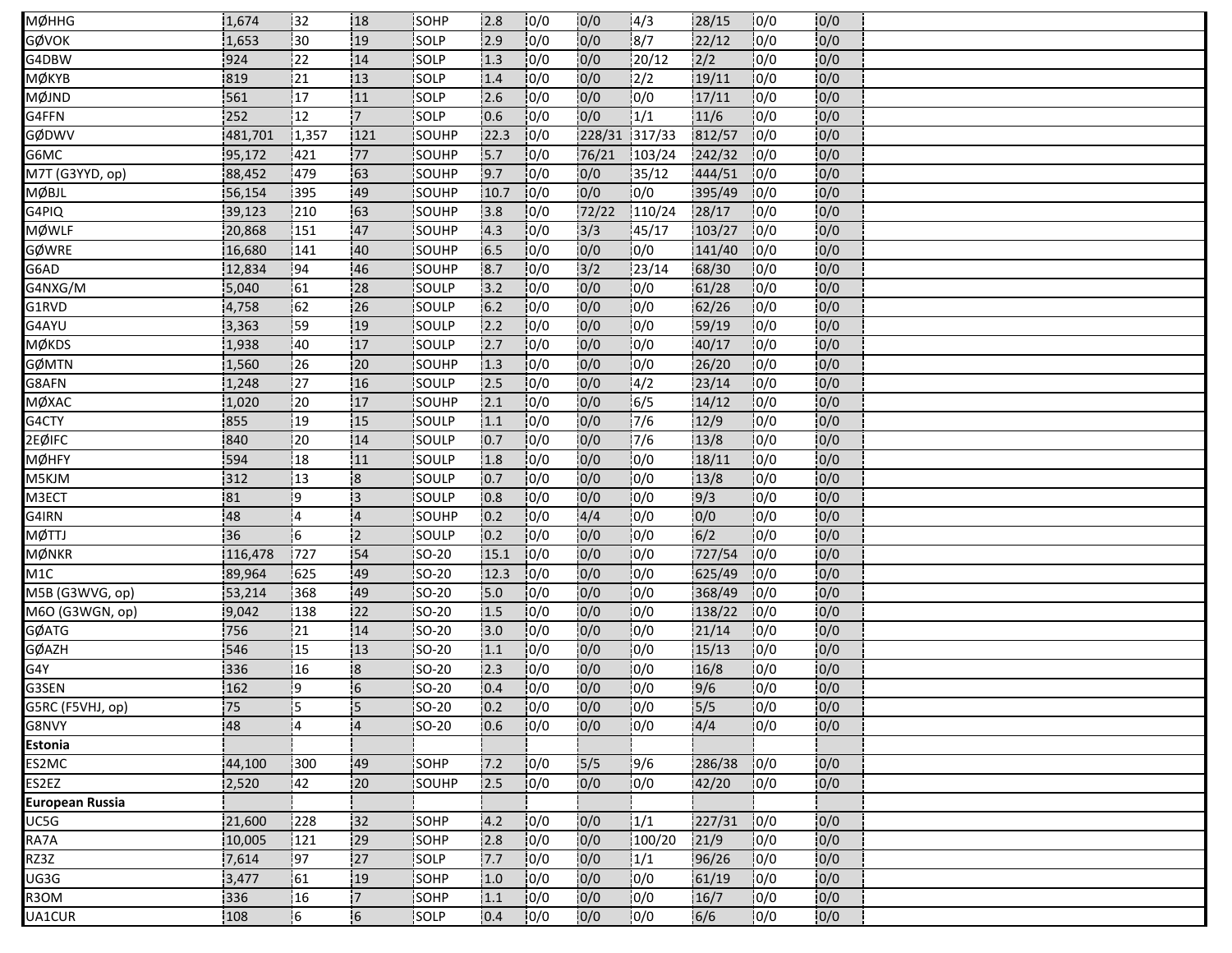| RA7R                               | 75               | 16              | <b>5</b> | SOLP         | 0.2  | 0/0              | 0/0           | 10/0          | 6/5    | 10/0 | 0/0 |  |
|------------------------------------|------------------|-----------------|----------|--------------|------|------------------|---------------|---------------|--------|------|-----|--|
| RW1F                               | 109,662          | 753             | 49       | SOUHP        | 12.0 | 10/0             | 0/0           | 0/0           | 753/49 | 0/0  | 0/0 |  |
| R5AJ                               | 79,056           | 557             | 48       | SOUHP        | 8.4  | 0/0              | 0/0           | 0/0           | 557/48 | 0/0  | 0/0 |  |
| R <sub>2Q</sub> A                  | 77,352           | 592             | 44       | SOUHP        | 7.4  | 10/0             | 0/0           | 10/0          | 592/44 | 10/0 | 0/0 |  |
| RG2A                               | 51,084           | 402             | 43       | SOUHP        | 7.6  | $\overline{0/0}$ | 0/0           | 0/0           | 402/43 | 0/0  | 0/0 |  |
| RL5A                               | 26,775           | .264            | 35       | SOUHP        | 13.4 | 0/0              | 0/0           | 0/0           | 264/35 | 10/0 | 0/0 |  |
| RM3F (UA3DPX, op)                  | 7,008            | 175             | 132      | <b>SOUHP</b> | 13.7 | 10/0             | 0/0           | 0/0           | 75/32  | 10/0 | 0/0 |  |
| R1DX                               | 6,930            | 70              | 133      | SOUHP        | 2.7  | 0/0              | 0/0           | 0/0           | 70/33  | 0/0  | 0/0 |  |
| RN3T (UA3TW, op)                   | 3,672            | 68              | 18       | SOUHP        | 13.0 | 10/0             | 0/0           | 10/0          | 68/18  | 10/0 | 0/0 |  |
| RW1CW                              | 2,850            | 151             | 19       | SOUHP        | 2.1  | 10/0             | 0/0           | 10/0          | 51/19  | 10/0 | 0/0 |  |
| RL4A                               | 2,106            | 39              | 18       | SOUHP        | 0.8  | 0/0              | 0/0           | 0/0           | 39/18  | 0/0  | 0/0 |  |
| RY5A (RK3TD, op)                   | 1,530            | 35              | 15       | SOUHP        | 0.8  | 0/0              | 0/0           | 10/0          | 35/15  | 10/0 | 0/0 |  |
| UA6AA                              | 1,344            | 32              | 14       | SOUHP        | 1.7  | 10/0             | 0/0           | 0/0           | 32/14  | 0/0  | 0/0 |  |
| UA6YN                              | 585              | 116             | 13       | SOULP        | 1.2  | 10/0             | 0/0           | 6/6           | 10/7   | 0/0  | 0/0 |  |
| RM4F                               | 966              | 24              | 14       | SO-160       | 3.8  | 24/14            | 0/0           | 0/0           | 0/0    | 0/0  | 0/0 |  |
| R3ZZ                               | 40,656           | 318             | 44       | SO-20        | 15.2 | 10/0             | 0/0           | 0/0           | 318/44 | 10/0 | 0/0 |  |
| UD4F                               | 35,400           | 304             | 40       | SO-20        | 5.5  | 0/0              | 0/0           | 10/0          | 304/40 | 0/0  | 0/0 |  |
| RA3OA                              | 27,261           | 244             | 39       | SO-20        | 4.8  | 10/0             | 0/0           | 10/0          | 244/39 | 10/0 | 0/0 |  |
| R3DCB                              | 4,620            | 177             | 20       | SO-20        | 6.0  | 0/0              | 0/0           | 0/0           | 77/20  | 0/0  | 0/0 |  |
| RA3RCL                             | 4,620            | 77              | 20       | SO-20        | 1.3  | 0/0              | 0/0           | 10/0          | 77/20  | 10/0 | 0/0 |  |
| RZ1ZZ                              | 3,366            | 155             | 122      | <b>SO-20</b> | 4.4  | 10/0             | 0/0           | 10/0          | 55/22  | 10/0 | 0/0 |  |
| R3LC                               | 1,302            | 31              | 14       | SO-20        | 3.0  | 0/0              | 0/0           | 0/0           | 31/14  | 0/0  | 0/0 |  |
| R3AQ                               | 1,287            | 35              | !13      | <b>SO-20</b> | 13.9 | 10/0             | 0/0           | 0/0           | 35/13  | 10/0 | 0/0 |  |
| RM2D (SM6LRR, op)                  | 1,092            | :29             | 13       | SO-20        | 0.7  | 10/0             | 0/0           | 10/0          | 29/13  | 10/0 | 0/0 |  |
| RV1CC                              | 648              | 18              | 12       | SO-20        | 0.7  | 10/0             | 0/0           | 0/0           | 18/12  | 10/0 | 0/0 |  |
| RM2U                               | 510              | 17              | 10       | SO-20        | 0.5  | 10/0             | 0/0           | 10/0          | 17/10  | 10/0 | 0/0 |  |
| R7NP                               | 180              | 11              | 6        | SO-20        | 1.8  | 0/0              | 0/0           | 0/0           | 11/6   | 0/0  | 0/0 |  |
| R1BAC                              | :3               | I1              | 11       | SO-20        | 0.0  | 0/0              | 0/0           | 0/0           | 1/1    | 10/0 | 0/0 |  |
| <b>Federal Republic of Germany</b> |                  |                 |          |              |      |                  |               |               |        |      |     |  |
| DL8DSL                             | 29,028           | 166             | 59       | SOLP         | 13.2 | 0/0              | 9/9           | 40/15         | 117/35 | 10/0 | 0/0 |  |
| DK1RU                              | 24,696           | 200             | 42       | SOHP         | 3.6  | 10/0             | 110/19 0/0    |               | 90/23  | 10/0 | 0/0 |  |
| DJ4DN                              | 6,435            | 67              | 33       | SOLP         | 15.4 | 0/0              | 3/3           | 32/14         | 32/16  | 10/0 | 0/0 |  |
| DK3GI                              | 5,670            | 63              | 130      | SOHP         | 2.2  | 0/0              | 4/3           | 3/3           | 56/24  | 0/0  | 0/0 |  |
| DLØNG (DK8NC, op)                  | 4,959            | 157             | 29       | SOLP         | 15.1 | 1/1              | $7/6$         | 17/6          | 42/16  | 0/0  | 0/0 |  |
| DL2TOS                             | 3,888            | 54              | 124      | <b>SOLP</b>  | 15.3 | 10/0             | 4/4           | 6/6           | 44/14  | 10/0 | 0/0 |  |
| DJ4WT                              | 1,350            | 31              | 15       | SOLP         | 2.2  | 0/0              | 0/0           | 0/0           | 31/15  | 0/0  | 0/0 |  |
| DF2WZ                              | 1,122            | $\overline{23}$ | 17       | SOLP         | 2.0  | 0/0              | 0/0           | $\frac{1}{2}$ | 21/15  | 0/0  | 0/0 |  |
| DL7YAD                             | 648              | 18              | 12       | SOLP         | 1.6  | 0/0              | 0/0           | 0/0           | 18/12  | 10/0 | 0/0 |  |
| DL9HB                              | 585              | 16              | 13       | SOLP         | 1.3  | 0/0              | 0/0           | 3/3           | 13/10  | 0/0  | 0/0 |  |
| DF9PX                              | 540              | 18              | 10       | SOHP         | 0.9  | 10/0             | 0/0           | 10/0          | 18/10  | 10/0 | 0/0 |  |
| DK6DP                              | 429              | 13              | 11       | SOLP         | 0.8  | 0/0              | 0/0           | 19/7          | 4/4    | 0/0  | 0/0 |  |
| DK5KF                              | 273              | 13              | 17       | SOLP         | 1.1  | 0/0              | 0/0           | 0/0           | 13/7   | 10/0 | 0/0 |  |
| DL1YO                              | 252              | 13              | 17.      | SOHP         | 1.4  | 0/0              | 0/0           | 10/0          | 13/7   | 10/0 | 0/0 |  |
| DL2GMI                             | 231              | 11              | 17       | SOLP         | 1.1  | 0/0              | 0/0           | 10/0          | 11/7   | 0/0  | 0/0 |  |
| DL5MHX                             | $6 \overline{6}$ | :2              | 1        | SOLP         | 0.2  | 0/0              | 0/0           | 0/0           | 2/1    | 10/0 | 0/0 |  |
| DR1X (DF8XC, op)                   | 340,974          | 1,022           | 114      | SOUHP        | 17.6 | 10/0             | 155/32 253/30 |               | 614/52 | 10/0 | 0/0 |  |
| DJ5AN                              | 264,870          | 830             | 109      | SOUHP        | 17.5 | $\frac{1}{2}$    | 147/28 120/26 |               | 561/53 | 10/0 | 0/0 |  |
|                                    |                  |                 |          |              |      |                  |               |               |        |      |     |  |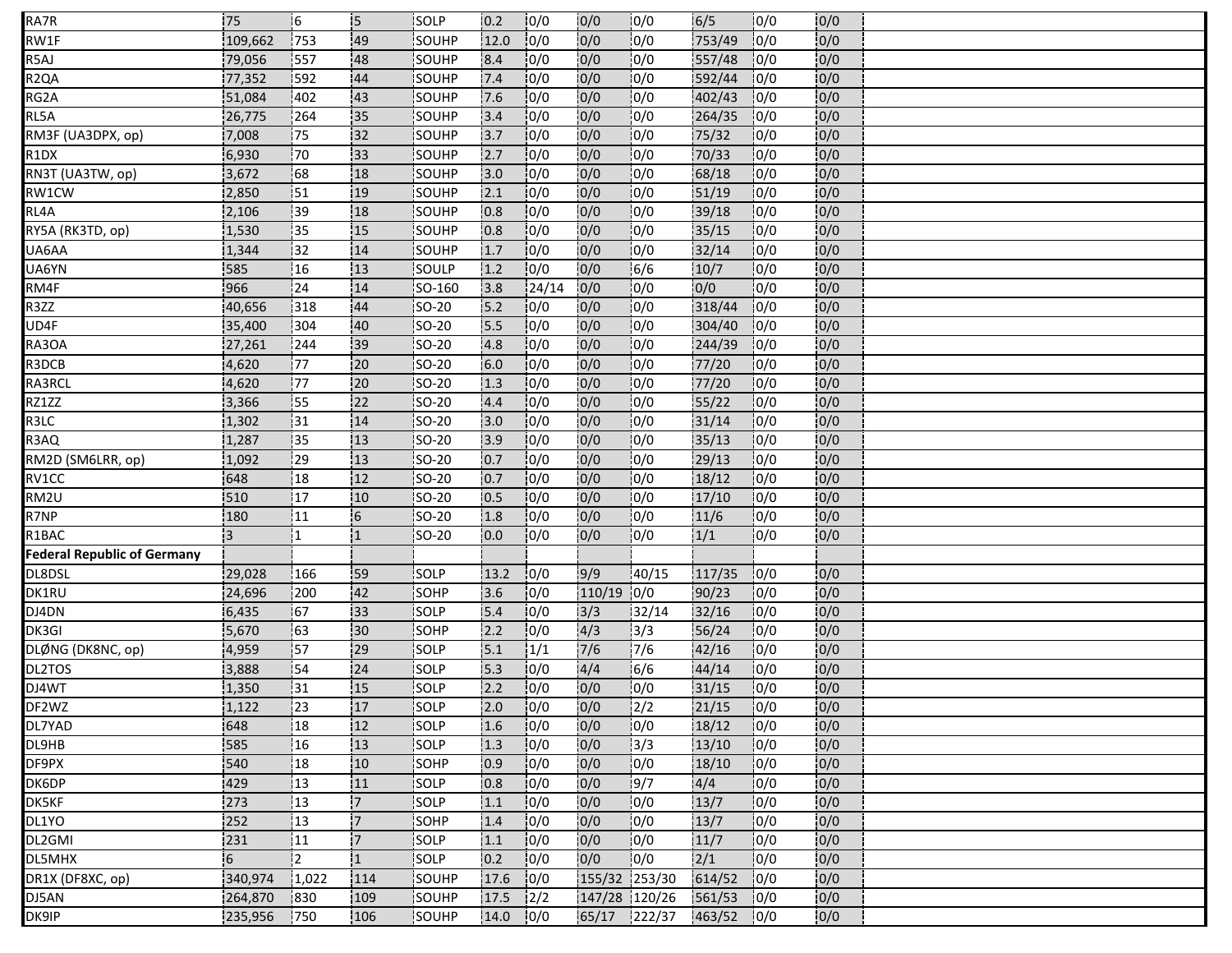| DP7D (DJ4MH, op)   | 159,432         | 592        | 91             | SOUHP         | 14.5 | 1/1  | 45/18        | 1243/29 | 303/43       | 10/0 | 0/0  |  |
|--------------------|-----------------|------------|----------------|---------------|------|------|--------------|---------|--------------|------|------|--|
| DH1TT              | 101,736         | 472        | 72             | SOUHP         | 6.1  | 10/0 | 101/25 16/10 |         | 355/37       | 10/0 | 0/0  |  |
| DJ1AA              | 88,323          | 502        | 59             | SOUHP         | 12.3 | 0/0  | 5/5          | 8/5     | 489/49       | 10/0 | 0/0  |  |
| DL5IC              | 57,081          | 378        | 53             | SOUHP         | 8.3  | 10/0 | 0/0          | 2/2     | 376/51       | 10/0 | 0/0  |  |
| DM9EE              | 54,864          | 385        | 48             | SOUHP         | 2.7  | 0/0  | 0/0          | 0/0     | 385/48       | 0/0  | 0/0  |  |
| DD8SM              | 31,752          | 201        | 54             | SOUHP         | 13.9 | 0/0  | 4/4          | 48/16   | 149/34       | 10/0 | 0/0  |  |
| DL5ANT             | 17,646          | 174        | 34             | <b>SOUHP</b>  | 1.2  | 10/0 | 0/0          | 10/0    | 174/34       | 10/0 | 0/0  |  |
| DK8AX              | 17,424          | 121        | 48             | SOUHP         | 4.0  | 10/0 | 24/14        | 61/16   | 36/18        | 0/0  | 0/0  |  |
| <b>DK6WL</b>       | 16,698          | 123        | :46            | <b>SOUHP</b>  | 4.4  | 10/0 | 10/0         | 8/6     | 114/39       | 1/1  | 0/0  |  |
| DL2GRC             | 14,847          | 104        | 149            | SOUHP         | 4.8  | 10/0 | 11/10        | 26/11   | 67/28        | 10/0 | 10/0 |  |
| <b>DL1NKS</b>      | 14,388          | 109        | 44             | SOUHP         | 3.4  | 10/0 | 7/6          | 6/3     | 96/35        | 10/0 | 0/0  |  |
| DL4YAO             | 13,992          | 107        | 44             | SOUHP         | 13.5 | 0/0  | 0/0          | 34/15   | 73/29        | 10/0 | 0/0  |  |
| DK1AX              | 11,400          | 100        | 38             | SOUHP         | 2.5  | 10/0 | 0/0          | 4/4     | 96/34        | 10/0 | 0/0  |  |
| DG9SEH             | 10,710          | 105        | 34             | SOUHP         | 3.2  | 10/0 | 0/0          | 0/0     | 105/34       | 0/0  | 0/0  |  |
| DK4VW              | 9,324           | 187        | 137            | SOUHP         | 3.2  | 10/0 | 2/2          | 129/12  | 56/23        | 10/0 | 0/0  |  |
| DM4L (DL4JLM, op)  | 8,178           | 194        | 29             | SOUHP         | 2.6  | 10/0 | 0/0          | 0/0     | 94/29        | 0/0  | 0/0  |  |
| DJ5MW              | 7,722           | 79         | 33             | SOUHP         | 2.2  | 0/0  | 0/0          | 0/0     | 78/32        | 1/1  | 0/0  |  |
| DL1PAN             | 5,913           | 174        | 27             | <b>SOUHP</b>  | 4.9  | 10/0 | 0/0          | 145/15  | 29/12        | 10/0 | 0/0  |  |
| DF <sub>2</sub> AJ | 5,250           | 50         | 35             | SOULP         | 2.2  | 0/0  | 10/9         | 10/8    | 30/18        | 10/0 | 0/0  |  |
| DL5YM              | 4,536           | :63        | 24             | SOUHP         | 2.6  | 10/0 | 10/0         | 10/0    | 63/24        | 10/0 | 0/0  |  |
| DK2AT              | 4,347           | 166        | 123            | SOUHP         | 5.5  | 10/0 | 10/0         | 10/0    | 66/23        | 10/0 | 0/0  |  |
| DC <sub>2</sub> CL | 3,750           | 151        | 25             | SOULP         | 15.7 | 10/0 | 0/0          | 18/13   | 33/12        | 10/0 | 0/0  |  |
| <b>DG7NFX</b>      | 3,498           | <b>153</b> | 22             | SOUHP         | 2.4  | 0/0  | 10/0         | 10/0    | 53/22        | 10/0 | 0/0  |  |
| DL1GRC             | 2,622           | :39        | 123            | SOULP         | 2.7  | 10/0 | 0/0          | 15/9    | 24/14        | 10/0 | 0/0  |  |
| DL1ATZ             | 2,304           | 149        | 16             | SOUHP         | 1.1  | 0/0  | 0/0          | 0/0     | 49/16        | 10/0 | 0/0  |  |
| DL9GMN             | 2,223           | 40         | 19             | SOULP         | 2.4  | 10/0 | 0/0          | 0/0     | 40/19        | 0/0  | 0/0  |  |
| DL2NBW             | 2,052           | 140        | 18             | SOUHP         | 4.4  | 10/0 | 0/0          | 8/7     | 32/11        | 0/0  | 0/0  |  |
| DL4DRW             | 1,860           | 31         | 20             | SOULP         | 3.6  | 0/0  | 3/3          | 14/11   | 14/6         | 10/0 | 0/0  |  |
| DL5ST              | 1,785           | i35        | 17             | <b>SOUHP</b>  | 2.2  | 10/0 | 0/0          | 0/0     | 35/17        | 10/0 | 0/0  |  |
| DJ4MX              | 1,215           | 127        | 15             | SOULP         | 1.3  | 10/0 | 0/0          | 1/1     | 26/14        | 10/0 | 0/0  |  |
| DG2BHB             | 966             | 24         | 14             | SOULP         | 2.6  | 0/0  | 0/0          | 0/0     | 24/14        | 0/0  | 0/0  |  |
| DG1HXJ             | 726             | 22         | 11             | <b>ISOULP</b> | 1.2  | 10/0 | 0/0          | 12/2    | 20/9         | 0/0  | 0/0  |  |
| DK6VCO             | 273             | 13         | $\overline{7}$ | SOUHP         | 0.8  | 10/0 | 0/0          | 10/0    | 13/7         | 10/0 | 0/0  |  |
| DG4O (DG2BPW, op)  | 264             | 12         | 8              | SOULP         | 1.1  | 10/0 | 10/0         | 10/0    | 12/8         | 10/0 | 0/0  |  |
| DL2A (DK1AX, op)   | 240             | 110        | 18             | <b>SOUHP</b>  | 10.2 | 10/0 | 10/0         | 10/0    | 10/8         | 10/0 | 0/0  |  |
| DL8ZAJ             | 216             | 12         | 6              | SOULP         | 0.6  | 0/0  | 0/0          | 0/0     | 12/6         | 0/0  | 0/0  |  |
| DJ1XT              | 189             | 19         | $\overline{7}$ | SOUHP         | 0.2  | 0/0  | 0/0          | 0/0     | 9/7          | 0/0  | 0/0  |  |
| DL4VAI             | $\overline{75}$ | i5         | İ5             | SOULP         | 0.2  | 0/0  | 0/0          | 3/3     | 2/2          | 0/0  | 0/0  |  |
| DL7FB              | 75              | 15         | $\overline{5}$ | SOULP         | 0.8  | 0/0  | 0/0          | 0/0     | 5/5          | 0/0  | 0/0  |  |
| DH4PSG             | 126             | 17         | $\overline{6}$ | SO-80         | 0.9  | 10/0 | 7/6          | 0/0     | 0/0          | 10/0 | 0/0  |  |
| DL5RU              | 396             | 16         | 111            | SO-40         | 1.6  | 10/0 | 0/0          | 16/11   | 0/0          | 10/0 | 0/0  |  |
| DR7B (DL2JRM, op)  | 24              | 14         | 2              | SO-40         | 0.2  | 0/0  | 0/0          | 14/2    | 0/0          | 10/0 | 0/0  |  |
| <b>DMØA</b>        | 251,163         | 1,454      | 159            | <b>SO-20</b>  | 15.2 | 10/0 | 0/0          | 0/0     | 1,454/59 0/0 |      | 0/0  |  |
| DL7BC              | 79,245          | 590        | 45             | SO-20         | 13.1 | 10/0 | 0/0          | 0/0     | 590/45       | 10/0 | 0/0  |  |
| DL6JZ              | 24,684          | 190        | 44             | SO-20         | 9.3  | 0/0  | 0/0          | 0/0     | 190/44       | 10/0 | 0/0  |  |
| DJ9ZB              | 21,420          | 172        | 42             | <b>SO-20</b>  | 8.5  | 10/0 | 0/0          | 10/0    | 172/42       | 10/0 | 0/0  |  |
| DL2LDE             | 6,840           | 76         | 30             | <b>SO-20</b>  | 5.0  | 0/0  | 0/0          | 0/0     | 76/30        | 10/0 | 0/0  |  |
| DL9ZP              | 6,468           | 177        | 28             | <b>SO-20</b>  | 6.0  | 10/0 | 0/0          | 10/0    | 77/28        | 10/0 | 0/0  |  |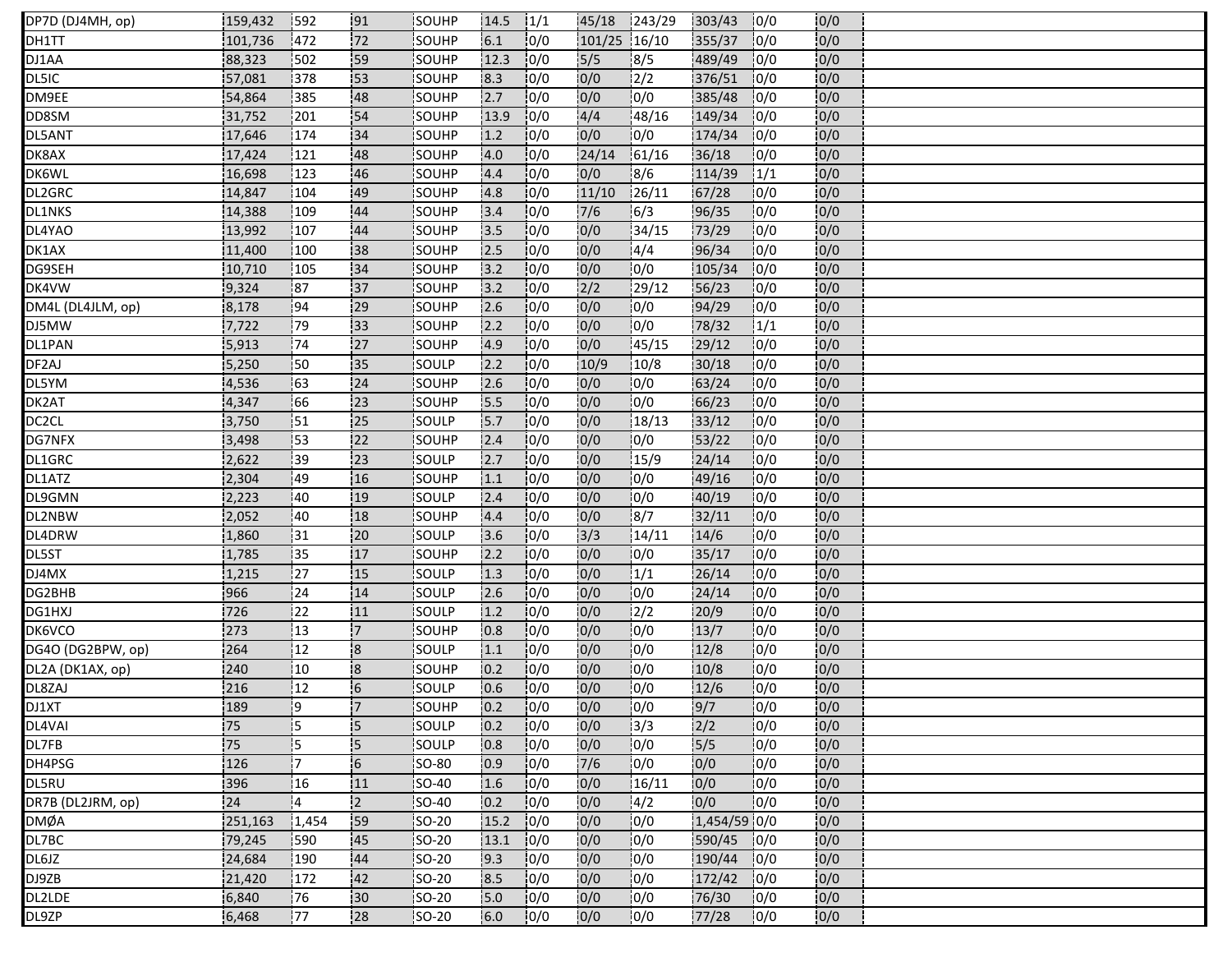| DH2RTW              | 3,276   | 154        | 21             | <b>SO-20</b>  | 15.3  | 10/0           | 0/0   | 10/0   | 54/21        | 10/0 | 10/0 |  |
|---------------------|---------|------------|----------------|---------------|-------|----------------|-------|--------|--------------|------|------|--|
| <b>DLØFTL</b>       | 2,214   | 43         | 18             | SO-20         | 4.1   | 0/0            | 0/0   | 0/0    | 43/18        | 0/0  | 0/0  |  |
| DL1RTO              | 1,530   | 35         | 15             | SO-20         | 3.0   | 0/0            | 0/0   | 0/0    | 35/15        | 0/0  | 0/0  |  |
| DL3TVI              | 1,287   | 36         | 13             | <b>SO-20</b>  | 4.5   | 10/0           | 0/0   | 0/0    | 36/13        | 10/0 | 0/0  |  |
| DJ3HW               | 936     | 26         | 12             | SO-20         | 0.8   | 0/0            | 0/0   | 0/0    | 26/12        | 10/0 | 0/0  |  |
| DL2QT               | 936     | 28         | 12             | SO-20         | 1.2   | 0/0            | 0/0   | 0/0    | 28/12        | 0/0  | 0/0  |  |
| DB1VQ               | 924     | 31         | 11             | <b>SO-20</b>  | 2.7   | 10/0           | 0/0   | 0/0    | 31/11        | 10/0 | 10/0 |  |
| DM6EE               | 819     | 21         | 13             | SO-20         | 0.8   | 0/0            | 0/0   | 0/0    | 21/13        | 10/0 | 0/0  |  |
| DJ6DO               | 756     | 21         | 12             | <b>SO-20</b>  | 1.9   | 10/0           | 0/0   | 10/0   | 21/12        | 10/0 | 0/0  |  |
| DK3YD               | 567     | 121        | و!             | <b>SO-20</b>  | 0.5   | 10/0           | 0/0   | 10/0   | 21/9         | 10/0 | 0/0  |  |
| DL3OHB              | 180     | 10         | $\overline{6}$ | SO-20         | 0.8   | 10/0           | 0/0   | 0/0    | 10/6         | 0/0  | 0/0  |  |
| DC7DX               | 75      | 15         | <b>S</b>       | <b>SO-20</b>  | 0.7   | 0/0            | 0/0   | 0/0    | 5/5          | 10/0 | 0/0  |  |
| DL1GO               | 48      | 14         | $\overline{4}$ | SO-20         | 0.4   | 10/0           | 0/0   | 0/0    | 4/4          | 0/0  | 0/0  |  |
| <b>Finland</b>      |         |            |                |               |       |                |       |        |              |      |      |  |
| OH1TD               | 27      | 13         | $\overline{3}$ | <b>SOHP</b>   | 10.5  | 0/0            | 0/0   | 10/0   | 3/3          | 10/0 | 0/0  |  |
| <b>ОНЗКХ</b>        | IЗ.     | !1         | $\mathbf{1}$   | SOLP          | 0.0   | 10/0           | 0/0   | 0/0    | 1/1          | 0/0  | 0/0  |  |
| OG7A (OH6MW, op)    | 28,167  | 231        | 41             | SOUHP         | 3.1   | 10/0           | 0/0   | 10/0   | 231/41       | 10/0 | 0/0  |  |
| OH6OS               | 18,759  | 170        | 137            | <b>SOUHP</b>  | 5.7   | 10/0           | 0/0   | 10/0   | 170/37       | 10/0 | 0/0  |  |
| OH6RE               | 5,220   | 58         | 30             | SOUHP         | $5.1$ | 0/0            | 0/0   | 0/0    | 58/30        | 10/0 | 0/0  |  |
| OH6TN               | 4,104   | 157        | 24             | SOUHP         | 2.3   | 10/0           | 0/0   | 0/0    | 57/24        | 10/0 | 0/0  |  |
| OH2KW               | 2,520   | 144        | 120            | SOUHP         | 1.3   | 10/0           | 10/0  | 10/0   | 44/20        | 10/0 | 0/0  |  |
| OH1RX               | 1,680   | 35         | 16             | SOUHP         | 2.3   | 10/0           | 0/0   | 0/0    | 35/16        | 10/0 | 0/0  |  |
| OH1Z (OH1LEG, op)   | 1,056   | 126        | 16             | SOUHP         | 1.8   | $\frac{15}{4}$ | 0/0   | 10/0   | 21/12        | 10/0 | 10/0 |  |
| OH <sub>2</sub> IS  | 741     | <b>19</b>  | 13             | SOUHP         | 0.8   | 10/0           | 0/0   | 10/0   | 19/13        | 10/0 | 0/0  |  |
| OG4W (OH4KZM, op)   | 75      | 15         | $\overline{5}$ | SOUHP         | 0.3   | 0/0            | 0/0   | 0/0    | 15/5         | 0/0  | 0/0  |  |
| OH8L (OH8LQ, op)    | 168,084 | 980        | 58             | SO-20         | 24.5  | 0/0            | 0/0   | 10/0   | 980/58       | 10/0 | 0/0  |  |
| OH1F (OH1TM, op)    | 58,482  | 365        | 54             | SO-20         | 5.0   | 10/0           | 0/0   | 0/0    | 365/54       | 10/0 | 0/0  |  |
| OH9GGY              | 3,234   | 49         | 22             | SO-20         | 3.4   | 10/0           | 0/0   | 0/0    | 49/22        | 10/0 | 0/0  |  |
| OH2BJ               | 2,736   | <b>149</b> | 19             | <b>SO-20</b>  | 2.6   | 10/0           | 0/0   | 0/0    | 49/19        | 10/0 | 0/0  |  |
| OH4TY               | 1,248   | 26         | 16             | <b>SO-20</b>  | 1.6   | 10/0           | 0/0   | 0/0    | 26/16        | 0/0  | 0/0  |  |
| OG2X (OH2RM, op)    | 1,050   | 26         | 14             | <b>SO-20</b>  | 2.1   | 10/0           | 0/0   | 0/0    | 26/14        | 10/0 | 0/0  |  |
| OH3BCX (OH1ZAA, op) | 27      | 13         | 13             | <b>ISO-20</b> | 10.1  | 10/0           | 0/0   | 10/0   | 3/3          | 10/0 | 0/0  |  |
| OH6QU               | 18      | İЗ.        | $\overline{2}$ | <b>SO-15</b>  | 0.2   | 10/0           | 0/0   | 10/0   | 0/0          | 3/2  | 0/0  |  |
| France              |         |            |                |               |       |                |       |        |              |      |      |  |
| F5LIW               | 191,928 | 1735       | 188            | <b>SOHP</b>   | 14.8  | 10/0           | 83/21 | 143/12 | 609/55       | 10/0 | 10/0 |  |
| F6ARC               | 150,414 | 586        | 86             | SOHP          | 5.6   | 0/0            | 0/0   | 286/38 | 300/48       | 0/0  | 0/0  |  |
| F5OHM               | 136,437 | 526        | 89             | SOHP          | 8.1   | 0/0            | 58/16 | 63/22  | 405/51 0/0   |      | 0/0  |  |
| F1GRH               | 22,200  | 156        | 50             | SOHP          | 15.4  | 10/0           | 0/0   | 122/12 | $134/38$ 0/0 |      | 10/0 |  |
| F5BEG               | 17,982  | 113        | 54             | SOQRP         | 10.4  | 0/0            | 6/5   | 27/14  | 80/35        | 0/0  | 0/0  |  |
| F8DZU               | 14,715  | 116        | 45             | SOHP          | 5.7   | 10/0           | 3/3   | 7/4    | 106/38       | 0/0  | 0/0  |  |
| F2CT                | 13,992  | 110        | 44             | SOHP          | $6.2$ | 0/0            | 0/0   | 168/26 | 42/18        | 10/0 | 0/0  |  |
| F4IEX               | 9,234   | 82         | 38             | SOLP          | 6.5   | 0/0            | 0/0   | 18/11  | 64/27        | 0/0  | 0/0  |  |
| F6EQZ               | 8,820   | 184        | 135            | SOLP          | 5.7   | 0/0            | 0/0   | 8/6    | 76/29        | 10/0 | 0/0  |  |
| F1GZV               | 7,770   | 74         | 37             | SOHP          | 5.7   | 1/1            | 5/5   | 19/11  | 49/20        | 0/0  | 0/0  |  |
| F4HRS               | 6,624   | 71         | 132            | SOLP          | 6.5   | 0/0            | 0/0   | 19/11  | 52/21        | 10/0 | 0/0  |  |
| F1PNJ               | 3,042   | 140        | 126            | <b>SOHP</b>   | .2.9  | 0/0            | 0/0   | 9/7    | 31/19        | 10/0 | 0/0  |  |
| F6JSZ               | 2,709   | 43         | 21             | SOLP          | 3.4   | 0/0            | 0/0   | 7/4    | 36/17        | 10/0 | 0/0  |  |
| F4GWM               | 2,706   | 147        | 122            | SOQRP         | 4.0   | 0/0            | 0/0   | 0/0    | 47/22        | 0/0  | 0/0  |  |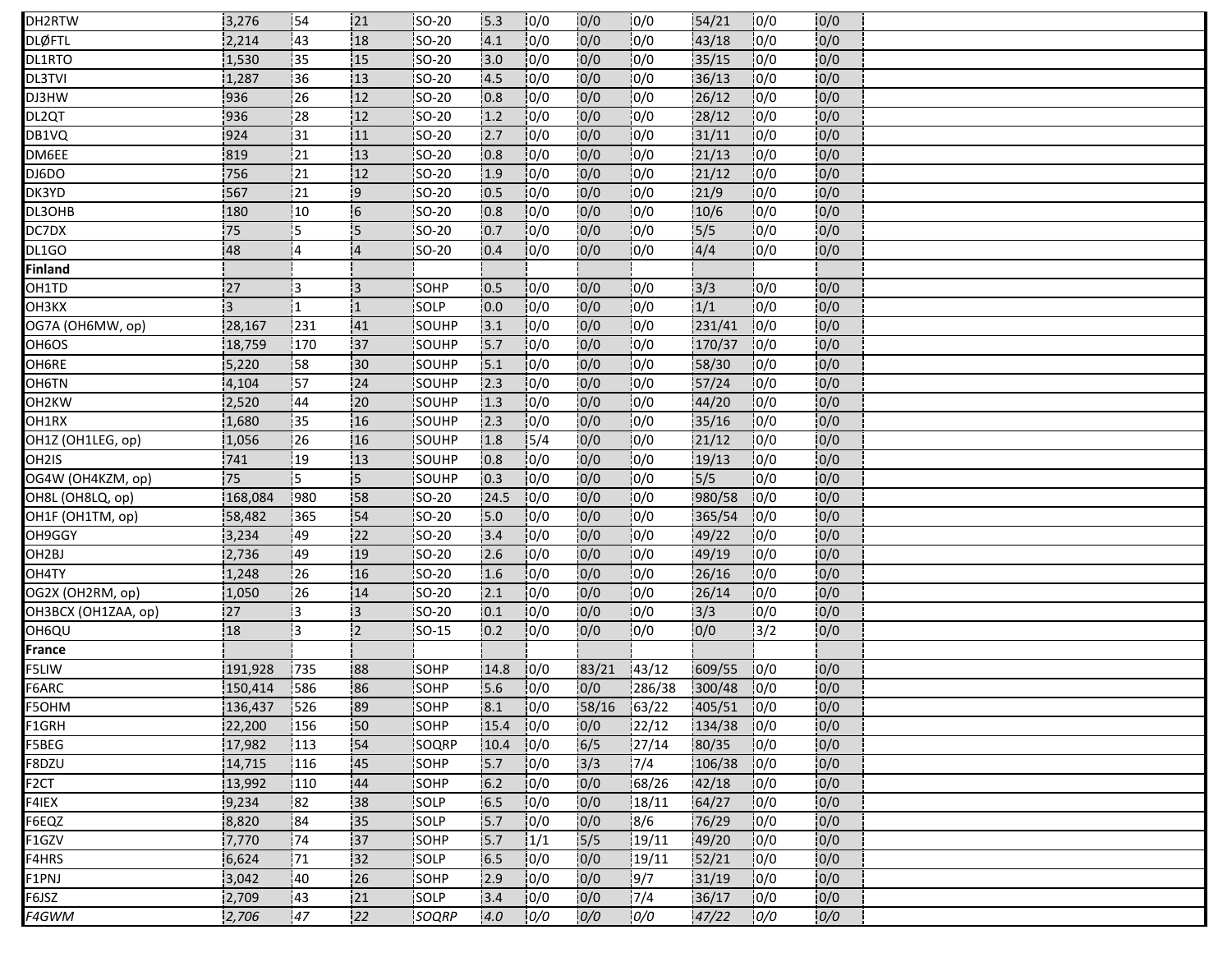| F4HRG             | 1,344   | 137             | 116                     | <b>ISOLP</b>  | 4.7             | 10/0 | 1/1          | 10/0   | 36/15        | 10/0 | 0/0 |  |
|-------------------|---------|-----------------|-------------------------|---------------|-----------------|------|--------------|--------|--------------|------|-----|--|
| F8FLK             | 816     | 18              | 16                      | SOLP          | 2.7             | 0/0  | 0/0          | 0/0    | 18/16        | 0/0  | 0/0 |  |
| F6FNA             | 330     | 11              | 10                      | SOLP          | 0.5             | 0/0  | 0/0          | 6/5    | 5/5          | 0/0  | 0/0 |  |
| F4VTG             | 12      | 2               | 2                       | <b>SOLP</b>   | 0.2             | 10/0 | 0/0          | 12/2   | 0/0          | 0/0  | 0/0 |  |
| TM6M (F4DXW, op)  | 722,796 | 1,811           | 134                     | <b>SOULP</b>  | 35.3            | 14/4 | 240/33       | 387/39 | 1,178/56 2/2 |      | 0/0 |  |
| F5MYK             | 220,320 | 724             | 102                     | SOUHP         | 13.2            | 1/1  | 60/20        | 178/31 | 485/50       | 10/0 | 0/0 |  |
| F6IRA             | 107,892 | 496             | 74                      | <b>SOUHP</b>  | 10.7            | 10/0 | 0/0          | 150/29 | 346/45       | 10/0 | 0/0 |  |
| F4HRM             | 89,838  | 445             | 69                      | <b>SOUHP</b>  | 6.8             | 0/0  | 0/0          | 57/21  | 388/48       | 10/0 | 0/0 |  |
| F1AGR             | 87,975  | 434             | 169                     | <b>SOUHP</b>  | 13.2            | 10/0 | 8/7          | 129/13 | 397/49       | 10/0 | 0/0 |  |
| F5IDJ             | 53,436  | 247             | 73                      | SOUHP         | 10.3            | 0/0  | 8/6          | 78/23  | 161/44       | 10/0 | 0/0 |  |
| TM2Y              | 49,959  | 277             | 61                      | SOUHP         | 5.5             | 0/0  | 1/1          | 27/15  | 248/44       | 1/1  | 0/0 |  |
| F5RQQ             | 41,160  | 261             | 56                      | SOUHP         | 4.4             | 10/0 | 0/0          | 28/12  | 233/44       | 10/0 | 0/0 |  |
| F4HZZ             | 40,170  | 210             | 65                      | SOUHP         | 16.2            | 10/0 | 28/13        | 150/15 | 132/37       | 10/0 | 0/0 |  |
| F1ADG             | 21,462  | 148             | .49                     | SOUHP         | 6.3             | 0/0  | 0/0          | 142/16 | 106/33       | 0/0  | 0/0 |  |
| F6IIT             | 19,044  | 140             | 46                      | <b>SOULP</b>  | 5.6             | 10/0 | 0/0          | 44/14  | 96/32        | 10/0 | 0/0 |  |
| F6CZV/P           | 15,870  | 115             | 46                      | SOUHP         | 5.1             | 10/0 | 2/2          | 19/11  | 94/33        | 0/0  | 0/0 |  |
| F8CGL             | 10,368  | 98              | 36                      | SOULP         | 7.2             | 0/0  | 0/0          | 0/0    | 98/36        | 0/0  | 0/0 |  |
| F1UVN             | 6,900   | 106             | 23                      | <b>ISOUHP</b> | 13.0            | 10/0 | $106/23$ 0/0 |        | 0/0          | 0/0  | 0/0 |  |
| F4CPY             | 6,324   | 162             | 34                      | SOULP         | 7.8             | 10/0 | 0/0          | 29/13  | 33/21        | 0/0  | 0/0 |  |
| F4HJO             | 6,090   | .70             | 29                      | SOUHP         | 2.5             | 10/0 | 0/0          | 0/0    | 70/29        | 10/0 | 0/0 |  |
| F8AOF             | 5,934   | 188             | 123                     | <b>SOUQRP</b> | $\mathbf{15.3}$ | 10/0 | 10/0         | 10/0   | 88/23        | 10/0 | 0/0 |  |
| F4HZJ             | 5,256   | 76              | 24                      | SOUHP         | 15.3            | 10/0 | 0/0          | 0/0    | 76/24        | 10/0 | 0/0 |  |
| F8CRS             | 4,608   | 148             | 132                     | SOUHP         | 2.1             | 10/0 | 6/6          | 16/4   | 36/22        | 10/0 | 0/0 |  |
| TM2R (F4ARM, op)  | 4,290   | 167             | 122                     | <b>SOULP</b>  | 2.8             | 10/0 | 0/0          | 10/0   | 67/22        | 0/0  | 0/0 |  |
| F1ROA             | 3,528   | 49              | 24                      | SOULP         | 5.2             | 0/0  | 0/0          | 19/11  | 30/13        | 10/0 | 0/0 |  |
| F4WCE             | 3,234   | 149             | 22                      | SOUHP         | 2.5             | 10/0 | 0/0          | 0/0    | 49/22        | 0/0  | 0/0 |  |
| F5NBX             | 2,967   | 43              | 123                     | SOUHP         | 1.0             | 10/0 | 0/0          | 0/0    | 43/23        | 0/0  | 0/0 |  |
| F4HRU             | 2,898   | 47              | 23                      | SOUHP         | 3.8             | 10/0 | 0/0          | 0/0    | 47/23        | 10/0 | 0/0 |  |
| F1IKA             | 273     | 13              | 17.                     | <b>SOULP</b>  | 10.9            | 10/0 | 0/0          | 13/7   | 0/0          | 10/0 | 0/0 |  |
| F4FRF             | 84      | !7              | $\overline{4}$          | SOULP         | 0.7             | 10/0 | 0/0          | 0/0    | 7/4          | 10/0 | 0/0 |  |
| F6AGM (FM5CD, op) | 59,220  | 474             | .42                     | <b>SO-80</b>  | 10.6            | 0/0  | 474/42 0/0   |        | 0/0          | 0/0  | 0/0 |  |
| F5BZB             | 49,692  | 417             | 41                      | <b>ISO-80</b> | 10.8            | 10/0 | 417/41       | 10/0   | 0/0          | 10/0 | 0/0 |  |
| TM5T (F5VKT, op)  | 82,908  | 565             | 49                      | <b>SO-20</b>  | 12.2            | 10/0 | 0/0          | 10/0   | 565/49       | 0/0  | 0/0 |  |
| F4EUG             | 29,640  | 253             | 40                      | <b>SO-20</b>  | 3.6             | 10/0 | 10/0         | 10/0   | 253/40       | 0/0  | 0/0 |  |
| F5PAL             | 9,216   | 198             | 32                      | SO-20         | 4.2             | 10/0 | 0/0          | 10/0   | 98/32        | 10/0 | 0/0 |  |
| F6DRP             | 8,910   | 98              | 133                     | SO-20         | 7.8             | 0/0  | 0/0          | 0/0    | 98/33        | 10/0 | 0/0 |  |
| F4FTA             | 7,446   | 74              | 34                      | SO-20         | 3.9             | 0/0  | 0/0          | 0/0    | 74/34        | 0/0  | 0/0 |  |
| F4AIF             | 7,440   | 182             | 31                      | <b>SO-20</b>  | 15.5            | 10/0 | 0/0          | 10/0   | 82/31        | 10/0 | 0/0 |  |
| F5JU              | 3,300   | $\frac{1}{2}50$ | 22                      | SO-20         | 3.5             | 0/0  | 0/0          | 0/0    | 50/22        | 10/0 | 0/0 |  |
| F5PHY             | 2,346   | 35              | 23                      | <b>SO-20</b>  | 2.0             | 10/0 | 0/0          | 0/0    | 35/23        | 10/0 | 0/0 |  |
| F4ELJ             | 1,260   | 130             | 14                      | SO-20         | 2.5             | 10/0 | 0/0          | 0/0    | 30/14        | 10/0 | 0/0 |  |
| F4IAG             | 288     | 12              | $\overline{\mathbf{8}}$ | $SO-20$       | 1.4             | 0/0  | 0/0          | 0/0    | 12/8         | 10/0 | 0/0 |  |
| F5MLJ             | 75      | l5              | 5                       | <b>ISO-20</b> | 0.3             | 10/0 | 0/0          | 10/0   | 5/5          | 0/0  | 0/0 |  |
| Greece            |         |                 |                         |               |                 |      |              |        |              |      |     |  |
| SV3SPC            | 2,808   | :40             | 24                      | SOHP          | 4.0             | 0/0  | 9/8          | 26/12  | $5/4$        | 0/0  | 0/0 |  |
| SV2CXI            | 90      | 16              | 15                      | SOHP          | 0.3             | 10/0 | 0/0          | 16/5   | 0/0          | 0/0  | 0/0 |  |
| SV2AEL            | 13,800  | 102             | 46                      | SOUHP         | 7.0             | 0/0  | 10/9         | 37/16  | 55/21        | 10/0 | 0/0 |  |
| SV3RPQ            | 6,930   | 178             | 130                     | SOULP         | 7.6             | 10/0 | 0/0          | 15/5   | 73/25        | 10/0 | 0/0 |  |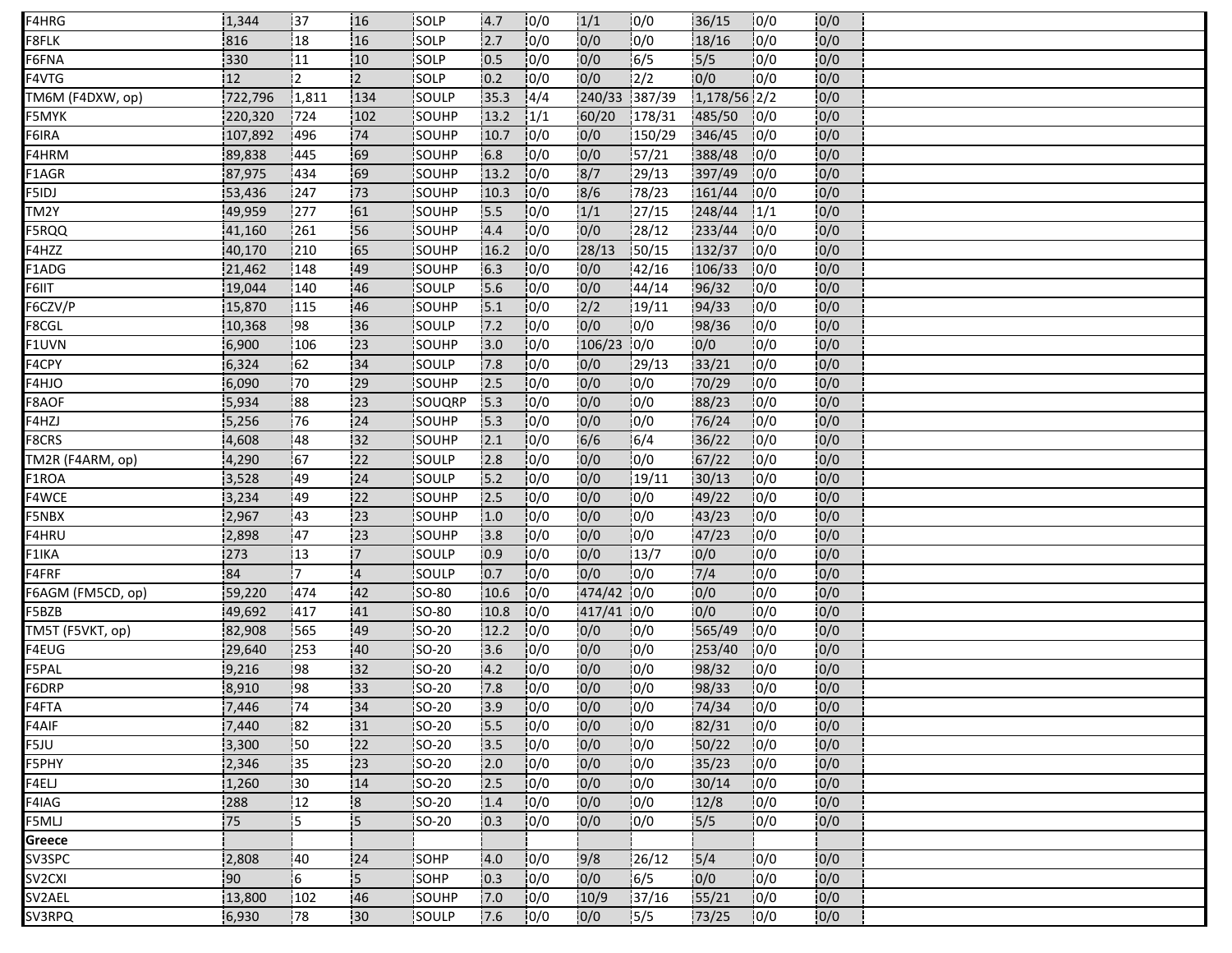| SV1EJD                | 4,836   | 167    | 26             | SOULP         | 4.3  | 10/0         | 0/0           | 10/0    | 67/26          | 10/0 | 10/0 |  |
|-----------------------|---------|--------|----------------|---------------|------|--------------|---------------|---------|----------------|------|------|--|
| SV1BJW                | 3,000   | 50     | 20             | SOULP         | 3.7  | 0/0          | 0/0           | 5/3     | 44/16          | 1/1  | 0/0  |  |
| SX2ØØJAO (SV2JAO, op) | 2,310   | 36     | 22             | SO-20         | 1.6  | 0/0          | 0/0           | 0/0     | 36/22          | 0/0  | 0/0  |  |
| <b>Hungary</b>        |         |        |                |               |      |              |               |         |                |      |      |  |
| HA8WY                 | 5,130   | 157    | 30             | SOLP          | 15.3 | 10/0         | 6/5           | 20/11   | 31/14          | 0/0  | 0/0  |  |
| HA5GAL                | 405     | 17     | 9              | SOLP          | 1.1  | 0/0          | 0/0           | 0/0     | 17/9           | 0/0  | 0/0  |  |
| HA5BA                 | 240     | 10     | $\overline{8}$ | SOQRP         | 0.5  | 10/0         | 0/0           | 10/0    | 10/8           | 0/0  | 0/0  |  |
| HA3OU                 | 58,116  | 340    | 58             | SOUHP         | 6.8  | 0/0          | 0/0           | 18/11   | 322/47         | 10/0 | 0/0  |  |
| HG8W (HA8ZO, op)      | 6,930   | 177    | 130            | SOUHP         | 5.6  | 0/0          | 0/0           | 10/0    | 77/30          | 10/0 | 0/0  |  |
| HA8TP                 | 1,428   | 34     | 14             | <b>SOUHP</b>  | 2.4  | 10/0         | 0/0           | 34/14   | 0/0            | 10/0 | 0/0  |  |
| HAØNAR                | 10,248  | 123    | 28             | SO-160        | 3.6  | $123/28$ 0/0 |               | 0/0     | 0/0            | 0/0  | 0/0  |  |
| HA3NU                 | 129,900 | 880    | 50             | <b>SO-40</b>  | 13.3 | 10/0         | 0/0           | 880/50  | 0/0            | 10/0 | 0/0  |  |
| HA8IB                 | 133,560 | 805    | 56             | SO-20         | 13.2 | 10/0         | 0/0           | 0/0     | 805/56         | 10/0 | 0/0  |  |
| HA3FHH                | 9,135   | 105    | 29             | SO-20         | 8.0  | 0/0          | 0/0           | 0/0     | 105/29         | 10/0 | 0/0  |  |
| HA7MS                 | 1960    | 120    | 16             | <b>ISO-20</b> | 1.9  | 10/0         | 0/0           | 10/0    | 20/16          | 10/0 | 0/0  |  |
| HA6MW                 | 216     | i9.    | $\overline{8}$ | SO-20         | 0.9  | 10/0         | 0/0           | 0/0     | 9/8            | 0/0  | 0/0  |  |
| Iceland               |         |        |                |               |      |              |               |         |                |      |      |  |
| TF3SG                 | 30,996  | !257   | 41             | SOHP          | 15.2 | 10/0         | 3/2           | 254/39  | 0/0            | 10/0 | 0/0  |  |
| TF8KY                 | 1,479   | 29     | 17             | SOHP          | 3.0  | 0/0          | 0/0           | 23/13   | 6/4            | 0/0  | 0/0  |  |
| TF3T                  | 38,448  | 277    | 48             | SO-20         | 10.8 | 0/0          | 0/0           | 10/0    | 277/48         | 10/0 | 0/0  |  |
| Ireland               |         |        |                |               |      |              |               |         |                |      |      |  |
| EI2IJB/M              | 12,726  | 104    | 42             | SOLP          | 10.4 | 0/0          | 9/6           | 19/10   | 76/26          | 0/0  | 0/0  |  |
| <b>EI4II</b>          | 10,656  | 198    | 37             | <b>SOLP</b>   | 5.0  | 0/0          | 0/0           | 19/12   | 79/25          | 10/0 | 0/0  |  |
| EI4GAB                | 1,326   | 34     | 13             | SOLP          | 2.8  | 10/0         | 0/0           | 0/0     | 34/13          | 10/0 | 0/0  |  |
| EI6JK                 | 164,424 | 1,058  | 152            | SO-20         | 15.6 | 0/0          | 0/0           | 0/0     | 1,058/52 0/0   |      | 0/0  |  |
| EI4IZB                | 41,985  | 316    | 45             | SO-20         | 7.7  | 10/0         | 0/0           | 0/0     | 316/45         | 10/0 | 0/0  |  |
| EI8GVB                | 480     | 16     | 10             | SO-20         | 1.7  | 0/0          | 0/0           | 0/0     | 16/10          | 0/0  | 0/0  |  |
| <b>Isle of Man</b>    |         |        |                |               |      |              |               |         |                |      |      |  |
| MD2C (MDØCCE, op)     | 498,204 | 1,324  | 126            | <b>SOHP</b>   | 12.4 | 14/12        | 108/26 152/30 |         | 1,049/57 1/1   |      | 0/0  |  |
| Italy                 |         |        |                |               |      |              |               |         |                |      |      |  |
| ӀҜѺ҆ӖҬӒ               | 768,552 | 12,116 | 124            | SOHP          | 27.4 | 0/0          | 91/22         | 791/46  | $1,227/55$ 7/1 |      | 0/0  |  |
| IW1FRU                | 294,300 | 916    | 109            | SOLP          | 28.7 | 10/0         | 182/27        | 1320/37 | 414/45         | 10/0 | 0/0  |  |
| IZ1GLT                | 59,940  | 378    | 54             | SOHP          | 6.0  | 0/0          | 0/0           | 70/15   | 308/39         | 10/0 | 0/0  |  |
| IKØNMJ                | 59,625  | 270    | 75             | SOHP          | 16.7 | 0/0          | 61/17         | 151/30  | 56/26          | 12/2 | 0/0  |  |
| IK2SGB                | 22,848  | 137    | 56             | <b>SOHP</b>   | 6.8  | 10/0         | 4/4           | 141/15  | 92/37          | 10/0 | 0/0  |  |
| IK6GPZ                | 21,879  | 148    | 51             | SOHP          | 10.4 | 0/0          | 0/0           | 52/15   | 95/35          | 1/1  | 0/0  |  |
| ΙΚØΡΗΥ                | 21,648  | 166    | 44             | SOLP          | 4.2  | 0/0          | 0/0           | 44/18   | $122/26$ 0/0   |      | 0/0  |  |
| IU2IHM                | 18,144  | 128    | 148            | SOHP          | 15.4 | 10/0         | 39/15         | 120/11  | 69/22          | 10/0 | 0/0  |  |
| IK4QJF                | 17,928  | 169    | 36             | SOLP          | 6.8  | 0/0          | 0/0           | 15/9    | 154/27         | 10/0 | 0/0  |  |
| IZ1GCV                | 16,428  | 156    | 37             | SOHP          | 7.0  | 10/0         | 0/0           | 7/7     | $148/29$ $1/1$ |      | 0/0  |  |
| IZ3XEF                | 14,214  | 103    | 46             | SOHP          | 6.3  | 0/0          | 0/0           | 10/10   | 93/36          | 0/0  | 0/0  |  |
| IZ1HHT                | 11,700  | :104   | 39             | <b>SOHP</b>   | 7.0  | 0/0          | 0/0           | 31/11   | 73/28          | 10/0 | 0/0  |  |
| IK4MTF                | 10,200  | 100    | 34             | <b>SOLP</b>   | 8.2  | 0/0          | 0/0           | 125/13  | 75/21          | 10/0 | 0/0  |  |
| 12BRT                 | 7,626   | 182    | 31             | SOLP          | 6.1  | 10/0         | 0/0           | 0/0     | 82/31          | 10/0 | 0/0  |  |
| IU3GKJ                | 7,584   | 81     | 132            | SOLP          | 6.6  | 0/0          | 0/0           | 14/10   | 67/22          | 10/0 | 0/0  |  |
| IZ3ZLG                | 6,132   | 174    | 28             | <b>ISOHP</b>  | 4.4  | 10/0         | 0/0           | 10/0    | 74/28          | 10/0 | 0/0  |  |
| IU5ICR                | 6,030   | 69     | 30             | SOLP          | 5.4  | 0/0          | 0/0           | 20/11   | 49/19          | 0/0  | 0/0  |  |
| IU1IMC                | 5,994   | 156    | 37             | SOHP          | 3.8  | 10/0         | 0/0           | 14/11   | 42/26          | 10/0 | 0/0  |  |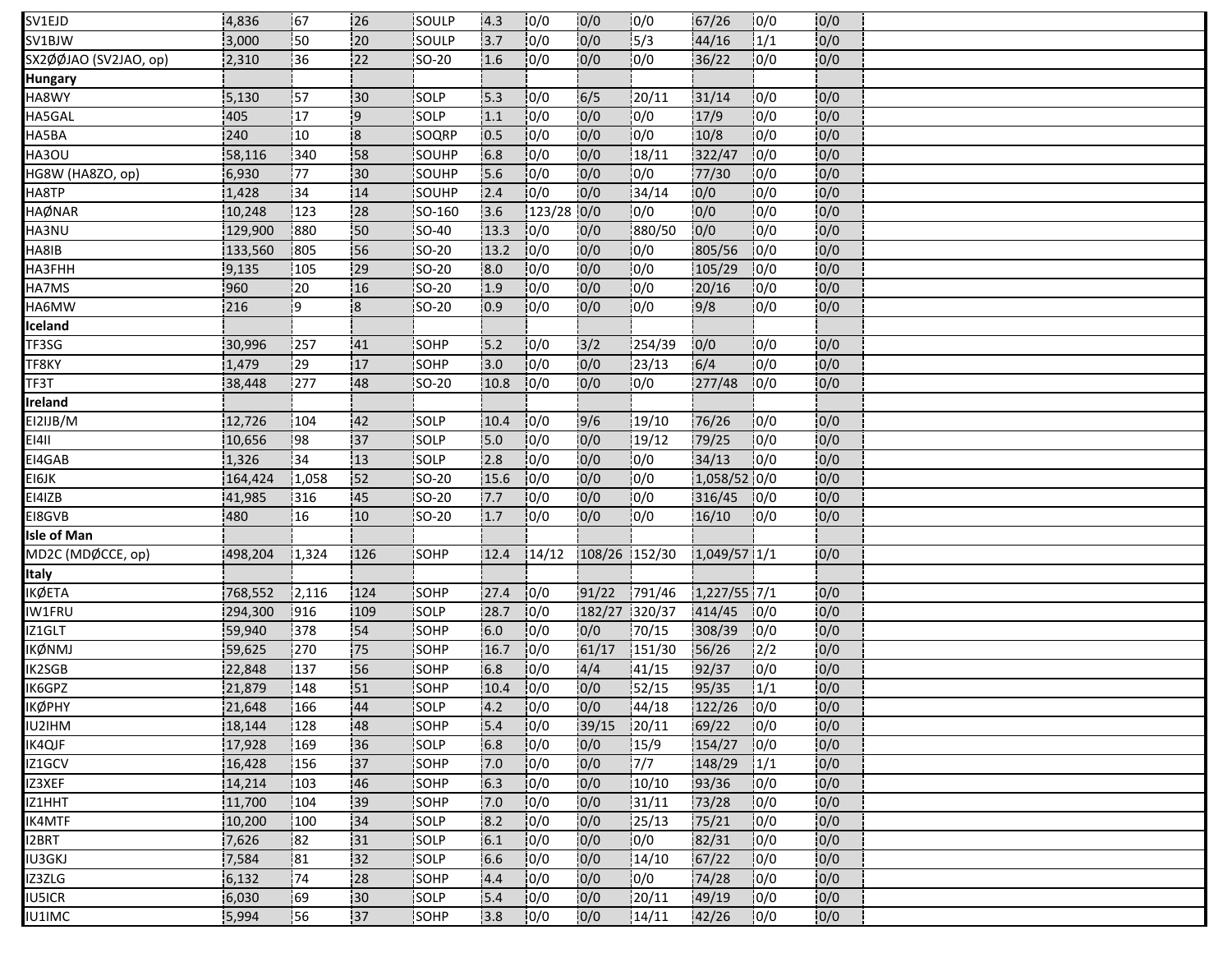| 32<br>0/0<br>4/4<br>0/0<br> 60 <br>SOHP<br>6/3<br>0/0<br>Z2SMQ<br>5,664<br>4.1<br>50/25<br>0/0<br>34<br> 0/0<br>22/14<br>0/0<br>5,610<br>157<br>SOLP<br>8.2<br>35/20<br>0/0<br>K8ARF<br>10/0<br>0/0<br>69<br>28<br>0/0<br>IZ2ZQP<br>5,376<br>SOHP<br>8.8<br>13/7<br>56/21<br>0/0<br>172<br>0/0<br>0/0<br>22<br>7/4<br>0/0<br>4,752<br>SOHP<br>3.6<br>65/18<br>0/0<br>IK4POI<br>0/0<br>26<br>10/0<br>23/9<br><b>UØAPU</b><br>163<br>6.2<br>40/17<br>0/0<br>4,680<br><b>SOHP</b><br> 0/0<br>0/0<br>166<br>27<br>10/0<br><b>SOLP</b><br>7.1<br>35/14<br>31/13<br>0/0<br>0/0<br>IU4CHJ<br>4,617<br>10/0<br>0/0<br>3,354<br>150<br>26<br>SOHP<br>3.8<br>6/4<br>44/22<br>0/0<br>0/0<br>IO4M<br>10/0<br>10/0<br>IZ6BXQ<br>3,192<br>157<br>!19<br><b>SOLP</b><br>4.3<br>10/0<br>57/19<br>10/0<br>0/0<br>10/0<br>0/0<br>124/14<br>15/10<br>10/0<br>0/0<br>IK6XEJ<br>2,736<br>139<br>124<br><b>SOLP</b><br>4.4<br>0/0<br>0/0<br>22/10<br>IU1OPK<br>2,520<br>:42<br>20<br>SOLP<br>3.4<br>20/10<br>0/0<br>0/0<br>0/0<br>IV3ZYB<br>0/0<br>0/0<br>56/15<br>2,520<br>56<br>15<br><b>SOLP</b><br>4.2<br>10/0<br>0/0<br>10/0<br>0/0<br>23/12<br>13/7<br>0/0<br>0/0<br><b>IU8IYE</b><br>136<br><b>SOHP</b><br>2.8<br>1,938<br>:19<br>10/0<br>0/0<br>0/0<br><b>IK5FKF</b><br>:34<br>SOHP<br>2.2<br>34/18<br>0/0<br>0/0<br>1,782<br>18<br>10/0<br>0/0<br>4/3<br>34/13<br>10/0<br><b>IW5ECS</b><br>38<br>SOLP<br>13.8<br>0/0<br>1,776<br>116<br>1/1<br>10/0<br>0/0<br>10/0<br>31/15<br>0/0<br>32<br>16<br>SOLP<br>1.5<br>IU5HES<br>1,536<br>9/8<br>SOHP<br>0/0<br>0/0<br>0/0<br>0/0<br>I2OHT<br>1,008<br> 24<br>16<br>3.0<br>15/8<br>17/8<br>8/4<br>0/0<br>10/0<br>0/0<br>0/0<br>$\frac{1}{2}$<br>12 <sub>12</sub><br>2.6<br>IZ1SAI<br>900<br><b>ISOHP</b><br>0/0<br>1/1<br>0/0<br>10/0<br>0/0<br>864<br> 19<br>16<br>SOLP<br>2.3<br>18/15<br>IWØGTA/5<br>0/0<br>1/1<br>0/0<br>741<br> 19<br>13<br>SOLP<br>1.6<br>10/0<br>18/12<br>10/0<br>IU5CJP |
|------------------------------------------------------------------------------------------------------------------------------------------------------------------------------------------------------------------------------------------------------------------------------------------------------------------------------------------------------------------------------------------------------------------------------------------------------------------------------------------------------------------------------------------------------------------------------------------------------------------------------------------------------------------------------------------------------------------------------------------------------------------------------------------------------------------------------------------------------------------------------------------------------------------------------------------------------------------------------------------------------------------------------------------------------------------------------------------------------------------------------------------------------------------------------------------------------------------------------------------------------------------------------------------------------------------------------------------------------------------------------------------------------------------------------------------------------------------------------------------------------------------------------------------------------------------------------------------------------------------------------------------------------------------------------------------------------------------------------------------------------------------------------------------------------------------------------------------------------------------------------------------------------------------------------|
|                                                                                                                                                                                                                                                                                                                                                                                                                                                                                                                                                                                                                                                                                                                                                                                                                                                                                                                                                                                                                                                                                                                                                                                                                                                                                                                                                                                                                                                                                                                                                                                                                                                                                                                                                                                                                                                                                                                              |
|                                                                                                                                                                                                                                                                                                                                                                                                                                                                                                                                                                                                                                                                                                                                                                                                                                                                                                                                                                                                                                                                                                                                                                                                                                                                                                                                                                                                                                                                                                                                                                                                                                                                                                                                                                                                                                                                                                                              |
|                                                                                                                                                                                                                                                                                                                                                                                                                                                                                                                                                                                                                                                                                                                                                                                                                                                                                                                                                                                                                                                                                                                                                                                                                                                                                                                                                                                                                                                                                                                                                                                                                                                                                                                                                                                                                                                                                                                              |
|                                                                                                                                                                                                                                                                                                                                                                                                                                                                                                                                                                                                                                                                                                                                                                                                                                                                                                                                                                                                                                                                                                                                                                                                                                                                                                                                                                                                                                                                                                                                                                                                                                                                                                                                                                                                                                                                                                                              |
|                                                                                                                                                                                                                                                                                                                                                                                                                                                                                                                                                                                                                                                                                                                                                                                                                                                                                                                                                                                                                                                                                                                                                                                                                                                                                                                                                                                                                                                                                                                                                                                                                                                                                                                                                                                                                                                                                                                              |
|                                                                                                                                                                                                                                                                                                                                                                                                                                                                                                                                                                                                                                                                                                                                                                                                                                                                                                                                                                                                                                                                                                                                                                                                                                                                                                                                                                                                                                                                                                                                                                                                                                                                                                                                                                                                                                                                                                                              |
|                                                                                                                                                                                                                                                                                                                                                                                                                                                                                                                                                                                                                                                                                                                                                                                                                                                                                                                                                                                                                                                                                                                                                                                                                                                                                                                                                                                                                                                                                                                                                                                                                                                                                                                                                                                                                                                                                                                              |
|                                                                                                                                                                                                                                                                                                                                                                                                                                                                                                                                                                                                                                                                                                                                                                                                                                                                                                                                                                                                                                                                                                                                                                                                                                                                                                                                                                                                                                                                                                                                                                                                                                                                                                                                                                                                                                                                                                                              |
|                                                                                                                                                                                                                                                                                                                                                                                                                                                                                                                                                                                                                                                                                                                                                                                                                                                                                                                                                                                                                                                                                                                                                                                                                                                                                                                                                                                                                                                                                                                                                                                                                                                                                                                                                                                                                                                                                                                              |
|                                                                                                                                                                                                                                                                                                                                                                                                                                                                                                                                                                                                                                                                                                                                                                                                                                                                                                                                                                                                                                                                                                                                                                                                                                                                                                                                                                                                                                                                                                                                                                                                                                                                                                                                                                                                                                                                                                                              |
|                                                                                                                                                                                                                                                                                                                                                                                                                                                                                                                                                                                                                                                                                                                                                                                                                                                                                                                                                                                                                                                                                                                                                                                                                                                                                                                                                                                                                                                                                                                                                                                                                                                                                                                                                                                                                                                                                                                              |
|                                                                                                                                                                                                                                                                                                                                                                                                                                                                                                                                                                                                                                                                                                                                                                                                                                                                                                                                                                                                                                                                                                                                                                                                                                                                                                                                                                                                                                                                                                                                                                                                                                                                                                                                                                                                                                                                                                                              |
|                                                                                                                                                                                                                                                                                                                                                                                                                                                                                                                                                                                                                                                                                                                                                                                                                                                                                                                                                                                                                                                                                                                                                                                                                                                                                                                                                                                                                                                                                                                                                                                                                                                                                                                                                                                                                                                                                                                              |
|                                                                                                                                                                                                                                                                                                                                                                                                                                                                                                                                                                                                                                                                                                                                                                                                                                                                                                                                                                                                                                                                                                                                                                                                                                                                                                                                                                                                                                                                                                                                                                                                                                                                                                                                                                                                                                                                                                                              |
|                                                                                                                                                                                                                                                                                                                                                                                                                                                                                                                                                                                                                                                                                                                                                                                                                                                                                                                                                                                                                                                                                                                                                                                                                                                                                                                                                                                                                                                                                                                                                                                                                                                                                                                                                                                                                                                                                                                              |
|                                                                                                                                                                                                                                                                                                                                                                                                                                                                                                                                                                                                                                                                                                                                                                                                                                                                                                                                                                                                                                                                                                                                                                                                                                                                                                                                                                                                                                                                                                                                                                                                                                                                                                                                                                                                                                                                                                                              |
|                                                                                                                                                                                                                                                                                                                                                                                                                                                                                                                                                                                                                                                                                                                                                                                                                                                                                                                                                                                                                                                                                                                                                                                                                                                                                                                                                                                                                                                                                                                                                                                                                                                                                                                                                                                                                                                                                                                              |
|                                                                                                                                                                                                                                                                                                                                                                                                                                                                                                                                                                                                                                                                                                                                                                                                                                                                                                                                                                                                                                                                                                                                                                                                                                                                                                                                                                                                                                                                                                                                                                                                                                                                                                                                                                                                                                                                                                                              |
|                                                                                                                                                                                                                                                                                                                                                                                                                                                                                                                                                                                                                                                                                                                                                                                                                                                                                                                                                                                                                                                                                                                                                                                                                                                                                                                                                                                                                                                                                                                                                                                                                                                                                                                                                                                                                                                                                                                              |
| 1/1<br>10/0<br>10/0<br>19/11<br>10/0<br>0/0<br>720<br>120<br>12 <sub>12</sub><br><b>SOLP</b><br>IQ2GM (IK2WXQ, op)<br>10.8                                                                                                                                                                                                                                                                                                                                                                                                                                                                                                                                                                                                                                                                                                                                                                                                                                                                                                                                                                                                                                                                                                                                                                                                                                                                                                                                                                                                                                                                                                                                                                                                                                                                                                                                                                                                   |
| 0/0<br>0/0<br>16/10<br>3/3<br>0/0<br>0/0<br>702<br> 19<br>13<br>SOHP<br>2.0<br>IU4NGP                                                                                                                                                                                                                                                                                                                                                                                                                                                                                                                                                                                                                                                                                                                                                                                                                                                                                                                                                                                                                                                                                                                                                                                                                                                                                                                                                                                                                                                                                                                                                                                                                                                                                                                                                                                                                                        |
| 0/0<br>10/0<br>10/0<br>0/0<br>648<br><b>125</b><br>19<br><b>SOLP</b><br>3.2<br>10/0<br>25/9<br>IU5GBQ                                                                                                                                                                                                                                                                                                                                                                                                                                                                                                                                                                                                                                                                                                                                                                                                                                                                                                                                                                                                                                                                                                                                                                                                                                                                                                                                                                                                                                                                                                                                                                                                                                                                                                                                                                                                                        |
| $\overline{17}$<br>10/0<br>10/0<br>10/0<br>0/0<br>2.6<br>4/4<br>630<br>14<br><b>SOLP</b><br>13/10<br>IZ5IMB                                                                                                                                                                                                                                                                                                                                                                                                                                                                                                                                                                                                                                                                                                                                                                                                                                                                                                                                                                                                                                                                                                                                                                                                                                                                                                                                                                                                                                                                                                                                                                                                                                                                                                                                                                                                                  |
| 0/0<br>0/0<br>0/0<br>0/0<br>627<br> 20<br>11<br>1.7<br>0/0<br>20/11<br>SOQRP<br>IW2NRI                                                                                                                                                                                                                                                                                                                                                                                                                                                                                                                                                                                                                                                                                                                                                                                                                                                                                                                                                                                                                                                                                                                                                                                                                                                                                                                                                                                                                                                                                                                                                                                                                                                                                                                                                                                                                                       |
| 0/0<br>120<br>10/0<br>0/0<br>0/0<br>0/0<br>600<br>:10<br>20/10<br>II3V<br><b>SOLP</b><br>1.6                                                                                                                                                                                                                                                                                                                                                                                                                                                                                                                                                                                                                                                                                                                                                                                                                                                                                                                                                                                                                                                                                                                                                                                                                                                                                                                                                                                                                                                                                                                                                                                                                                                                                                                                                                                                                                 |
| 10/0<br>0/0<br>15<br>12<br>11/9<br>4/3<br>0/0<br>0/0<br>504<br>SOLP<br>2.1<br>W1RMM                                                                                                                                                                                                                                                                                                                                                                                                                                                                                                                                                                                                                                                                                                                                                                                                                                                                                                                                                                                                                                                                                                                                                                                                                                                                                                                                                                                                                                                                                                                                                                                                                                                                                                                                                                                                                                          |
| 15<br> 0/0<br>0/0<br>$\frac{1}{2}$<br> 0/0<br>0/0<br>495<br>11<br>SOLP<br>1.5<br>13/9<br>IK6QRH                                                                                                                                                                                                                                                                                                                                                                                                                                                                                                                                                                                                                                                                                                                                                                                                                                                                                                                                                                                                                                                                                                                                                                                                                                                                                                                                                                                                                                                                                                                                                                                                                                                                                                                                                                                                                              |
| 0/0<br><b>15</b><br>10/0<br>0/0<br>19<br> 2.1<br>15/9<br>10/0<br>0/0<br>405<br><b>ISOLP</b><br>IK2MMM                                                                                                                                                                                                                                                                                                                                                                                                                                                                                                                                                                                                                                                                                                                                                                                                                                                                                                                                                                                                                                                                                                                                                                                                                                                                                                                                                                                                                                                                                                                                                                                                                                                                                                                                                                                                                        |
| 14<br>$\overline{\mathbf{8}}$<br>10/0<br>0/0<br>0/0<br>0/0<br>336<br>1.6<br>14/8<br>0/0<br>SOQRP<br>IK1BBC                                                                                                                                                                                                                                                                                                                                                                                                                                                                                                                                                                                                                                                                                                                                                                                                                                                                                                                                                                                                                                                                                                                                                                                                                                                                                                                                                                                                                                                                                                                                                                                                                                                                                                                                                                                                                   |
| 0/0<br> 12<br>$\overline{\mathbf{8}}$<br>0/0<br><b>KØZSK</b><br>288<br>1.1<br>0/0<br>12/8<br> 0/0 <br>0/0<br>SOLP                                                                                                                                                                                                                                                                                                                                                                                                                                                                                                                                                                                                                                                                                                                                                                                                                                                                                                                                                                                                                                                                                                                                                                                                                                                                                                                                                                                                                                                                                                                                                                                                                                                                                                                                                                                                            |
| 15<br>0/0<br>252<br>17<br>10/0<br>0/0<br>15/7<br>0/0<br>0/0<br>IZ5YEI<br><b>ISOHP</b><br>11.9                                                                                                                                                                                                                                                                                                                                                                                                                                                                                                                                                                                                                                                                                                                                                                                                                                                                                                                                                                                                                                                                                                                                                                                                                                                                                                                                                                                                                                                                                                                                                                                                                                                                                                                                                                                                                                |
| 0/0<br>240<br> 10<br>$\overline{\mathbf{8}}$<br>10/0<br>2.0<br>10/8<br>0/0<br>10/0<br>0/0<br>I5KAP<br><b>SOQRP</b>                                                                                                                                                                                                                                                                                                                                                                                                                                                                                                                                                                                                                                                                                                                                                                                                                                                                                                                                                                                                                                                                                                                                                                                                                                                                                                                                                                                                                                                                                                                                                                                                                                                                                                                                                                                                           |
| 216<br>10<br>8<br>10/0<br>10/0<br>10/0<br>10/8<br>10/0<br>0/0<br>IT9AKC/4<br><b>SOLP</b><br>0.8                                                                                                                                                                                                                                                                                                                                                                                                                                                                                                                                                                                                                                                                                                                                                                                                                                                                                                                                                                                                                                                                                                                                                                                                                                                                                                                                                                                                                                                                                                                                                                                                                                                                                                                                                                                                                              |
| 10/0<br>10/0<br>IU1KGS<br>210<br>110<br>17<br><b>SOLP</b><br>1.1<br>10/0<br>10/7<br>10/0<br>0/0                                                                                                                                                                                                                                                                                                                                                                                                                                                                                                                                                                                                                                                                                                                                                                                                                                                                                                                                                                                                                                                                                                                                                                                                                                                                                                                                                                                                                                                                                                                                                                                                                                                                                                                                                                                                                              |
| 0/0<br>IZ1NBX<br>210<br>11<br>'7<br>SOHP<br>0/0<br> 0/0<br> 0/0<br>0/0<br>1.0<br>11/7                                                                                                                                                                                                                                                                                                                                                                                                                                                                                                                                                                                                                                                                                                                                                                                                                                                                                                                                                                                                                                                                                                                                                                                                                                                                                                                                                                                                                                                                                                                                                                                                                                                                                                                                                                                                                                        |
| 0/0<br> 10<br>$-6$<br>0/0<br>0/0<br>0/0<br>0/0<br>IK2FTB<br>180<br>SOHP<br>0.6<br>10/6                                                                                                                                                                                                                                                                                                                                                                                                                                                                                                                                                                                                                                                                                                                                                                                                                                                                                                                                                                                                                                                                                                                                                                                                                                                                                                                                                                                                                                                                                                                                                                                                                                                                                                                                                                                                                                       |
| 126<br>17<br>6<br> 0/0<br>0/0<br>7/6<br>IU3LYJ<br><b>SOHP</b><br>10.4<br>10/0<br>10/0<br>0/0                                                                                                                                                                                                                                                                                                                                                                                                                                                                                                                                                                                                                                                                                                                                                                                                                                                                                                                                                                                                                                                                                                                                                                                                                                                                                                                                                                                                                                                                                                                                                                                                                                                                                                                                                                                                                                 |
| !7<br>15<br>7/5<br><b>IK2YFT</b><br>105<br>SOLP<br>0.4<br>0/0<br>0/0<br>0/0<br>0/0<br>0/0                                                                                                                                                                                                                                                                                                                                                                                                                                                                                                                                                                                                                                                                                                                                                                                                                                                                                                                                                                                                                                                                                                                                                                                                                                                                                                                                                                                                                                                                                                                                                                                                                                                                                                                                                                                                                                    |
| 12/8<br>122/24 184/32<br>0/0<br>IR7T (IK7YTT, op)<br>299,250<br>1887<br>114<br>568/49<br>1/1<br>SOUHP<br>11.8                                                                                                                                                                                                                                                                                                                                                                                                                                                                                                                                                                                                                                                                                                                                                                                                                                                                                                                                                                                                                                                                                                                                                                                                                                                                                                                                                                                                                                                                                                                                                                                                                                                                                                                                                                                                                |
| 0/0<br>0/0<br>0/0<br>200,622<br>58<br>SOUHP<br>14.2<br>0/0<br>1,168/58 0/0<br>IK2YCW<br>1,168                                                                                                                                                                                                                                                                                                                                                                                                                                                                                                                                                                                                                                                                                                                                                                                                                                                                                                                                                                                                                                                                                                                                                                                                                                                                                                                                                                                                                                                                                                                                                                                                                                                                                                                                                                                                                                |
| IB9A<br>0/0<br>10/0<br>850/53<br>0/0<br>133,560<br>850<br>153<br>SOUHP<br>0/0<br> 0/0<br>8.8                                                                                                                                                                                                                                                                                                                                                                                                                                                                                                                                                                                                                                                                                                                                                                                                                                                                                                                                                                                                                                                                                                                                                                                                                                                                                                                                                                                                                                                                                                                                                                                                                                                                                                                                                                                                                                 |
| 0/0<br>0/0<br>382<br>72<br>4.2<br>10/0<br>136/29<br>246/43<br>14VEQ<br>82,296<br><b>ISOUHP</b><br>10/0                                                                                                                                                                                                                                                                                                                                                                                                                                                                                                                                                                                                                                                                                                                                                                                                                                                                                                                                                                                                                                                                                                                                                                                                                                                                                                                                                                                                                                                                                                                                                                                                                                                                                                                                                                                                                       |
| 0/0<br>10/0<br>10/0<br>0/0<br> 511<br>49<br>16.7<br>511/49<br>10/0<br><b>IU3BTY</b><br>73,500<br><b>SOUHP</b>                                                                                                                                                                                                                                                                                                                                                                                                                                                                                                                                                                                                                                                                                                                                                                                                                                                                                                                                                                                                                                                                                                                                                                                                                                                                                                                                                                                                                                                                                                                                                                                                                                                                                                                                                                                                                |
| 0/0<br>60<br>2.7<br>0/0<br>IZ5EBL<br>55,620<br>313<br>SOUHP<br>0/0<br>107/20<br>206/40<br>10/0                                                                                                                                                                                                                                                                                                                                                                                                                                                                                                                                                                                                                                                                                                                                                                                                                                                                                                                                                                                                                                                                                                                                                                                                                                                                                                                                                                                                                                                                                                                                                                                                                                                                                                                                                                                                                               |
| 0/0<br>0/0<br>158<br>10/0<br>132/12<br>268/44<br>12/2<br>IV3WMS<br>52,026<br>1302<br><b>SOUHP</b><br>10.5                                                                                                                                                                                                                                                                                                                                                                                                                                                                                                                                                                                                                                                                                                                                                                                                                                                                                                                                                                                                                                                                                                                                                                                                                                                                                                                                                                                                                                                                                                                                                                                                                                                                                                                                                                                                                    |
| 0/0<br>0/0<br>334<br>49<br>SOUHP<br>11.9<br>0/0<br>0/0<br>334/49<br>10/0<br>IZ8XXE<br>47,775                                                                                                                                                                                                                                                                                                                                                                                                                                                                                                                                                                                                                                                                                                                                                                                                                                                                                                                                                                                                                                                                                                                                                                                                                                                                                                                                                                                                                                                                                                                                                                                                                                                                                                                                                                                                                                 |
| 45<br>15.5<br>10/0<br>0/0<br>10/0<br>330/45<br>0/0<br>42,930<br>330<br>SOUHP<br>10/0<br>IO6A (IK6QON, op)                                                                                                                                                                                                                                                                                                                                                                                                                                                                                                                                                                                                                                                                                                                                                                                                                                                                                                                                                                                                                                                                                                                                                                                                                                                                                                                                                                                                                                                                                                                                                                                                                                                                                                                                                                                                                    |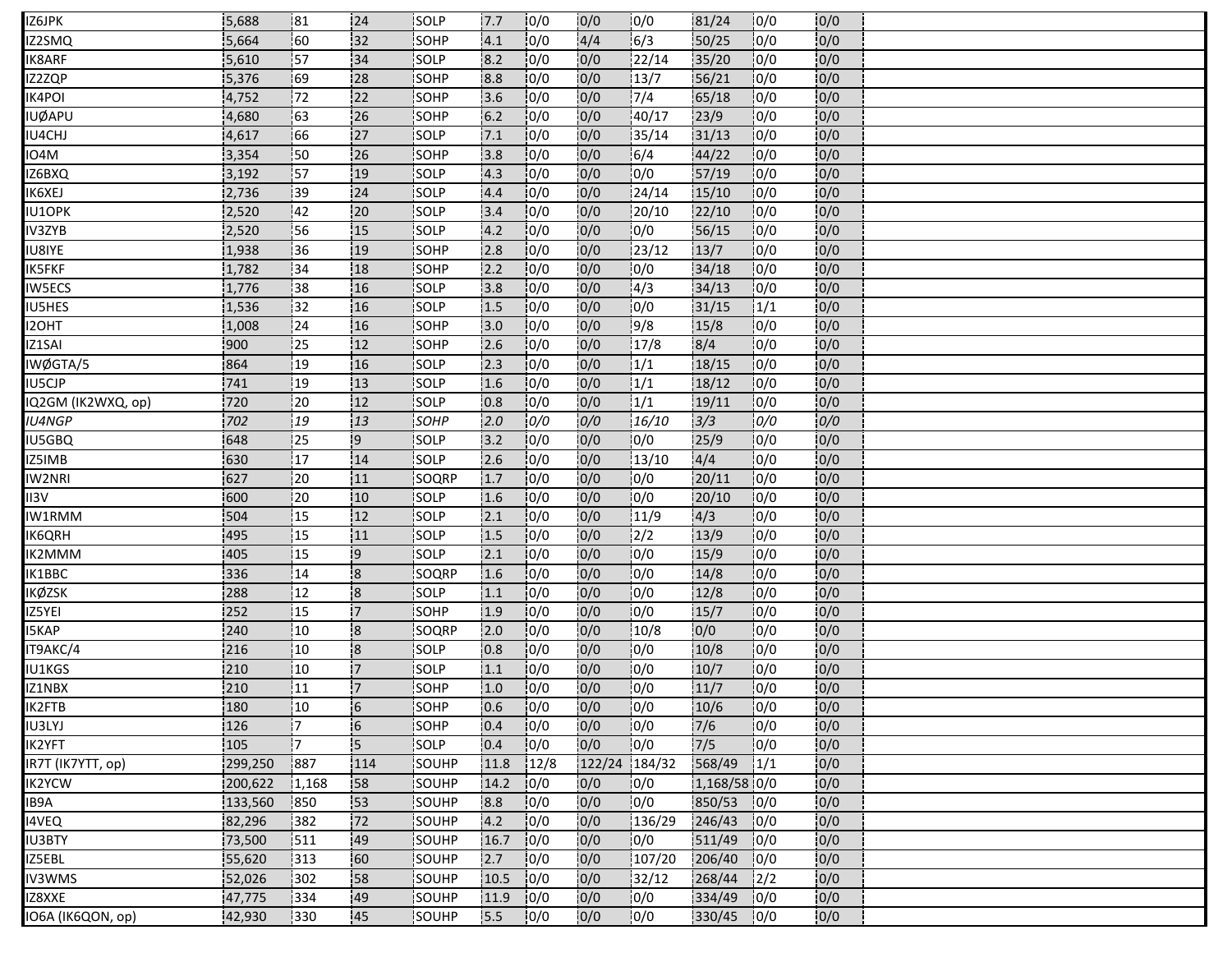| IUØOVB             | 36,936 | 220  | 57                      | <b>ISOUHP</b>  | 6.6  | 10/0 | 10/0            | 132/17 | 187/39 | 1/1  | 10/0 |  |
|--------------------|--------|------|-------------------------|----------------|------|------|-----------------|--------|--------|------|------|--|
| I2WIJ              | 35,820 | 202  | 60                      | SOUHP          | 8.8  | 10/0 | 11/8            | 121/27 | 70/25  | 10/0 | 0/0  |  |
| <b>IK2XYI</b>      | 33,696 | 220  | 152                     | SOUHP          | 6.3  | 0/0  | 0/0             | 7/5    | 212/46 | 1/1  | 0/0  |  |
| IK2TDM             | 32,835 | 201  | 55                      | SOUHP          | 10.0 | 10/0 | 1/1             | 14/10  | 185/43 | 1/1  | 0/0  |  |
| IV3OKO             | 30,618 | 248  | 42                      | SOUHP          | 10.7 | 10/0 | 0/0             | 0/0    | 248/42 | 10/0 | 0/0  |  |
| <b>I2SVA</b>       | 30,210 | 192  | 53                      | SOUHP          | 4.6  | 0/0  | 3/3             | 13/11  | 176/39 | 10/0 | 0/0  |  |
| IK4DCX             | 27,360 | 233] | 40                      | <b>SOUHP</b>   | 8.2  | 10/0 | 10/0            | 0/0    | 233/40 | 10/0 | 0/0  |  |
| IK2ANI             | 26,496 | 185  | 48                      | SOUHP          | 15.8 | 0/0  | 4/4             | 6/5    | 175/39 | 10/0 | 0/0  |  |
| IZ2ODM             | 26,040 | 223  | 40                      | SOUHP          | 6.4  | 10/0 | 0/0             | 10/0   | 223/40 | 10/0 | 0/0  |  |
| <b>IT9ATF</b>      | 22,950 | 154  | 150                     | SOULP          | 12.4 | 0/0  | 1/1             | 40/14  | 113/35 | 10/0 | 0/0  |  |
| ІК6РТН             | 17,010 | 137  | 42                      | SOUHP          | 9.2  | 0/0  | 0/0             | 0/0    | 137/42 | 10/0 | 0/0  |  |
| <b>IK4VET</b>      | 16,113 | 132  | 41                      | SOUHP          | 4.1  | 10/0 | 0/0             | 16/10  | 115/30 | 1/1  | 0/0  |  |
| <b>IT9ESW</b>      | 15,759 | 104  | 51                      | SOULP          | 15.2 | 10/0 | 6/6             | 16/12  | 81/32  | 1/1  | 0/0  |  |
| IO3F               | 13,794 | 121  | 38                      | SOUHP          | 2.7  | 10/0 | 0/0             | 0/0    | 121/38 | 10/0 | 0/0  |  |
| IQ2BZ (IW2MZX, op) | 12,177 | 127  | 33                      | SOUHP          | 12.0 | 10/0 | 0/0             | 103/21 | 24/12  | 10/0 | 0/0  |  |
| <b>IZØOTV</b>      | 10,080 | 98   | 35                      | SOUHP          | 15.9 | 0/0  | 0/0             | 12/2   | 95/32  | 1/1  | 0/0  |  |
| IR9Z (IT9VCE, op)  | 9,828  | 93   | 36                      | SOUHP          | 6.4  | 10/0 | 0/0             | 0/0    | 93/36  | 10/0 | 0/0  |  |
| IT9/IZ2WFL         | 9,744  | 117  | 28                      | <b>SOULP</b>   | 4.6  | 10/0 | 0/0             | 117/28 | 0/0    | 10/0 | 0/0  |  |
| IZ4GOL             | 9,702  | 98   | 33                      | SOUHP          | 4.7  | 10/0 | 0/0             | 0/0    | 98/33  | 10/0 | 0/0  |  |
| IZ2KPE             | 8,787  | 108  | 29                      | SOULP          | 3.0  | 10/0 | 0/0             | 0/0    | 108/29 | 10/0 | 0/0  |  |
| IT9DGG             | 8,514  | 187  | 133                     | <b>SOUHP</b>   | 7.1  | 10/0 | 0/0             | 142/13 | 45/20  | 10/0 | 0/0  |  |
| IZ2FLX             | 8,448  | 88   | 32                      | SOUQRP         | 8.1  | 0/0  | 1/1             | 8/8    | 78/22  | 1/1  | 0/0  |  |
| <b>IK5FKE</b>      | 6,912  | 173  | 132                     | SOUHP          | 2.6  | 10/0 | 0/0             | 125/12 | 48/20  | 10/0 | 10/0 |  |
| IV3DXW             | 6,390  | 172  | i30                     | SOUHP          | 2.4  | 0/0  | 0/0             | 10/0   | 72/30  | 10/0 | 0/0  |  |
| <b>I1NVU</b>       | 6,150  | 151  | 41                      | SOUHP          | 3.2  | 10/0 | 0/0             | 12/11  | 39/30  | 0/0  | 0/0  |  |
| IK4RQF             | 4,896  | 52   | 32                      | SOUHP          | 1.8  | 0/0  | 0/0             | 3/3    | 48/28  | 1/1  | 0/0  |  |
| IU1LCK             | 4,680  | 152  | 130                     | SOULP          | 15.3 | 10/0 | 0/0             | 13/11  | 39/19  | 0/0  | 0/0  |  |
| IU1CQS             | 4,608  | 49   | 132                     | SOULP          | 4.5  | 10/0 | 0/0             | 0/0    | 49/32  | 0/0  | 0/0  |  |
| IU1MRG             | 3,384  | 48   | 24                      | <b>ISOULP</b>  | 4.0  | 10/0 | 0/0             | 20/11  | 28/13  | 0/0  | 0/0  |  |
| 4U1GSC (9A3A, op)  | 3,042  | 40   | 26                      | <b>SOUHP</b>   | 2.3  | 0/0  | 0/0             | 12/10  | 28/16  | 0/0  | 0/0  |  |
| IT9FIQ             | 2,415  | 38   | 23                      | SOULP          | 4.0  | 0/0  | 3/3             | 8/7    | 27/13  | 10/0 | 0/0  |  |
| IU2IDU             | 2,304  | 135  | 24                      | <b>SOULP</b>   | 4.5  | 10/0 | $\frac{1}{3}/3$ | 16/9   | 16/12  | 10/0 | 0/0  |  |
| IW1CHX             | 2,214  | 42   | 18                      | SOUHP          | 1.4  | 10/0 | 0/0             | 0/0    | 42/18  | 0/0  | 0/0  |  |
| I3MDU              | 2,142  | 44   | 17                      | SOULP          | 4.9  | 10/0 | 0/0             | 0/0    | 44/17  | 0/0  | 0/0  |  |
| IU4JIC             | 1,935  | 44   | :15                     | <b>I</b> SOULP | 12.2 | 10/0 | 0/0             | 0/0    | 44/15  | 10/0 | 0/0  |  |
| IU4JJP             | 1,740  | 32   | 20                      | SOULP          | 4.1  | 10/0 | 0/0             | 14/9   | 18/11  | 0/0  | 0/0  |  |
| IX1BFL/6           | 1,620  | 137  | :15                     | SOULP          | 3.5  | 0/0  | 0/0             | 0/0    | 37/15  | 0/0  | 0/0  |  |
| 109J               | 1,275  | 127  | 17                      | SOUHP          | 2.3  | 0/0  | 0/0             | 0/0    | 27/17  | 10/0 | 0/0  |  |
| IU2JWF             | 1,209  | 31   | 13                      | SOULP          | 3.2  | 0/0  | 0/0             | 6/3    | 25/10  | 0/0  | 0/0  |  |
| IB5A               | 1,104  | 26   | 16                      | SOULP          | 2.5  | 10/0 | 0/0             | 14/3   | 21/12  | 1/1  | 0/0  |  |
| IRØZ               | 1,035  | 126  | 15                      | SOULP          | 2.1  | 10/0 | 4/4             | 0/0    | 22/11  | 0/0  | 0/0  |  |
| IT9FRX             | 1,020  | 23   | 17                      | SOULP          | 1.5  | 0/0  | 0/0             | 0/0    | 23/17  | 10/0 | 0/0  |  |
| IZ5IOV             | 1,014  | 26   | 13                      | <b>SOULP</b>   | 1.7  | 0/0  | 0/0             | 10/0   | 26/13  | 10/0 | 0/0  |  |
| <b>IT9GHW</b>      | 765    | 17   | 15                      | SOULP          | 1.2  | 0/0  | 0/0             | 0/0    | 17/15  | 10/0 | 0/0  |  |
| IZ2BMM             | 294    | 14   | 17                      | SOULP          | 1.4  | 0/0  | 0/0             | 10/0   | 14/7   | 10/0 | 0/0  |  |
| IKØTIX             | 168    | :8   | $\overline{\mathbf{8}}$ | <b>SOUHP</b>   | 1.5  | 0/0  | 0/0             | 10/0   | 8/8    | 10/0 | 0/0  |  |
| IK3SCB             | 168    | :8   | 17                      | SOUHP          | 0.1  | 0/0  | 0/0             | 0/0    | 8/7    | 0/0  | 0/0  |  |
| izøvqu             | 120    | و!   | <b>5</b>                | SOULP          | 1.3  | 10/0 | 0/0             | 10/0   | 19/5   | 10/0 | 0/0  |  |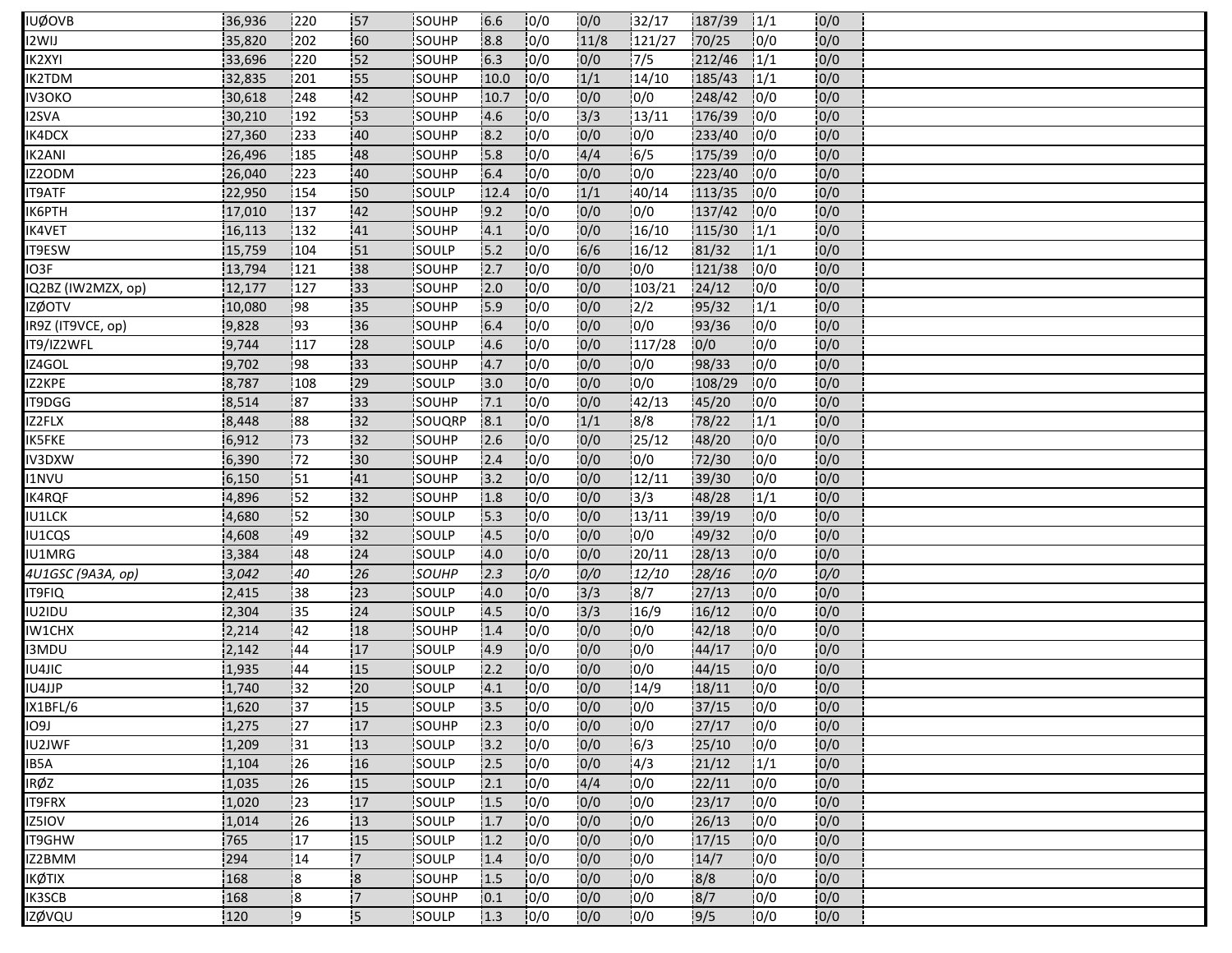| <b>I5JVA</b>      | 26,862  | 242             | 37  | SO-160        | 19.8 | $1242/37$ 0/0 |            | 10/0   | 10/0           | 10/0 | 10/0 |  |
|-------------------|---------|-----------------|-----|---------------|------|---------------|------------|--------|----------------|------|------|--|
| I4AVG             | 59,400  | 500             | 40  | SO-80         | 16.2 | 0/0           | 500/40 0/0 |        | 0/0            | 0/0  | 0/0  |  |
| IO8O (IK8UND, op) | 16,269  | 188             | 29  | SO-40         | 4.9  | 0/0           | 0/0        | 188/29 | 0/0            | 0/0  | 0/0  |  |
| IK2OWX            | 1,710   | 38              | 15  | <b>SO-40</b>  | 3.0  | 10/0          | 0/0        | 38/15  | 0/0            | 10/0 | 0/0  |  |
| IR4K (IZ4JUK, op) | 358,602 | 2,042           | 59  | <b>SO-20</b>  | 19.4 | 0/0           | 0/0        | 0/0    | 2,042/59 0/0   |      | 0/0  |  |
| IO5O (IK5RLP, op) | 324,264 | 1,845           | 59  | SO-20         | 17.6 | 0/0           | 0/0        | 0/0    | 1,845/59 0/0   |      | 0/0  |  |
| II2S (IU2IBU, op) | 230,724 | 1,334           | 58  | <b>ISO-20</b> | 18.7 | 10/0          | 0/0        | 0/0    | 1,334/58 0/0   |      | 0/0  |  |
| IB8A              | 206,874 | 1,285           | 54  | SO-20         | 16.6 | 0/0           | 0/0        | 0/0    | 1,285/54 0/0   |      | 0/0  |  |
| <b>IT9STX</b>     | 177,669 | 1,043           | 57  | <b>SO-20</b>  | 17.5 | 10/0          | 0/0        | 10/0   | $1,043/57$ 0/0 |      | 0/0  |  |
| IR4M              | 143,385 | 880             | 55  | SO-20         | 10.7 | 0/0           | 0/0        | 10/0   | 880/55         | 10/0 | 0/0  |  |
| <b>I5MXX</b>      | 126,723 | 822             | 53  | SO-20         | 17.0 | 10/0          | 0/0        | 0/0    | 822/53         | 10/0 | 0/0  |  |
| IK1TAZ            | 100,632 | 605             | 56  | <b>SO-20</b>  | 13.1 | 10/0          | 0/0        | 10/0   | 605/56         | 10/0 | 0/0  |  |
| IT9WDC            | 67,179  | 460             | 49  | <b>SO-20</b>  | 14.2 | 10/0          | 0/0        | 0/0    | 460/49         | 10/0 | 0/0  |  |
| II3R (IK3QAR, op) | 59,220  | 420             | 47  | SO-20         | 4.9  | 10/0          | 0/0        | 0/0    | 420/47         | 0/0  | 0/0  |  |
| IK4RQJ            | 51,891  | 359             | 49  | SO-20         | 9.7  | 10/0          | 0/0        | 10/0   | 359/49         | 10/0 | 0/0  |  |
| <b>IT9BUN</b>     | 43,800  | 298             | 50  | SO-20         | 10.0 | 10/0          | 0/0        | 10/0   | 298/50         | 10/0 | 0/0  |  |
| IT9AEQ            | 43,335  | 336             | 45  | $SO-20$       | 16.0 | 0/0           | 0/0        | 10/0   | 336/45         | 10/0 | 0/0  |  |
| IK6LBT            | 32,154  | 235             | 46  | <b>ISO-20</b> | 13.4 | 10/0          | 0/0        | 0/0    | 235/46         | 10/0 | 0/0  |  |
| <b>IZØPAU</b>     | 31,476  | 250             | 43  | SO-20         | 5.4  | 0/0           | 0/0        | 10/0   | 250/43         | 10/0 | 0/0  |  |
| IZ4REF            | 20,844  | 195             | 36  | SO-20         | 3.8  | 10/0          | 0/0        | 10/0   | 195/36         | 10/0 | 0/0  |  |
| IZ4UFG            | 17,520  | 152             | 40  | <b>ISO-20</b> | 4.2  | 10/0          | 0/0        | 10/0   | 152/40         | 10/0 | 0/0  |  |
| IU4FLO            | 17,205  | 159             | 137 | SO-20         | 3.8  | 10/0          | 0/0        | 0/0    | 159/37         | 10/0 | 0/0  |  |
| IK2YGZ            | 12,672  | 143             | 132 | <b>SO-20</b>  | 6.9  | 10/0          | 0/0        | 10/0   | 143/32         | 10/0 | 0/0  |  |
| IU4CSS            | 12,060  | 141             | 130 | <b>SO-20</b>  | 12.9 | 10/0          | 0/0        | 10/0   | 141/30         | 10/0 | 0/0  |  |
| <b>IZØCUV</b>     | 9,828   | 197             | 36  | SO-20         | 8.3  | 10/0          | 0/0        | 0/0    | 97/36          | 10/0 | 0/0  |  |
| IK4AUY            | 9,396   | 108             | 29  | <b>SO-20</b>  | 7.9  | 10/0          | 0/0        | 10/0   | 108/29         | 10/0 | 0/0  |  |
| IK1RGK            | 8,316   | 179             | 36  | SO-20         | 7.2  | 0/0           | 0/0        | 0/0    | 79/36          | 0/0  | 0/0  |  |
| <b>IK7NXU</b>     | 7,161   | 79              | 131 | SO-20         | 7.3  | 10/0          | 0/0        | 0/0    | 79/31          | 0/0  | 0/0  |  |
| IZ5ILJ            | 6,732   | 167             | 34  | <b>ISO-20</b> | 13.6 | 10/0          | 0/0        | 0/0    | 67/34          | 10/0 | 0/0  |  |
| <b>IW2NEF</b>     | 5,850   | 79              | 25  | <b>SO-20</b>  | 15.3 | 10/0          | 0/0        | 0/0    | 79/25          | 0/0  | 0/0  |  |
| IZ4AIF            | 4,692   | 174             | 23  | $SO-20$       | 9.4  | 0/0           | 0/0        | 0/0    | 74/23          | 10/0 | 0/0  |  |
| IK7RVY            | 4,680   | 167             | 24  | <b>ISO-20</b> | 3.6  | 10/0          | 0/0        | 10/0   | 67/24          | 10/0 | 0/0  |  |
| IT9IHB            | 4,248   | 61              | 24  | SO-20         | 3.4  | 10/0          | 0/0        | 0/0    | 61/24          | 0/0  | 0/0  |  |
| IW2MXY            | 4,002   | 158             | 23  | SO-20         | 12.0 | 10/0          | 0/0        | 10/0   | 58/23          | 10/0 | 0/0  |  |
| IT9CAR            | 2,736   | 150             | 19  | <b>SO-20</b>  | 3.4  | 10/0          | 0/0        | 0/0    | 50/19          | 10/0 | 0/0  |  |
| IZ3GFZ            | 2,700   | 150             | 18  | SO-20         | 1.7  | 0/0           | 0/0        | 0/0    | 50/18          | 0/0  | 0/0  |  |
| IZ2JCD            | 2,460   | $\overline{42}$ | 20  | SO-20         | 2.1  | 0/0           | 0/0        | 0/0    | 42/20          | 0/0  | 0/0  |  |
| IZ6ERS            | 2,208   | 49              | 16  | SO-20         | 1.8  | 0/0           | 0/0        | 0/0    | 49/16          | 10/0 | 0/0  |  |
| <b>IW5ECP</b>     | 2,112   | 44              | :16 | SO-20         | 2.7  | 0/0           | 0/0        | 0/0    | 44/16          | 0/0  | 0/0  |  |
| <b>IT9OPR</b>     | 2,106   | 40              | 18  | <b>SO-20</b>  | 3.5  | 10/0          | 0/0        | 10/0   | 40/18          | 10/0 | 0/0  |  |
| <b>IU5KRE</b>     | 1,974   | 48              | 14  | SO-20         | 2.3  | 0/0           | 0/0        | 10/0   | 48/14          | 10/0 | 0/0  |  |
| IR4Q              | 1,008   | 24              | 14  | $SO-20$       | 2.7  | 0/0           | 0/0        | 0/0    | 24/14          | 0/0  | 0/0  |  |
| IN3HUU            | 810     | 27              | 10  | <b>SO-20</b>  | 1.4  | 0/0           | 0/0        | 10/0   | 27/10          | 10/0 | 0/0  |  |
| <b>IW2ENA</b>     | 726     | 24              | 11  | SO-20         | 3.1  | 0/0           | 0/0        | 0/0    | 24/11          | 10/0 | 0/0  |  |
| I1RB              | 720     | 25              | 12  | $SO-20$       | 1.9  | 0/0           | 0/0        | 0/0    | 25/12          | 0/0  | 0/0  |  |
| IZ5UGP            | 450     | <sup>1</sup> 15 | 10  | <b>SO-20</b>  | 0.9  | 0/0           | 0/0        | 10/0   | 15/10          | 10/0 | 0/0  |  |
| <b>IWØAEN</b>     | 405     | 16              | -9  | SO-20         | 1.4  | 0/0           | 0/0        | 0/0    | 16/9           | 0/0  | 0/0  |  |
| <b>IU6FUB</b>     | 324     | 114             | و!  | SO-20         | 2.5  | 10/0          | 0/0        | 10/0   | 14/9           | 10/0 | 0/0  |  |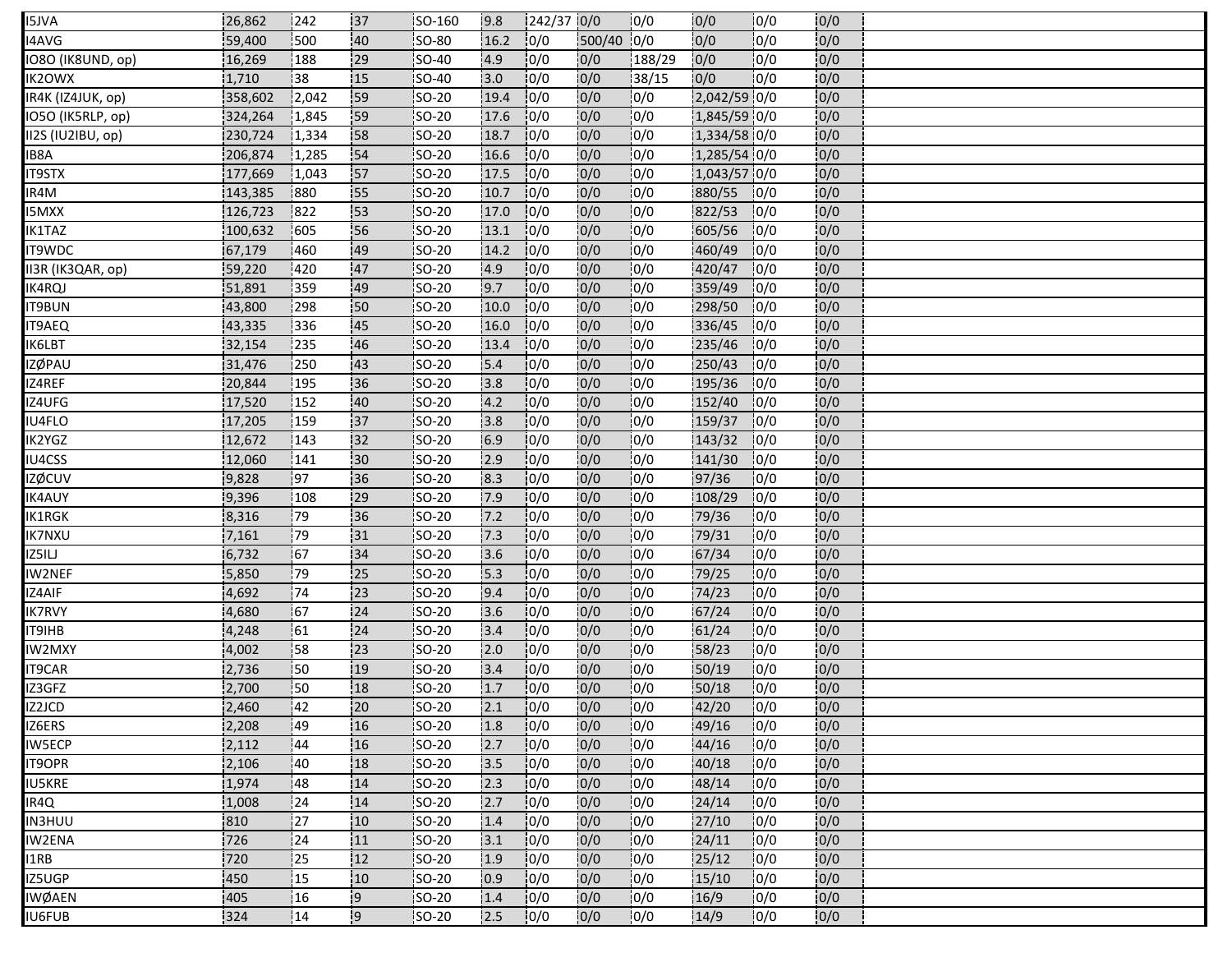| IZ4VTZ              | 294     | 14               | 17                       | <b>SO-20</b> | 1.1  | 10/0   | 0/0          | 10/0   | 14/7          | 10/0 | 0/0 |  |
|---------------------|---------|------------------|--------------------------|--------------|------|--------|--------------|--------|---------------|------|-----|--|
| <b>UØLRV</b>        | 210     | 10               | $\overline{7}$           | SO-20        | 1.3  | 10/0   | 0/0          | 10/0   | 10/7          | 10/0 | 0/0 |  |
| IU2KAM              | 144     | 19               | $\overline{\phantom{0}}$ | SO-20        | 0.4  | 0/0    | 0/0          | 0/0    | 9/6           | 0/0  | 0/0 |  |
| 2RBR                | 30      | İ5               | $\overline{2}$           | <b>SO-20</b> | 0.4  | 10/0   | 0/0          | 0/0    | 5/2           | 0/0  | 0/0 |  |
| <b>IK7ZLW</b>       | 6       | 12               |                          | SO-20        | 0.0  | 10/0   | 0/0          | 0/0    | $\frac{2}{1}$ | 0/0  | 0/0 |  |
| IR4X                | 378     | 15               | 9                        | <b>SO-15</b> | 1.1  | 0/0    | 0/0          | 0/0    | 0/0           | 15/9 | 0/0 |  |
| Kaliningrad         |         |                  |                          |              |      |        |              |        |               |      |     |  |
| UA2FZ               | 178,605 | 1573             | 105                      | SOUHP        | 9.0  | 126/12 | 110/22 44/21 |        | 393/50        | 0/0  | 0/0 |  |
| Kosovo              |         |                  |                          |              |      |        |              |        |               |      |     |  |
| Z61DX               | 792     | 22               | 12 <sub>12</sub>         | <b>SOHP</b>  | 10.8 | 0/0    | 0/0          | 10/0   | 22/12         | 10/0 | 0/0 |  |
| Z62FB               | 17,226  | 182              | 133                      | SO-20        | 4.4  | 0/0    | 0/0          | 10/0   | 182/33        | 0/0  | 0/0 |  |
| Latvia              |         |                  |                          |              |      |        |              |        |               |      |     |  |
| YL7X (YL2LY, op)    | 138,882 | 592              | 79                       | SOHP         | 14.0 | 1/1    | 14/11        | 142/17 | 535/50        | 10/0 | 0/0 |  |
| YL2KO               | 2,550   | $\frac{1}{2}50$  | 17                       | SOHP         | 0.6  | 0/0    | 0/0          | 0/0    | 50/17         | 10/0 | 0/0 |  |
| YL2TD               | 2,112   | :45              | 16                       | SOUHP        | 3.7  | 10/0   | 0/0          | 10/0   | 45/16         | 10/0 | 0/0 |  |
| YL3JI               | 1,581   | 33               | 17                       | SOULP        | 3.8  | 0/0    | 0/0          | 0/0    | 33/17         | 0/0  | 0/0 |  |
| YL3GX               | 264     | 12               | $\overline{\mathbf{8}}$  | SOULP        | 1.6  | 0/0    | 0/0          | 10/0   | 12/8          | 10/0 | 0/0 |  |
| YL3IR               | 240     | 11               | 18                       | SOULP        | 0.7  | 10/0   | 0/0          | 10/0   | 11/8          | 10/0 | 0/0 |  |
| YL3CW               | 1,395   | 33               | 15                       | SO-80        | 1.0  | 0/0    | 33/15        | 0/0    | 0/0           | 0/0  | 0/0 |  |
| YL2SM               | 6,396   | 183              | 26                       | <b>SO-20</b> | 1.6  | 0/0    | 0/0          | 0/0    | 83/26         | 10/0 | 0/0 |  |
| YL2LW               | 90      | 16               | 5                        | <b>SO-20</b> | 1.5  | 0/0    | 0/0          | 10/0   | 6/5           | 10/0 | 0/0 |  |
| Lithuania           |         |                  |                          |              |      |        |              |        |               |      |     |  |
| LY5W                | 86,184  | 1400             | 172                      | SOUHP        | 12.9 | 1/1    | 46/16        | 14/11  | 339/44        | 0/0  | 0/0 |  |
| LY2A (LY2KA, op)    | 9,696   | 101              | $\overline{32}$          | SOUHP        | 6.6  | 10/0   | 0/0          | 10/0   | 101/32        | 10/0 | 0/0 |  |
| LY5AX               | 9,024   | 195              | 132                      | SOULP        | 6.1  | 10/0   | 0/0          | 10/0   | 95/32         | 0/0  | 0/0 |  |
| LY2N                | 6,840   | 177              | 30                       | SOULP        | 3.1  | 0/0    | 0/0          | 0/0    | 77/30         | 0/0  | 0/0 |  |
| LY5I                | 264     | 11               | $\overline{\mathbf{8}}$  | SOULP        | 1.0  | 10/0   | 0/0          | 0/0    | 11/8          | 0/0  | 0/0 |  |
| LY5A                | 88,935  | 616              | 49                       | SO-20        | 7.2  | 10/0   | 0/0          | 0/0    | 616/49        | 0/0  | 0/0 |  |
| LY3S                | 19,503  | 210              | 33                       | <b>SO-20</b> | 7.6  | 10/0   | 0/0          | 0/0    | 210/33        | 10/0 | 0/0 |  |
| LY1M                | 1,776   | 137              | 16                       | SO-20        | 3.9  | 0/0    | 0/0          | 0/0    | 37/16         | 10/0 | 0/0 |  |
| LY4T                | 1,596   | 39               | 14                       | SO-20        | 1.1  | 0/0    | 0/0          | 10/0   | 39/14         | 0/0  | 0/0 |  |
| LYØNAS              | 240     | 12               | $\overline{\mathbf{8}}$  | SO-20        | 2.6  | 10/0   | 0/0          | 10/0   | 12/8          | 10/0 | 0/0 |  |
| Luxembourg          |         |                  |                          |              |      |        |              |        |               |      |     |  |
| LX1NT               | 210     | 12               | '7                       | SOLP         | 1.9  | 0/0    | 0/0          | 10/0   | 12/7          | 10/0 | 0/0 |  |
| LX1FP               | 540     | $\overline{121}$ | 9                        | <b>SOUHP</b> | 11.1 | 10/0   | 0/0          | 10/0   | 21/9          | 10/0 | 0/0 |  |
| LX7I (LX2A, op)     | 132,552 | 794              | 56                       | SO-20        | 6.1  | 0/0    | 0/0          | 10/0   | 794/56        | 10/0 | 0/0 |  |
| Macedonia           |         |                  |                          |              |      |        |              |        |               |      |     |  |
| $\overline{235T}$   | 66,300  | 448              | 50                       | SO-20        | 10.6 | 10/0   | 0/0          | 10/0   | 448/50        | 10/0 | 0/0 |  |
| Malta               |         |                  |                          |              |      |        |              |        |               |      |     |  |
| 9H1PI               | 1,755   | 39               | 15                       | SOULP        | 4.3  | 0/0    | 0/0          | 39/15  | 0/0           | 0/0  | 0/0 |  |
| Moldova             |         |                  |                          |              |      |        |              |        |               |      |     |  |
| ER3CT               | 60      | I5               | $\overline{4}$           | <b>SO-20</b> | 0.3  | 0/0    | 0/0          | 0/0    | 5/4           | 0/0  | 0/0 |  |
| Montenegro          |         |                  |                          |              |      |        |              |        |               |      |     |  |
| 4O6ATU (4O3BUP, op) | 240     | $ 10\rangle$     | 8                        | SO-20        | 0.9  | 0/0    | 0/0          | 0/0    | 10/8          | 0/0  | 0/0 |  |
| <b>Netherlands</b>  |         |                  |                          |              |      |        |              |        |               |      |     |  |
| PC2T                | 35,577  | 208              | 59                       | SOHP         | 16.6 | 10/0   | 5/4          | 13/10  | 190/45        | 0/0  | 0/0 |  |
| PAØJNH              | 8,580   | 66               | 44                       | SOHP         | 4.6  | 10/0   | 7/7          | 23/13  | 36/24         | 0/0  | 0/0 |  |
| PA4HM               | 2,646   | 42               | 21                       | SOLP         | 3.1  | 0/0    | 0/0          | 0/0    | 42/21         | 0/0  | 0/0 |  |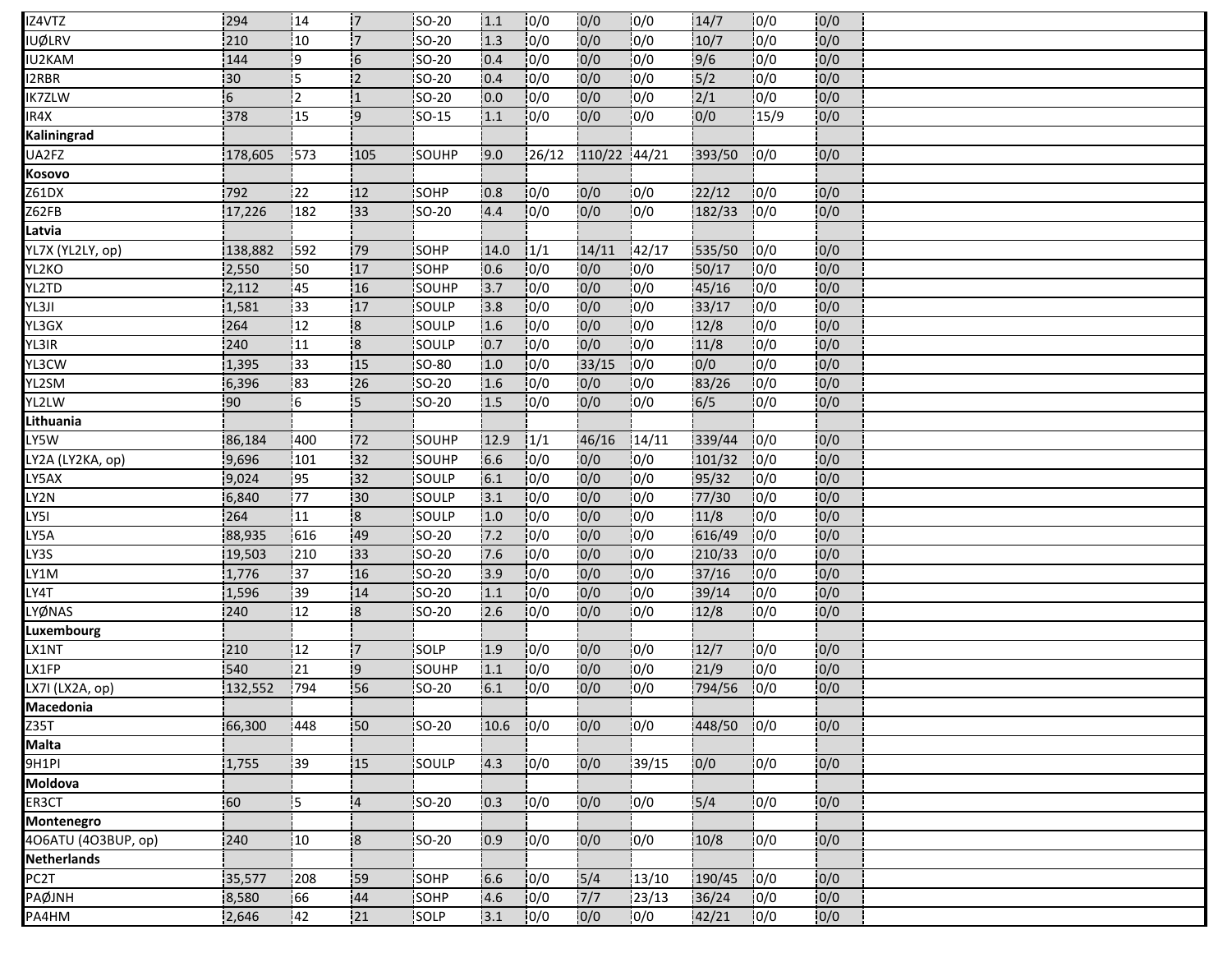| PE1NCP             | 1,584   | 134            | 116            | <b>SOLP</b>   | 2.6   | 10/0 | 10/0 | 10/0   | 34/16        | 10/0 | 0/0  |  |
|--------------------|---------|----------------|----------------|---------------|-------|------|------|--------|--------------|------|------|--|
| PA2Z               | 1,386   | 26             | 21             | SOLP          | 1.6   | 10/0 | 0/0  | 12/8   | 14/13        | 0/0  | 0/0  |  |
| PA4GDR             | 1,224   | 25             | 17             | SOHP          | 1.7   | 0/0  | 0/0  | 2/2    | 23/15        | 0/0  | 0/0  |  |
| PA1EJO             | 588     | 14             | 14             | SOHP          | 0.9   | 10/0 | 0/0  | 8/8    | 6/6          | 0/0  | 0/0  |  |
| PA2CVD             | 378     | 15             | -9             | SOLP          | 1.5   | 0/0  | 0/0  | 0/0    | 15/9         | 0/0  | 0/0  |  |
| PE1HWO             | 180     | 10             | 6              | <b>SOLP</b>   | 10.3  | 0/0  | 0/0  | 0/0    | 10/6         | 0/0  | 0/0  |  |
| PA1VD              | 90      | 16             | 15             | <b>ISOLP</b>  | 0.2   | 10/0 | 0/0  | 10/0   | 6/5          | 0/0  | 0/0  |  |
| PE9JAN             | 75      | $\overline{5}$ | 15             | SOLP          | 10.3  | 0/0  | 0/0  | 3/3    | 2/2          | 0/0  | 0/0  |  |
| PA6ML              | 24      | 14             | 12             | SOQRP         | 10.5  | 0/0  | 0/0  | 10/0   | 4/2          | 10/0 | 0/0  |  |
| PEØCWK             | İЗ.     |                | 11             | SOLP          | 0.0   | 0/0  | 0/0  | 0/0    | 1/1          | 10/0 | 0/0  |  |
| PA9M               | 132,000 | 808            | 55             | SOUHP         | 13.3  | 0/0  | 0/0  | 0/0    | 808/55       | 0/0  | 0/0  |  |
| PA3AAV             | 61,950  | 354            | 59             | SOUHP         | 10.3  | 10/0 | 9/9  | 9/6    | 336/44       | 10/0 | 0/0  |  |
| PC <sub>2</sub> K  | 34,209  | 184            | 163            | SOUHP         | 10.5  | 1/1  | 12/9 | 59/17  | 112/36       | 10/0 | 0/0  |  |
| PC3M               | 23,256  | 210            | 38             | SOUHP         | 3.8   | 0/0  | 0/0  | 0/0    | 210/38       | 10/0 | 0/0  |  |
| PA6O (PA1CW, op)   | 15,552  | 147            | 36             | SOUHP         | 13.2  | 10/0 | 0/0  | 8/6    | 139/30       | 10/0 | 0/0  |  |
| PA1H               | 7,524   | 83             | 133            | SOUHP         | 15.5  | 0/0  | 0/0  | 10/0   | 83/33        | 0/0  | 0/0  |  |
| PA1PE              | 6,840   | 81             | 30             | SOULP         | 7.2   | 10/0 | 0/0  | 0/0    | 81/30        | 10/0 | 0/0  |  |
| PA5DX              | 6,525   | 193            | 25             | <b>ISOUHP</b> | 2.5   | 10/0 | 0/0  | 10/0   | 93/25        | 10/0 | 0/0  |  |
| PA4WM              | 5,616   | 75             | 26             | SOUHP         | 4.1   | 0/0  | 0/0  | 0/0    | 75/26        | 0/0  | 0/0  |  |
| PA5CT              | 5,070   | 165            | 26             | SOUHP         | $6.2$ | 10/0 | 0/0  | 0/0    | 65/26        | 10/0 | 0/0  |  |
| PA5KM              | 4,350   | 59             | 125            | <b>SOUHP</b>  | 4.4   | 10/0 | 0/0  | 10/0   | 59/25        | 10/0 | 0/0  |  |
| PDØME              | 3,213   | 151            | 21             | SOULP         | 3.4   | 0/0  | 0/0  | 0/0    | 51/21        | 10/0 | 0/0  |  |
| PC1PM              | 3,198   | 145            | 26             | SOULP         | 15.1  | 10/0 | 2/2  | 12/9   | 31/15        | 10/0 | 10/0 |  |
| PA1BD              | 2,958   | 58             | 17             | SOULP         | 12.3  | 0/0  | 0/0  | 10/0   | 58/17        | 10/0 | 0/0  |  |
| PG2AA              | 2,760   | 41             | 23             | SOULP         | 3.3   | 10/0 | 0/0  | 0/0    | 41/23        | 0/0  | 0/0  |  |
| PD1RP              | 1,881   | 133            | 19             | SOULP         | 3.0   | 0/0  | 0/0  | 10/0   | 33/19        | 10/0 | 0/0  |  |
| PA5MW              | 1,521   | 41             | 13             | SOULP         | 2.6   | 10/0 | 0/0  | 10/0   | 41/13        | 0/0  | 0/0  |  |
| PA9HR              | 1,296   | 27             | 16             | SOUHP         | 2.2   | 0/0  | 0/0  | 8/7    | 19/9         | 0/0  | 0/0  |  |
| PE1NBD             | 1,275   | :25            | 17             | <b>ISOULP</b> | 2.6   | 10/0 | 0/0  | 0/0    | 25/17        | 0/0  | 0/0  |  |
| PA8KW              | 1,248   | 26             | 16             | SOULP         | 2.1   | 0/0  | 0/0  | 0/0    | 26/16        | 0/0  | 0/0  |  |
| PA3GEO             | 1,125   | 25             | 15             | SOULP         | 2.8   | 0/0  | 0/0  | 0/0    | 25/15        | 10/0 | 0/0  |  |
| PD7K               | 756     | 22             | 12             | <b>SOULP</b>  | 2.0   | 10/0 | 0/0  | 10/0   | 22/12        | 10/0 | 0/0  |  |
| PA3OES             | 495     | 15             | 11             | SOULP         | 0.9   | 10/0 | 0/0  | 0/0    | 15/11        | 0/0  | 0/0  |  |
| PE2K               | 27      | ļЗ             | $\mathbf{13}$  | SOUQRP        | 0.5   | 10/0 | 0/0  | 10/0   | 3/3          | 0/0  | 0/0  |  |
| PI4COM (PD9DX, op) | 97,524  | 760            | 143            | <b>SO-40</b>  | 15.6  | 10/0 | 0/0  | 760/43 | 10/0         | 0/0  | 0/0  |  |
| PA2TMS             | 24,354  | 203            | 41             | SO-20         | 8.2   | 10/0 | 0/0  | 0/0    | 203/41       | 0/0  | 0/0  |  |
| PAØMIR             | 1,425   | 125            | :19            | <b>SO-20</b>  | 1.4   | 0/0  | 0/0  | 0/0    | 25/19        | 0/0  | 0/0  |  |
| PDØMGX             | 702     | $ 19\rangle$   | 13             | $50-20$       | 1.9   | 10/0 | 0/0  | 10/0   | 19/13        | 0/0  | 0/0  |  |
| PD5ISW             | 324     | 15             | 9              | <b>SO-20</b>  | 1.0   | 0/0  | 0/0  | 0/0    | 15/9         | 0/0  | 0/0  |  |
| PA9X               | 231     | 11             | 17             | SO-20         | 0.8   | 10/0 | 0/0  | 10/0   | 11/7         | 0/0  | 0/0  |  |
| PA4DN              | 108     | i9             | $\overline{4}$ | SO-20         | 0.3   | 10/0 | 0/0  | 0/0    | 9/4          | 0/0  | 0/0  |  |
| PDØWR              | 27      | Ιз             | $\mathsf{13}$  | <b>SO-20</b>  | 0.5   | 0/0  | 0/0  | 0/0    | 3/3          | 0/0  | 0/0  |  |
| Northern Ireland   |         |                |                |               |       |      |      |        |              |      |      |  |
| <b>MIØDWE</b>      | 6,660   | 74             | 30             | SOLP          | 6.9   | 0/0  | 3/3  | 8/7    | 63/20        | 10/0 | 0/0  |  |
| 2IØWMN             | 540     | 20             | $\overline{9}$ | SOLP          | 1.6   | 0/0  | 0/0  | 0/0    | 20/9         | 10/0 | 0/0  |  |
| GIØRQK             | 21,423  | 193            | 37             | SOULP         | 3.9   | 10/0 | 0/0  | 10/0   | 193/37       | 0/0  | 0/0  |  |
| <b>Norway</b>      |         |                |                |               |       |      |      |        |              |      |      |  |
| LA8HGA             | 7,107   | 104            | 23             | SOUHP         | 2.7   | 10/0 | 0/0  | 10/0   | $104/23$ 0/0 |      | 0/0  |  |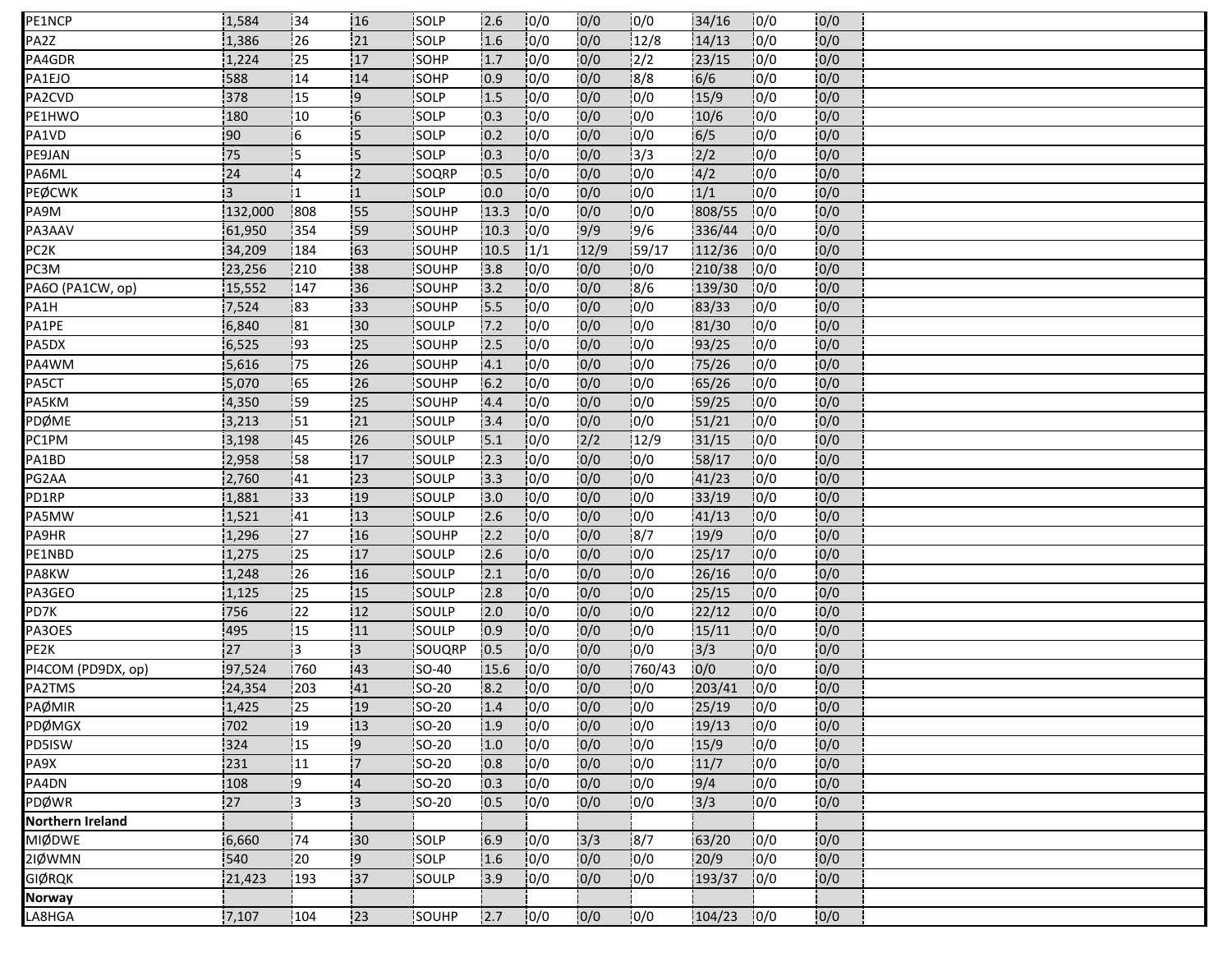| LA8CJ             | 5,394            | 64    | .29                     | <b>SOUHP</b> | 4.7  | 10/0  | 0/0             | 10/0          | 64/29        | 10/0 | 10/0 |  |
|-------------------|------------------|-------|-------------------------|--------------|------|-------|-----------------|---------------|--------------|------|------|--|
| LA6XI             | 1,296            | 26    | 18                      | SOUHP        | 2.4  | 0/0   | 0/0             | 1/1           | 25/17        | 0/0  | 0/0  |  |
| LA3WAA            | 1,092            | 26    | 14                      | SOUHP        | 0.8  | 0/0   | 0/0             | 10/0          | 26/14        | 10/0 | 0/0  |  |
| LC7W (LB7UI, op)  | 741              | 19    | 13                      | <b>SOULP</b> | 2.0  | 10/0  | 0/0             | 10/0          | 19/13        | 10/0 | 0/0  |  |
| LB6KC             | 168              | ¦9    | '7                      | SOUHP        | 0.3  | 0/0   | 0/0             | 13/2          | 6/5          | 10/0 | 0/0  |  |
| LA2GKA            | 60               | 15    | <b>4</b>                | SOULP        | 0.4  | 10/0  | 0/0             | 10/0          | 15/4         | 10/0 | 0/0  |  |
| LA7JO             | 12 <sub>12</sub> | İ2    | 12                      | <b>SOUHP</b> | 0.0  | 10/0  | 0/0             | 10/0          | 2/2          | 10/0 | 0/0  |  |
| LA1XFA            | 3,300            | 53    | 122                     | SO-20        | 4.6  | 10/0  | 0/0             | 10/0          | 53/22        | 0/0  | 0/0  |  |
| LB5GI             | 540              | 19    | 10                      | <b>SO-20</b> | 1.6  | 10/0  | 0/0             | 10/0          | 19/10        | 10/0 | 0/0  |  |
| LB7ZG             | 12               | İ2    | 12                      | <b>SO-20</b> | 0.0  | 10/0  | 0/0             | 10/0          | 2/2          | 10/0 | 0/0  |  |
| LB4FH             | وا               | 13    | :1                      | SO-20        | 0.0  | 0/0   | 0/0             | 10/0          | $3/1$        | 0/0  | 0/0  |  |
| Poland            |                  |       |                         |              |      |       |                 |               |              |      |      |  |
| SO9I (SQ9ORQ, op) | 367,221          | 1,148 | 109                     | SOHP         | 22.6 | 10/0  | 96/22           | 192/31        | 860/56       | 10/0 | 0/0  |  |
| SP6JOE            | 8,004            | 97    | 29                      | SOLP         | 8.7  | 0/0   | 0/0             | 0/0           | 97/29        | 0/0  | 0/0  |  |
| SP2JMR            | 6,480            | 63    | 36                      | <b>ISOHP</b> | 15.9 | 10/0  | $\frac{1}{3}/3$ | 17/6          | 53/27        | 0/0  | 0/0  |  |
| SP4SHD            | 6,432            | 67    | 32                      | SOLP         | 5.9  | 0/0   | 7/6             | 10/7          | 50/19        | 0/0  | 0/0  |  |
| <b>SP9IHP</b>     | 720              | 21    | 12                      | SOLP         | 1.7  | 0/0   | 0/0             | $\frac{1}{2}$ | 19/10        | 10/0 | 0/0  |  |
| SN3N (SP3ATB, op) | 72               | İ7    | $\overline{4}$          | SOLP         | 0.7  | 10/0  | 0/0             | 10/0          | 7/4          | 10/0 | 0/0  |  |
| SN7D (SQ7D, op)   | 580,488          | 1,469 | 134                     | SOUHP        | 25.4 | 36/16 | 206/32 288/31   |               | 939/55       | 10/0 | 0/0  |  |
| SP9N              | 177,450          | 677   | 91                      | SOUHP        | 18.3 | 0/0   | 166/24 124/23   |               | 387/44       | 10/0 | 0/0  |  |
| SP9RCL            | 88,650           | 606   | i50                     | <b>SOUHP</b> | 10.5 | 10/0  | 0/0             | 10/0          | 606/50       | 10/0 | 0/0  |  |
| 5070              | 24,165           | 191   | 45                      | SOUHP        | 7.2  | 10/0  | 0/0             | 25/13         | 166/32       | 10/0 | 0/0  |  |
| SQ8N              | 23,406           | 168   | 47                      | SOUHP        | 8.8  | 0/0   | 0/0             | 41/14         | 127/33       | 10/0 | 0/0  |  |
| SN6L (SP6FAF, op) | 20,706           | 211   | 34                      | SOUHP        | 5.6  | 0/0   | 0/0             | 10/0          | 211/34       | 10/0 | 0/0  |  |
| SP4Z              | 19,980           | 148   | 45                      | SOUHP        | 5.8  | 0/0   | 3/2             | 7/6           | 138/37       | 10/0 | 0/0  |  |
| SP7Y              | 15,498           | 125   | 42                      | SOULP        | 12.3 | 10/0  | 0/0             | 37/14         | 88/28        | 10/0 | 0/0  |  |
| SP1DSZ            | 13,938           | 104   | 46                      | SOUHP        | 5.1  | 0/0   | 1/1             | 121/12        | 82/33        | 10/0 | 0/0  |  |
| SP3P              | 10,044           | 115   | 31                      | SOUHP        | 9.4  | 0/0   | 0/0             | 0/0           | 115/31       | 10/0 | 0/0  |  |
| SQ7CL             | 7,722            | 119   | 22                      | <b>SOUHP</b> | 7.2  | 10/0  | 118/21 0/0      |               | 1/1          | 10/0 | 0/0  |  |
| SN <sub>2</sub> M | 7,395            | 86    | 29                      | SOUHP        | 1.1  | 0/0   | 8/8             | 10/0          | 78/21        | 10/0 | 0/0  |  |
| SP9KR             | 7,125            | 97    | 25                      | SOUHP        | 1.0  | 0/0   | 0/0             | 10/0          | 97/25        | 10/0 | 0/0  |  |
| SP6FXY            | 12,880           | :49   | 20                      | SOULP        | 4.2  | 0/0   | 0/0             | 10/0          | 49/20        | 10/0 | 0/0  |  |
| SP6DVP            | 2,592            | 54    | 16                      | SOULP        | 2.9  | 0/0   | 0/0             | 0/0           | 54/16        | 0/0  | 0/0  |  |
| SP1MWN            | 1,872            | 41    | 16                      | SOULP        | 4.7  | 0/0   | 0/0             | 10/0          | 41/16        | 10/0 | 0/0  |  |
| SP5GNI            | 1,665            | 37    | :15                     | SOUHP        | 12.9 | 10/0  | 0/0             | 10/0          | 37/15        | 10/0 | 0/0  |  |
| SQ70VT            | 912              | 21    | 16                      | SOULP        | 2.6  | 0/0   | 0/0             | 6/6           | 15/10        | 0/0  | 0/0  |  |
| SO4P (SP4DEU, op) | 594              | 18    | 11                      | SOUHP        | 1.4  | 0/0   | 18/11           | 0/0           | 0/0          | 0/0  | 0/0  |  |
| SP2DKI            | 240              | 10    | 18                      | SOULP        | 1.1  | 10/0  | 3/3             | 14/2          | 3/3          | 10/0 | 0/0  |  |
| SN7Q (SP7GIQ, op) | 2,832            | 159   | 16                      | SO-160       | 14.5 | 59/16 | 0/0             | 10/0          | 0/0          | 0/0  | 0/0  |  |
| SQ5EXM            | 264              | 11    | $\overline{\mathbf{8}}$ | <b>SO-80</b> | 2.3  | 10/0  | 11/8            | 10/0          | 0/0          | 0/0  | 0/0  |  |
| SP8K              | 29,205           | 305   | 33                      | <b>SO-40</b> | 7.9  | 0/0   | 0/0             | 1305/33       | 0/0          | 0/0  | 0/0  |  |
| SP5C              | 69,120           | 495   | 48                      | SO-20        | 12.1 | 10/0  | 0/0             | 10/0          | 495/48       | 10/0 | 0/0  |  |
| SQ <sub>2</sub> A | 51,840           | 392   | 45                      | SO-20        | 6.3  | 10/0  | 0/0             | 10/0          | 392/45       | 10/0 | 0/0  |  |
| SQ9ZAX            | 24,084           | 223   | 36                      | SO-20        | 8.7  | 0/0   | 0/0             | 10/0          | $223/36$ 0/0 |      | 0/0  |  |
| SP3A              | 9,702            | 99    | 33                      | <b>SO-20</b> | 4.9  | 0/0   | 0/0             | 10/0          | 99/33        | 10/0 | 0/0  |  |
| SP9MAT            | 4,320            | 68    | 24                      | <b>SO-20</b> | 7.5  | 10/0  | 10/0            | 10/0          | 68/24        | 10/0 | 0/0  |  |
| SP6VWX            | 3,078            | 157   | 19                      | SO-20        | 5.5  | 0/0   | 0/0             | 10/0          | 57/19        | 0/0  | 0/0  |  |
| SP4TB             | 2,208            | 46    | 16                      | SO-20        | 4.3  | 10/0  | 0/0             | 10/0          | 46/16        | 10/0 | 0/0  |  |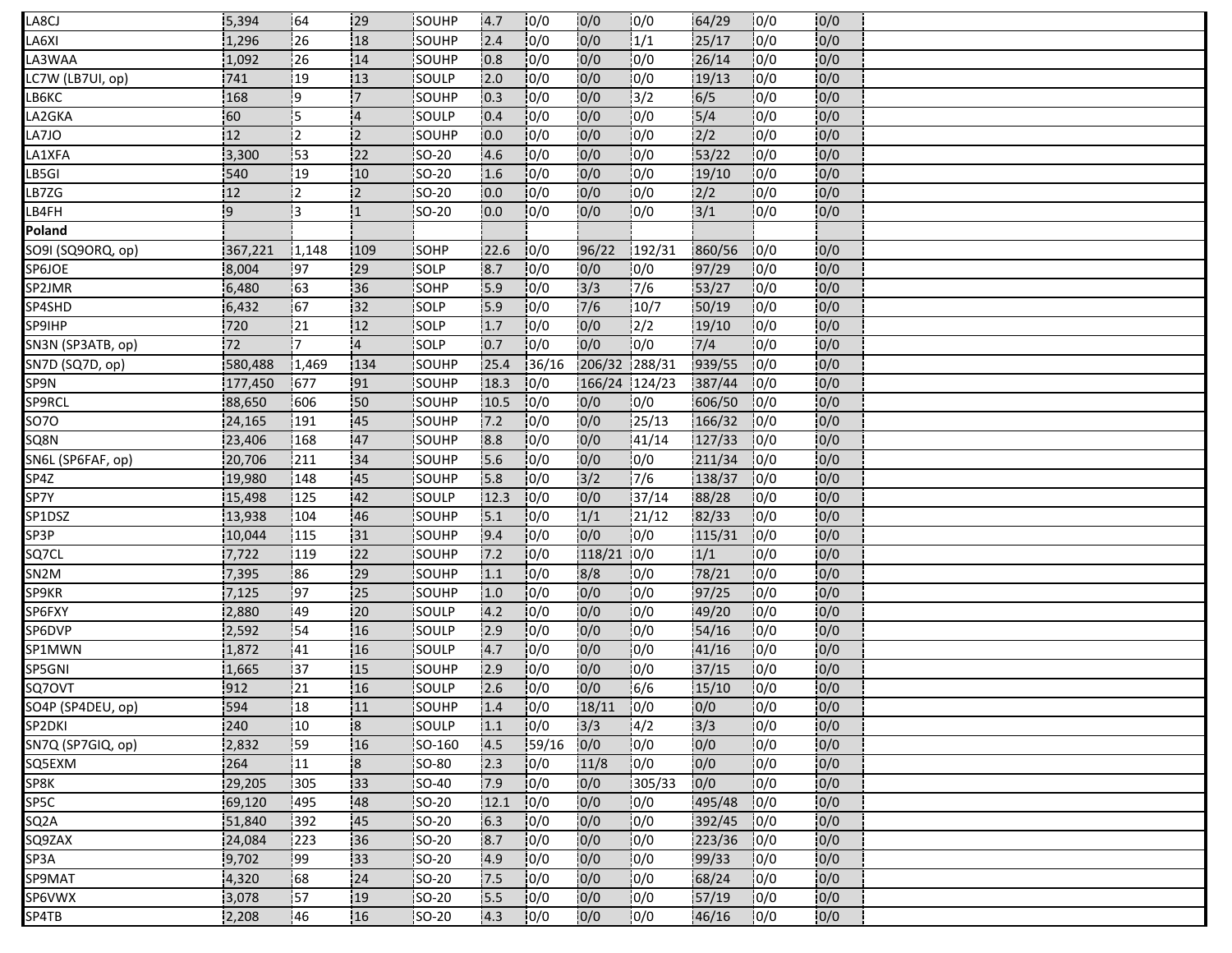| SP6KK              | 2,016          | 149             | 114                     | SO-20         | 3.6  | 10/0 | 0/0        | 10/0         | 149/14       | 10/0   | 0/0 |  |
|--------------------|----------------|-----------------|-------------------------|---------------|------|------|------------|--------------|--------------|--------|-----|--|
| SP1FRC             | 1,680          | 135             | 16                      | <b>SO-20</b>  | 4.2  | 0/0  | 0/0        | 0/0          | 35/16        | 0/0    | 0/0 |  |
| SP6IHE             | 1,080          | 30              | 12                      | <b>SO-20</b>  | 1.3  | 0/0  | 0/0        | 0/0          | 30/12        | 0/0    | 0/0 |  |
| SP6LUV             | 966            | 124             | 14                      | <b>SO-20</b>  | 1.9  | 10/0 | 0/0        | 0/0          | 24/14        | 0/0    | 0/0 |  |
| SP2GTJ             | 720            | $\frac{1}{25}$  | 10                      | <b>SO-20</b>  | 1.3  | 0/0  | 0/0        | 0/0          | 25/10        | 0/0    | 0/0 |  |
| SOØN (SQ9CNN, op)  | 420            | 15              | 10 <sub>10</sub>        | <b>SO-20</b>  | 10.7 | 10/0 | 0/0        | 10/0         | 15/10        | 0/0    | 0/0 |  |
| Portugal           |                |                 |                         |               |      |      |            |              |              |        |     |  |
| CT2HOV             | 133,560        | 544             | 84                      | SOLP          | 21.9 | 0/0  | 49/14      | 164/32       | 331/38       | 0/0    | 0/0 |  |
| CT7AQF             | 30,687         | 1200            | 153                     | <b>SOLP</b>   | 18.3 | 10/0 | 1/1        | 74/20        | 125/32       | 10/0   | 0/0 |  |
| CT1EBM             | 7,140          | 172             | 34                      | <b>SOLP</b>   | 17.5 | 0/0  | 2/2        | 18/12        | 52/20        | 10/0   | 0/0 |  |
| CS5CC              | 2,331          | 41              | 21                      | SOLP          | 2.6  | 0/0  | 0/0        | 0/0          | 41/21        | 0/0    | 0/0 |  |
| CT2JBD             | 2,160          | 42              | 18                      | SOLP          | 2.2  | 0/0  | 0/0        | 13/3         | 39/15        | 10/0   | 0/0 |  |
| CT1AL              | 720            | 21              | 12                      | <b>ISOHP</b>  | 3.0  | 10/0 | 0/0        | 121/12       | 0/0          | 0/0    | 0/0 |  |
| CT1EFT             | 468            | 13              | 13                      | SOLP          | 1.5  | 10/0 | 0/0        | 4/4          | 9/9          | 0/0    | 0/0 |  |
| CT7AUP             | 82,476         | 321             | 87                      | <b>ISOULP</b> | 14.8 | 1/1  | 11/8       | 53/19        | 236/48       | 120/11 | 0/0 |  |
| CR6K (CT1ILT, op)  | 50,904         | 407             | 42                      | SOUHP         | 1.8  | 10/0 | 0/0        | 407/42       | 0/0          | 10/0   | 0/0 |  |
| CT7AHV             | 38,076         | 341             | 38                      | SOUHP         | 5.1  | 0/0  | 341/38 0/0 |              | 0/0          | 0/0    | 0/0 |  |
| CT7ANH             | 29,700         | 157             | 66                      | <b>ISOUHP</b> | 13.1 | 10/0 | 16/11      | 145/19       | 95/35        | 1/1    | 0/0 |  |
| CT1AGS             | 29,088         | 206             | 48                      | <b>SOUHP</b>  | 6.6  | 0/0  | 0/0        | 10/8         | 196/40       | 10/0   | 0/0 |  |
| CT2HUU             | 27,030         | 171             | 53                      | <b>SOULP</b>  | 10.8 | 10/0 | 13/8       | 118/28       | 40/17        | 10/0   | 0/0 |  |
| CT1FOQ             | 19,200         | 161             | 40                      | <b>SOULP</b>  | 9.8  | 10/0 | 10/0       | 10/0         | 161/40       | 10/0   | 0/0 |  |
| CT7AKW             | 11,211         | 103             | 37                      | SOUHP         | 4.5  | 10/0 | 0/0        | 129/14       | 74/23        | 10/0   | 0/0 |  |
| CT1BXT             | 8,712          | 190             | 33                      | SOUQRP        | 7.1  | 10/0 | 0/0        | 30/14        | 60/19        | 10/0   | 0/0 |  |
| CT2GFJ             | 7,290          | 193             | 127                     | <b>SOULP</b>  | 10.8 | 10/0 | 0/0        | 0/0          | 93/27        | 10/0   | 0/0 |  |
| CT1BOL             | 45             | 15              | 3                       | SOUHP         | 0.3  | 0/0  | 0/0        | 0/0          | 0/0          | 15/3   | 0/0 |  |
| CR6T               | 396,303        | 2,290           | 59                      | <b>SO-40</b>  | 24.7 | 0/0  | 0/0        | 2,290/59 0/0 |              | 10/0   | 0/0 |  |
| CS5SS (CT1EOD, op) | 194,085        | 1,157           | 57                      | SO-20         | 13.7 | 10/0 | 0/0        | 0/0          | 1,157/57 0/0 |        | 0/0 |  |
| CT1DZY             | 3,564          | 67              | .18                     | SO-20         | 3.5  | 10/0 | 0/0        | 0/0          | 67/18        | 0/0    | 0/0 |  |
| CT7AIX             | 390            | !13             | 110                     | <b>ISO-20</b> | 1.3  | 10/0 | 0/0        | 10/0         | 13/10        | 10/0   | 0/0 |  |
| CT1HIX             | 84             | '7              | 4                       | SO-20         | 0.7  | 0/0  | 0/0        | 0/0          | 7/4          | 0/0    | 0/0 |  |
| CT1ERY             | $\overline{3}$ | I1              | !1                      | <b>SO-15</b>  | 0.0  | 0/0  | 0/0        | 0/0          | 0/0          | 1/1    | 0/0 |  |
| Romania            |                |                 |                         |               |      |      |            |              |              |        |     |  |
| YPØC (YO3CZW, op)  | 142,800        | 580             | 85                      | SOHP          | 14.3 | 1/1  | 14/9       | 224/32       | 341/43       | 10/0   | 0/0 |  |
| YR2X (YO2LEA, op)  | 5,460          | .72             | 26                      | SOLP          | .5.5 | 10/0 | 10/0       | 0/0          | 72/26        | 0/0    | 0/0 |  |
| YO4SI              | 504            | 116             | 112                     | <b>SOLP</b>   | 12.8 | 10/0 | 0/0        | 14/4         | 12/8         | 10/0   | 0/0 |  |
| YO7ARZ             | 168            | 8               | .7                      | SOLP          | 0.8  | 0/0  | 0/0        | 3/3          | 5/4          | 0/0    | 0/0 |  |
| YQ6A (YO6BHN, op)  | 37,278         | 221             | 57                      | SOUHP         | 12.7 | 0/0  | 3/3        | 36/15        | 182/39       | 0/0    | 0/0 |  |
| YO9HP              | 4,818          | 173             | 22                      | SOUHP         | 2.3  | 10/0 | 0/0        | 10/0         | 73/22        | 10/0   | 0/0 |  |
| YO2MJZ             | 756            | 21              | 12                      | <b>SO-40</b>  | 1.4  | 0/0  | 0/0        | 21/12        | 0/0          | 0/0    | 0/0 |  |
| YO3RU              | 8,100          | $\overline{90}$ | 30                      | <b>SO-20</b>  | 5.4  | 10/0 | 0/0        | 0/0          | 90/30        | 10/0   | 0/0 |  |
| YP3A               | 3,564          | 155             | 22                      | SO-20         | 6.0  | 10/0 | 0/0        | 10/0         | 55/22        | 10/0   | 0/0 |  |
| YO4RST             | 1,296          | 27              | 16                      | $SO-20$       | 2.0  | 0/0  | 0/0        | 0/0          | 27/16        | 0/0    | 0/0 |  |
| YO8THG             | 1,008          | 27              | 14                      | <b>ISO-20</b> | 1.8  | 10/0 | 0/0        | 10/0         | 27/14        | 10/0   | 0/0 |  |
| YO3BA              | 528            | 16              | 11                      | <b>SO-20</b>  | 1.1  | 10/0 | 0/0        | 0/0          | 16/11        | 10/0   | 0/0 |  |
| YO4BEX             | 336            | 14              | $\overline{\mathbf{8}}$ | SO-20         | 0.3  | 0/0  | 0/0        | 0/0          | 14/8         | 0/0    | 0/0 |  |
| YO5PVZ             | 216            | 11              | $\overline{8}$          | <b>ISO-20</b> | 1.6  | 10/0 | 0/0        | 10/0         | 11/8         | 10/0   | 0/0 |  |
| Sardinia           |                |                 |                         |               |      |      |            |              |              |        |     |  |
|                    |                |                 |                         |               |      |      |            |              |              |        |     |  |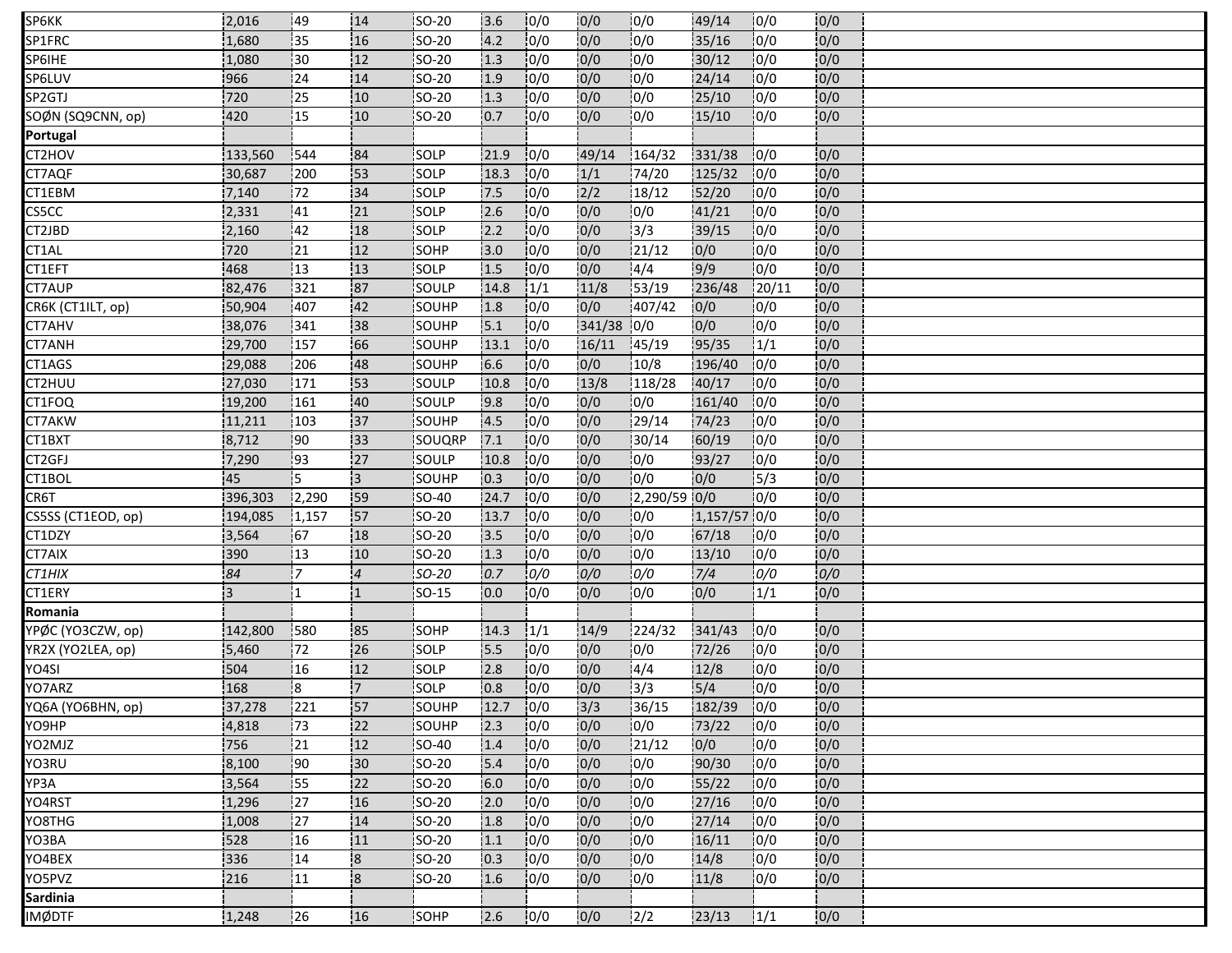| <b>Scotland</b>        |                 |           |                |              |       |               |            |               |              |      |     |  |
|------------------------|-----------------|-----------|----------------|--------------|-------|---------------|------------|---------------|--------------|------|-----|--|
| MMØAOQ                 | 32,292          | 215       | 152            | SOHP         | 15.0  | 0/0           | 2/2        | 41/14         | 172/36       | 0/0  | 0/0 |  |
| <b>MMØHTL</b>          | 2,520           | 42        | 21             | SOHP         | 4.4   | 0/0           | 0/0        | 8/6           | 34/15        | 10/0 | 0/0 |  |
| GMØV (GMØOQV, op)      | 229,599         | 800       | 97             | <b>SOUHP</b> | 14.7  | 10/0          | 78/19      | 187/30        | 535/48       | 10/0 | 0/0 |  |
| MM2N (MMØGPZ, op)      | 41,472          | 225       | 64             | SOUHP        | 3.1   | 10/0          | 33/17      | 12/10         | 180/37       | 10/0 | 0/0 |  |
| GM4O (GMØIIO, op)      | 16,830          | 171       | 34             | SOUHP        | 9.1   | 10/0          | 0/0        | 10/0          | 171/34       | 10/0 | 0/0 |  |
| MM4D (GM4ATA, op)      | 8,610           | 185       | 135            | <b>SOUHP</b> | 7.4   | 0/0           | 0/0        | 23/12         | 62/23        | 10/0 | 0/0 |  |
| MM2T                   | 2,340           | 40        | 20             | SOULP        | 2.9   | 0/0           | 0/0        | 3/3           | 37/17        | 10/0 | 0/0 |  |
| GM3PPG (G4BYB, op)     | 101,904         | 778       | 44             | <b>SO-80</b> | 15.5  | 10/0          | 778/44     | 10/0          | 0/0          | 10/0 | 0/0 |  |
| GM5X (GM4YXI, op)      | 33,285          | 319       | 135            | <b>SO-40</b> | 8.8   | 0/0           | 0/0        | 319/35        | 10/0         | 10/0 | 0/0 |  |
| MM9I (GMØOPS, op)      | 124,080         | 755       | 55             | SO-20        | 13.6  | 10/0          | 0/0        | 0/0           | 755/55       | 0/0  | 0/0 |  |
| MM1E (MMØGOR, op)      | 39,087          | 304       | 43             | <b>SO-20</b> | 11.1  | 10/0          | 0/0        | 10/0          | 304/43       | 10/0 | 0/0 |  |
| GM2Y (MMØDXH, op)      | 5,124           | 67        | 28             | SO-20        | 3.9   | 10/0          | 0/0        | 0/0           | 67/28        | 10/0 | 0/0 |  |
| GM2V (GM3WOJ, op)      | 3,234           | 149       | 22             | $SO-20$      | 0.7   | 10/0          | 0/0        | 0/0           | 49/22        | 10/0 | 0/0 |  |
| MMØNBW                 | 957             | 29        | 11             | <b>SO-20</b> | 2.7   | 0/0           | 0/0        | 10/0          | 29/11        | 0/0  | 0/0 |  |
| Serbia                 |                 |           |                |              |       |               |            |               |              |      |     |  |
| YT1A                   | 63,504          | 457       | 49             | SOHP         | 8.4   | 0/0           | 0/0        | 0/0           | 457/49       | 10/0 | 0/0 |  |
| YTØW (YU1JW, op)       | 112,455         | 792       | 49             | SOUHP        | 14.4  | 10/0          | 0/0        | 792/49        | 0/0          | 10/0 | 0/0 |  |
| YT2RX                  | 17,010          | 128       | 45             | SOULP        | 11.6  | 10/0          | 12/10      | 45/14         | 71/21        | 10/0 | 0/0 |  |
| YT6T (YU7CM, op)       | 8,700           | 119       | .25            | SOUHP        | 1.3   | 0/0           | 0/0        | 0/0           | 119/25       | 10/0 | 0/0 |  |
| YU3DKO                 | 7,812           | 196       | 128            | <b>SOUHP</b> | 1.4   | 10/0          | 0/0        | 10/0          | 96/28        | 10/0 | 0/0 |  |
| YU1LD                  | 1,080           | 28        | 18             | SOUHP        | 1.0   | 10/0          | 0/0        | $\frac{1}{7}$ | 21/11        | 0/0  | 0/0 |  |
| YU1LM                  | 561             | 17        | 11             | SOUQRP       | 1.8   | 10/0          | 0/0        | 10/0          | 17/11        | 10/0 | 0/0 |  |
| YU1EXY (YU1FW, op)     | 181,278         | 1,147     | 54             | SO-40        | 19.2  | 10/0          | 0/0        | 1,147/54 0/0  |              | 10/0 | 0/0 |  |
| YU7U                   | 108,888         | 701       | 152            | SO-40        | 8.2   | 10/0          | 0/0        | 701/52        | 0/0          | 0/0  | 0/0 |  |
| YU4BAH                 | :18             | IЗ        | 13             | <b>SO-40</b> | 0.4   | 0/0           | 0/0        | 13/3          | 0/0          | 10/0 | 0/0 |  |
| YT5A (YU1AU, op)       | 218,418         | 1,243     | 59             | SO-20        | 16.3  | 0/0           | 0/0        | 0/0           | 1,243/59 0/0 |      | 0/0 |  |
| YT3NIV                 | 27              | 13        | :3             | <b>SO-20</b> | 0.9   | 0/0           | 0/0        | 0/0           | 3/3          | 0/0  | 0/0 |  |
| YT9A                   | 48              | 14        | $\overline{4}$ | <b>SO-15</b> | 10.3  | 10/0          | 0/0        | 10/0          | 10/0         | 4/4  | 0/0 |  |
| <b>Slovak Republic</b> |                 |           |                |              |       |               |            |               |              |      |     |  |
| OM3TWM                 | 43,575          | 417       | 35             | SOHP         | 14.1  | 10/0          | 417/35 0/0 |               | 10/0         | 10/0 | 0/0 |  |
| OM3CPF                 | 14,190          | 113       | 43             | SOHP         | 8.4   | 10/0          | 3/3        | 35/15         | 75/25        | 10/0 | 0/0 |  |
| OMØET                  | i3              |           | 11             | SOQRP        | 0.0   | 0/0           | 0/0        | 0/0           | 1/1          | 10/0 | 0/0 |  |
| OM2VL                  | 1,177,512 2,305 |           | 172            | SOUHP        | 30.3  | 138/29 262/37 |            | 706/48        | 1,198/57 1/1 |      | 0/0 |  |
| OM3GI                  | 87,837          | 446       | 67             | <b>SOUHP</b> | 8.9   | $\frac{1}{2}$ | 7/6        | 108/21        | 329/38       | 10/0 | 0/0 |  |
| OM3RM                  | 27,219          | 215       | 43             | SOUHP        | 5.2   | 0/0           | 0/0        | 190/32        | 25/11        | 0/0  | 0/0 |  |
| OM1ALT                 | 19,320          | 194       | 35             | SOUHP        | $5.1$ | 0/0           | 0/0        | 25/12         | $169/23$ 0/0 |      | 0/0 |  |
| OM1AVL                 | 9,180           | 194       | 34             | SOUHP        | 6.9   | 10/0          | 0/0        | 38/14         | 56/20        | 10/0 | 0/0 |  |
| OM3CW                  | 6,873           | 81        | 29             | SOUHP        | 5.5   | 0/0           | 0/0        | 37/13         | 44/16        | 0/0  | 0/0 |  |
| OM3DX                  | 3,480           | <b>60</b> | 20             | SOUHP        | 2.5   | 0/0           | 0/0        | 0/0           | 60/20        | 10/0 | 0/0 |  |
| OM1AVV                 | :18             | i3        | 2              | SOULP        | 0.2   | 0/0           | 3/2        | 0/0           | 0/0          | 0/0  | 0/0 |  |
| OM3IAG                 | 330             | 13        | 10             | SO-80        | 1.9   | 0/0           | 13/10      | 0/0           | 0/0          | 0/0  | 0/0 |  |
| OM3KAP (OM4AZF, op)    | 134,826         | 1989      | 46             | <b>SO-40</b> | 15.4  | 10/0          | 0/0        | 989/46        | 0/0          | 0/0  | 0/0 |  |
| OM5DX                  | 57,120          | 492       | 40             | SO-40        | 12.1  | 0/0           | 0/0        | 492/40        | 0/0          | 0/0  | 0/0 |  |
| OM4MM                  | 245,322         | 1,403     | 59             | SO-20        | 14.8  | 0/0           | 0/0        | 0/0           | 1,403/59 0/0 |      | 0/0 |  |
| OM5WW                  | 4,899           | 71        | 23             | ISO-20       | 3.0   | 0/0           | 0/0        | 10/0          | 71/23        | 10/0 | 0/0 |  |
| OM6MW                  | 1,599           | 41        | 13             | SO-20        | 3.1   | 0/0           | 0/0        | 0/0           | 41/13        | 0/0  | 0/0 |  |
| Slovenia               |                 |           |                |              |       |               |            |               |              |      |     |  |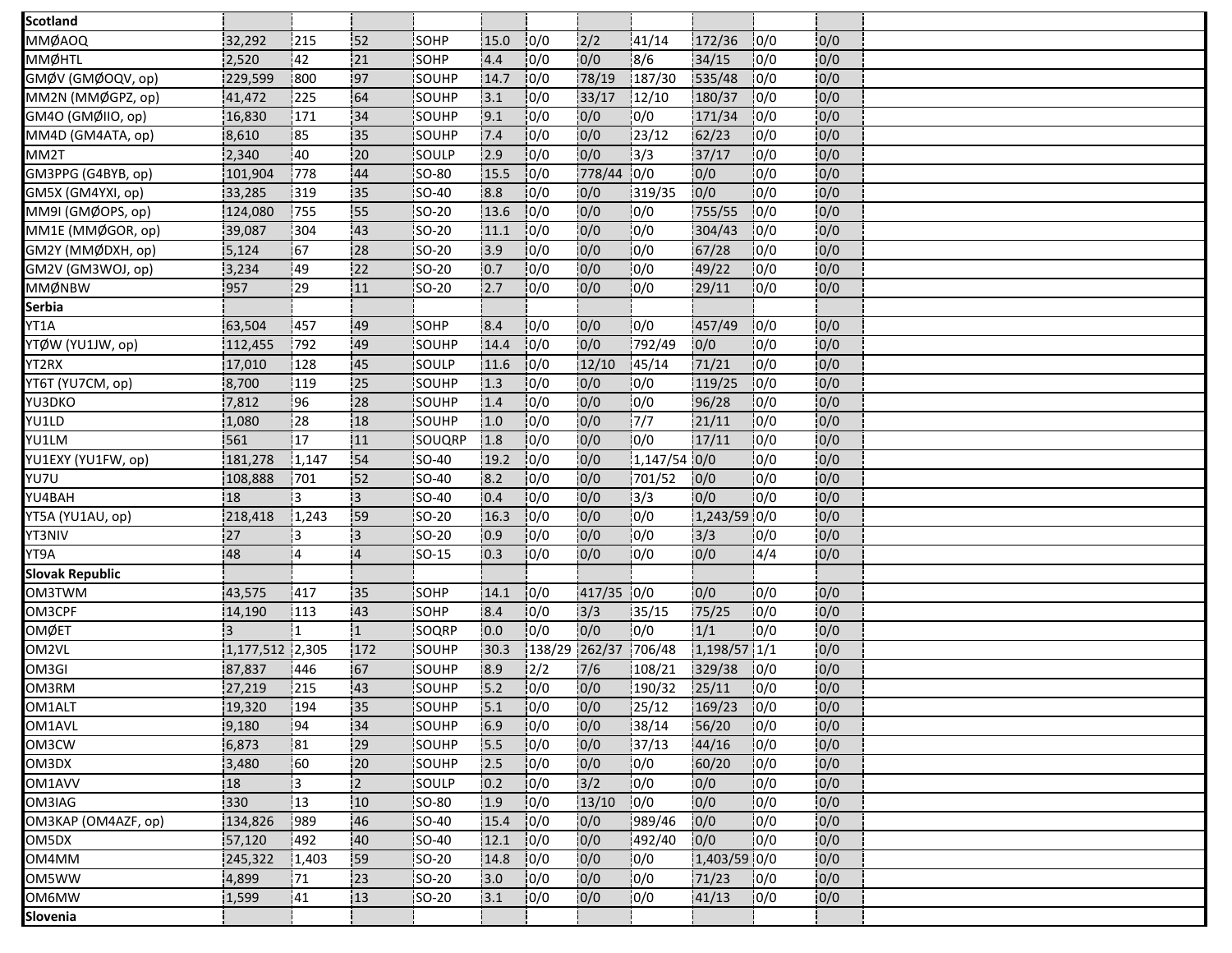| <b>S52NR</b>     | 264,888         | 865        | 104                     | SOLP          | 15.0 | 1/1    | 131/27 75/24   |               | 657/51         | 1/1           | 0/0 |  |
|------------------|-----------------|------------|-------------------------|---------------|------|--------|----------------|---------------|----------------|---------------|-----|--|
| S57C             | 194,274         | 759        | 86                      | SOHP          | 15.0 | 122/14 | 12/9           | 129/13        | 693/49         | $\frac{1}{3}$ | 0/0 |  |
| S51JQ            | 12,705          | 122        | 35                      | SOHP          | 8.1  | 0/0    | 0/0            | 0/0           | 122/35         | 10/0          | 0/0 |  |
| S53MM            | 107,694         | 590        | 62                      | SOUHP         | 4.4  | 10/0   | 4/4            | 2/2           | 584/56         | 10/0          | 0/0 |  |
| S53ZO            | 52,500          | 356        | 50                      | SOUHP         | 5.1  | 10/0   | 0/0            | 0/0           | 356/50         | 0/0           | 0/0 |  |
| S53F             | 27,300          | 187        | 50                      | SOUHP         | 7.4  | 1/1    | 9/7            | 102/21        | 75/21          | 10/0          | 0/0 |  |
| S57KM            | 10,545          | 97         | 137                     | <b>SOULP</b>  | 13.4 | 10/0   | 0/0            | 32/15         | 65/22          | 0/0           | 0/0 |  |
| S56BL            | 1,470           | 35         | 14                      | SOUHP         | 1.6  | 0/0    | 0/0            | 0/0           | 35/14          | 0/0           | 0/0 |  |
| S55X             | 1,287           | 134        | 13                      | <b>SOULP</b>  | 2.3  | 10/0   | 0/0            | 14/2          | 30/11          | 10/0          | 0/0 |  |
| S59MA            | 12              | 12.        | 12                      | SOULP         | 0.0  | 10/0   | 2/2            | 10/0          | 10/0           | 10/0          | 0/0 |  |
| S54ZZ            | 56,760          | 479        | 40                      | <b>SO-80</b>  | 15.7 | 0/0    | 479/40 0/0     |               | 0/0            | 10/0          | 0/0 |  |
| S53M (S57UN, op) | 53,703          | 460        | 39                      | <b>SO-80</b>  | 11.7 | 0/0    | 460/39 0/0     |               | 0/0            | 10/0          | 0/0 |  |
| <b>S51YI</b>     | 224,070         | 1,369      | 155                     | <b>SO-40</b>  | 17.8 | 0/0    | 0/0            | 1,369/55 0/0  |                | 0/0           | 0/0 |  |
| S51CK            | 73,743          | 554        | 47                      | SO-40         | 11.1 | 0/0    | 0/0            | 554/47        | 0/0            | 0/0           | 0/0 |  |
| <b>S55OO</b>     | 348,159         | 1,985      | 59                      | SO-20         | 18.4 | 10/0   | 0/0            | 0/0           | 1,985/59 0/0   |               | 0/0 |  |
| S5ØK             | 308,865         | 1,771      | 59                      | SO-20         | 18.2 | 10/0   | 0/0            | 0/0           | 1,771/59 0/0   |               | 0/0 |  |
| S5ØR             | 107,796         | 700        | 152                     | <b>SO-20</b>  | 7.3  | 0/0    | 0/0            | 0/0           | 700/52         | 10/0          | 0/0 |  |
| S51DX            | 69,795          | 500        | 47                      | <b>ISO-20</b> | 4.5  | 10/0   | 0/0            | 0/0           | 500/47         | 10/0          | 0/0 |  |
| S57S             | 21,105          | 201        | 35                      | <b>SO-20</b>  | 1.3  | 0/0    | 0/0            | 0/0           | 201/35         | 10/0          | 0/0 |  |
| S58AT            | 7,425           | .77        | 33                      | SO-20         | 17.9 | 10/0   | 0/0            | 10/0          | 77/33          | 10/0          | 0/0 |  |
| S55KA            | 561             | 18         | 111                     | <b>SO-20</b>  | 2.9  | 10/0   | 0/0            | 10/0          | 18/11          | 10/0          | 0/0 |  |
| Spain            |                 |            |                         |               |      |        |                |               |                |               |     |  |
| EB5A             | 1,567,824 2,965 |            | 178                     | <b>SOHP</b>   | 31.1 | 21/13  | 339/42 959/51  |               | 1,619/59 27/13 |               | 0/0 |  |
| EA5DFV           | 840,960         | 1,955      | 146                     | <b>SOHP</b>   | 21.7 | 10/0   | 144/33 553/44  |               | 1,229/54 29/15 |               | 0/0 |  |
| EA1CBX           | 25,272          | 218        | 39                      | SOLP          | 4.0  | 0/0    | 0/0            | 1/1           | 216/37         | $\frac{1}{1}$ | 0/0 |  |
| EA2DMH           | 22,200          | 152        | 50                      | SOHP          | 6.2  | 10/0   | 3/3            | 15/9          | 133/37         | 1/1           | 0/0 |  |
| EC4T             | 16,560          | 120        | 48                      | SOHP          | 4.2  | 10/0   | 7/5            | 17/9          | 96/34          | 0/0           | 0/0 |  |
| EA1FDJ           | 13,560          | 116        | 40                      | SOHP          | 13.7 | 10/0   | 0/0            | 41/15         | 75/25          | 0/0           | 0/0 |  |
| EA4EER           | 10,890          | 114        | 33                      | <b>SOHP</b>   | 3.8  | 10/0   | 0/0            | 9/6           | 105/27         | 10/0          | 0/0 |  |
| EA7CVF           | 10,530          | 94         | 39                      | SOLP          | 7.0  | 10/0   | 8/6            | 19/13         | 67/20          | 0/0           | 0/0 |  |
| EC5EA            | 5,082           | 177        | 22                      | SOLP          | 1.4  | 0/0    | 0/0            | 0/0           | 77/22          | 0/0           | 0/0 |  |
| EA2DDE           | 2,691           | 139        | 23                      | SOHP          | 3.6  | 10/0   | 2/2            | $\frac{1}{2}$ | 35/19          | 10/0          | 0/0 |  |
| EA1DBX           | 2,400           | 32         | 25                      | SOLP          | 2.8  | 10/0   | $\frac{15}{5}$ | 15/13         | 12/7           | 0/0           | 0/0 |  |
| EC5ALJ           | 2,046           | 134        | 122                     | SOLP          | 12.5 | 10/0   | 0/0            | 12/2          | 32/20          | 10/0          | 0/0 |  |
| EA1FHQ           | 1,980           | i35        | 120                     | <b>SOLP</b>   | 12.7 | 10/0   | 10/0           | 14/8          | 21/12          | 0/0           | 0/0 |  |
| EC7DZZ           | 1,386           | 35         | 14                      | SOLP          | 2.4  | 0/0    | 0/0            | 0/0           | 35/14          | 0/0           | 0/0 |  |
| EA3KT            | 1,215           | 28         | 15                      | SOLP          | 1.4  | 0/0    | 0/0            | $\frac{1}{3}$ | 23/12          | 0/0           | 0/0 |  |
| EA5GUM           | 1,104           | 24         | 16                      | <b>SOLP</b>   | 2.7  | 10/0   | 0/0            | 10/7          | 14/9           | 0/0           | 0/0 |  |
| EA7IYF           | 624             | 18         | 13                      | SOLP          | 1.9  | 0/0    | 0/0            | 4/4           | 14/9           | 0/0           | 0/0 |  |
| EA1AAP           | 540             | !16        | 12                      | <b>SOLP</b>   | 1.7  | 10/0   | 0/0            | 14/10         | 2/2            | 10/0          | 0/0 |  |
| EA5DD            | 264             | 12         | $\overline{8}$          | SOLP          | 0.7  | 0/0    | 0/0            | 2/2           | 10/6           | 0/0           | 0/0 |  |
| EA3BRL           | 216             | -9         | $\overline{\mathbf{8}}$ | SOLP          | 0.2  | 0/0    | 0/0            | 8/7           | 1/1            | 0/0           | 0/0 |  |
| EA3GYE           | 36              | 14         | ļЗ                      | <b>ISOLP</b>  | 0.5  | 10/0   | 0/0            | 10/0          | 4/3            | 0/0           | 0/0 |  |
| EF7C             | 36              | 14         | Iз.                     | <b>SOLP</b>   | 0.2  | 10/0   | 0/0            | 0/0           | 4/3            | 0/0           | 0/0 |  |
| EC1T             | 97,554          | :469       | 71                      | SOUHP         | 12.5 | 0/0    | 0/0            | 116/32        | 353/39         | 10/0          | 0/0 |  |
| EA1X             | 90,300          | 617        | 50                      | <b>SOUHP</b>  | 6.1  | 10/0   | 0/0            | 0/0           | 617/50         | 10/0          | 0/0 |  |
| EA1L             | 82,128          | <b>477</b> | 58                      | SOUHP         | 5.6  | 0/0    | 1/1            | 13/9          | 463/48         | 10/0          | 0/0 |  |
| EA2KV            | 75,999          | :529       | .49                     | SOUHP         | 7.5  | 10/0   | 0/0            | 10/0          | 529/49         | 10/0          | 0/0 |  |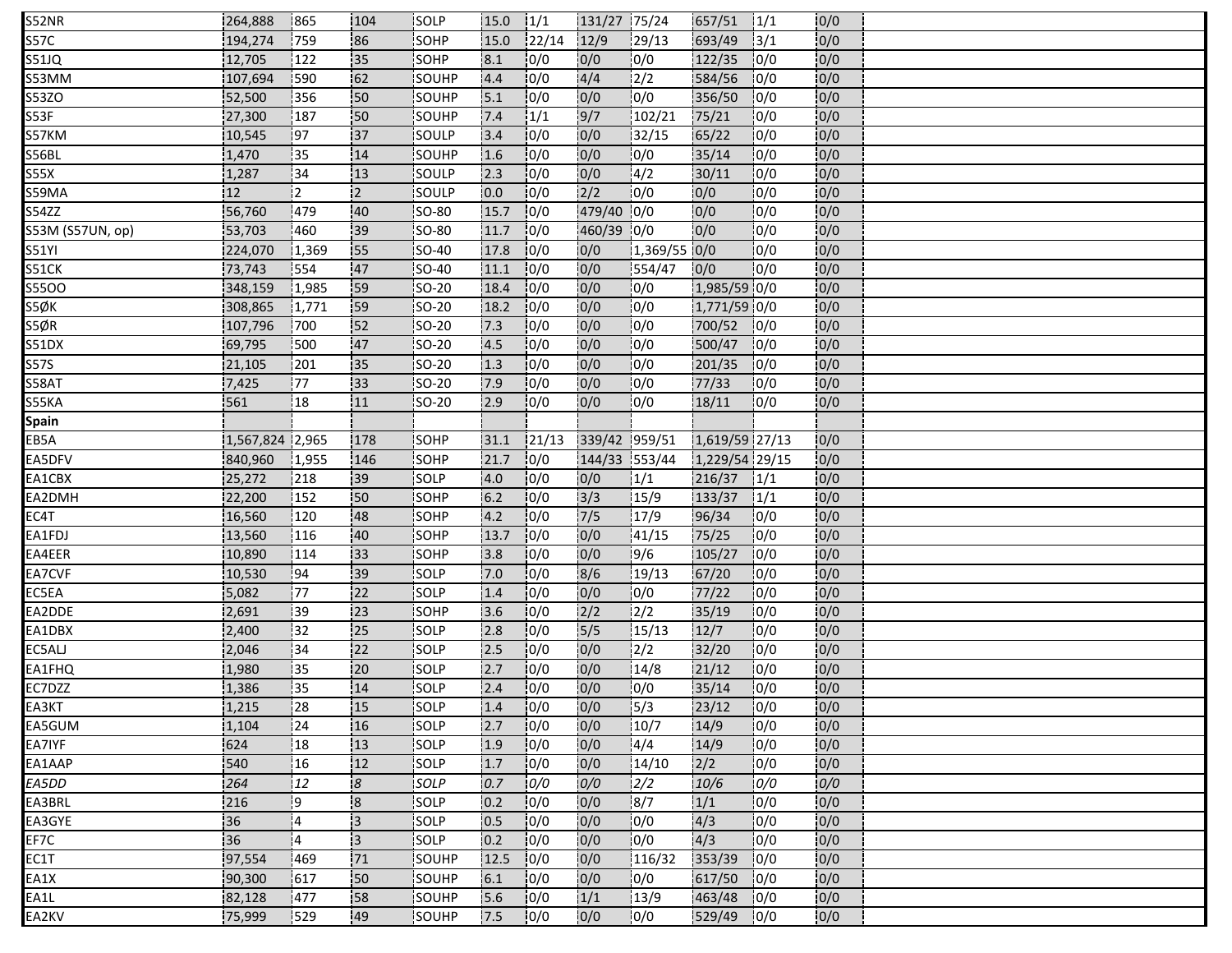| EA5IGO            | 69,696  | 373           | 64             | SOUHP         | 8.2   | 10/0 | 0/0    | 29/19  | 344/45       | 10/0 | 0/0 |  |
|-------------------|---------|---------------|----------------|---------------|-------|------|--------|--------|--------------|------|-----|--|
| EA3AQ             | 66,312  | 314           | 72             | SOULP         | 15.2  | 0/0  | 12/9   | 93/25  | 209/38       | 10/0 | 0/0 |  |
| EA3AR             | 65,565  | 469           | 47             | SOUHP         | 6.9   | 0/0  | 0/0    | 0/0    | 469/47       | 10/0 | 0/0 |  |
| EA7I              | 59,340  | 439           | 46             | <b>ISOUHP</b> | 6.8   | 10/0 | 0/0    | 0/0    | 439/46       | 10/0 | 0/0 |  |
| ED3C (EA3IBV, op) | 48,888  | 392           | 42             | <b>SOUHP</b>  | 16.6  | 0/0  | 0/0    | 392/42 | 0/0          | 0/0  | 0/0 |  |
| EC3AIT            | 37,185  | 186           | 67             | <b>SOUHP</b>  | 11.8  | 10/0 | 12/10  | 138/17 | 135/39       | 1/1  | 0/0 |  |
| EA3XR             | 32,160  | 274           | 40             | <b>SOULP</b>  | 6.5   | 10/0 | 0/0    | 10/0   | 274/40       | 10/0 | 0/0 |  |
| EA3PT             | 25,272  | 170           | 52             | <b>SOUHP</b>  | 7.4   | 10/0 | 0/0    | 68/18  | 102/34       | 0/0  | 0/0 |  |
| EA1IXQ            | 24,570  | 188           | 45             | <b>ISOULP</b> | 6.8   | 10/0 | 5/5    | 32/14  | 151/26       | 10/0 | 0/0 |  |
| EA5O              | 24,564  | 178           | 46             | SOUHP         | 4.6   | 10/0 | 0/0    | 27/12  | 149/33       | 2/1  | 0/0 |  |
| EF2O (EA2AOO, op) | 23,100  | 181           | 44             | SOUHP         | 14.8  | 0/0  | 0/0    | 62/16  | 119/28       | 10/0 | 0/0 |  |
| EA3EZD            | 17,088  | 183           | 32             | SOUHP         | 5.4   | 10/0 | 0/0    | 0/0    | 183/32       | 10/0 | 0/0 |  |
| EA5AER            | 13,362  | 135           | 34             | SOULP         | 1.0   | 10/0 | 0/0    | 15/3   | 130/31       | 10/0 | 0/0 |  |
| EA3O              | 12,384  | 196           | .43            | SOUQRP        | 6.1   | 10/0 | 13/11  | 19/7   | 74/25        | 0/0  | 0/0 |  |
| EA2CCG            | 11,988  | 111           | 37             | SOUHP         | 17.0  | 10/0 | 0/0    | 29/12  | 82/25        | 0/0  | 0/0 |  |
| EA1T              | 10,584  | 85            | 42             | SOULP         | 6.3   | 0/0  | 10/0   | 27/14  | 58/28        | 10/0 | 0/0 |  |
| EA5L              | 8,100   | 102           | 27             | SOULP         | 1.5   | 0/0  | 0/0    | 0/0    | 102/27       | 10/0 | 0/0 |  |
| EC5NJ             | 7,476   | 189           | 28             | <b>SOULP</b>  | 15.2  | 10/0 | 0/0    | 0/0    | 89/28        | 0/0  | 0/0 |  |
| EA3FP             | 6,960   | 82            | 29             | SOULP         | $6.5$ | 10/0 | 0/0    | 0/0    | 82/29        | 0/0  | 0/0 |  |
| EA3OH             | 6,882   | .74           | 31             | <b>SOUHP</b>  | 13.5  | 10/0 | 0/0    | 0/0    | 74/31        | 10/0 | 0/0 |  |
| EA4EUI            | 6,624   | 170           | 32             | <b>SOULP</b>  | 4.9   | 10/0 | 10/7   | 18/5   | 51/19        | 1/1  | 0/0 |  |
| EA2WD             | 5,070   | 167           | 26             | SOULP         | 5.1   | 10/0 | 0/0    | 6/4    | 61/22        | 10/0 | 0/0 |  |
| EB5F              | 4,968   | 173           | 23             | SOUHP         | 4.3   | 10/0 | 10/0   | 10/0   | 72/22        | 1/1  | 0/0 |  |
| EA5JN             | 4,104   | 179           | 18             | SOULP         | 7.9   | 10/0 | 0/0    | 0/0    | 79/18        | 0/0  | 0/0 |  |
| EA1AA             | 2,898   | <sup>43</sup> | 23             | SOUHP         | 1.7   | 0/0  | 0/0    | 0/0    | 43/23        | 0/0  | 0/0 |  |
| EA1ASG            | 2,646   | 50            | 18             | SOUHP         | 1.7   | 10/0 | 0/0    | 10/0   | 50/18        | 10/0 | 0/0 |  |
| EB3FLY            | 2,052   | 38            | 18             | SOULP         | 1.6   | 10/0 | 1/1    | 8/5    | 29/12        | 0/0  | 0/0 |  |
| EF5U (EA5U, op)   | 1,440   | :33           | 15             | SOUHP         | 1.0   | 10/0 | 0/0    | 0/0    | 33/15        | 0/0  | 0/0 |  |
| EA4AA             | 1,035   | 26            | 15             | <b>SOULP</b>  | 1.7   | 10/0 | 0/0    | 6/3    | 20/12        | 10/0 | 0/0 |  |
| EB1IC             | 720     | 20            | 12             | SOUHP         | 1.2   | 10/0 | 0/0    | 20/12  | 0/0          | 10/0 | 0/0 |  |
| EA5XA             | 660     | 20            | 11             | SOULP         | 1.2   | 0/0  | 0/0    | 0/0    | 20/11        | 0/0  | 0/0 |  |
| EA3HAB            | 351     | 13            | 9!             | <b>SOULP</b>  | 1.2   | 10/0 | 0/0    | 0/0    | 13/9         | 0/0  | 0/0 |  |
| EA7JZ             | 72,369  | 1579          | 43             | <b>SO-80</b>  | 12.1  | 10/0 | 579/43 | 10/0   | 0/0          | 10/0 | 0/0 |  |
| EA3MR             | 7,797   | 115           | 123            | <b>SO-80</b>  | 12.5  | 10/0 | 115/23 | 10/0   | 10/0         | 10/0 | 0/0 |  |
| EB3A              | 240     | 110           | 8              | SO-80         | 0.4   | 10/0 | 10/8   | 10/0   | 0/0          | 10/0 | 0/0 |  |
| EA4GOY            | 29,400  | 281           | 35             | SO-40         | 3.7   | 0/0  | 0/0    | 281/35 | 0/0          | 0/0  | 0/0 |  |
| EA5JAR            | 240     | $ 10\rangle$  | $\overline{8}$ | $SO-40$       | 1.5   | 0/0  | 0/0    | 10/8   | 0/0          | 0/0  | 0/0 |  |
| ED5R (EA5Z, op)   | 215,973 | 1,278         | 157            | <b>SO-20</b>  | 18.4  | 10/0 | 0/0    | 10/0   | 1,278/57 0/0 |      | 0/0 |  |
| EE7P (EA7ATX, op) | 160,050 | 977           | 55             | SO-20         | 17.9  | 0/0  | 0/0    | 0/0    | 977/55 0/0   |      | 0/0 |  |
| EC7R              | 135,309 | 864           | 53             | <b>SO-20</b>  | 7.0   | 10/0 | 0/0    | 0/0    | 864/53 0/0   |      | 0/0 |  |
| EA5J              | 104,550 | 706           | 50             | SO-20         | 3.1   | 10/0 | 0/0    | 0/0    | 706/50 0/0   |      | 0/0 |  |
| ED3T              | 84,300  | 580           | 150            | SO-20         | 14.8  | 0/0  | 0/0    | 0/0    | 580/50 0/0   |      | 0/0 |  |
| EA3CI             | 83,538  | :549          | 51             | <b>ISO-20</b> | 5.8   | 10/0 | 0/0    | 0/0    | 549/51 0/0   |      | 0/0 |  |
| EA5HJV            | 57,246  | 427           | 47             | <b>SO-20</b>  | 10.3  | 10/0 | 0/0    | 0/0    | $427/47$ 0/0 |      | 0/0 |  |
| EA5TS             | 40,392  | 309           | .44            | $SO-20$       | 7.9   | 0/0  | 0/0    | 0/0    | 309/44 0/0   |      | 0/0 |  |
| EA1CCM            | 21,000  | 207           | 35             | SO-20         | 6.0   | 10/0 | 0/0    | 0/0    | 207/35       | 10/0 | 0/0 |  |
| EA1YT             | 17,199  | 150           | 39             | <b>SO-20</b>  | 9.0   | 0/0  | 0/0    | 0/0    | 150/39       | 10/0 | 0/0 |  |
| EE1Y (EA1Y, op)   | 7,950   | :106          | 25             | SO-20         | 7.5   | 10/0 | 0/0    | 10/0   | 106/25       | 10/0 | 0/0 |  |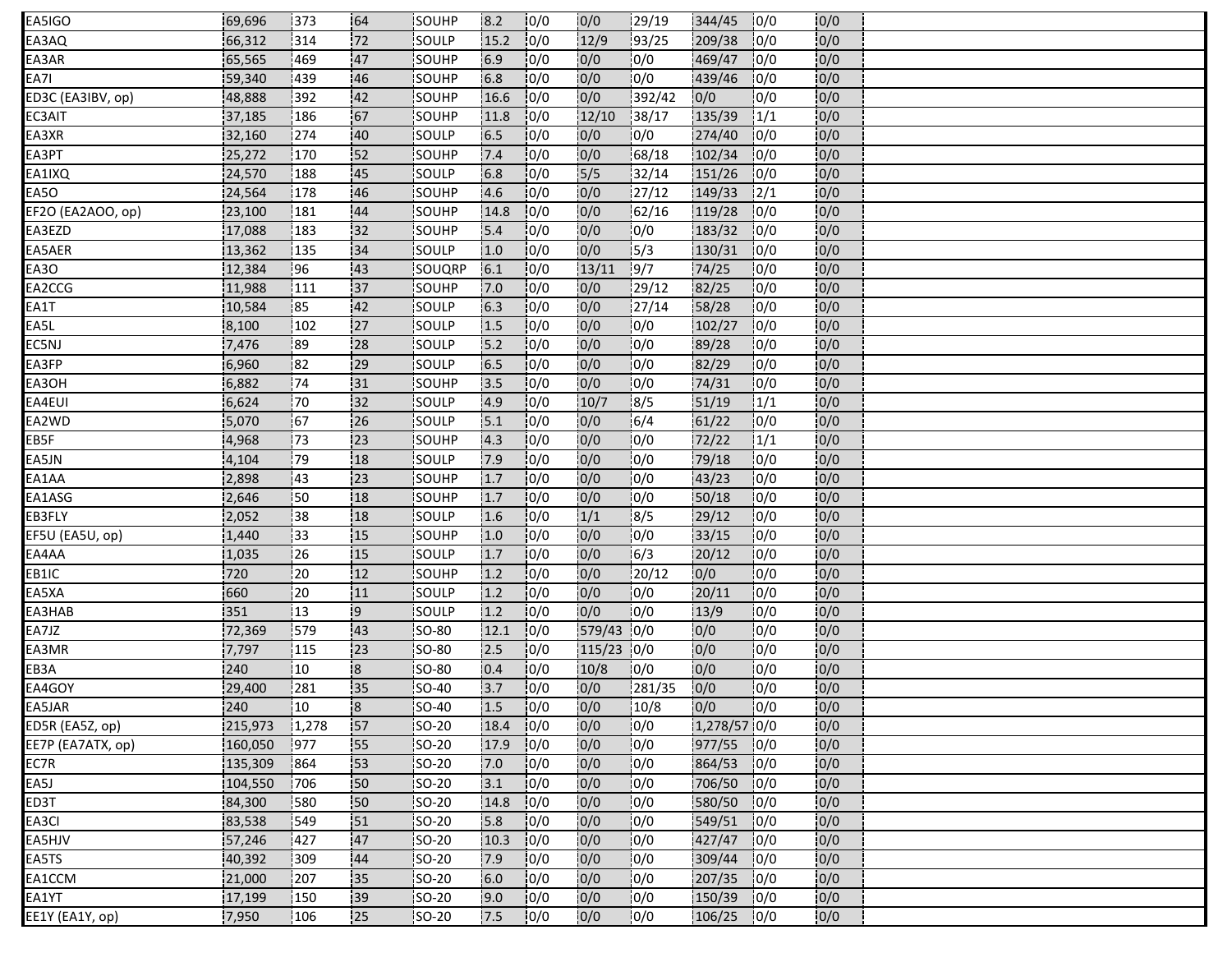| EA7K               | 3,366   | 154 | 22                      | SO-20         | 4.0  | 10/0 | 0/0        | 10/0   | 54/22  | 10/0          | 0/0  |  |
|--------------------|---------|-----|-------------------------|---------------|------|------|------------|--------|--------|---------------|------|--|
| EA4RR              | 2,793   | 54  | 19                      | SO-20         | 6.5  | 0/0  | 0/0        | 0/0    | 54/19  | 0/0           | 0/0  |  |
| EA5BCQ             | 2,256   | 47  | 16                      | SO-20         | 2.7  | 0/0  | 0/0        | 0/0    | 47/16  | 0/0           | 0/0  |  |
| EA3DJL             | 2,058   | 50  | 14                      | <b>SO-20</b>  | 4.6  | 10/0 | 0/0        | 0/0    | 50/14  | 0/0           | 0/0  |  |
| EA2PLN             | 495     | 16  | 11                      | <b>SO-20</b>  | 1.4  | 0/0  | 0/0        | 0/0    | 16/11  | 0/0           | 0/0  |  |
| Svalbard           |         |     |                         |               |      |      |            |        |        |               |      |  |
| JW4PUA             | 27      | 13  | 13                      | <b>SOHP</b>   | 0.0  | 0/0  | 0/0        | 12/2   | 1/1    | 0/0           | 0/0  |  |
| Sweden             |         |     |                         |               |      |      |            |        |        |               |      |  |
| SM5Q               | 30,972  | 184 | <b>58</b>               | <b>SOHP</b>   | 10.7 | 12/2 | 15/11      | 15/10  | 152/35 | 10/0          | 10/0 |  |
| SM6CMU             | 7,296   | 76  | 132                     | SOHP          | 6.9  | 0/0  | 0/0        | 16/5   | 70/27  | 10/0          | 0/0  |  |
| 8S8S (SM5XSH, op)  | 3,300   | 50  | 122                     | SOLP          | 7.0  | 10/0 | 0/0        | 0/0    | 50/22  | 0/0           | 0/0  |  |
| SE3T               | 1,392   | 29  | 16                      | SOHP          | 2.0  | 0/0  | 0/0        | 1/1    | 28/15  | 10/0          | 0/0  |  |
| SB5X               | 1,092   | 26  | 14                      | <b>SOLP</b>   | 2.9  | 10/0 | 0/0        | 0/0    | 26/14  | 10/0          | 0/0  |  |
| SM5JVF             | 936     | 26  | 12                      | SOLP          | 3.7  | 0/0  | 0/0        | 0/0    | 26/12  | 10/0          | 0/0  |  |
| SM2M (SM2LIY, op)  | 242,028 | 977 | 83                      | SOUHP         | 18.8 | 1/1  | 6/6        | 38/17  | 928/57 | $\frac{1}{4}$ | 0/0  |  |
| SGØX (SMØMLZ, op)  | 26,091  | 224 | 39                      | SOUHP         | 5.6  | 10/0 | 0/0        | 12/2   | 222/37 | 0/0           | 0/0  |  |
| 8SØC (SMØMPV, op)  | 21,000  | 179 | 40                      | SOUHP         | 8.1  | 0/0  | 0/0        | 10/0   | 179/40 | 0/0           | 0/0  |  |
| SK6QA              | 4,212   | :55 | 27                      | <b>SOULP</b>  | 4.0  | 10/0 | 0/0        | 10/0   | 55/27  | 10/0          | 0/0  |  |
| SM3EAE             | 2,040   | 40  | 17                      | SOULP         | 1.3  | 0/0  | 0/0        | 0/0    | 40/17  | 0/0           | 0/0  |  |
| SD6F (SM6JWR, op)  | 390     | 14  | 10 <sub>10</sub>        | SOULP         | 1.0  | 0/0  | 0/0        | 10/0   | 14/10  | 10/0          | 0/0  |  |
| SM6YNO             | 192     | 19  | 8                       | <b>SOUHP</b>  | 0.4  | 10/0 | 0/0        | 9/8    | 0/0    | 0/0           | 0/0  |  |
| SM30MO             | 3       | 11  | '1                      | SOULP         | 10.0 | 10/0 | 0/0        | 0/0    | 1/1    | 0/0           | 0/0  |  |
| SF4D (SM4LMV, op)  | 25,650  | 231 | 138                     | SO-20         | 9.3  | 10/0 | 0/0        | 10/0   | 231/38 | 10/0          | 0/0  |  |
| SK6AW              | 4,392   | 61  | 24                      | SO-20         | 13.3 | 10/0 | 0/0        | 10/0   | 61/24  | 10/0          | 0/0  |  |
| SM6CWP             | 1,152   | 24  | 16                      | SO-20         | 1.6  | 0/0  | 0/0        | 0/0    | 24/16  | 10/0          | 0/0  |  |
| SE4E (SM4DQE, op)  | 882     | 23  | 14                      | <b>SO-20</b>  | 1.8  | 10/0 | 0/0        | 0/0    | 23/14  | 10/0          | 0/0  |  |
| Switzerland        |         |     |                         |               |      |      |            |        |        |               |      |  |
| HB9CNY             | 5,175   | 69  | 25                      | SOHP          | 2.6  | 10/0 | 0/0        | 8/6    | 61/19  | 0/0           | 0/0  |  |
| HB9HHN             | 1,968   | 44  | 16                      | <b>ISOLP</b>  | .2.9 | 10/0 | 0/0        | 15/4   | 39/12  | 10/0          | 0/0  |  |
| HB9FPG             | 144     | 11  | $\overline{\mathbf{8}}$ | SOLP          | 1.9  | 0/0  | 0/0        | 2/1    | 9/7    | 10/0          | 0/0  |  |
| HB2C (HB9ENM, op)  | 72      | 16  | $\overline{4}$          | SOHP          | 1.0  | 0/0  | 0/0        | 4/2    | 2/2    | 0/0           | 0/0  |  |
| HB9NE (HB9EOU, op) | 126,741 | 514 | 83                      | <b>ISOUHP</b> | 10.5 | 10/0 | 0/0        | 308/43 | 206/40 | 10/0          | 0/0  |  |
| HB5E (HB9BUN, op)  | 28,518  | 198 | 49                      | SOUHP         | 8.7  | 0/0  | 0/0        | 18/10  | 180/39 | 0/0           | 0/0  |  |
| HB9CVE             | 12,444  | 129 | 34                      | SOUHP         | 8.0  | 10/0 | 0/0        | 10/0   | 129/34 | 10/0          | 0/0  |  |
| HB9OCR             | 9,990   | 90  | 137                     | <b>SOUHP</b>  | 3.4  | 10/0 | 1/1        | 8/8    | 81/28  | 10/0          | 0/0  |  |
| HB9CIC             | 8,316   | 101 | 28                      | SOULP         | 3.9  | 0/0  | 0/0        | 0/0    | 101/28 | 0/0           | 0/0  |  |
| HB9ODK             | 4,278   | 49  | 31                      | SOUHP         | 2.9  | 0/0  | 0/0        | 0/0    | 49/31  | 0/0           | 0/0  |  |
| HB9FHV             | 1,710   | 33  | 19                      | SOUHP         | 2.9  | 0/0  | 17/8       | 13/3   | 13/8   | 0/0           | 0/0  |  |
| HB9FAP             | 1,344   | 29  | 16                      | SOULP         | 2.3  | 0/0  | 0/0        | 15/5   | 24/11  | 0/0           | 0/0  |  |
| HB9CXZ             | 46,512  | 415 | 38                      | <b>SO-80</b>  | 12.9 | 10/0 | 415/38 0/0 |        | 0/0    | 0/0           | 0/0  |  |
| HB9FPR             | 3,528   | 158 | 21                      | <b>SO-20</b>  | 6.4  | 0/0  | 0/0        | 10/0   | 58/21  | 10/0          | 0/0  |  |
| HB9DOS             | 3,348   | 62  | :18                     | <b>SO-20</b>  | 2.2  | 0/0  | 0/0        | 0/0    | 62/18  | 10/0          | 0/0  |  |
| <b>Ukraine</b>     |         |     |                         |               |      |      |            |        |        |               |      |  |
| UV5U (UX1UA, op)   | 94,800  | 411 | 79                      | <b>SOHP</b>   | 10.3 | 1/1  | 61/19      | 62/17  | 287/42 | 10/0          | 0/0  |  |
| US5QRW             | 5,133   | 61  | 29                      | SOHP          | 7.1  | 0/0  | 0/0        | 19/12  | 42/17  | 10/0          | 0/0  |  |
| UW1WA              | 4,725   | 65  | 25                      | SOHP          | 4.2  | 0/0  | 0/0        | 17/10  | 48/15  | 10/0          | 0/0  |  |
| UR5FEO             | 1,680   | 30  | 20                      | SOLP          | 2.0  | 0/0  | 2/2        | 10/9   | 18/9   | 0/0           | 0/0  |  |
| UTØZT              | 660     | 22  | 11                      | SOHP          | 3.4  | 10/0 | 0/0        | 10/0   | 22/11  | 10/0          | 0/0  |  |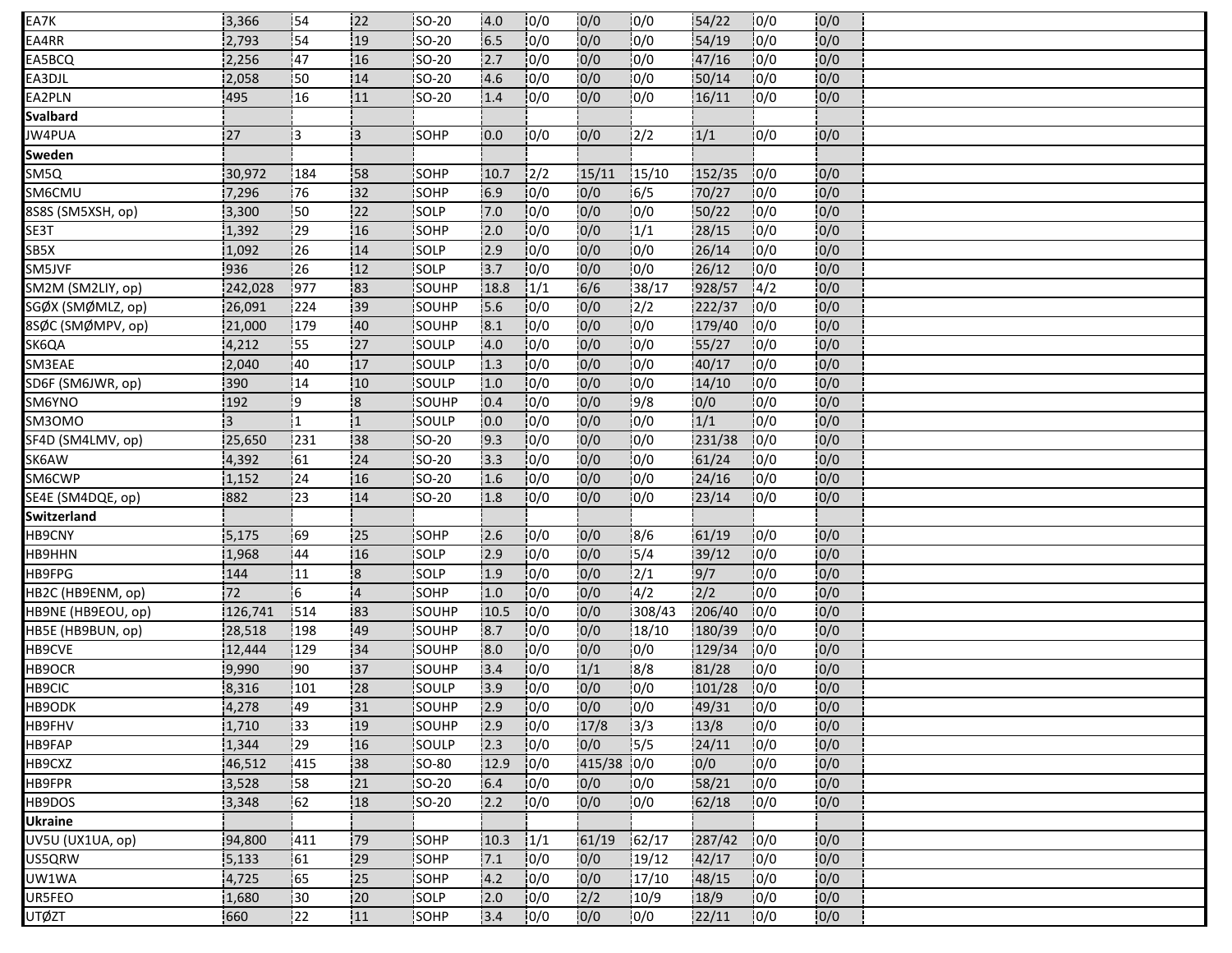| USØU (USØUX, op)     | 630          | 121             | 10             | SOLP            | 1.0       | 10/0 | 0/0           | 0/0    | 21/10            | 10/0          | 0/0              |                         |
|----------------------|--------------|-----------------|----------------|-----------------|-----------|------|---------------|--------|------------------|---------------|------------------|-------------------------|
| US6IKF               | 627          | $\overline{20}$ | 11             | SOLP            | 1.7       | 10/0 | 0/0           | 0/0    | 20/11            | 0/0           | 0/0              |                         |
| UR1YAA               | 594          | 18              | 11             | SOLP            | 1.3       | 0/0  | 0/0           | 0/0    | 18/11            | 0/0           | 0/0              |                         |
| US2YW                | 68,385       | 492             | 47             | SOUHP           | 5.7       | 10/0 | 0/0           | 0/0    | 492/47           | 10/0          | 0/0              |                         |
| UT5C                 | 24,300       | 167             | 50             | SOUHP           | 9.1       | 10/0 | 0/0           | 30/15  | 137/35           | 0/0           | 0/0              |                         |
| UT1DX                | 9,672        | 104             | 31             | SOUHP           | 4.6       | 0/0  | 0/0           | 0/0    | 104/31           | 10/0          | 0/0              |                         |
| UR6EA                | 6,177        | 171             | 129            | <b>SOULP</b>    | 13.7      | 10/0 | 0/0           | 32/14  | 39/15            | 0/0           | 0/0              |                         |
| UT5ECZ               | 2,550        | 50              | 17             | SOUHP           | 1.9       | 10/0 | 50/17         | 10/0   | 0/0              | 0/0           | 0/0              |                         |
| UR5R (UTØRM, op)     | 1,392        | 130             | 16             | <b>SOUHP</b>    | 1.6       | 10/0 | 0/0           | 10/0   | 30/16            | 10/0          | 0/0              |                         |
| US5QUB               | 1,008        | 124             | 14             | SOUHP           | 2.0       | 10/0 | 0/0           | 10/0   | 24/14            | 10/0          | 0/0              |                         |
| UX1CL                | 90           | -6              | $\overline{6}$ | SOULP           | 0.4       | 0/0  | 0/0           | 0/0    | 6/6              | 0/0           | 0/0              |                         |
| UY5QZ                | 45           | 15              | 3              | SOULP           | 0.2       | 10/0 | 0/0           | 10/0   | 15/3             | 0/0           | 0/0              |                         |
| UX7Q (UR3QFB, op)    | 48           | 14              | $\overline{4}$ | <b>SO-80</b>    | 0.1       | 10/0 | 4/4           | 0/0    | 0/0              | 0/0           | 0/0              |                         |
| UW5ZM                | 33,363       | 345             | 133            | SO-40           | 11.0      | 10/0 | 0/0           | 345/33 | 0/0              | 0/0           | 0/0              |                         |
| UY5ZZ                | 71,001       | 493             | 49             | SO-20           | 10.4      | 10/0 | 0/0           | 0/0    | 493/49           | 10/0          | 0/0              |                         |
| UT3EV                | 5,904        | 85              | 24             | SO-20           | 6.5       | 0/0  | 0/0           | 0/0    | 85/24            | 0/0           | 0/0              |                         |
| UT1AN                | 5,244        | 80              | 23             | SO-20           | 4.6       | 0/0  | 0/0           | 10/0   | 80/23            | 10/0          | 0/0              |                         |
| EO5ØFF               | 3,864        | 64              | 23             | <b>SO-20</b>    | 1.2       | 10/0 | 10/0          | 10/0   | 64/23            | 10/0          | 0/0              |                         |
| UY3U                 | 2,880        | 49              | 20             | SO-20           | 1.7       | 0/0  | 0/0           | 0/0    | 49/20            | 0/0           | 0/0              |                         |
| UT6EE                | 1,404        | 36              | 13             | <b>SO-20</b>    | 2.4       | 10/0 | 0/0           | 0/0    | 36/13            | 10/0          | 0/0              |                         |
| UZ1U                 | 1,053        | 128             | 13             | <b>ISO-20</b>   | 2.2       | 10/0 | 0/0           | 10/0   | 28/13            | 10/0          | 0/0              |                         |
| <b>UTØCK</b>         | 495          | 15              | 111            | <b>SO-20</b>    | 1.6       | 10/0 | 0/0           | 0/0    | 15/11            | 10/0          | 0/0              |                         |
| ∪SØSY                | 363          | 11              | 111            | <b>SO-20</b>    | 1.2       | 0/0  | 0/0           | 10/0   | 11/11            | 10/0          | 0/0              |                         |
| UR7WAT               | 135          | i9              | 5              | SO-20           | 1.2       | 10/0 | 0/0           | 10/0   | $\frac{1}{9}{5}$ | 0/0           | 0/0              |                         |
| Wales                |              |                 |                |                 |           |      |               |        |                  |               |                  |                         |
| MW7KJC               | 1,125        | :26             | :15            | SOLP            | 2.8       | 0/0  | 0/0           | 0/0    | 26/15            | 0/0           | 0/0              |                         |
| <b>GWØEGH</b>        | 18           | İ3              | Iз             | SOUQRP          | 0.1       | 10/0 | 0/0           | 0/0    | 3/3              | 0/0           | 0/0              |                         |
| GW4W (GW4EVX, op)    | 8,874        | 187             | 34             | SO-20           | 8.9       | 10/0 | 0/0           | 0/0    | 87/34            | 0/0           | 0/0              |                         |
| GW5L (GW4ZAR, op)    | 3,276        | <u>!</u> 52     | 21             | <b>ISO-20</b>   | 3.5       | 10/0 | 0/0           | 10/0   | 52/21            | 0/0           | 0/0              |                         |
| GW4TSG               | 429          | 13              | 11             | SO-20           | 0.9       | 10/0 | 0/0           | 0/0    | 13/11            | 10/0          | 0/0              |                         |
|                      |              |                 |                |                 |           |      |               |        |                  |               |                  |                         |
| Call                 | <b>Score</b> | <b>QSOs</b>     | <b>Mults</b>   | <b>Category</b> | Hours 160 |      | 180           | 140    | 20               | 15            | 10 <sub>10</sub> | Operator(s) and/or Host |
| <b>North America</b> |              |                 |                |                 |           |      |               |        |                  |               |                  |                         |
| <b>Alaska</b>        |              |                 |                |                 |           |      |               |        |                  |               |                  |                         |
| KL7RA (KL7SB, op)    | 606,936      | 11,689          | 121            | SOHP            | 19.2      | 11/5 | 107/15 539/46 |        | 1,017/53 15/2    |               | 0/0              |                         |
| KL7KK                | 148,533      | 649             | 77             | SOHP            | 8.1       | 0/0  | 2/1           | 367/38 | 274/35           | 16/3          | 0/0              |                         |
| KL1JP                | 936          | 28              | 12             | SOLP            | 1.3       | 0/0  | 0/0           | 0/0    | 28/12            | 0/0           | 0/0              |                         |
| AL2F                 | 45,360       | 315             | 148            | SOULP           | 8.2       | 10/0 | 46/7          | 108/19 | 160/21           | $\frac{1}{1}$ | 0/0              |                         |
| KL2YE                | 990          | 35              | 10             | SOULP           | 4.5       | 0/0  | 0/0           | 0/0    | 35/10            | 0/0           | 0/0              |                         |
| KL4OB                | 429          | 13              | 11             | SOULP           | 0.2       | 10/0 | 2/2           | 6/5    | $5/4$            | 10/0          | 0/0              |                         |
| NL8F                 | 2,268        | 65              | 12             | SO-80           | 5.2       | 0/0  | 65/12         | 0/0    | 0/0              | 0/0           | 0/0              |                         |
| NL7V                 | 102,237      | 652             | 153            | $SO-20$         | 11.9      | 0/0  | 0/0           | 0/0    | 652/53           | 10/0          | 0/0              |                         |
| AL1G                 | 32,964       | 1276            | 41             | <b>ISO-20</b>   | 5.9       | 10/0 | 0/0           | 0/0    | 276/41           | 10/0          | 0/0              |                         |
| Anguilla             |              |                 |                |                 |           |      |               |        |                  |               |                  |                         |
| VP2EE                | 292,740      | 838             | 119            | SOLP            | 6.7       | 0/0  | $108/28$ 1/1  |        | 347/48           | 1382/42       | 0/0              |                         |
| <b>Barbados</b>      |              |                 |                |                 |           |      |               |        |                  |               |                  |                         |
| 8P1W                 | 561,330      | 1,166           | 162            | SOLP            | 10.8      | 0/0  | 229/37 91/31  |        | 520/49           | 316/43        | 10/2             |                         |
|                      |              |                 |                |                 |           |      |               |        |                  |               |                  |                         |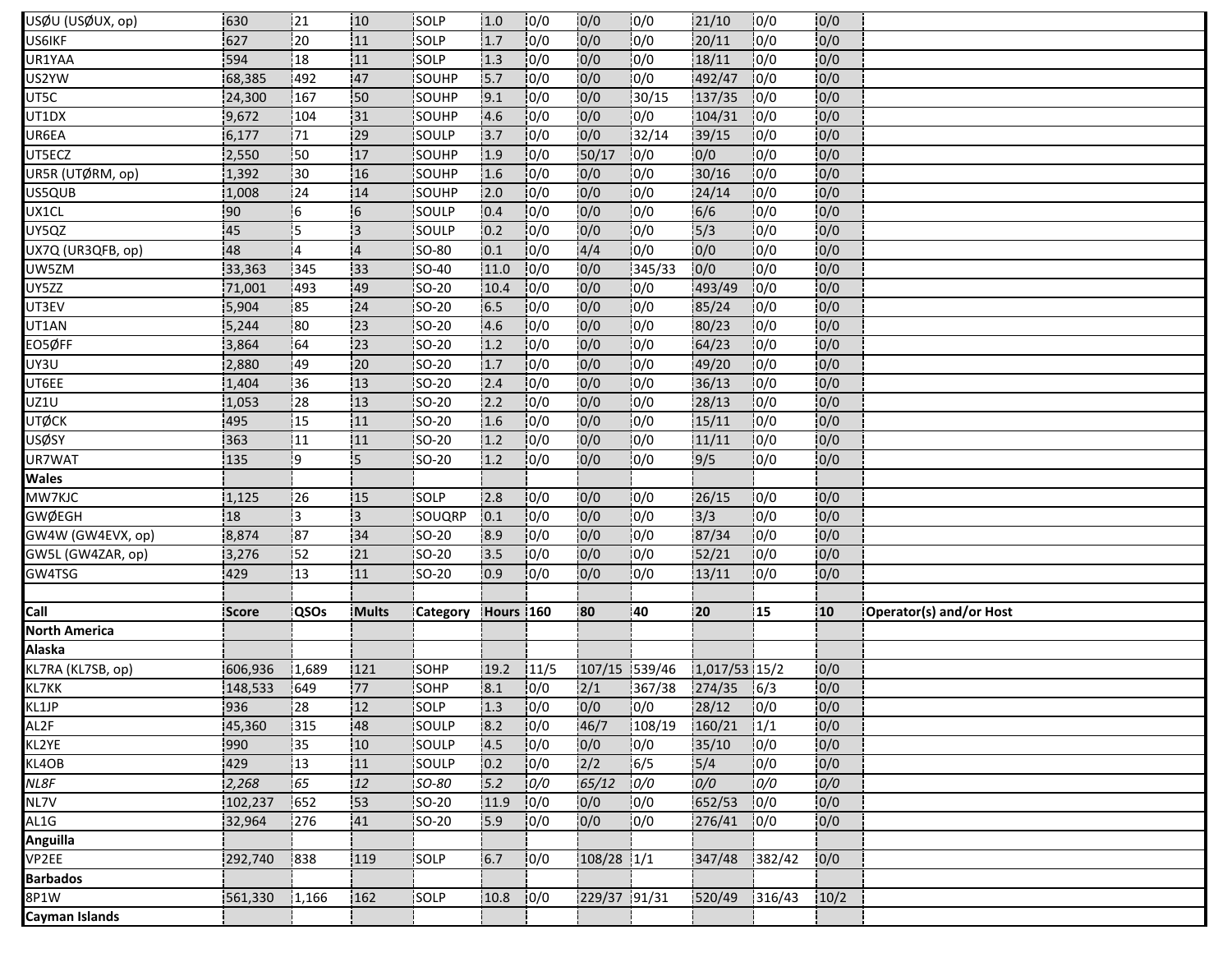| ZF5T                      | 4,660,425 5,816 |       | 269            | SOHP         | :44.9 |       |                      | 243/48 611/55 1,677/59 2,352/59 933/48 |                 |                                              | 0/0  |  |
|---------------------------|-----------------|-------|----------------|--------------|-------|-------|----------------------|----------------------------------------|-----------------|----------------------------------------------|------|--|
| Costa Rica                |                 |       |                |              |       |       |                      |                                        |                 |                                              |      |  |
| TI2OY                     | 308,448         | 830   | 126            | SOLP         | 8.7   | 0/0   | 0/0                  | 122/37                                 | 510/53          | 198/36                                       | 0/0  |  |
| TI2WMP                    | 89,523          | 351   | 87             | SOLP         | 11.1  | 10/0  | 0/0                  | 35/23                                  | 188/31          | 125/32                                       | 3/1  |  |
| TI1T (TI2CC, op)          | 325,728         | 1,912 | 58             | SO-40        | 19.1  | 0/0   | 0/0                  | 1,912/58 0/0                           |                 | 0/0                                          | 0/0  |  |
| TI2JS                     | 155,400         | 941   | 56             | <b>SO-20</b> | 11.0  | 0/0   | 0/0                  | 0/0                                    | 941/56          | 10/0                                         | 0/0  |  |
| Cuba                      |                 |       |                |              |       |       |                      |                                        |                 |                                              |      |  |
| CO6HZ                     | 185,472         | 710   | 92             | SOLP         | 18.2  | 10/0  | 0/0                  | 346/44                                 | 353/39          | 11/9                                         | 0/0  |  |
| CO8NMN                    | 116,982         | 406   | 197            | SOLP         | 16.3  | 0/0   | 0/0                  | 153/37                                 | 178/37          | 175/23                                       | 0/0  |  |
| CO2VDD                    | 68,445          | 354   | 65             | <b>SOLP</b>  | 18.9  | 10/0  | 0/0                  | 36/17                                  | 314/45          | 14/3                                         | 0/0  |  |
| CL6AW                     | 8,190           | 105   | 30             | SOLP         | 3.1   | 10/0  | 98/24                | 7/6                                    | 0/0             | 10/0                                         | 0/0  |  |
| CO6SRS                    | 25,389          | 226   | 39             | <b>SO-40</b> | 8.9   | 10/0  | 0/0                  | 226/39                                 | 10/0            | 10/0                                         | 0/0  |  |
| CO <sub>2</sub> CW        | 3,186           | 65    | 18             | SO-40        | 3.8   | 10/0  | 0/0                  | 65/18                                  | 0/0             | 0/0                                          | 0/0  |  |
| CO8RH                     | 168,300         | 1,052 | 55             | SO-20        | 18.1  | 0/0   | 0/0                  | 0/0                                    | 1,052/55 0/0    |                                              | 0/0  |  |
| CO8AW                     | 16,461          | 188   | 31             | <b>SO-15</b> | 4.0   | 10/0  | 0/0                  | 0/0                                    | 10/0            | 188/31                                       | 0/0  |  |
| <b>Dominican Republic</b> |                 |       |                |              |       |       |                      |                                        |                 |                                              |      |  |
| HI3T                      | 2,668,464 3,886 |       | 232            | SOLP         | 43.5  |       | 120/32 484/49 437/45 |                                        | 1,992/59 853/47 |                                              | 0/0  |  |
| HI8DL                     | 289,050         | 1,036 | 94             | SOLP         | 13.3  | 10/0  | 0/0                  | 1/1                                    | 311/47          | 1724/46                                      | 0/0  |  |
| HI7SB                     | 3,036           | 48    | 23             | SOLP         | 0.9   | 10/0  | $\frac{1}{5}{5}$     | 1/1                                    | 42/17           | 0/0                                          | 0/0  |  |
| HI8JSG                    | 41,715          | 325   | 45             | SO-40        | 8.8   | 10/0  | 0/0                  | 325/45                                 | 0/0             | 10/0                                         | 0/0  |  |
| Guadeloupe                |                 |       |                |              |       |       |                      |                                        |                 |                                              |      |  |
| FG4ST                     | 576,090         | 1,124 | 173            | SOHP         | 13.3  | 9/8   | 142/40 106/33        |                                        | 360/48          | 1507/44                                      | 0/0  |  |
| FG5GP                     | 567,120         | 1,399 | 136            | <b>SOHP</b>  | 16.5  | 10/0  | 0/0                  | 187/36                                 | 572/52          | 640/48                                       | 0/0  |  |
| Guatemala                 |                 |       |                |              |       |       |                      |                                        |                 |                                              |      |  |
| TG9ANF                    | 684,945         | 1,485 | 155            | SOLP         | 12.1  | 0/0   | 100/27 61/24         |                                        | 729/57          | 595/47                                       | 0/0  |  |
| TG9AMD                    | 16,263          | 141   | 39             | SOULP        | 3.4   | 0/0   | 0/0                  | 0/0                                    | 141/39          | 0/0                                          | 0/0  |  |
| Haiti                     |                 |       |                |              |       |       |                      |                                        |                 |                                              |      |  |
| НН2АА (КØВВС, ор)         | 1,680,948 2,655 |       | 212            | SOLP         | 28.4  | 63/22 | 331/41 374/43        |                                        | 988/56          | 899/50                                       | 0/0  |  |
| <b>Honduras</b>           |                 |       |                |              |       |       |                      |                                        |                 |                                              |      |  |
| W5MIL/HR9                 | 6,489           | 103   | 21             | SO-15        | 1.9   | 10/0  | 0/0                  | 0/0                                    | 0/0             | 103/21                                       | 0/0  |  |
| <b>Martinique</b>         |                 |       |                |              |       |       |                      |                                        |                 |                                              |      |  |
| FM5BH                     | 4,334,766 5,584 |       | 263            | <b>SOHP</b>  | 41.2  |       |                      |                                        |                 | 133/36 644/53 1,256/57 1,897/59 1,645/56 9/2 |      |  |
| FM1HN                     | 20,328          | 166   | 44             | SOUHP        | 3.8   | 0/0   | 2/2                  | 155/33                                 | 9/9             | 0/0                                          | 0/0  |  |
| <b>Mexico</b>             |                 |       |                |              |       |       |                      |                                        |                 |                                              |      |  |
| XE2AU                     | 209,484         | 776   | 192            | <b>SOLP</b>  | 9.1   | 0/0   | 0/0                  | 10/0                                   | 330/50          | 1446/42                                      | 0/0  |  |
| XE2T                      | 99,264          | 353   | 94             | SOLP         | 6.0   | 21/12 | 127/40 205/42        |                                        | 0/0             | 0/0                                          | 0/0  |  |
| XE2YWB                    | 22,050          | 163   | 50             | SOLP         | 4.4   | 0/0   | $14/11$ $3/3$        |                                        | 21/10           | 125/26                                       | 0/0  |  |
| XE2B                      | 339,150         | 1,212 | 95             | SOULP        | 12.7  | 0/0   | 0/0                  | 14/3                                   | 644/53          | 1564/39                                      | 0/0  |  |
| XE1EE                     | 32,832          | 316   | 36             | SOULP        | 3.4   | 0/0   | 0/0                  | 10/0                                   | 0/0             | 316/36                                       | 0/0  |  |
| XE2X                      | 230,898         | 1,334 | 58             | <b>SO-80</b> | 16.7  | 0/0   | 1,334/580/0          |                                        | 0/0             | 10/0                                         | 0/0  |  |
| XE2RT                     | 13,284          | 109   | 41             | <b>SO-80</b> | 4.3   | 0/0   | 109/41 0/0           |                                        | 0/0             | 0/0                                          | 0/0  |  |
| XE1LIA                    | 27              | ļЗ    | <sup>1</sup> 3 | SO-20        | 0.2   | 0/0   | 0/0                  | 10/0                                   | 3/3             | 0/0                                          | 0/0  |  |
| XE2MWY                    | İЗ.             | 11    | $\overline{1}$ | <b>SO-20</b> | 0.0   | 10/0  | 0/0                  | 10/0                                   | 1/1             | 0/0                                          | 0/0  |  |
| XE2N                      | 3,648           | 65    | 19             | SO-15        | 3.6   | 10/0  | 0/0                  | 0/0                                    | 0/0             | 65/19                                        | 0/0  |  |
| Nicaragua                 |                 |       |                |              |       |       |                      |                                        |                 |                                              |      |  |
| YN7ZTR                    | 78,285          | 1315  | 85             | <b>SOLP</b>  | 3.2   | 10/0  | 10/0                 | 32/20                                  | 195/38          | 188/27                                       | 10/0 |  |
| Panama                    |                 |       |                |              |       |       |                      |                                        |                 |                                              |      |  |
| HP1XT (K2GO, op)          | 103,950         | 351   | :99            | SOHP         | 2.6   | 10/0  | 0/0                  | 50/24                                  | 195/43 106/32   |                                              | 0/0  |  |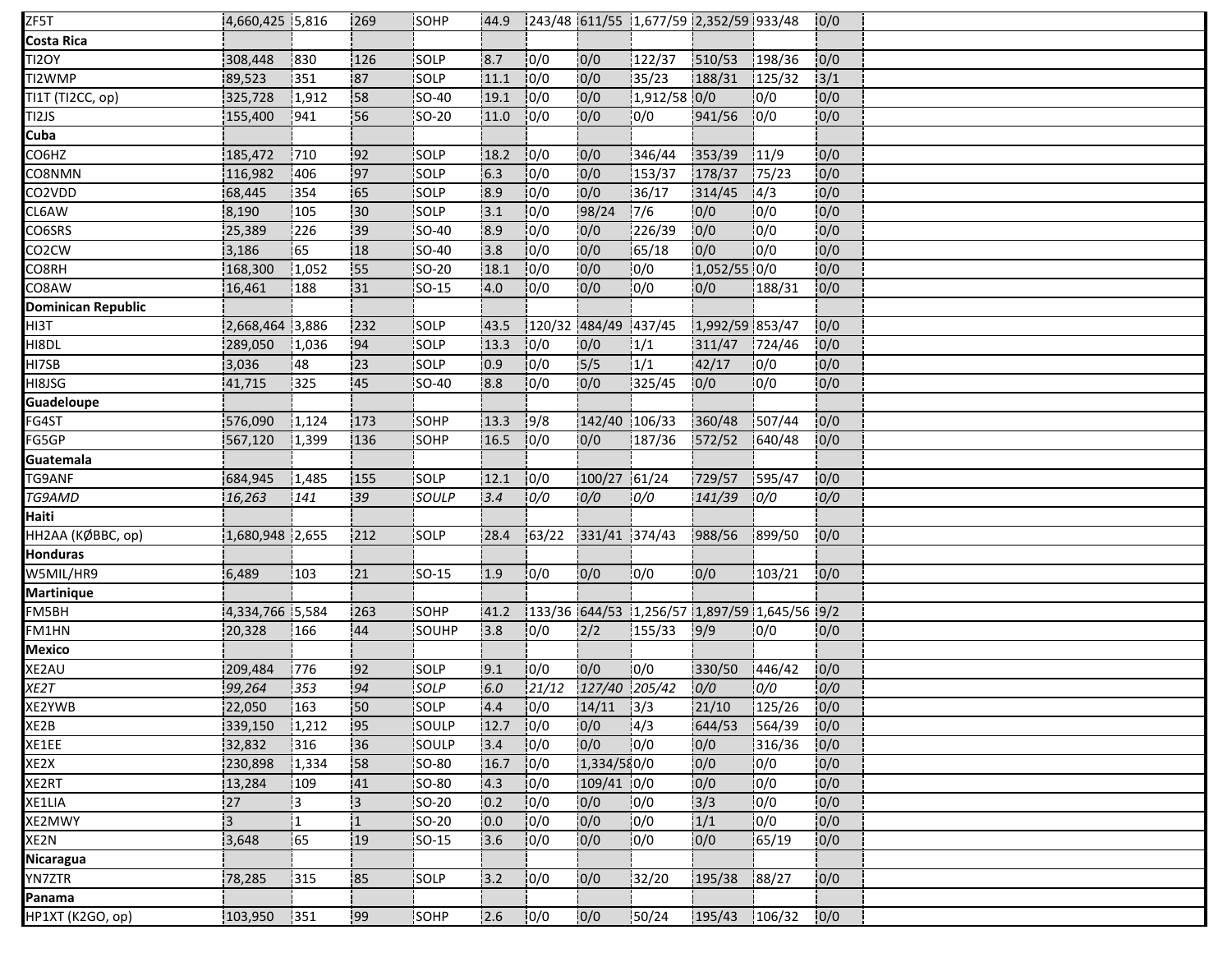| HP1GDS                   | 5,670           | <b>69</b>        | 130            | SOLP         | 2.2       | 10/0  | 0/0                  | 10/0            | 65/26           | 4/4                                          | 0/0              |                         |
|--------------------------|-----------------|------------------|----------------|--------------|-----------|-------|----------------------|-----------------|-----------------|----------------------------------------------|------------------|-------------------------|
| <b>Puerto Rico</b>       |                 |                  |                |              |           |       |                      |                 |                 |                                              |                  |                         |
| WP3R                     | 4,119,165 5,796 |                  | 239            | SOLP         | 41.4      |       |                      |                 |                 | 112/30 281/43 1,473/57 2,529/59 1,401/50 0/0 |                  |                         |
| NP4DX (N2TTA, op)        | 2,782,593 3,887 |                  | 243            | SOLP         | 39.8      |       | 116/31 361/48 838/57 |                 |                 | 1,277/58 1,295/49 0/0                        |                  |                         |
| WP4OMQ                   | 265,068         | 812              | 111            | SOLP         | 11.4      | 0/0   | 172/35 69/24         |                 | 571/52          | 0/0                                          | 0/0              |                         |
| WP4RF                    | 82,896          | 318              | 88             | SOLP         | 4.3       | 69/25 | 2/2                  | 5/4             | 76/22           | 166/35                                       | 0/0              |                         |
| NM2O/KP4                 | 71,877          | 252              | 97             | SOHP         | 3.2       | 45/20 | 0/0                  | 42/19           | 114/35          | 151/23                                       | 0/0              |                         |
| NP3V                     | 42,510          | 219              | 65             | SOLP         | 3.1       | 0/0   | 0/0                  | 3/3             | 164/35          | 52/27                                        | 0/0              |                         |
| WP3GW                    | 945             | 21               | 15             | <b>SOLP</b>  | 10.6      | 0/0   | 0/0                  | 10/0            | 0/0             | 121/15                                       | 0/0              |                         |
| KP4KE                    | 188,859         | 1,100            | 59             | <b>SO-80</b> | 18.2      | 0/0   | 1,100/590/0          |                 | 0/0             | 0/0                                          | 0/0              |                         |
| KP4/NH7A                 | 3,630           | 55               | 22             | SO-40        | 0.9       | 0/0   | 0/0                  | 55/22           | 0/0             | 0/0                                          | 0/0              |                         |
| WP4WW (KP4JRS, op)       | 210,984         | 1,202            | 59             | SO-20        | 8.4       | 0/0   | 0/0                  | 0/0             | 1,202/59 0/0    |                                              | 0/0              |                         |
| KP4AA                    | 388,962         | 12,404           | 54             | SO-15        | 20.4      | 0/0   | 0/0                  | 0/0             | 0/0             | 2,404/54 0/0                                 |                  |                         |
| KP3DR                    | 114,351         | 826              | 47             | $ SO-15 $    | 7.4       | 0/0   | 0/0                  | 0/0             | 10/0            | 826/47                                       | 0/0              |                         |
| WP4SD                    | 108,192         | 759              | 49             | <b>SO-15</b> | 19.1      | 10/0  | 0/0                  | 10/0            | 0/0             | 759/49                                       | 0/0              |                         |
| KP4JFR                   | 73,656          | 592              | 44             | <b>SO-15</b> | 15.1      | 0/0   | 0/0                  | 0/0             | 0/0             | 592/44                                       | 0/0              |                         |
| KP4RV                    | 60,240          | 508              | :40            | SO-15        | 5.1       | 0/0   | 0/0                  | 10/0            | 0/0             | 508/40                                       | 0/0              |                         |
| <b>Saint Martin</b>      |                 |                  |                |              |           |       |                      |                 |                 |                                              |                  |                         |
| FS4WBS                   | 1,207,908 2,608 |                  | 156            | SOUHP        | 13.8      | 0/0   | 0/0                  | 773/51          | 860/59          | 975/46                                       | 0/0              |                         |
| <b>Sint Maarten</b>      |                 |                  |                |              |           |       |                      |                 |                 |                                              |                  |                         |
| PJ7AA                    | 1,176,057 2,661 |                  | 149            | <b>SOLP</b>  | 18.1      | 0/0   | 0/0                  | 308/43          | 822/54          | $1,531/52$ 0/0                               |                  |                         |
| <b>US Virgin Islands</b> |                 |                  |                |              |           |       |                      |                 |                 |                                              |                  |                         |
| KP2M (KT3Y, op)          | 1,985,160 2,859 |                  | 233            | <b>SOHP</b>  | 12.3      | 83/27 | 319/50 408/47        |                 | 1,054/56 995/53 |                                              | 0/0              |                         |
| NP2KW                    | 292,890         | 781              | 130            | SOULP        | 14.9      | 10/0  | 134/34 306/43        |                 | 13/11           | 328/42                                       | 0/0              |                         |
|                          |                 |                  |                |              |           |       |                      |                 |                 |                                              |                  |                         |
| KP2DX                    | 40,194          | 327              | 42             | SOULP        | 7.7       | 10/0  | 327/42 0/0           |                 | 0/0             | 0/0                                          | 0/0              |                         |
| NP2J (K8RF, op)          | 213,993         | 1,225            | 59             | SO-80        | 19.5      | 10/0  | 1,225/590/0          |                 | 0/0             | 0/0                                          | 0/0              |                         |
|                          |                 |                  |                |              |           |       |                      |                 |                 |                                              |                  |                         |
| Call                     | Score           | <b>QSOs</b>      | Mults          | Category     | Hours 160 |       | 80                   | 40              | 20              | 15                                           | 10 <sub>10</sub> | Operator(s) and/or Host |
| Oceania                  |                 |                  |                |              |           |       |                      |                 |                 |                                              |                  |                         |
| Australia                |                 |                  |                |              |           |       |                      |                 |                 |                                              |                  |                         |
| VK2XZ                    | 147,117         | 570              | 89             | SOHP         | 7.3       | 0/0   | 6/6                  | 392/47          | 0/0             | 172/36                                       | 0/0              |                         |
| VK3IO                    | 93,972          | 392              | 82             | SOHP         | 5.6       | 10/0  | 100/32 291/49        |                 | 0/0             | 1/1                                          | 0/0              |                         |
| VK7GN                    | 5,124           | 61               | 28             | SOHP         | 1.6       | 0/0   | 0/0                  | 19/12           | 42/16           | 10/0                                         | 0/0              |                         |
| VK3MH                    | 990             | 22               | 15             | SOHP         | 1.2       | 0/0   | 2/2                  | 18/11           | 0/0             | 12/2                                         | 0/0              |                         |
| VK2CZ                    | 480             | 121              | $\overline{8}$ | SOHP         | 1.6       | 10/0  | 0/0                  | 0/0             | 21/8            | 0/0                                          | 0/0              |                         |
| VK3JA                    | 351             | 13               | وا             | SOHP         | 0.4       | 0/0   | 0/0                  | 12/8            | 1/1             | 0/0                                          | 0/0              |                         |
| VK6DW                    | 252             | $\overline{113}$ | $\overline{7}$ | SOHP         | 0.6       | 0/0   | 0/0                  | 13/7            | 0/0             | 0/0                                          | 0/0              |                         |
| VK3YV                    | 243             | 19               | i9             | SOLP         | 0.8       | 0/0   | 0/0                  | 9/9             | 0/0             | 0/0                                          | 0/0              |                         |
| VK3MB                    | 168             | :8               | !7             | SOHP         | 0.2       | 0/0   | 1/1                  | 7/6             | 0/0             | 0/0                                          | 0/0              |                         |
| VK3LF                    | 108             | 16               | 6              | SOLP         | 0.5       | 0/0   | 1/1                  | 5/5             | 0/0             | 0/0                                          | 0/0              |                         |
| VK2EG                    | 60              | 16               | $\overline{4}$ | <b>SOLP</b>  | 0.6       | 10/0  | 0/0                  | 6/4             | 0/0             | 0/0                                          | 0/0              |                         |
| <b>VK6NCB</b>            | 60              | 15               | $\overline{4}$ | SOLP         | 0.4       | 0/0   | 0/0                  | 15/4            | 0/0             | 0/0                                          | 0/0              |                         |
| VK5IR                    | 12              | i2.              | $\overline{2}$ | SOLP         | 0.1       | 10/0  | 0/0                  | 12/2            | 0/0             | 10/0                                         | 0/0              |                         |
| VK4QH                    | 15,621          | 128              | 41             | SOUHP        | 2.9       | 10/0  | 4/4                  | 80/26           | 12/3            | 32/8                                         | 0/0              |                         |
| VK1DD                    | 720             | 21               | 12             | SOULP        | 3.9       | 0/0   | 0/0                  | 21/12           | 0/0             | 0/0                                          | 0/0              |                         |
| VK3TX                    | 2,040           | 41               | 17             | <b>SO-40</b> | 3.8       | 10/0  | 0/0                  | 141/17          | 10/0            | 0/0                                          | 0/0              |                         |
| VK2OP                    | 84              | !7               | $\overline{4}$ | SO-40        | 0.5       | 0/0   | 0/0                  | $\frac{1}{7}/4$ | 0/0             | 0/0                                          | 0/0              |                         |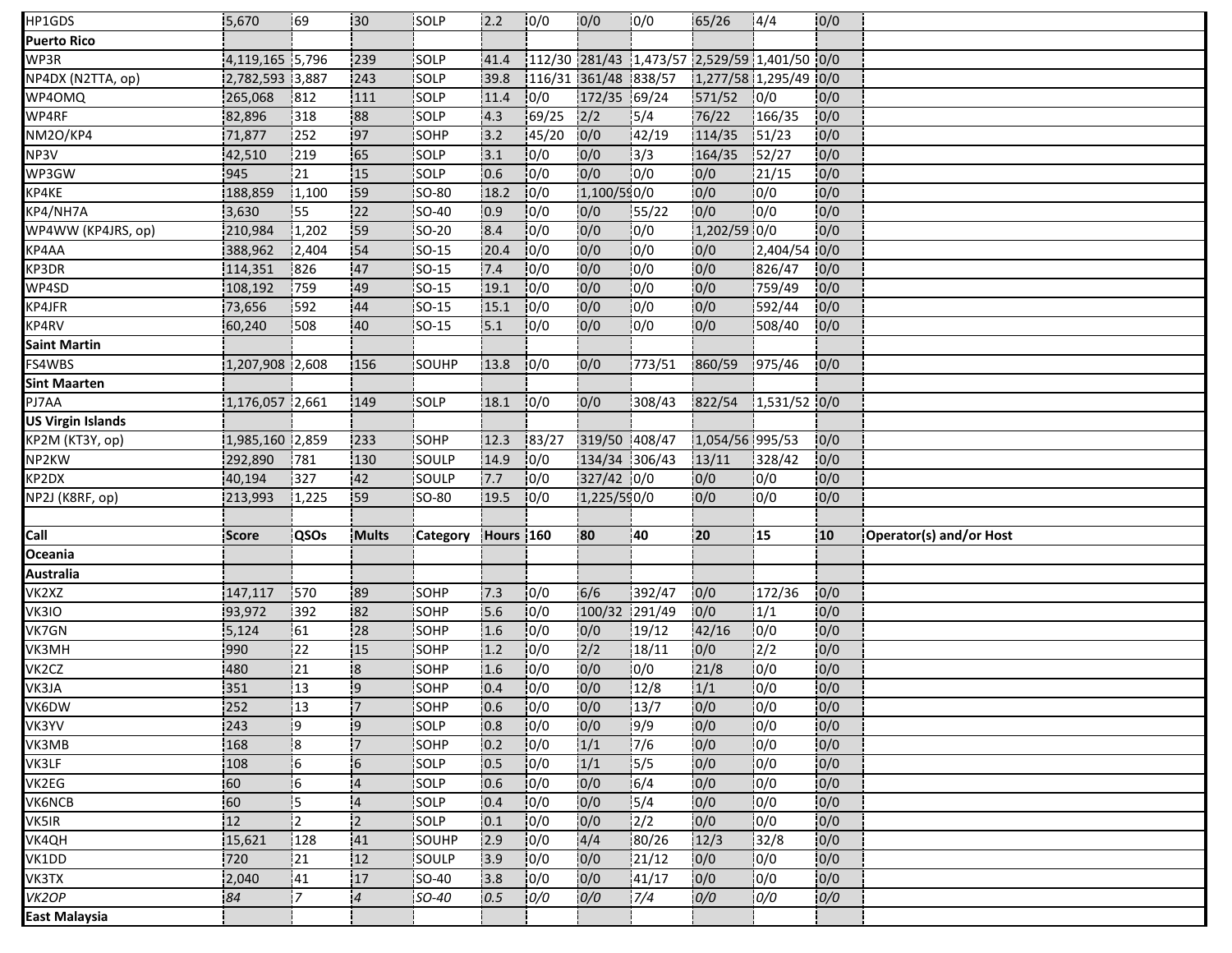| 9M7DX (9W6MUL, op) | 3,468           | 73              | 17                      | SOLP         | 4.5  | 10/0             | 0/0           | 63/10                           | 7/6    | 13/1             | 0/0  |  |
|--------------------|-----------------|-----------------|-------------------------|--------------|------|------------------|---------------|---------------------------------|--------|------------------|------|--|
| 9W6VAT             | 450             | $\overline{25}$ | $6 \overline{6}$        | SO-40        | 1.5  | $\overline{0/0}$ | 0/0           | 25/6                            | 0/0    | 0/0              | 0/0  |  |
| Guam               |                 |                 |                         |              |      |                  |               |                                 |        |                  |      |  |
| KH2JU              | 41,958          | 263             | 54                      | SOHP         | 6.7  | 10/0             | 0/0           | 45/10                           | 139/32 | 179/12           | 0/0  |  |
| KH2INC (KH2ZZ, op) | 720             | 24              | 10                      | SOLP         | 2.2  | 0/0              | 0/0           | 22/8                            | 1/1    | 1/1              | 0/0  |  |
| Hawaii             |                 |                 |                         |              |      |                  |               |                                 |        |                  |      |  |
| KH6CJJ             | 1,253,616 2,148 |                 | 196                     | <b>SOLP</b>  | 28.6 | 13/3             | 203/40 383/46 |                                 | 926/53 | 586/49           | 47/5 |  |
| WH6FAM             | 266,442         | 742             | 121                     | SOHP         | 9.2  | 0/0              | 22/7          | 331/48                          | 275/38 | 112/26           | 2/2  |  |
| KH6TU (AD6E, op)   | 121,440         | 468             | 88                      | <b>SOHP</b>  | 13.1 | 10/0             | 0/0           | 189/43                          | 273/43 | 16/2             | 0/0  |  |
| AH6FC              | 12,648          | 130             | 34                      | <b>SOHP</b>  | 2.8  | 10/0             | 0/0           | 8/7                             | 79/16  | 142/10           | 1/1  |  |
| <b>КН6НТ</b>       | 4,056           | 53              | 26                      | SOLP         | 6.3  | 10/0             | 4/4           | 122/9                           | 25/11  | 12/2             | 0/0  |  |
| KH7M (NA2U, op)    | 3,111,900 4,121 |                 | 253                     | SOUHP        | 35.3 | 85/36            |               | 347/46 1,094/57 1,566/55 983/52 |        |                  | 46/7 |  |
| KH6ML              | 6,072           | 101             | 22                      | SOULP        | 5.9  | 10/0             | 0/0           | 38/13                           | 63/9   | 10/0             | 0/0  |  |
| KH6QJ              | 504             | 21              | $\overline{\mathbf{8}}$ | SO-80        | 1.0  | 10/0             | 21/8          | 0/0                             | 0/0    | 0/0              | 0/0  |  |
| WH6GKW             | 3,168           | :50             | 22                      | <b>SO-40</b> | 0.8  | 10/0             | 0/0           | 50/22                           | 0/0    | 0/0              | 0/0  |  |
| Indonesia          |                 |                 |                         |              |      |                  |               |                                 |        |                  |      |  |
| YB8RW              | 7,200           | 98              | 25                      | SOLP         | 8.0  | 0/0              | 0/0           | 80/16                           | 16/8   | 12/1             | 0/0  |  |
| YB3KM              | 4,161           | 76              | 19                      | SOLP         | 5.2  | 10/0             | 10/0          | 66/13                           | 10/6   | 10/0             | 0/0  |  |
| YC7YGR             | 3,969           | 63              | 21                      | SOHP         | 5.5  | 0/0              | 0/0           | 62/20                           | 0/0    | 1/1              | 0/0  |  |
| YB7WR              | 3,630           | :55             | 22                      | SOLP         | 2.7  | 10/0             | 0/0           | 129/12                          | 24/9   | $\frac{1}{2}$ /1 | 0/0  |  |
| YB1DNF             | 1,482           | 140             | 113                     | <b>SOHP</b>  | 3.6  | 10/0             | 0/0           | 37/10                           | 3/3    | 0/0              | 0/0  |  |
| YB2CPO             | 1,428           | 35              | 14                      | SOLP         | 2.3  | 0/0              | 0/0           | 130/9                           | 4/4    | 1/1              | 0/0  |  |
| YB1RKT             | 1,392           | 131             | 16                      | SOLP         | 13.9 | 10/0             | 0/0           | 11/4                            | 12/10  | 18/2             | 0/0  |  |
| YB1TIA             | 1,080           | $\overline{28}$ | 115                     | SOLP         | 15.2 | 10/0             | 0/0           | $\frac{1}{10/5}$                | 10/6   | $\sqrt{8/4}$     | 0/0  |  |
| YBØDRV             | 744             | 32              | $\overline{\mathbf{8}}$ | SOHP         | 3.3  | 0/0              | 10/0          | 32/8                            | 0/0    | 10/0             | 0/0  |  |
| YC9FAR             | 540             | 20              | $\overline{9}$          | SOLP         | 1.4  | 10/0             | 0/0           | 7/4                             | 0/0    | 13/5             | 0/0  |  |
| YCØSSF             | 252             | 21              | $\overline{4}$          | SOLP         | 1.8  | 10/0             | 0/0           | 21/4                            | 0/0    | 0/0              | 0/0  |  |
| YC9HIU             | 231             | 12              | !7                      | SOLP         | 2.3  | 0/0              | 0/0           | 12/7                            | 0/0    | 0/0              | 0/0  |  |
| YB7OO              | 225             | 17              | 15                      | SOLP         | 2.3  | 10/0             | 0/0           | 11/3                            | 0/0    | 6/2              | 0/0  |  |
| YC8EJ              | 216             | 14              | $\overline{\mathbf{8}}$ | SOLP         | 2.5  | 10/0             | 0/0           | 12/6                            | 2/2    | 10/0             | 0/0  |  |
| YC8SEO             | 195             | 14              | $\overline{5}$          | SOLP         | 1.2  | 0/0              | 0/0           | 14/5                            | 0/0    | 0/0              | 0/0  |  |
| YB8BAS             | 150             | 10              | 15                      | SOLP         | 1.2  | 10/0             | 0/0           | 10/5                            | 0/0    | 0/0              | 0/0  |  |
| ҮВ9КА              | 150             | 15              | 15                      | SOLP         | 2.4  | 0/0              | 0/0           | 14/4                            | 0/0    | 1/1              | 0/0  |  |
| YD1DIU             | 117             | 13              | $\overline{3}$          | SOLP         | 1.3  | 10/0             | 0/0           | 13/3                            | 10/0   | 10/0             | 0/0  |  |
| YB1KK              | :90             | İ7              | 16                      | <b>SOLP</b>  | 1.2  | 10/0             | 0/0           | 15/4                            | 2/2    | 10/0             | 0/0  |  |
| YD1JDW             | 84              | !7              | $\overline{4}$          | SOLP         | 0.2  | 0/0              | 0/0           | 7/4                             | 0/0    | 0/0              | 0/0  |  |
| YF2BMJ             | 84              | 17              | $\overline{4}$          | SOLP         | 0.9  | 0/0              | 0/0           | $\frac{1}{7}/4$                 | 0/0    | 0/0              | 0/0  |  |
| YC1NVX             | 81              | ļ9              | 3                       | SOLP         | 1.6  | 0/0              | 0/0           | 19/3                            | 0/0    | 0/0              | 0/0  |  |
| YC1HLT             | 72              | -6              | $\overline{4}$          | SOLP         | 0.2  | 0/0              | 0/0           | 5/3                             | 1/1    | 0/0              | 0/0  |  |
| YC8FLE             | 72              | 6               | $\overline{4}$          | SOLP         | 0.5  | 10/0             | 10/0          | 6/4                             | 0/0    | 10/0             | 0/0  |  |
| YC7WHE             | 60              | i5              | $\overline{4}$          | <b>SOLP</b>  | 0.4  | 10/0             | 0/0           | 5/4                             | 0/0    | 10/0             | 0/0  |  |
| YBØDOS             | 45              | 8               | 13                      | SOLP         | 1.6  | 0/0              | 0/0           | 8/3                             | 0/0    | 0/0              | 0/0  |  |
| YB1HBO             | 45              | 15              | 13                      | <b>SOQRP</b> | 0.6  | 10/0             | 0/0           | 15/3                            | 0/0    | 0/0              | 0/0  |  |
| YD1BBW             | 45              | 15              | 13                      | SOLP         | 0.0  | 10/0             | 0/0           | 15/3                            | 0/0    | 0/0              | 0/0  |  |
| YD1DAA             | 36              | 14              | 3                       | SOLP         | 0.2  | 0/0              | 0/0           | 14/3                            | 0/0    | 10/0             | 0/0  |  |
| YB7HE              | 27              | ļЗ              | 13                      | SOLP         | 10.5 | 10/0             | 0/0           | 0/0                             | 2/2    | 1/1              | 0/0  |  |
| YC1IFR             | 27              | Iз              | $\overline{3}$          | SOLP         | 0.3  | 0/0              | 0/0           | 2/2                             | 0/0    | 1/1              | 0/0  |  |
| YF8RQN             | 27              | Ι3              | ΙЗ                      | SOHP         | 0.6  | 10/0             | 0/0           | 13/3                            | 0/0    | 10/0             | 0/0  |  |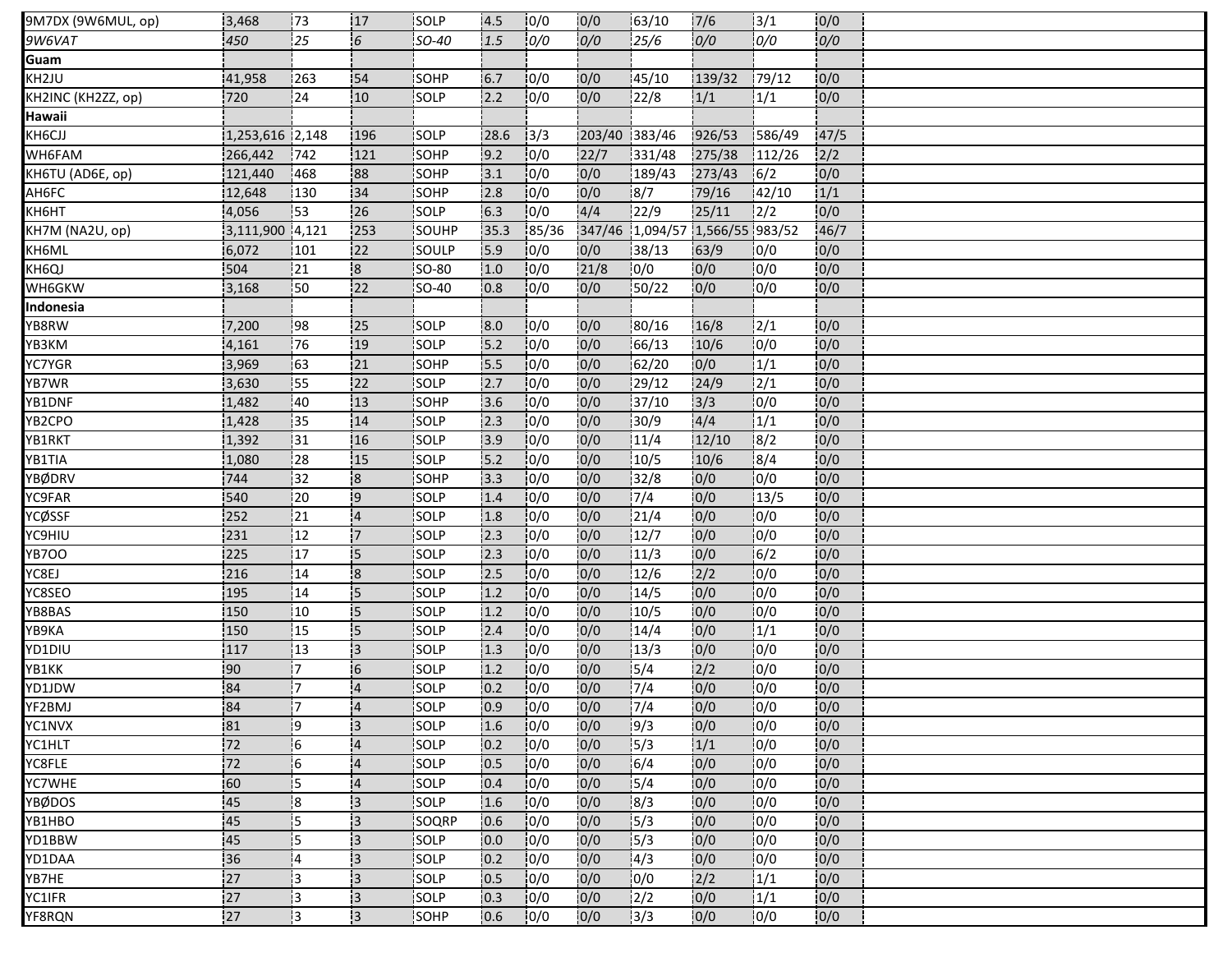| YB9GDP | 18             | 13            | 13                       | <b>ISOLP</b>  | 10.1 | 10/0 | 0/0  | 12/2          | 1/1   | 10/0 | 10/0 |  |
|--------|----------------|---------------|--------------------------|---------------|------|------|------|---------------|-------|------|------|--|
| YC7VGB | 18             | 14            | $\overline{2}$           | SOLP          | 1.2  | 0/0  | 0/0  | 4/2           | 0/0   | 10/0 | 0/0  |  |
| YCØAGW | 12             | 12            | $\overline{2}$           | SOLP          | 0.0  | 0/0  | 0/0  | 2/2           | 0/0   | 0/0  | 0/0  |  |
| YC1RET | 12             | 12            | $\overline{2}$           | SOLP          | 10.3 | 10/0 | 0/0  | 2/2           | 0/0   | 10/0 | 0/0  |  |
| YC7UBK | 12             | 12            | 2                        | SOLP          | 0.0  | 0/0  | 0/0  | 2/2           | 0/0   | 0/0  | 0/0  |  |
| YD2ABS | 12             | 12            | $\overline{2}$           | <b>SOHP</b>   | 10.1 | 0/0  | 0/0  | $\frac{1}{2}$ | 0/0   | 10/0 | 0/0  |  |
| YD4SIZ | 12             | İ2            | 12                       | <b>SOHP</b>   | 0.0  | 10/0 | 0/0  | $\frac{1}{2}$ | 0/0   | 10/0 | 0/0  |  |
| YC5TEB | 6              | 12            | :1                       | SOLP          | 0.1  | 0/0  | 0/0  | $\frac{2}{1}$ | 0/0   | 10/0 | 0/0  |  |
| YC5DDE | 13             | 11            | '1                       | <b>SOHP</b>   | 10.0 | 10/0 | 10/0 | 1/1           | 0/0   | 10/0 | 0/0  |  |
| YD2TTG | $\overline{3}$ |               |                          | <b>SOLP</b>   | 10.0 | 10/0 | 0/0  | 1/1           | 10/0  | 10/0 | 0/0  |  |
| YF3EKS | IЗ.            | i1            | :1                       | SOLP          | 0.0  | 0/0  | 0/0  | 10/0          | 0/0   | 1/1  | 0/0  |  |
| YF3BWY | 7,524          | 135           | 19                       | SOUHP         | 5.6  | 10/0 | 0/0  | 135/19        | 10/0  | 10/0 | 0/0  |  |
| YB8UTI | 6,120          | 125           | 17                       | SOUHP         | 8.5  | 10/0 | 0/0  | 125/17        | 0/0   | 10/0 | 0/0  |  |
| YC9BHJ | 5,733          | 196           | 21                       | SOUHP         | 7.7  | 0/0  | 0/0  | 96/21         | 0/0   | 0/0  | 0/0  |  |
| YBØNSI | 2,838          | 46            | 22                       | SOUHP         | 5.6  | 0/0  | 0/0  | 0/0           | 46/22 | 10/0 | 0/0  |  |
| YC9BAC | 2,106          | 58            | 13                       | SOULP         | 15.0 | 0/0  | 0/0  | 58/13         | 0/0   | 0/0  | 0/0  |  |
| YB2IQ  | 1,632          | 35            | 17                       | SOUHP         | 2.1  | 0/0  | 0/0  | 123/10        | $7/5$ | 5/2  | 0/0  |  |
| YB9UA  | 759            | 123           | 11                       | <b>ISOULP</b> | 1.5  | 10/0 | 0/0  | 17/9          | 0/0   | 16/2 | 0/0  |  |
| YF8DJ  | 648            | 127           | $\overline{\mathbf{8}}$  | SOULP         | 3.2  | 0/0  | 0/0  | 27/8          | 0/0   | 0/0  | 0/0  |  |
| YC2GBS | 504            | .28           | $6 \frac{1}{2}$          | <b>SOUHP</b>  | 2.4  | 0/0  | 0/0  | 28/6          | 0/0   | 10/0 | 0/0  |  |
| YB2HAF | 360            | 13            | 110                      | <b>SOUHP</b>  | 12.7 | 10/0 | 0/0  | 16/3          | 6/6   | 1/1  | 0/0  |  |
| YC9ELS | 336            | 17            | '7                       | SOULP         | 1.5  | 10/0 | 0/0  | 16/6          | 1/1   | 10/0 | 0/0  |  |
| YB2XVT | 315            | 16            | 7                        | SOULP         | 1.4  | 0/0  | 0/0  | 12/5          | 1/1   | 13/1 | 10/0 |  |
| YD9UW  | 120            | l8            | 5                        | <b>SOULP</b>  | 10.5 | 10/0 | 0/0  | 18/5          | 0/0   | 10/0 | 0/0  |  |
| YE8RAF | 90             | $\frac{1}{6}$ | 5                        | SOUQRP        | 1.6  | 0/0  | 0/0  | 6/5           | 0/0   | 10/0 | 0/0  |  |
| YC1RIK | 72             | l6            | $\overline{4}$           | SOULP         | 0.1  | 10/0 | 0/0  | 6/4           | 0/0   | 0/0  | 0/0  |  |
| YC1DNR | 60             | i6            | $\overline{4}$           | SOUHP         | 1.3  | 0/0  | 0/0  | 6/4           | 0/0   | 0/0  | 0/0  |  |
| YD2UWF | 60             | 15            | $\overline{4}$           | SOULP         | 10.1 | 0/0  | 0/0  | 5/4           | 0/0   | 0/0  | 0/0  |  |
| YC2VOC | 45             | 15            | ΙЗ                       | <b>SOUQRP</b> | 10.3 | 0/0  | 0/0  | 10/0          | 1/1   | 4/2  | 0/0  |  |
| YC1FAV | 36             | İ5            | iз                       | SOULP         | 0.6  | 0/0  | 0/0  | 15/3          | 0/0   | 10/0 | 0/0  |  |
| YB8ROP | 27             | 13            | <b>3</b>                 | SOULP         | 0.0  | 0/0  | 0/0  | 13/3          | 0/0   | 10/0 | 0/0  |  |
| YB2TS  | 12             | İ2            | $\overline{2}$           | <b>ISOUHP</b> | 10.0 | 10/0 | 0/0  | 10/0          | 2/2   | 10/0 | 0/0  |  |
| YD1MCD | $\overline{3}$ | i1            | $\overline{0}$           | SOULP         | 0.0  | 10/0 | 0/0  | 1/0           | 0/0   | 0/0  | 0/0  |  |
| YD9WTS | 9,828          | 133           | 26                       | <b>SO-40</b>  | 8.6  | 10/0 | 0/0  | 133/26        | 0/0   | 10/0 | 0/0  |  |
| YC1ACC | 6,069          | 124           | 17                       | <b>ISO-40</b> | 7.9  | 10/0 | 0/0  | 124/17        | 10/0  | 10/0 | 0/0  |  |
| YB3DY  | 4,944          | 103           | 16                       | <b>SO-40</b>  | 4.5  | 0/0  | 0/0  | 103/16        | 0/0   | 0/0  | 0/0  |  |
| YE1BON | 2,442          | 76            | 11                       | SO-40         | 4.4  | 0/0  | 0/0  | 76/11         | 0/0   | 0/0  | 0/0  |  |
| YC9VIZ | 1,530          | 32            | 17                       | <b>SO-40</b>  | 2.1  | 10/0 | 0/0  | 32/17         | 0/0   | 10/0 | 0/0  |  |
| YCØBAC | 783            | 30            | 9                        | SO-40         | 3.9  | 0/0  | 0/0  | 30/9          | 0/0   | 10/0 | 0/0  |  |
| YG9WKB | 621            | 24            | 19                       | <b>SO-40</b>  | 3.0  | 10/0 | 0/0  | 24/9          | 0/0   | 10/0 | 0/0  |  |
| YD8CPZ | 420            | 122           | '7                       | <b>SO-40</b>  | 2.3  | 0/0  | 0/0  | 122/7         | 0/0   | 10/0 | 0/0  |  |
| YDØNHG | 198            | 13            | $\overline{\phantom{0}}$ | <b>SO-40</b>  | 2.1  | 0/0  | 0/0  | 13/6          | 0/0   | 10/0 | 0/0  |  |
| YD2DOP | :195           | :13           | 5                        | <b>ISO-40</b> | 2.2  | 10/0 | 0/0  | 13/5          | 0/0   | 10/0 | 0/0  |  |
| YC7YDB | 192            | 16            | $\overline{4}$           | <b>SO-40</b>  | 1.4  | 10/0 | 0/0  | 16/4          | 0/0   | 0/0  | 0/0  |  |
| YC1IUQ | 165            | 11            | 5                        | <b>SO-40</b>  | 1.2  | 10/0 | 0/0  | 11/5          | 0/0   | 10/0 | 0/0  |  |
| YD1JEE | 165            | 11            | 5                        | <b>SO-40</b>  | 1.5  | 10/0 | 0/0  | 11/5          | 0/0   | 0/0  | 0/0  |  |
| YD5LCZ | 150            | 12            | 5                        | SO-40         | 1.3  | 0/0  | 0/0  | 12/5          | 0/0   | 10/0 | 0/0  |  |
| YCØARK | 108            | و!            | $\overline{4}$           | <b>SO-40</b>  | 10.9 | 10/0 | 0/0  | 19/4          | 0/0   | 10/0 | 0/0  |  |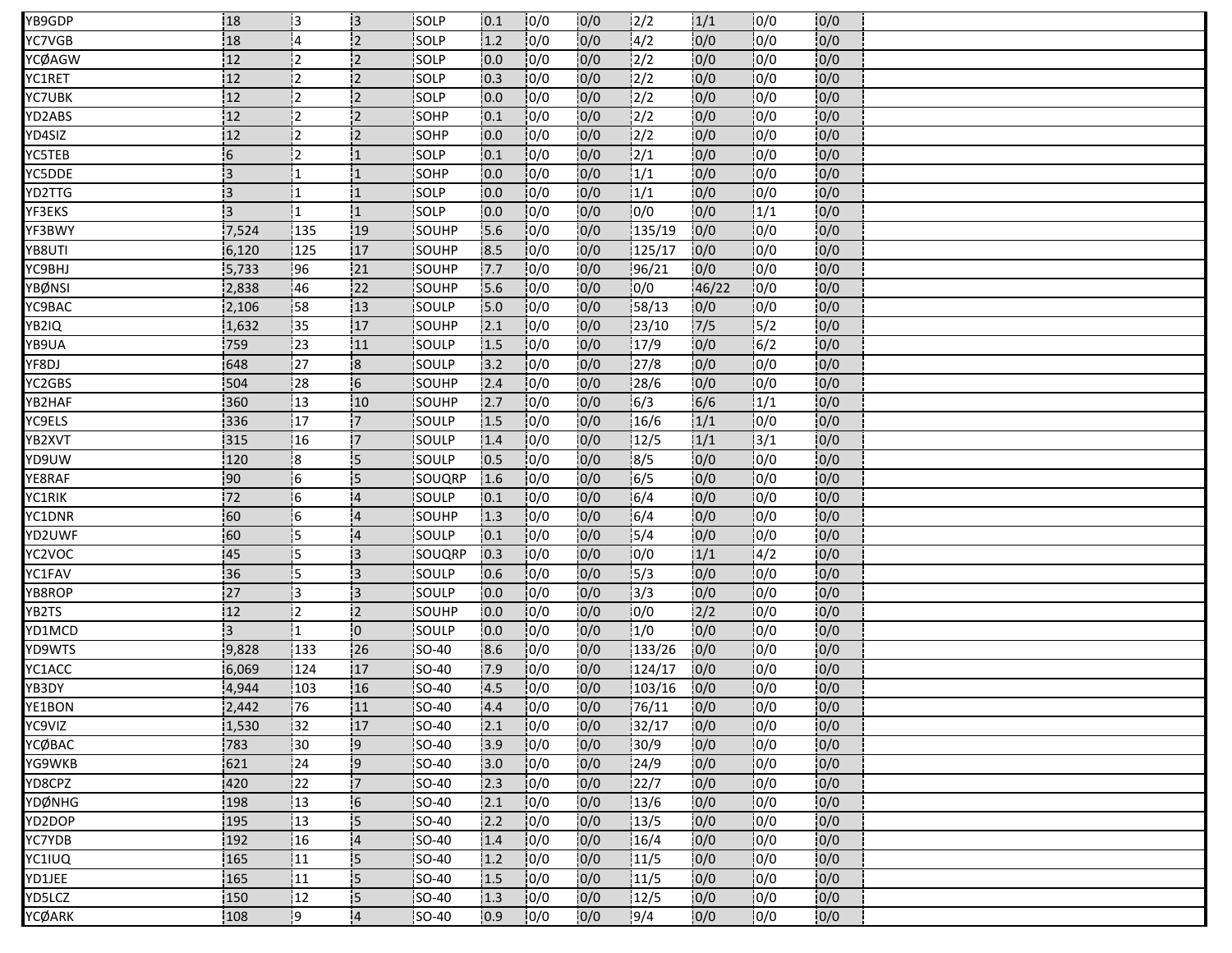| YD1IED               | 108                     | 19              | $\overline{4}$ | <b>SO-40</b>  | 10.8 | 10/0 | 0/0   | 19/4          | 0/0    | 10/0         | 10/0 |  |  |  |
|----------------------|-------------------------|-----------------|----------------|---------------|------|------|-------|---------------|--------|--------------|------|--|--|--|
| YD2ELT               | 108                     | l9              | $\overline{4}$ | SO-40         | 1.0  | 0/0  | 0/0   | 9/4           | 0/0    | 10/0         | 0/0  |  |  |  |
| YB1DMK               | 96                      | 10              | $\overline{4}$ | <b>SO-40</b>  | 1.0  | 0/0  | 0/0   | 10/4          | 0/0    | 10/0         | 0/0  |  |  |  |
| YCØSCZ               | 84                      | 17              | 14             | <b>SO-40</b>  | 0.7  | 0/0  | 0/0   | 7/4           | 0/0    | 0/0          | 0/0  |  |  |  |
| YC3GER               | 84                      | 17              | $\overline{4}$ | <b>SO-40</b>  | 0.5  | 0/0  | 0/0   | 7/4           | 0/0    | 0/0          | 0/0  |  |  |  |
| YC8MJG               | 84                      | $\overline{.9}$ | <b>4</b>       | SO-40         | 1.0  | 0/0  | 0/0   | 9/4           | 0/0    | 0/0          | 0/0  |  |  |  |
| YC2XCD               | 81                      | 19              | 13             | <b>SO-40</b>  | 1.1  | 0/0  | 0/0   | 19/3          | 0/0    | 10/0         | 0/0  |  |  |  |
| YDØSPC               | 163                     | 17              | 3              | <b>SO-40</b>  | 0.9  | 0/0  | 0/0   | 7/3           | 0/0    | 10/0         | 0/0  |  |  |  |
| YC7LP                | 160                     | 15              | 14             | <b>SO-40</b>  | 10.2 | 0/0  | 0/0   | 15/4          | 0/0    | 10/0         | 0/0  |  |  |  |
| YF3FBV               | 60                      | is              | 4              | <b>SO-40</b>  | 10.3 | 10/0 | 0/0   | 15/4          | 0/0    | 0/0          | 0/0  |  |  |  |
| YC7OCS               | 48                      | 15              | $\overline{4}$ | <b>SO-40</b>  | 0.5  | 0/0  | 0/0   | 15/4          | 0/0    | 10/0         | 0/0  |  |  |  |
| YC8MGN               | 48                      | 15              | $\overline{4}$ | <b>SO-40</b>  | 0.6  | 0/0  | 0/0   | 5/4           | 0/0    | 0/0          | 0/0  |  |  |  |
| YD8MACV              | 48                      | 14              | $\overline{4}$ | <b>SO-40</b>  | 0.0  | 0/0  | 0/0   | 4/4           | 0/0    | 0/0          | 0/0  |  |  |  |
| YB3BAR               | 45                      | 15              | :3             | <b>SO-40</b>  | 0.7  | 0/0  | 0/0   | 15/3          | 0/0    | 0/0          | 0/0  |  |  |  |
| YDØAUU               | 136                     | 14              | 13             | <b>ISO-40</b> | 10.3 | 10/0 | 0/0   | 14/3          | 0/0    | 0/0          | 0/0  |  |  |  |
| YD3CNE               | 27                      |                 | 3              | SO-40         | 0.0  | 0/0  | 0/0   | 13/3          | 0/0    | 0/0          | 0/0  |  |  |  |
| YCØNAN               | 18                      | 14              | $\overline{2}$ | SO-40         | 0.3  | 0/0  | 0/0   | 4/2           | 0/0    | 10/0         | 0/0  |  |  |  |
| YC1JNV               | 13                      |                 | $\mathbf{1}$   | <b>SO-40</b>  | 10.0 | 10/0 | 0/0   | 1/1           | 0/0    | 0/0          | 0/0  |  |  |  |
| YD1AXR               | $\overline{\mathbf{3}}$ |                 | $\mathbf{1}$   | <b>SO-40</b>  | 0.0  | 0/0  | 0/0   | 1/1           | 0/0    | 0/0          | 0/0  |  |  |  |
| YB2MM                | 1,170                   | 133             | :13            | SO-20         | 13.9 | 10/0 | 0/0   | 10/0          | 33/13  | 10/0         | 0/0  |  |  |  |
| YB4NY                | 27                      | i3              | 3              | SO-20         | 0.2  | 10/0 | 0/0   | 10/0          | 13/3   | 10/0         | 0/0  |  |  |  |
| YC9WH                | 24                      | :4              | 2              | <b>SO-15</b>  | 1.0  | 0/0  | 0/0   | 0/0           | 0/0    | 4/2          | 0/0  |  |  |  |
| <b>New Caledonia</b> |                         |                 |                |               |      |      |       |               |        |              |      |  |  |  |
| FK8IK                |                         | 252             | 53             | SOHP          | 14.4 | 0/0  | 10/0  | 215/40        | 20/7   | 17/6         |      |  |  |  |
|                      | 39,591                  |                 |                |               |      |      |       |               |        |              | 0/0  |  |  |  |
| <b>New Zealand</b>   |                         |                 |                |               |      |      |       |               |        |              |      |  |  |  |
| ZM4T (ZL3IO, op)     | 988,524                 | 12,055          | 162            | SOUHP         | 30.7 | 10/0 | 56/25 | 989/55        | 177/27 | 833/55       | 0/0  |  |  |  |
| <b>Philippines</b>   |                         |                 |                |               |      |      |       |               |        |              |      |  |  |  |
| DV1PCX               | 270                     | 16              | -6             | SOLP          | 1.7  | 0/0  | 0/0   | 16/6          | 0/0    | 0/0          | 0/0  |  |  |  |
| DU1N6HPX             | 120                     | <b>!9</b>       | 5              | SOLP          | 10.7 | 10/0 | 0/0   | 8/4           | 1/1    | 0/0          | 0/0  |  |  |  |
| DV6XDS               | 96                      | l8              | $\sqrt{4}$     | SOLP          | 0.4  | 0/0  | 0/0   | 8/4           | 0/0    | 0/0          | 0/0  |  |  |  |
| <b>DU1JM</b>         | 84                      | 17              | $\overline{4}$ | SOLP          | 0.3  | 0/0  | 0/0   | 7/4           | 0/0    | 0/0          | 0/0  |  |  |  |
| DU1R (DU1UGZ, op)    | 3,939                   | 105             | 13             | SOUHP         | 4.9  | 10/0 | 0/0   | 105/13        | 0/0    | 0/0          | 0/0  |  |  |  |
| DU3AW                | 24                      | 14              | $\overline{2}$ | SOULP         | 0.2  | 0/0  | 0/0   | 4/2           | 0/0    | 10/0         | 0/0  |  |  |  |
| DU7F                 | 2,340                   | 160             | 13             | <b>SO-40</b>  | 4.0  | 0/0  | 0/0   | 60/13         | 0/0    | 10/0         | 0/0  |  |  |  |
| DW8VEF               | 1,500                   | 53              | 10             | <b>SO-40</b>  | 13.6 | 10/0 | 0/0   | 53/10         | 0/0    | 10/0         | 0/0  |  |  |  |
| DU1AV                | 891                     | 38              | 9              | SO-40         | 12.7 | 0/0  | 0/0   | 38/9          | 0/0    | 0/0          | 0/0  |  |  |  |
| DW7EVQ               | 696                     | $\overline{32}$ | lЯ.            | SO-40         | 3.5  | 0/0  | 0/0   | 32/8          | 0/0    | 0/0          | 0/0  |  |  |  |
| DU1SH                | 120                     | 10              | 5              | <b>SO-40</b>  | 12.3 | 0/0  | 0/0   | 10/5          | 0/0    | 0/0          | 0/0  |  |  |  |
| DU1LAV               | 45                      | 15              | ļЗ.            | SO-40         | 0.7  | 0/0  | 0/0   | 15/3          | 0/0    | 0/0          | 0/0  |  |  |  |
| 411AGJ               | 36                      | 14              | Ι3             | <b>SO-40</b>  | 10.3 | 10/0 | 0/0   | 14/3          | 0/0    | 10/0         | 0/0  |  |  |  |
| 411BNC               | 36                      | İ5.             | iз             | <b>SO-40</b>  | 1.4  | 0/0  | 0/0   | 15/3          | 0/0    | 10/0         | 0/0  |  |  |  |
| 4G1TLH               | 18                      | $\mathbf{1}$    | $\overline{2}$ | <b>SO-40</b>  | 0.4  | 10/0 | 0/0   | 13/2          | 0/0    | 0/0          | 0/0  |  |  |  |
| DW3KEV               | 12                      | 12              | i <sub>2</sub> | <b>ISO-40</b> | 0.0  | 10/0 | 0/0   | $\frac{1}{2}$ | 0/0    | 10/0         | 0/0  |  |  |  |
| 4D3X                 | 17,160                  | 222             | 26             | <b>SO-20</b>  | 7.1  | 10/0 | 0/0   | 10/0          | 222/26 | 10/0         | 0/0  |  |  |  |
| 411EBD               | 2,535                   | 67              | 13             | <b>SO-20</b>  | 4.7  | 10/0 | 0/0   | 10/0          | 67/13  | 10/0         | 0/0  |  |  |  |
| DU6XA                | 567                     | $\frac{1}{2}$   | 19             | <b>SO-20</b>  | 12.5 | 10/0 | 0/0   | 10/0          | 22/9   | 10/0         | 0/0  |  |  |  |
| DV1MM                | -9                      | i3              | $\mathbf{1}$   | $SO-15$       | 0.4  | 0/0  | 0/0   | 0/0           | 0/0    | $\sqrt{3}/1$ | 0/0  |  |  |  |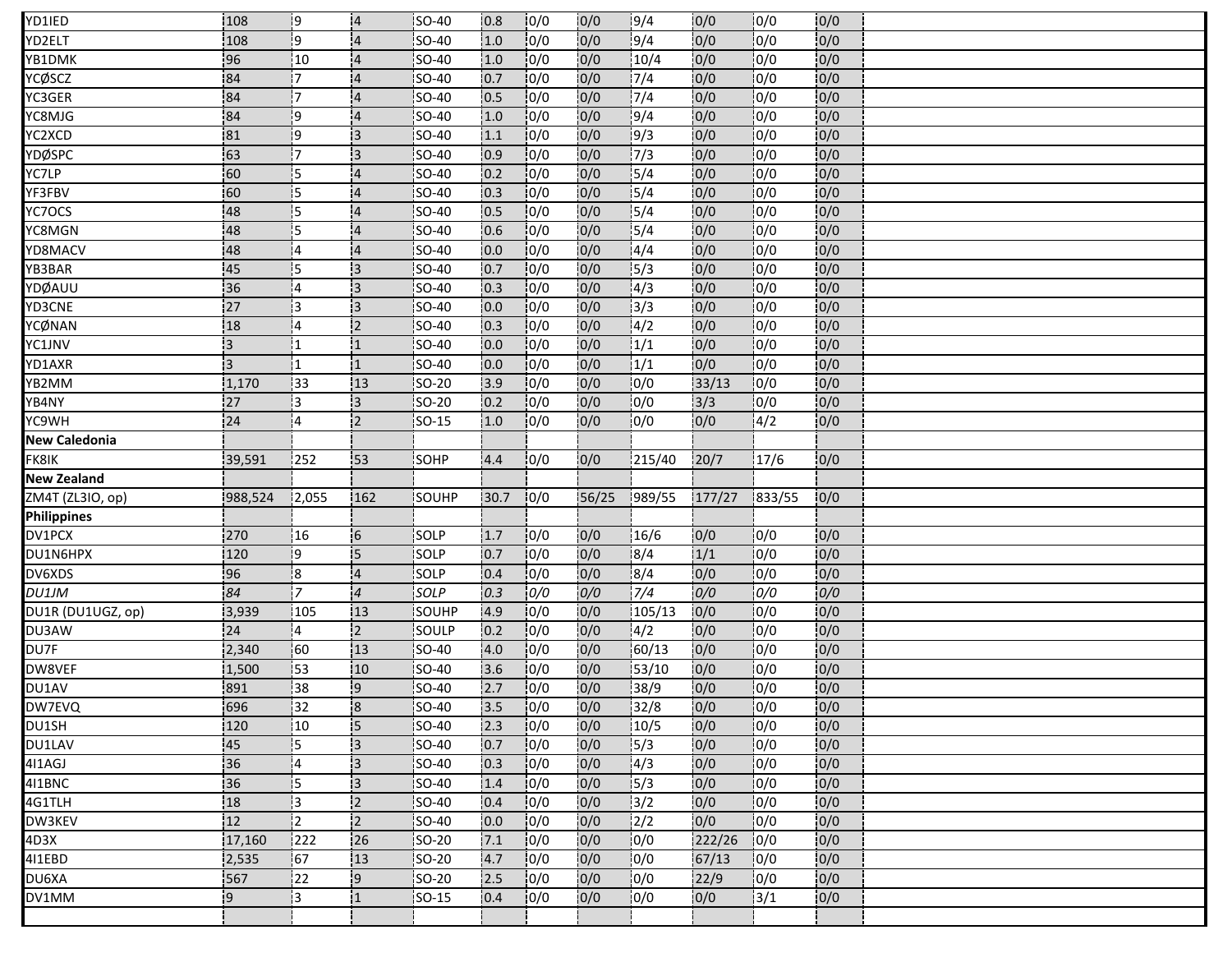| Call               | Score   | <b>QSOs</b> | <b>Mults</b>   | Category Hours 160 |      |      | 80   | 140           | 20           | ļ15             | 10     | Operator(s) and/or Host |
|--------------------|---------|-------------|----------------|--------------------|------|------|------|---------------|--------------|-----------------|--------|-------------------------|
| South America      |         |             |                |                    |      |      |      |               |              |                 |        |                         |
| Argentina          |         |             |                |                    |      |      |      |               |              |                 |        |                         |
| LT7F (LU6FOV, op)  | 389,376 | 1,027       | 128            | SOHP               | 12.7 | 10/0 | 0/0  | 0/0           | 175/46       | 707/55          | 145/27 |                         |
| LU9OZX             | 335,160 | 888         | 133            | SOHP               | 14.5 | 0/0  | 0/0  | 168/43        | 308/46       | 412/44          | 0/0    |                         |
| LW3DG              | 12,831  | 193         | 47             | SOQRP              | 3.6  | 0/0  | 0/0  | 1/1           | 21/14        | 69/30           | 2/2    |                         |
| LO7H               | 517,752 | 1,150       | 153            | SOUHP              | 11.3 | 10/0 | 1/1  | 80/34         | 608/53       | 404/52          | 57/13  |                         |
| LW4EF              | 172,584 | 569         | 102            | SOULP              | 16.7 | 0/0  | 0/0  | 0/0           | 163/39       | 362/49          | 44/14  |                         |
| LU2FE              | 110,403 | 1426        | 87             | <b>SOUHP</b>       | 2.2  | 0/0  | 0/0  | 10/0          | 183/42       | 1243/45         | 0/0    |                         |
| LU6ETB             | 67,620  | 327         | 70             | <b>SOUHP</b>       | 2.5  | 0/0  | 0/0  | 10/0          | 285/47       | 142/23          | 0/0    |                         |
| LU3WC              | 43,287  | 315         | 47             | SOUHP              | 6.2  | 0/0  | 0/0  | 315/47        | 0/0          | 0/0             | 0/0    |                         |
| LU7YS              | 42,042  | 289         | 49             | SOUHP              | 3.1  | 10/0 | 0/0  | 289/49        | 0/0          | 10/0            | 0/0    |                         |
| LU1HYW             | 19,539  | 168         | 39             | SOUHP              | 4.3  | 0/0  | 0/0  | 10/0          | 0/0          | $\sqrt{168/39}$ | 0/0    |                         |
| LU4DJB             | 12,432  | 165         | 28             | SOULP              | 8.0  | 10/0 | 0/0  | 0/0           | 0/0          | 0/0             | 165/28 |                         |
| LU3EBG             | 5,568   | 171         | 29             | SOULP              | 2.4  | 10/0 | 0/0  | 10/0          | 1/1          | 68/26           | 2/2    |                         |
| LU6DU              | 2,904   | 46          | 22             | <b>SO-40</b>       | 3.0  | 0/0  | 0/0  | 46/22         | 0/0          | 10/0            | 0/0    |                         |
| LU1VYL             | 1,377   | 30          | 17             | <b>SO-40</b>       | 0.9  | 0/0  | 0/0  | 30/17         | 0/0          | 0/0             | 0/0    |                         |
| LU7DW              | 75      | 15          | 15             | <b>SO-40</b>       | 10.0 | 10/0 | 0/0  | 15/5          | 0/0          | 0/0             | 0/0    |                         |
| LU7EHR             | 12      | İ2          | $\overline{2}$ | SO-40              | 0.0  | 0/0  | 0/0  | $\frac{1}{2}$ | 0/0          | 0/0             | 0/0    |                         |
| LW5HR              | 178,524 | 1,042       | 58             | SO-20              | 14.8 | 0/0  | 0/0  | 0/0           | 1,042/58 0/0 |                 | 0/0    |                         |
| LU5FC              | 353,115 | 2,019       | 59             | <b>ISO-15</b>      | 25.3 | 10/0 | 0/0  | 10/0          | 0/0          | 2,019/59 0/0    |        |                         |
| LW1EUD             | 101,133 | 671         | 51             | $SO-15$            | 15.0 | 0/0  | 0/0  | 10/0          | 0/0          | 671/51          | 0/0    |                         |
| LU1ICX             | 81,090  | 1531        | 51             | <b>SO-15</b>       | 7.8  | 10/0 | 0/0  | 10/0          | 0/0          | 531/51          | 0/0    |                         |
| L77D (LU6DC, op)   | 40,095  | 301         | 45             | <b>SO-15</b>       | 4.6  | 10/0 | 0/0  | 10/0          | 0/0          | 301/45          | 0/0    |                         |
| LU2FDA             | 25,506  | 225         | :39            | $ SO-15 $          | 15.7 | 10/0 | 0/0  | 10/0          | 0/0          | 225/39          | 0/0    |                         |
| LU8DPM (LU5WW, op) | 69,987  | 574         | 41             | SO-10              | 10.9 | 10/0 | 0/0  | 10/0          | 0/0          | 0/0             | 574/41 |                         |
| LU1DK              | 45,372  | 408         | 38             | SO-10              | 11.0 | 10/0 | 0/0  | 0/0           | 0/0          | 0/0             | 408/38 |                         |
| LU9FHF             | 19,584  | 208         | 132            | $SO-10$            | 4.7  | 0/0  | 0/0  | 10/0          | 0/0          | 10/0            | 208/32 |                         |
| LU3HS              | 1,368   | 42          | 12             | SO-10              | 1.1  | 10/0 | 0/0  | 10/0          | 0/0          | 10/0            | 42/12  |                         |
| LU8VCC             | 1,053   | 129         | 13             | SO-10              | 1.8  | 0/0  | 0/0  | 0/0           | 0/0          | 10/0            | 29/13  |                         |
| LU4DPL             | 189     | 10          | '7             | SO-10              | 0.4  | 0/0  | 0/0  | 10/0          | 0/0          | 0/0             | 10/7   |                         |
| Bonaire            |         |             |                |                    |      |      |      |               |              |                 |        |                         |
| PJ4DX              | 275,865 | 1,745       | 53             | SO-15              | 9.8  | 0/0  | 0/0  | 0/0           | 0/0          | 1,745/53 0/0    |        |                         |
| Brazil             |         |             |                |                    |      |      |      |               |              |                 |        |                         |
| PY2EX              | 627,510 | 1,615       | 130            | <b>SOLP</b>        | 14.7 | 10/0 | 0/0  | 4/4           | 721/57       | 845/54          | 45/15  |                         |
| PY9GC              | 99,216  | 318         | 106            | SOHP               | 3.5  | 0/0  | 0/0  | 53/29         | 99/40        | 166/37          | 0/0    |                         |
| PY2MM              | 92,649  | 364         | 89             | SOLP               | 6.1  | 0/0  | 0/0  | 10/0          | 102/38       | 248/43          | 14/8   |                         |
| PY2DR              | 48,840  | 249         | 74             | SOLP               | 8.6  | 10/0 | 0/0  | 10/0          | 87/32        | 160/40          | 2/2    |                         |
| PY2AB              | 39,285  | 304         | 45             | SOHP               | 6.1  | 0/0  | 0/0  | 0/0           | 0/0          | 298/41          | 6/4    |                         |
| PY5PLL             | 23,004  | 146         | 54             | <b>SOLP</b>        | 3.8  | 10/0 | 0/0  | 0/0           | 26/19        | 110/32          | 10/3   |                         |
| PY2EL              | 10,509  | 116         | 31             | SOHP               | 2.3  | 0/0  | 0/0  | 0/0           | 0/0          | 64/21           | 52/10  |                         |
| PY2BN              | 10,200  | 194         | 40             | SOQRP              | 14.5 | 0/0  | 0/0  | 10/0          | 7/7          | 28/16           | 59/17  |                         |
| PY2BBQ             | 19,072  | .74         | 42             | <b>ISOLP</b>       | 4.9  | 10/0 | 0/0  | 13/11         | 14/11        | 147/20          | 0/0    |                         |
| PY2EU              | 7,752   | 170         | 38             | SOHP               | 3.1  | 0/0  | 0/0  | 0/0           | 32/14        | 135/21          | 3/3    |                         |
| PY4ARS             | 855     | 20          | 15             | SOLP               | 2.3  | 0/0  | 0/0  | 10/0          | 0/0          | 18/13           | 2/2    |                         |
| PY2VQ              | 243     | ļ9          | 19             | <b>SOORP</b>       | 1.2  | 0/0  | 10/0 | 10/0          | 2/2          | 16/6            | 1/1    |                         |
| PY2SRV             | 189     | -9          | !7             | SOLP               | 0.3  | 0/0  | 0/0  | 1/1           | 1/1          | 1/1             | 6/4    |                         |
| PY2REC             | 108     | 17          | 6              | <b>SOLP</b>        | 1.0  | 0/0  | 0/0  | 10/0          | 0/0          | 12/2            | 5/4    |                         |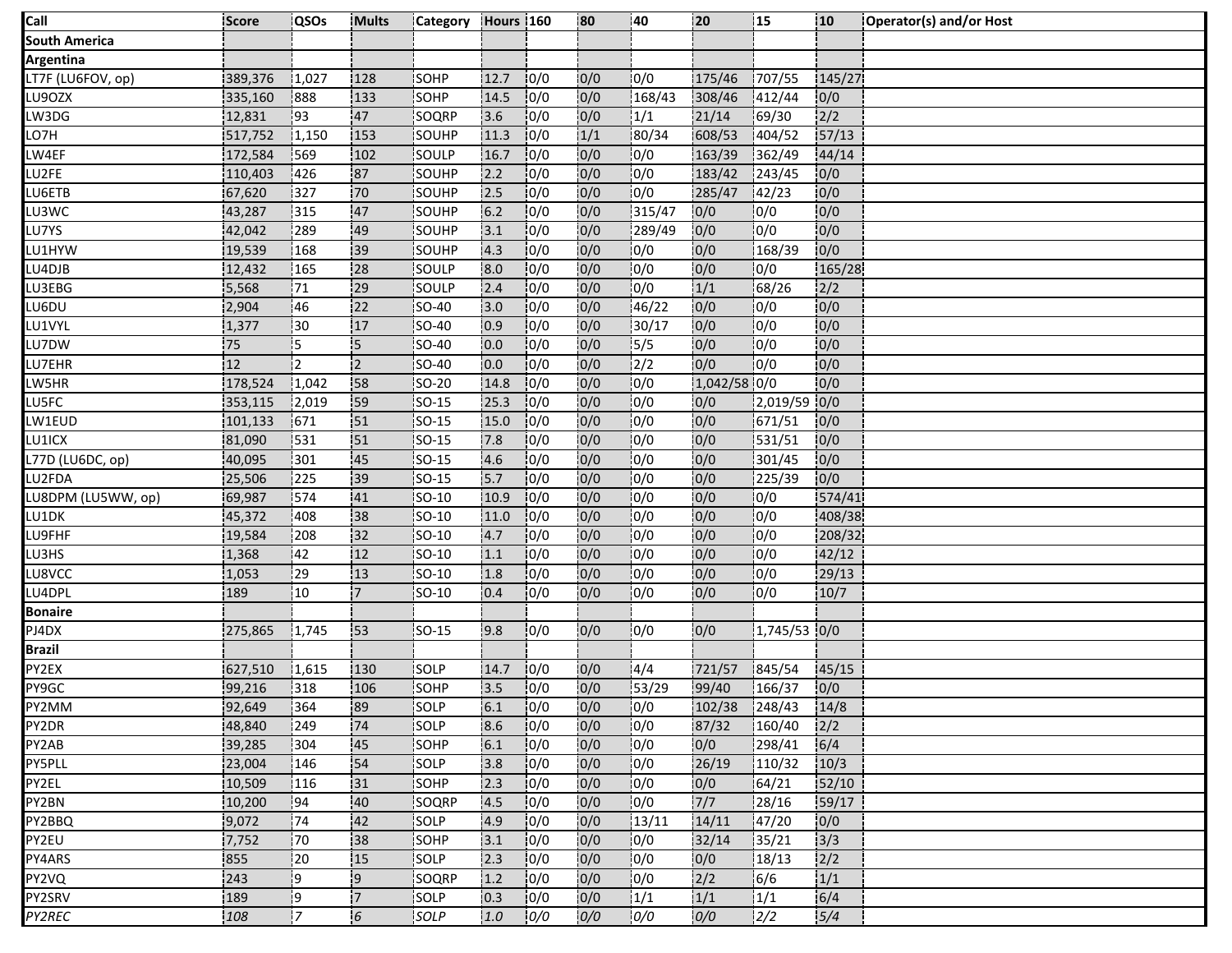| PY2AD             | 160                     | 16           | $\overline{4}$          | <b>ISOLP</b>  | 1.0  | 10/0   | 0/0           | 10/0          | 1/1    | 1/1                                      | 4/2    |  |
|-------------------|-------------------------|--------------|-------------------------|---------------|------|--------|---------------|---------------|--------|------------------------------------------|--------|--|
| PY2MIA            | $\overline{\mathbf{3}}$ |              | $\overline{1}$          | SOLP          | 0.0  | 0/0    | 0/0           | 10/0          | 0/0    | 1/1                                      | 0/0    |  |
| ZW5B (LU9ESD, op) | 4,005,810 4,843         |              | 282                     | SOUHP         | 44.1 | 149/27 |               |               |        | 246/45 1,096/58 1,457/59 1,724/59 271/34 |        |  |
| PY2MP             | 638,580                 | 1,486        | 145                     | <b>ISOUHP</b> | 16.7 | 10/0   | 0/0           | 122/29        | 575/54 | 781/56                                   | 8/6    |  |
| PY5QW             | 532,377                 | 1,210        | 149                     | SOUHP         | 16.3 | 0/0    | 0/0           | 778/54        | 124/37 | 248/39                                   | 60/19  |  |
| PT7ZT             | 499,464                 | 1,008        | 168                     | SOULP         | 19.6 | 0/0    | 134/33 171/38 |               | 392/52 | 1311/45                                  | 0/0    |  |
| PP1CZ             | 499,422                 | 1,107        | 154                     | <b>ISOUHP</b> | 12.5 | 10/0   | 2/2           | 180/38        | 447/50 | 397/47                                   | 81/17  |  |
| PP1WW             | 484,530                 | 1,069        | 155                     | SOUHP         | 25.4 | 0/0    | 0/0           | 176/39        | 455/51 | 370/49                                   | 68/16  |  |
| PY8WW             | 330,444                 | 1840         | 134                     | <b>SOULP</b>  | 20.0 | 10/0   | 1/1           | 239/42        | 260/43 | 329/44                                   | 11/4   |  |
| PY2ZR             | 187,557                 | 636          | 101                     | SOULP         | 13.4 | 10/0   | 0/0           | 10/0          | 313/48 | 310/45                                   | 13/8   |  |
| PY5AMF            | 180,153                 | 1552         | 111                     | SOUHP         | 10.2 | 0/0    | 0/0           | 17/11         | 241/44 | 262/42                                   | 32/14  |  |
| PY5FO             | 172,800                 | 1602         | 96                      | SOULP         | 14.2 | 10/0   | 0/0           | 17/6          | 357/50 | 237/39                                   | 1/1    |  |
| PT1K (PP1KV, op)  | 170,280                 | 540          | 110                     | SOUHP         | 12.8 | 10/0   | 6/5           | 117/30        | 363/47 | 54/28                                    | 0/0    |  |
| PY4XX             | 156,240                 | 1575         | 93                      | SOULP         | 8.8  | 0/0    | 0/0           | 7/5           | 376/49 | 192/39                                   | 0/0    |  |
| PY2COY            | 132,792                 | 528          | 88                      | SOUHP         | 9.9  | 0/0    | 0/0           | 4/4           | 366/48 | 153/33                                   | 5/3    |  |
| PY3PA             | 128,331                 | 455          | 97                      | SOULP         | 7.2  | 0/0    | 0/0           | 12/2          | 135/41 | 307/46                                   | 11/8   |  |
| PY2SBY            | 87,576                  | 333          | 89                      | SOUHP         | 9.1  | 0/0    | 0/0           | $\frac{2}{2}$ | 187/45 | 139/39                                   | 5/3    |  |
| PY2MC             | 79,296                  | 483          | 56                      | <b>ISOUHP</b> | 6.1  | 10/0   | 0/0           | 10/0          | 10/9   | 472/46                                   | 1/1    |  |
| PY5HC             | 78,210                  | 493          | 55                      | <b>SOUHP</b>  | 4.9  | 0/0    | 0/0           | 10/0          | 493/55 | 10/0                                     | 0/0    |  |
| PY1VOY            | 72,996                  | 319          | 77                      | SOUHP         | 13.7 | 10/0   | 0/0           | 10/0          | 95/26  | 1212/43                                  | 12/8   |  |
| PV4T              | 50,760                  | 368          | 47                      | <b>SOUHP</b>  | 15.2 | 10/0   | 10/0          | 10/0          | 368/47 | 10/0                                     | 0/0    |  |
| PY3KN             | 49,500                  | 225          | 75                      | SOULP         | 10.0 | 10/0   | 0/0           | $\frac{1}{2}$ | 80/27  | 112/35                                   | 31/11  |  |
| PY1FI             | 47,187                  | 332          | 149                     | SOUHP         | 8.6  | 0/0    | 10/0          | 10/0          | 332/49 | 10/0                                     | 0/0    |  |
| PV8AAS            | 44,352                  | 241          | 64                      | <b>SOULP</b>  | 7.5  | 10/0   | 0/0           | 18/6          | 59/21  | 174/37                                   | 0/0    |  |
| PY1CG             | 30,051                  | 164          | 163                     | SOUHP         | 3.5  | 0/0    | 0/0           | 32/20         | 0/0    | 107/33                                   | 25/10  |  |
| PY1KB             | 26,208                  | 220          | 42                      | SOULP         | 5.4  | 10/0   | 0/0           | 0/0           | 0/0    | 219/41                                   | 1/1    |  |
| PY2MD             | 23,436                  | 188          | 42                      | SOUHP         | 4.5  | 10/0   | 0/0           | 0/0           | 8/7    | 180/35                                   | 0/0    |  |
| PT2SR             | 21,285                  | 166          | 43                      | SOULP         | 4.4  | 10/0   | 0/0           | 4/4           | 162/39 | 0/0                                      | 0/0    |  |
| PY7XC             | 18,240                  | 161          | 38                      | <b>ISOUHP</b> | 2.0  | 10/0   | 0/0           | 0/0           | 0/0    | 160/37                                   | 1/1    |  |
| PY2XC             | 14,595                  | 142          | 35                      | SOULP         | 2.5  | 0/0    | 0/0           | 10/0          | 0/0    | 142/35                                   | 0/0    |  |
| PP5WEB            | 9,504                   | 105          | 132                     | SOULP         | 13.5 | 0/0    | 0/0           | 1/1           | 3/3    | 101/28                                   | 0/0    |  |
| PP5BT             | 9,075                   | 123          | 25                      | <b>SOULP</b>  | 17.0 | 10/0   | 0/0           | 10/0          | 0/0    | 0/0                                      | 123/25 |  |
| PY1ZV             | 7,875                   | 107          | 25                      | <b>SOUHP</b>  | 5.8  | 10/0   | 0/0           | 0/0           | 0/0    | 10/0                                     | 107/25 |  |
| PY2CP             | 5,610                   | 85           | 122                     | SOULP         | 4.8  | 0/0    | 0/0           | 10/0          | 10/0   | 10/0                                     | 85/22  |  |
| PY2MQ             | 4,176                   | 162          | 24                      | <b>SOULP</b>  | 12.7 | 10/0   | 0/0           | 10/0          | 0/0    | 62/24                                    | 0/0    |  |
| PU4MMZ            | 3,009                   | 162          | 17                      | SOULP         | 15.6 | 0/0    | 0/0           | 0/0           | 0/0    | 0/0                                      | 62/17  |  |
| PY2KNK            | 2,808                   | 54           | 18                      | SOUHP         | 1.6  | 0/0    | 0/0           | 0/0           | 0/0    | 0/0                                      | 54/18  |  |
| PY1RI             | 2,091                   | 43           | 17                      | SOUHP         | 1.3  | 10/0   | 0/0           | 10/0          | 0/0    | 43/17                                    | 0/0    |  |
| PY2XYZ            | 1,722                   | 44           | 14                      | SOULP         | 1.8  | 0/0    | 0/0           | 10/0          | 0/0    | 0/0                                      | 44/14  |  |
| PU1JSV            | 1,554                   | 38           | 14                      | <b>SOULP</b>  | 1.8  | 10/0   | 0/0           | 10/0          | 0/0    | 10/0                                     | 38/14  |  |
| PY5IN             | 1,350                   | 26           | 18                      | SOULP         | 2.2  | 0/0    | 0/0           | 10/0          | 22/14  | 14/4                                     | 0/0    |  |
| PY1IR             | 1,020                   | 20           | 17                      | SOULP         | 2.4  | 0/0    | 0/0           | 0/0           | 3/3    | 13/10                                    | 4/4    |  |
| PY2OKB            | 810                     | !18          | 18                      | <b>ISOUHP</b> | 3.3  | 10/0   | 0/0           | $\frac{1}{2}$ | 7/7    | 6/6                                      | 3/3    |  |
| PY1NS             | 390                     | 13           | 10                      | SOULP         | 1.0  | 0/0    | 0/0           | 10/0          | 1/1    | 8/7                                      | 4/2    |  |
| PU5KGB            | 378                     | 18           | !7                      | SOULP         | 1.6  | 0/0    | 0/0           | 10/0          | 0/0    | 10/0                                     | 18/7   |  |
| PU4TPM            | 252                     | 13           | 17                      | SOULP         | 1.2  | 10/0   | 0/0           | 10/0          | 0/0    | 10/0                                     | 13/7   |  |
| PY5HR             | 240                     | $ 10\rangle$ | $\overline{\mathbf{8}}$ | SOULP         | 1.4  | 0/0    | 0/0           | 0/0           | 6/5    | 0/0                                      | 4/3    |  |
| PP5TI             | 216                     | $ 10\rangle$ | $\overline{\mathbf{8}}$ | SOULP         | 1.2  | 10/0   | 0/0           | 10/0          | 0/0    | 10/8                                     | 0/0    |  |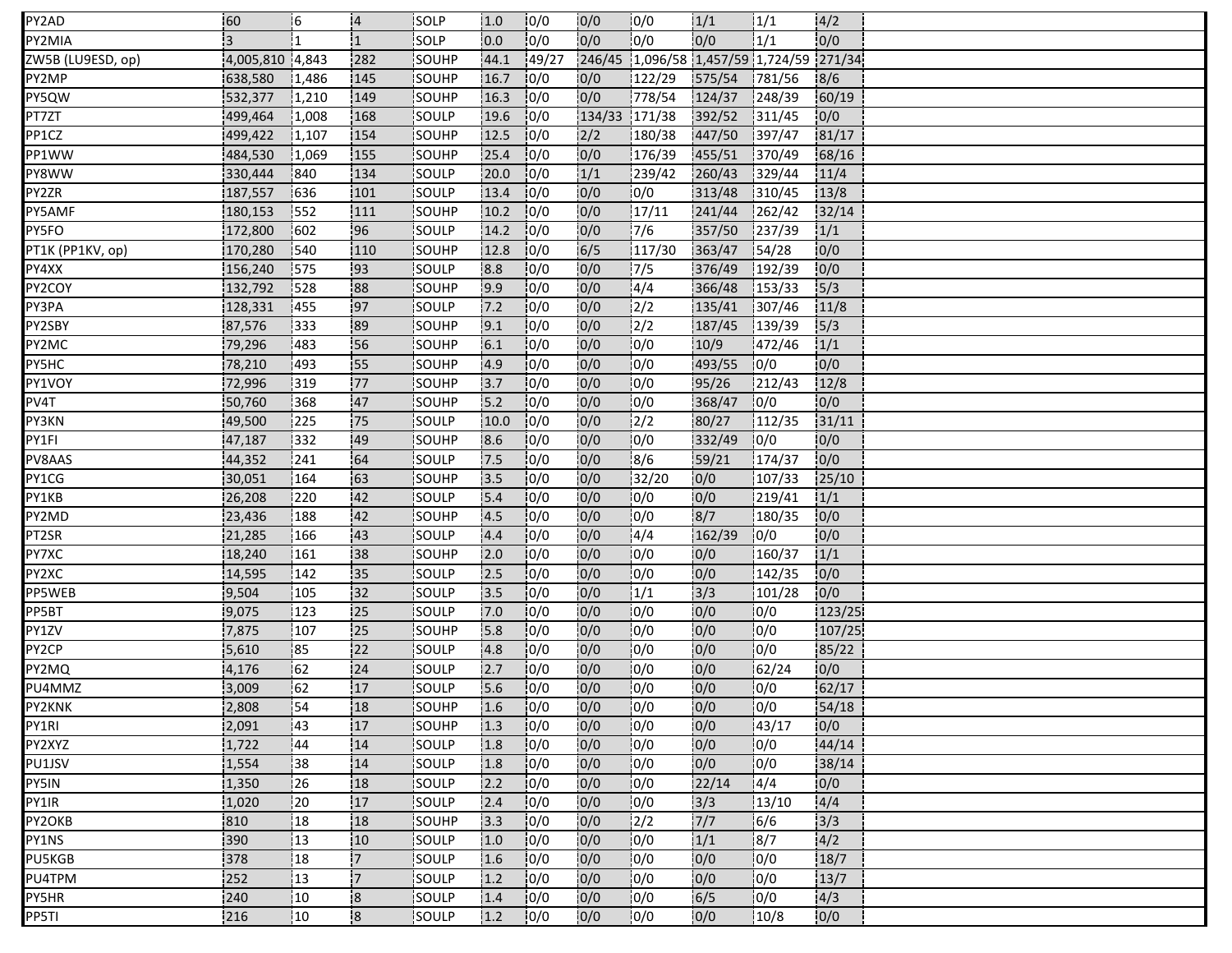| PP5DZ                    | 144     | :8        | $\overline{6}$             | <b>ISOULP</b>  | 10.3 | 10/0 | 0/0              | 10/0  | 18/6         | 10/0         | 0/0    |  |
|--------------------------|---------|-----------|----------------------------|----------------|------|------|------------------|-------|--------------|--------------|--------|--|
| PU3VOX                   | 90      | 10        | 3                          | SOULP          | 0.6  | 10/0 | 0/0              | 0/0   | 0/0          | 0/0          | 10/3   |  |
| PY5CC                    | 75      | $\vert$ 5 | 5                          | SOUHP          | 0.7  | 0/0  | 0/0              | 0/0   | 0/0          | 5/5          | 0/0    |  |
| ZV2F (PY2SFA, op)        | 75      | İ5        | <b>5</b>                   | <b>ISOULP</b>  | 10.0 | 0/0  | 0/0              | 0/0   | 0/0          | 15/5         | 0/0    |  |
| PP5KC                    | 27      | iз        | i3                         | SOULP          | 0.0  | 0/0  | 0/0              | 3/3   | 0/0          | 0/0          | 0/0    |  |
| PY5AB                    | 75      | İ5.       | 5                          | <b>SO-80</b>   | 10.3 | 0/0  | $\frac{1}{5}{5}$ | 0/0   | 10/0         | 0/0          | 0/0    |  |
| PY9MP                    | 5,307   | 166       | 29                         | <b>SO-40</b>   | 12.7 | 10/0 | 0/0              | 66/29 | 0/0          | 0/0          | 0/0    |  |
| PY5DC                    | 5,022   | 163       | 27                         | $SO-40$        | 2.7  | 0/0  | 0/0              | 63/27 | 0/0          | 10/0         | 0/0    |  |
| PY2NY                    | 246,384 | 1,403     | 159                        | <b>SO-20</b>   | 14.3 | 10/0 | 0/0              | 10/0  | 1,403/59 0/0 |              | 0/0    |  |
| ZY2B (PY2UD, op <u>)</u> | 222,198 | 1,284     | 58                         | SO-20          | 14.7 | 0/0  | 0/0              | 10/0  | 1,284/58 0/0 |              | 0/0    |  |
| PY4JW                    | 187,089 | 1,084     | 59                         | SO-20          | 14.9 | 10/0 | 0/0              | 0/0   | 1,084/59 0/0 |              | 0/0    |  |
| PY5WW                    | 173,652 | 1,032     | 58                         | SO-20          | 8.8  | 0/0  | 0/0              | 0/0   | 1,032/58 0/0 |              | 0/0    |  |
| ZW2W (PT2IC, op)         | 138,186 | 871       | 54                         | <b>SO-20</b>   | 12.6 | 10/0 | 0/0              | 0/0   | 871/54       | 10/0         | 0/0    |  |
| PY2TC                    | 86,346  | 544       | 54                         | SO-20          | 10.1 | 0/0  | 0/0              | 0/0   | 544/54       | 10/0         | 0/0    |  |
| PY4LH                    | 33,798  | 262       | 43                         | SO-20          | 15.9 | 0/0  | 0/0              | 0/0   | 262/43       | 10/0         | 0/0    |  |
| ZV1D (PP1ZZ, op)         | 32,712  | 240       | 47                         | SO-20          | 3.7  | 0/0  | 0/0              | 0/0   | 240/47       | 0/0          | 0/0    |  |
| PT5J (PP5JR, op)         | 530,115 | 3,031     | 59                         | $SO-15$        | 25.7 | 0/0  | 0/0              | 10/0  | 0/0          | 3,031/59 0/0 |        |  |
| PR4T (PY4BZ, op)         | 410,940 | 12,343    | 60                         | <b>ISO-15</b>  | 24.3 | 10/0 | 0/0              | 10/0  | 0/0          | 2,343/60 0/0 |        |  |
| PX2A (PY2LED, op)        | 382,104 | 12,241    | 58                         | SO-15          | 22.8 | 0/0  | 0/0              | 10/0  | 0/0          | 2,241/58 0/0 |        |  |
| PP5JN                    | 161,082 | 1972      | 57                         | $SO-15$        | 13.2 | 10/0 | 0/0              | 0/0   | 0/0          | 972/57       | 0/0    |  |
| PP2CC                    | 88,650  | 1598      | 50                         | <b>ISO-15</b>  | 19.3 | 10/0 | 0/0              | 10/0  | 10/0         | 598/50       | 0/0    |  |
| PP5RT                    | 86,625  | 545       | 55                         | $ SO-15 $      | 7.7  | 10/0 | 0/0              | 0/0   | 0/0          | 545/55       | 0/0    |  |
| PY5ZHP                   | 80,613  | 1512      | 153                        | <b>SO-15</b>   | 7.8  | 0/0  | 0/0              | 10/0  | 10/0         | 512/53       | 0/0    |  |
| PQ2M (PY2MNL, op)        | 71,136  | 496       | 48                         | SO-15          | 17.1 | 10/0 | 0/0              | 10/0  | 0/0          | 496/48       | 0/0    |  |
| PY2QT                    | 64,350  | 444       | 150                        | SO-15          | 16.0 | 0/0  | 0/0              | 10/0  | 0/0          | 444/50       | 0/0    |  |
| PR4A                     | 59,241  | 413       | 49                         | <b>SO-15</b>   | 6.9  | 10/0 | 0/0              | 0/0   | 10/0         | 413/49       | 0/0    |  |
| PV2R (PY2KO, op)         | 46,389  | 334       | 47                         | SO-15          | 13.0 | 0/0  | 0/0              | 0/0   | 0/0          | 334/47       | 0/0    |  |
| PY6TS                    | 43,953  | 309       | 49                         | $ SO-15 $      | 8.4  | 0/0  | 0/0              | 0/0   | 0/0          | 309/49       | 0/0    |  |
| PY2XJ                    | 29,541  | 244       | 43                         | <b>SO-15</b>   | 17.5 | 0/0  | 0/0              | 0/0   | 10/0         | 244/43       | 0/0    |  |
| PY2JG                    | 28,896  | 240       | 43                         | $SO-15$        | 7.1  | 0/0  | 0/0              | 0/0   | 0/0          | 240/43       | 0/0    |  |
| PY2VZ                    | 23,862  | 202       | 41                         | $SO-15$        | 4.2  | 0/0  | 0/0              | 0/0   | 0/0          | 202/41       | 0/0    |  |
| PY2GTA                   | 23,280  | 1200      | 40                         | <b>SO-15</b>   | 2.5  | 10/0 | 0/0              | 10/0  | 0/0          | 200/40       | 10/0   |  |
| PP5FZ                    | 20,943  | 189       | 39                         | SO-15          | 4.2  | 0/0  | 0/0              | 0/0   | 0/0          | 189/39       | 0/0    |  |
| PY2HT                    | 13,755  | 140       | '35                        | <b>SO-15</b>   | 3.6  | 0/0  | 10/0             | 10/0  | 0/0          | 140/35       | 0/0    |  |
| PV8AJ                    | 1,215   | 131       | 15                         | <b>SO-15</b>   | 1.9  | 10/0 | 0/0              | 10/0  | 0/0          | 31/15        | 0/0    |  |
| PY7GB                    | 189     | ļ9        | $\overline{7}$             | SO-15          | 0.8  | 0/0  | 0/0              | 0/0   | 0/0          | 9/7          | 0/0    |  |
| <b>PU5FJR</b>            | 39,429  | 342       | 39                         | $\left $ SO-10 | 10.6 | 0/0  | 0/0              | 0/0   | 0/0          | 0/0          | 342/39 |  |
| PY2TMV                   | 15,921  | 185       | 29                         | SO-10          | 6.0  | 10/0 | 0/0              | 0/0   | 0/0          | 10/0         | 185/29 |  |
| PY4AZ                    | 12,267  | 146       | 29                         | $SO-10$        | 6.6  | 0/0  | 0/0              | 0/0   | 0/0          | 0/0          | 146/29 |  |
| PY2CX                    | 10,854  | 135       | 27                         | <b>SO-10</b>   | 5.7  | 10/0 | 0/0              | 0/0   | 0/0          | 10/0         | 135/27 |  |
| ZX2V (PY2XV, op)         | 4,752   | 76        | 22                         | SO-10          | 4.1  | 0/0  | 0/0              | 10/0  | 0/0          | 0/0          | 76/22  |  |
| PY2RSA                   | 3,315   | 67        | 17                         | $SO-10$        | 4.4  | 0/0  | 0/0              | 10/0  | 0/0          | 0/0          | 67/17  |  |
| PU2SDX                   | 2,916   | !54       | 18                         | <b>ISO-10</b>  | 2.9  | 10/0 | 0/0              | 10/0  | 10/0         | 0/0          | 54/18  |  |
| PU2UAF                   | 1,296   | 140       | 12                         | <b>SO-10</b>   | 4.3  | 10/0 | 0/0              | 10/0  | 0/0          | 0/0          | 40/12  |  |
| PU2TBK                   | 840     | 28        | 10                         | $SO-10$        | 2.1  | 0/0  | 0/0              | 10/0  | 10/0         | 10/0         | 28/10  |  |
| PU2USK                   | 462     | 24        | 17                         | SO-10          | 2.2  | 10/0 | 0/0              | 10/0  | 10/0         | 0/0          | 24/7   |  |
| PU5AGM                   | 240     | 10        | $\overline{\phantom{a}}$ 8 | SO-10          | 0.9  | 10/0 | 0/0              | 10/0  | 0/0          | 0/0          | 10/8   |  |
| PU1JDX                   | 144     | و!        | 6                          | SO-10          | 1.1  | 10/0 | 0/0              | 10/0  | 0/0          | 0/0          | 9/6    |  |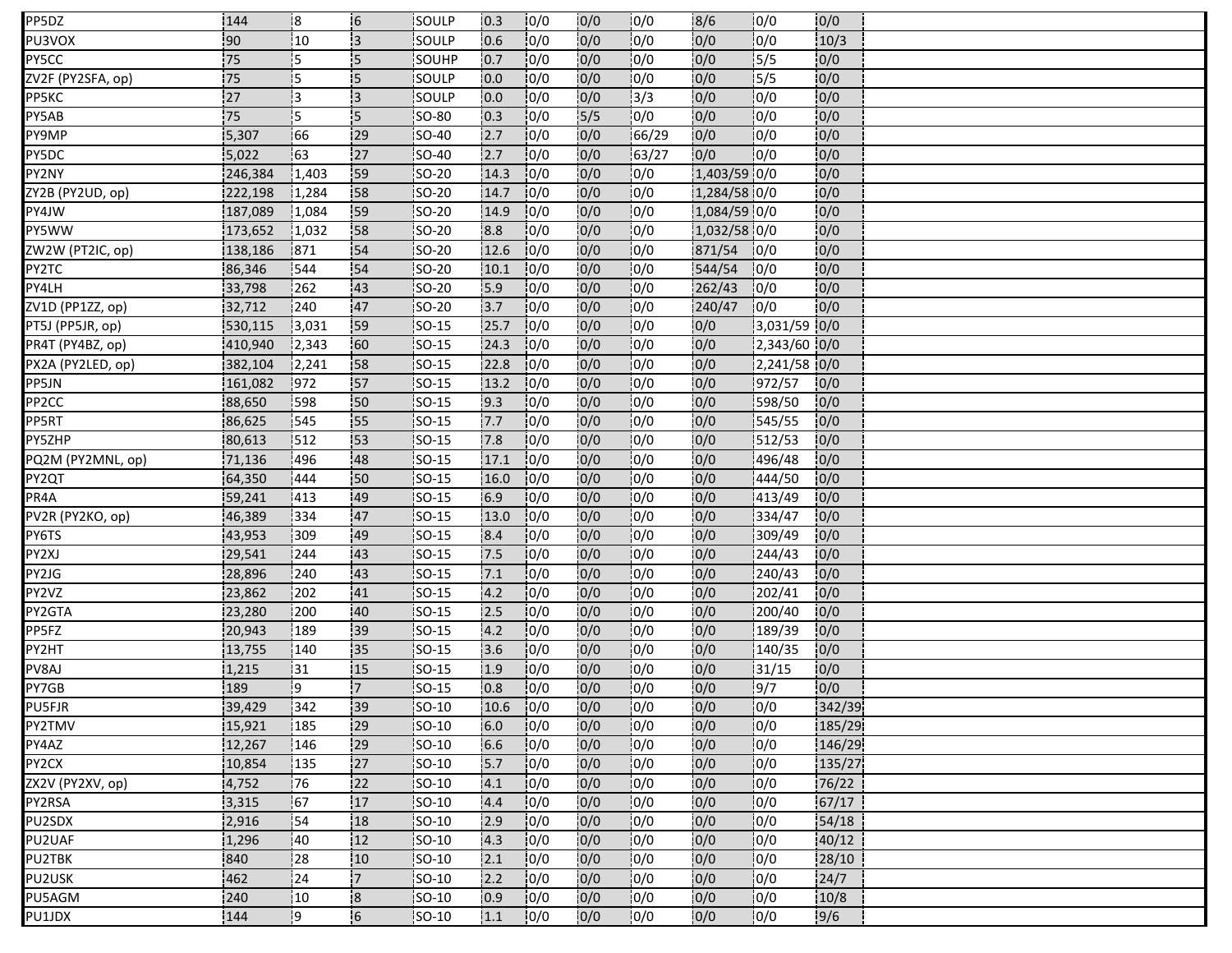| PU5DEH            | 126         | 17         | 6               | SO-10         | 10.9 | 10/0 | 0/0 | 10/0   | 10/0          | 10/0            | 7/6    |  |
|-------------------|-------------|------------|-----------------|---------------|------|------|-----|--------|---------------|-----------------|--------|--|
| PU5DPL            | 60          | 16         | $\overline{4}$  | SO-10         | 0.3  | 10/0 | 0/0 | 10/0   | 0/0           | 10/0            | 6/4    |  |
| PU1VKG            | 36          | 14         | 3               | SO-10         | 0.7  | 0/0  | 0/0 | 0/0    | 0/0           | 0/0             | 4/3    |  |
| PU2LFU            | 36          | 14         | $\overline{3}$  | <b>SO-10</b>  | 10.0 | 10/0 | 0/0 | 10/0   | 0/0           | 10/0            | 4/3    |  |
| PY3AKS            | 36          | 14         | i3              | SO-10         | 0.2  | 0/0  | 0/0 | 0/0    | 0/0           | 0/0             | 4/3    |  |
| PU2NUN            | 18          | l3         | $\overline{2}$  | <b>SO-10</b>  | 10.6 | 0/0  | 0/0 | 0/0    | 0/0           | 10/0            | 3/2    |  |
| PY2SR             | 18          | i3         | 13              | <b>SO-10</b>  | 0.0  | 0/0  | 0/0 | 0/0    | 0/0           | 0/0             | 3/3    |  |
| PY3CAD            | 18          | 14         | :3              | SO-10         | 0.4  | 10/0 | 0/0 | 0/0    | 0/0           | 10/0            | 4/3    |  |
| Chile             |             |            |                 |               |      |      |     |        |               |                 |        |  |
| CE7VPQ            | 862,050     | 1,675      | 175             | <b>SOHP</b>   | 28.0 | 10/0 | 0/0 | 194/46 | 768/56        | 635/51          | 78/22  |  |
| CE6CGX            | 712,965     | 1,662      | 145             | SOHP          | 19.5 | 0/0  | 0/0 | 45/25  | 598/50        | 956/55          | 63/15  |  |
| CE4JZO            | 603,954     | 1,181      | 174             | SOHP          | 23.4 | 10/0 | 0/0 | 160/43 | 361/53        | 546/54          | 114/24 |  |
| CB8E (CE8EIO, op) | 478,824     | 1,138      | 142             | SOHP          | 15.2 | 10/0 | 0/0 | 162/40 | 245/44        | 725/53          | 6/5    |  |
| CE7KF             | 70,956      | 330        | 73              | SOULP         | 13.3 | 0/0  | 0/0 | 0/0    | 72/31         | 258/42          | 0/0    |  |
| XQ3WD             | 65,025      | 259        | 85              | SOULP         | 6.2  | 10/0 | 0/0 | 13/3   | 91/34         | 146/36          | 19/12  |  |
| CA4PSH            | 32,292      | 236        | 46              | SO-40         | 4.1  | 0/0  | 0/0 | 236/46 | 0/0           | 0/0             | 0/0    |  |
| CE1TT             | 88,407      | 545        | 57              | SO-20         | 8.1  | 0/0  | 0/0 | 10/0   | 545/57        | 10/0            | 0/0    |  |
| CE2BMW            | 64,200      | 434        | 50              | <b>SO-20</b>  | 15.5 | 10/0 | 0/0 | 10/0   | 434/50        | 10/0            | 0/0    |  |
| CE3QY             | 63,189      | 421        | 151             | <b>SO-20</b>  | 7.2  | 0/0  | 0/0 | 10/0   | 421/51        | 10/0            | 0/0    |  |
| CB4R (XQ3SK, op)  | 61,488      | 431        | 48              | SO-20         | 17.8 | 0/0  | 0/0 | 10/0   | 431/48        | 10/0            | 0/0    |  |
| CE3NR             | 56,400      | 388        | :50             | <b>SO-20</b>  | 4.7  | 10/0 | 0/0 | 10/0   | 388/50        | 10/0            | 0/0    |  |
| CE6VMO            | 6,210       | 69         | 30 <sub>1</sub> | <b>SO-20</b>  | 1.0  | 10/0 | 0/0 | 10/0   | 69/30         | 10/0            | 0/0    |  |
| CE1KV             | 5,481       | 166        | .29             | <b>SO-20</b>  | 12.2 | 0/0  | 0/0 | 10/0   | 66/29         | 10/0            | 0/0    |  |
| CE2SCZ            | 2,646       | <b>S</b> 0 | $\overline{21}$ | <b>SO-20</b>  | 2.4  | 10/0 | 0/0 | 10/0   | 150/21        | 10/0            | 0/0    |  |
| XQ1KZ             | 213,528     | 1,281      | 56              | SO-15         | 19.5 | 10/0 | 0/0 | 10/0   | 0/0           | $1,281/56$ 0/0  |        |  |
| CE5NK             | 118,614     | 753        | 53              | SO-15         | 8.4  | 10/0 | 0/0 | 0/0    | 0/0           | 753/53          | 0/0    |  |
| 3G1D              | 83,148      | 545        | 152             | SO-15         | 7.5  | 10/0 | 0/0 | 0/0    | 0/0           | 545/52          | 0/0    |  |
| CE6TK             | 65,709      | 460        | 49              | $ SO-15 $     | 15.1 | 0/0  | 0/0 | 0/0    | 0/0           | 460/49          | 0/0    |  |
| CE6UFF            | 7,548       | .79        | 34              | <b>SO-15</b>  | 5.5  | 10/0 | 0/0 | 0/0    | 0/0           | 79/34           | 0/0    |  |
| CE1WZM            | 144         | l8         | 6               | SO-15         | 1.3  | 0/0  | 0/0 | 10/0   | 0/0           | 8/6             | 0/0    |  |
| XQ3PC             | 28,836      | 271        | 36              | SO-10         | 7.0  | 0/0  | 0/0 | 0/0    | 0/0           | 10/0            | 271/36 |  |
| XQ4CW             | 54          | 16         | ΙЗ.             | SO-10         | 10.3 | 10/0 | 0/0 | 10/0   | 0/0           | 10/0            | 6/3    |  |
| Colombia          |             |            |                 |               |      |      |     |        |               |                 |        |  |
| НКЗС              | 368,472     | 1,197      | 104             | SOHP          | .9.5 | 0/0  | 0/0 | 10/0   | 777/57        | 1420/47         | 0/0    |  |
| Ecuador           |             |            |                 |               |      |      |     |        |               |                 |        |  |
| <b>HC2TKV</b>     | 237,765     | 667        | 121             | SOLP          | 9.6  | 0/0  | 0/0 | 191/32 | 318/46        | 1258/43         | 0/0    |  |
| HC2AP             | 120,045 777 |            | $\frac{1}{3}$   | SO-20         | 9.2  | 0/0  | 0/0 | 0/0    | 777/53 0/0    |                 | 0/0    |  |
| HC1JQ             | 164,256     | 1950       | 58              | <b>SO-15</b>  | 10.6 | 10/0 | 0/0 | 10/0   | 0/0           | $\sqrt{950}/58$ | 0/0    |  |
| Paraguay          |             |            |                 |               |      |      |     |        |               |                 |        |  |
| ZP5FIA            | 45,450      | 1207       | 75              | <b>SOLP</b>   | 2.6  | 10/0 | 0/0 | 22/13  | 135/38 50/24  |                 | 0/0    |  |
| ZP6TT             | 8,352       | 190        | 32              | <b>SO-40</b>  | 1.8  | 10/0 | 0/0 | 90/32  | 0/0           | 0/0             | 0/0    |  |
| ZP5WBM            | 207,408     | 1,242      | 58              | $SO-20$       | 11.9 | 0/0  | 0/0 | 0/0    | 1,242/58 0/0  |                 | 0/0    |  |
| ZP5DBC            | 435,774     | 12,492     | 59              | <b>ISO-15</b> | 23.7 | 10/0 | 0/0 | 10/0   | 0/0           | 2,492/59 0/0    |        |  |
| ZP6LMR            | 24          | i4         | 2               | $SO-10$       | 0.1  | 0/0  | 0/0 | 10/0   | 0/0           | 0/0             | 4/2    |  |
| Peru              |             |            |                 |               |      |      |     |        |               |                 |        |  |
| OA4SS             | 848,484     | 1,917      | 148             | <b>SOHP</b>   | 20.1 | 10/0 | 0/0 | 189/33 | 876/55        | 1937/53         | 15/7   |  |
| OA4DPM            | 79,326      | 349        | 78              | SOLP          | 6.5  | 0/0  | 0/0 | 4/4    | 127/35 217/38 |                 | 1/1    |  |
| OA4DKN            | 20,295      | 173        | 41              | <b>SO-40</b>  | 15.8 | 10/0 | 0/0 | 173/41 | 0/0           | 10/0            | 0/0    |  |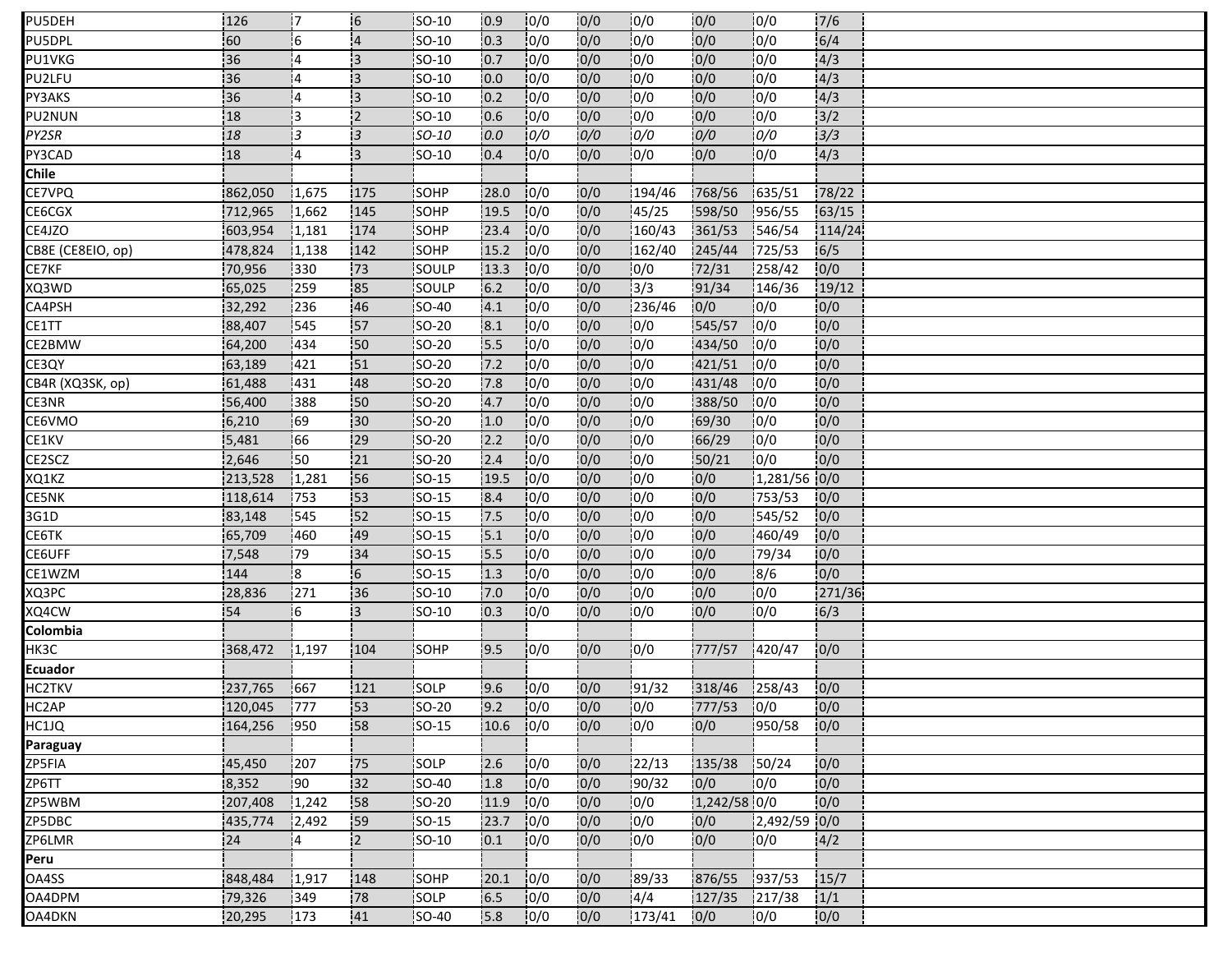| OA4DX                        | 26,445  | 1227  | 41        | ISO-15       | 15.7 | 10/0 | 0/0    | 0/0     | 10/0         | 227/41       | 0/0    |  |
|------------------------------|---------|-------|-----------|--------------|------|------|--------|---------|--------------|--------------|--------|--|
| <b>Suriname</b>              |         |       |           |              |      |      |        |         |              |              |        |  |
| PZ2YT                        | 379,800 | 1,296 | 100       | SOHP         | 18.7 | 0/0  | 0/0    | 1279/43 | 1,017/57 0/0 |              | 0/0    |  |
| PZ5RA                        | 359,499 | 1,014 | 119       | <b>SOLP</b>  | 12.5 | 10/0 | 0/0    | 121/12  | 495/53       | 488/50       | 10/4   |  |
| <b>Trinidad &amp; Tobago</b> |         |       |           |              |      |      |        |         |              |              |        |  |
| 9Z4Y                         | 490,455 | 1,224 | 135       | SOULP        | 14.9 | 10/0 | 45/19  | 146/18  | 724/52       | 407/45       | 2/1    |  |
| <b>Uruguay</b>               |         |       |           |              |      |      |        |         |              |              |        |  |
| CX2DK                        | 37,584  | 355   | 36        | SOHP         | 5.0  | 0/0  | 0/0    | 0/0     | 0/0          | 0/0          | 355/36 |  |
| CX7SS                        | 272,403 | 1,580 | <b>59</b> | SOUHP        | 14.3 | 0/0  | 0/0    | 0/0     | 10/0         | 1,580/59 0/0 |        |  |
| CX1CAN                       | 144     | 18    | 16        | <b>SOULP</b> | 10.7 | 10/0 | 0/0    | 0/0     | 13/3         | 10/0         | 5/3    |  |
| CX2BAH                       | 1,440   | 132   | :16       | <b>SO-10</b> | 3.3  | 0/0  | 0/0    | 0/0     | 0/0          | 10/0         | 32/16  |  |
| Venezuela                    |         |       |           |              |      |      |        |         |              |              |        |  |
| YV4EK                        | 353,772 | 969   | 124       | SOLP         | 20.5 | 10/0 | 0/0    | 162/40  | 465/48       | 342/36       | 0/0    |  |
| YY2HCM                       | 139,035 | 426   | 115       | SOLP         | 10.9 | 0/0  | 118/34 | 91/33   | 0/0          | 173/33       | 44/15  |  |
| YY5RAB                       | 252,945 | 1815  | 105       | <b>SOULP</b> | 17.5 | 10/0 | 0/0    | 135/37  | 0/0          | 620/47       | 60/21  |  |
| YV6BXN                       | 216,108 | 633   | 116       | SOUHP        | 9.7  | 0/0  | 3/3    | 195/27  | 295/41       | 194/30       | 46/15  |  |
| YV1GIY                       | 39,990  | 246   | 62        | SOULP        | 11.7 | 10/0 | 0/0    | 3/3     | 29/19        | 1214/40      | 0/0    |  |
| YY2WTF                       | 11,253  | 126   | 131       | ISO-15       | 6.4  | 10/0 | 0/0    | 10/0    | 0/0          | 126/31       | 0/0    |  |
| YV4ABR                       | 5,874   | 92    | 122       | SO-10        | 1.1  | 0/0  | 0/0    | 0/0     | 0/0          | 0/0          | 92/22  |  |
| YV1JGT                       | 1,680   | '35   | 16        | SO-10        | 0.9  | 0/0  | 10/0   | 0/0     | 0/0          | 10/0         | 35/16  |  |

**Results are grouped by U.S. call district, then by ARRL section, followed by Canada and RAC Section.**

**Within each group, results are sorted by operating category, then by score in descending order.**

**Each result includes Final Score, QSOs, Multipliers, Category, and QSO data for each band.**

**Operating Category:**

**M2 = Multioperator, Two Transmitter**

**MM = Multioperator, Multitransmitter**

**MSHP = Multioperator, Single Transmitter, High Power**

**MSLP = Multioperator, Single Transmitter, Low Power**

| <b>Call</b>           | Score        | <b>QSOs</b> | <b>Mults</b> | <b>Category</b> | Hours 160 |      | 180           | 140    | 20     | 115   | 10  | Operator(s) and/or Host           |
|-----------------------|--------------|-------------|--------------|-----------------|-----------|------|---------------|--------|--------|-------|-----|-----------------------------------|
| Asia                  |              |             |              |                 |           |      |               |        |        |       |     |                                   |
| <b>Asiatic Russia</b> |              |             |              |                 |           |      |               |        |        |       |     |                                   |
| RØMM                  | 180          | 110         | 16           | <b>IMSLP</b>    | 10.6      | 10/0 | 2/2           | 18/4   | 10/0   | 10/0  | 0/0 | (Ops: RØMM, RAØLSO)               |
| RK9CYA                | 127          |             |              | <b>MSHP</b>     | 10.4      | 0/0  | 0/0           | 0/0    | 5/3    | 10/0  | 0/0 | (Ops: RK9CR, UC9C)                |
| Japan                 |              |             |              |                 |           |      |               |        |        |       |     |                                   |
| JH4UYB                | 674,352      | 1,592       | 144          | <b>MSHP</b>     | 27.0      | 10/0 | 141/36 644/49 |        | 707/53 | 100/6 | 0/0 | (Ops: JAIFXR, JHAUYB)             |
| JK2VOC                | 7,098        | 191         | .26          | <b>MSLP</b>     | .7.7      | 0/0  | 5/4           | 14/5   | 58/13  | 14/4  | 0/0 | (Ops: JK2VOC, JO4GGO)             |
| JL3ZHU                | 2,205        | 149         | 15           | <b>MSHP</b>     | 4.0       | 10/0 | 0/0           | 16/4   | 37/9   | 16/2  | 0/0 | (Ops: JL3RDC, JP3PZG)             |
| JR8VSE                | 379,554      | 1,319       | i98          | IM <sub>2</sub> | 36.7      | 10/0 | 86/12         | 498/28 | 633/49 | 102/9 | 0/0 | (Ops: JE8KKX, JI3ERV, JR8VSE)     |
|                       |              |             |              |                 |           |      |               |        |        |       |     |                                   |
| Call                  | <b>Score</b> | <b>QSOs</b> | <b>Mults</b> | <b>Category</b> | Hours 160 |      | 180           | 140    | 120    | 115   | 110 | Operator(s) and/or Host           |
| <b>Europe</b>         |              |             |              |                 |           |      |               |        |        |       |     |                                   |
| <b>Aland Islands</b>  |              |             |              |                 |           |      |               |        |        |       |     |                                   |
| <b>OHØZ</b>           | 12,516       | 150         | 128          | <b>IMSHP</b>    | 12.1      | 12/2 | 0/0           | 10/0   | 148/26 | 10/0  | 0/0 | I(Ops: OH2N, OH2XX, OH6DD, OH6EI) |
| <b>Azores</b>         |              |             |              |                 |           |      |               |        |        |       |     |                                   |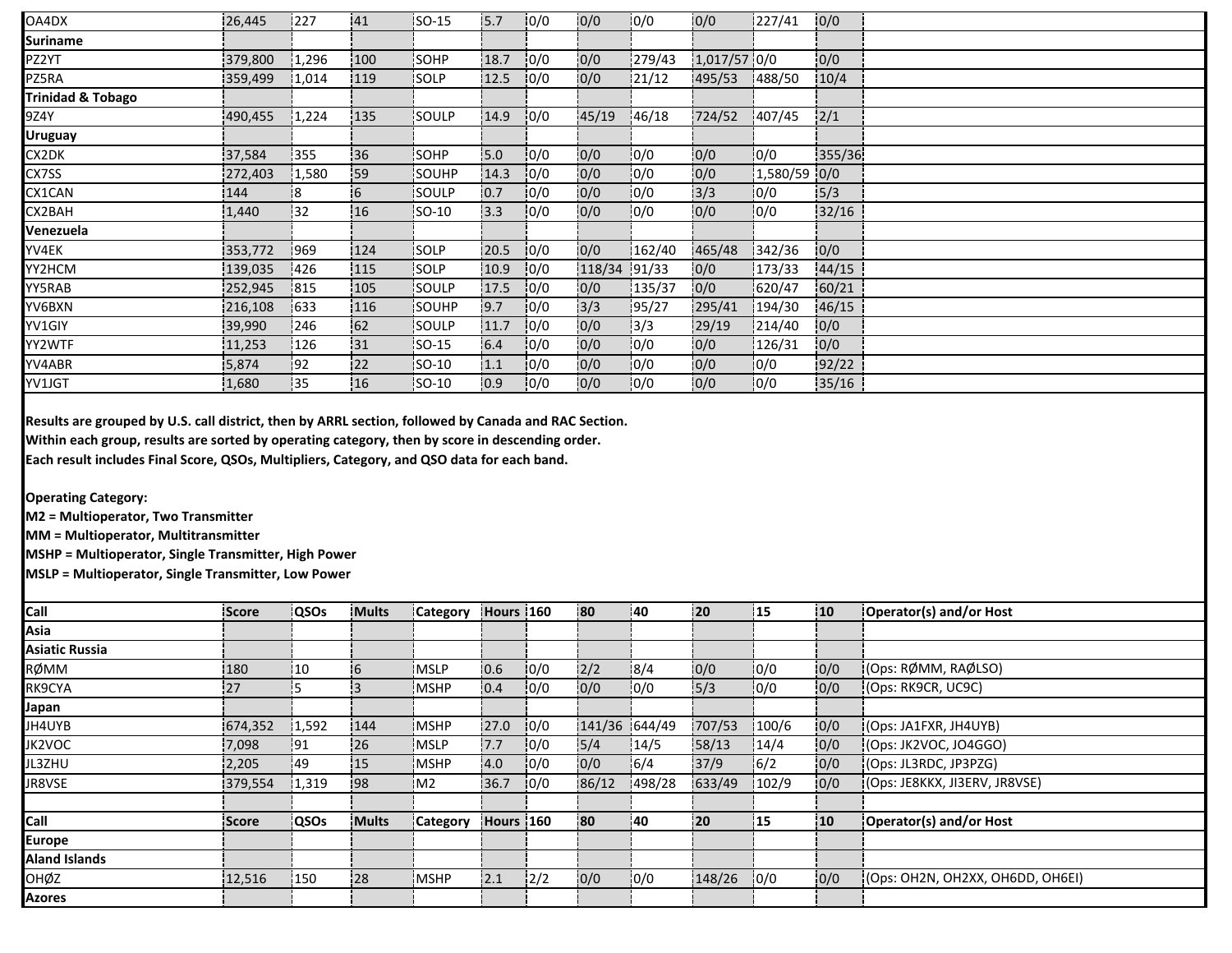|                                    |                 |           |     |                |      |        |               |                                     |              |               |      | (Ops: CS8ABF, CS8ABG, CS8ABN, CU2ABD, CU2CN,          |
|------------------------------------|-----------------|-----------|-----|----------------|------|--------|---------------|-------------------------------------|--------------|---------------|------|-------------------------------------------------------|
| CQ8M                               | 1,431,888 2,694 |           | 184 | MSHP           | 40.1 |        |               | 79/22 337/39 478/43 1,689/59 111/21 |              |               | 0/0  | CU2CO, CU2HI, CU2YK, CU2ZG, CU7BC)                    |
| <b>Belgium</b>                     |                 |           |     |                |      |        |               |                                     | 207/44       |               |      |                                                       |
| OT6M                               | 73,125          | 327       | 75  | MSHP           | 6.9  | 0/0    | 8/7           | 112/24                              |              | 0/0           | 0/0  | (Ops: ON9CC, PC5A)                                    |
| <b>Bulgaria</b>                    |                 |           |     |                |      |        |               |                                     |              |               |      |                                                       |
| LZ5R                               | 1,169,430 2,319 |           | 170 | <b>MSHP</b>    | 35.9 | 76/23  | 483/40 792/48 |                                     | 965/56       | 3/3           | 0/0  | (Ops: K1LZ, LZ1JZ, LZ2HM, LZ3ND, LZ5DB)               |
| LZ9W                               | 1,116,720 2,301 |           | 165 | <b>MSHP</b>    | 33.4 | 174/24 | 393/40 873/49 |                                     | 960/51       | $\frac{1}{1}$ | 10/0 | (Ops: LZ1FG, LZ1WDX, LZ3FM)                           |
| Croatia                            |                 |           |     |                |      |        |               |                                     |              |               |      |                                                       |
| 9A1CCY                             | 1,008           | 124       | 14  | MSLP           | 0.5  | 10/0   | 0/0           | 10/0                                | 24/14        | 10/0          | 0/0  | (Ops: 9A1CMA, 9A9EE)                                  |
| <b>Czech Republic</b>              |                 |           |     |                |      |        |               |                                     |              |               |      |                                                       |
|                                    |                 |           |     |                |      |        |               |                                     |              |               |      |                                                       |
| OK5Z                               | 1,216,194 2,560 |           | 161 | <b>MSHP</b>    | 38.8 | 173/24 | 241/34 985/46 |                                     | 1,260/56 1/1 |               | 10/0 | (Ops: OK2ARM, OK2PJM, OK2ZA, OK2ZC, OK2ZI)            |
| European Russia                    |                 |           |     |                |      |        |               |                                     |              |               |      |                                                       |
| UA6A                               | 20,868          | 191       | 37  | <b>MSHP</b>    | 2.6  | 0/0    | 0/0           | 81/16                               | 110/21       | 10/0          | 0/0  | (Ops: R2AA, UA7A)                                     |
| <b>Federal Republic of Germany</b> |                 |           |     |                |      |        |               |                                     |              |               |      |                                                       |
| DQ2C                               | 876,252         | 12,176    | 137 | <b>MSHP</b>    | 38.6 | 147/18 | 43/19         | 792/43                              | 1,294/57 0/0 |               | 0/0  | (Ops: DL2SAX, DL4VK)                                  |
| DN5HR                              | 17,424          | 138       | 44  | MSHP           | 2.0  | 0/0    | 1/1           | 48/14                               | 89/29        | 10/0          | 0/0  | (Ops: DM9EE, DN5HR)                                   |
| France                             |                 |           |     |                |      |        |               |                                     |              |               |      |                                                       |
| F8KCF                              | 70,788          | 350       | 68  | <b>IMSHP</b>   | 14.7 | 10/0   | 3/3           | 50/15                               | 295/48       | $\frac{1}{2}$ | 0/0  | (Ops: F4EQN, F6BGC, F6IFY)                            |
| F6KRK                              | 21,888          | 132       | 57  | MSLP           | 9.1  | 10/0   | 11/7          | 136/15                              | 85/35        | 0/0           | 0/0  | (Ops: F4AFQ, F8CRH)                                   |
| TM4Y                               | 105             | 17        | 5   | <b>MSLP</b>    | 10.7 | 10/0   | 0/0           | 10/0                                | 7/5          | 10/0          | 0/0  | (Ops: F4IEY, F4IQN)                                   |
| F8KGM                              | 1,178,253 2,629 |           | 153 | M <sub>2</sub> | 38.4 | 10/0   | 362/39 785/51 |                                     | 1,478/59 4/4 |               | 0/0  | (Ops: F5LTT, F5RAG, F5USK)                            |
| <b>Hungary</b>                     |                 |           |     |                |      |        |               |                                     |              |               |      |                                                       |
| HG6N                               | 135,597         | 1596      | 77  | <b>MSHP</b>    | 7.4  | 10/0   | 11/7          | 277/33                              | 308/37       | 10/0          | 0/0  | (Ops: HA6ND, HA6NY)                                   |
| Italy                              |                 |           |     |                |      |        |               |                                     |              |               |      |                                                       |
| IR6T                               | 1,913,760 3,575 |           | 180 | <b>MSHP</b>    | 38.9 | 41/16  |               | 327/37 1,297/57 1,889/59 21/11      |              |               | 0/0  | (Ops: IK6JNH, IT9RGY, IZ6TSA)                         |
| IO9A                               | 561,537         | 1,467     | 129 | <b>MSHP</b>    | 24.9 | 10/0   | 126/24 459/42 |                                     | 866/57       | 16/6          | 0/0  | (Ops: IT9SSI, IT9UFP, IT9YVO)                         |
| IZ4TNW                             | 5,406           | 56        | 34  | MSHP           | 6.3  | 0/0    | 0/0           | 20/12                               | 36/22        | 0/0           | 0/0  | (Ops: IU4JHC, IZ4TNW)                                 |
| II5PO                              | 2,223           | <b>47</b> | 19  | MSHP           | 2.4  | 10/0   | 0/0           | 10/0                                | 47/19        | 10/0          | 0/0  | (Ops: IU5LVM, IZ5VCI)                                 |
|                                    |                 |           |     |                |      |        |               |                                     |              |               |      | (Ops: IK1HJS, IK4LZH, IT9AUG, IT9EQO, IT9ISI, IU4ICT, |
| II9P                               | 1,984,044 3,339 |           | 202 | M <sub>2</sub> | 41.8 | 89/24  |               | 676/47 1,227/53 1,289/59 58/19      |              |               | 0/0  | [IV3YYK, IZ8JAI]                                      |
| Liechtenstein                      |                 |           |     |                |      |        |               |                                     |              |               |      |                                                       |
| HBØA                               | 160,866         | 676       | 81  | <b>MSHP</b>    | 15.1 | 10/0   | 11/8          | 97/22                               | 568/51       | 0/0           | 0/0  | (Ops: HBØWR, HB9DVZ)                                  |
| <b>Netherlands</b>                 |                 |           |     |                |      |        |               |                                     |              |               |      |                                                       |
| PG6G                               | 31,350          | 1209      | :50 | <b>MSHP</b>    | 7.6  | 10/0   | 0/0           | 134/15                              | $175/35$ 0/0 |               | 0/0  | (Ops: PA1SVM, PD1JRN, PD1REM)                         |
| <b>Norway</b>                      |                 |           |     |                |      |        |               |                                     |              |               |      |                                                       |
|                                    |                 |           |     |                |      |        |               |                                     |              |               |      |                                                       |
| LN8W                               | 283,200         | 817       | 118 | <b>MM</b>      | 25.8 | 163/19 | 98/24         | 125/26                              | 531/49       | 10/0          | 0/0  | (Ops: LAØGE, LA5KO, LA6YEA, LA7THA, LB1G)             |
| Poland                             |                 |           |     |                |      |        |               |                                     |              |               |      |                                                       |
| SP8R                               | 121,476         | 778       | 53  | MSHP           | 6.8  | 0/0    | 0/0           | 0/0                                 | 777/52       | 1/1           | 0/0  | (Ops: SP8BRQ, SP8TJU)                                 |
|                                    |                 |           |     |                |      |        |               |                                     |              |               |      |                                                       |
| 3Z1K                               | 30,645          | 234       | 45  | <b>MSLP</b>    | 15.3 | 1/1    | 0/0           | 19/7                                | 224/37       | 10/0          | 0/0  | (Ops: SP1D, SP1IVL, SP3HLM, SP3VAX)                   |
| Portugal                           |                 |           |     |                |      |        |               |                                     |              |               |      |                                                       |
| CS5LX                              | 4,200           | 160       | 25  | MM             | 15.0 | 0/0    | 0/0           | 6/5                                 | 53/19        | 1/1           | 0/0  | (Ops: CR7AWB, CS7AUS)                                 |
| Serbia                             |                 |           |     |                |      |        |               |                                     |              |               |      |                                                       |
| YU5R                               | 328,680         | 1,019     | 110 | MSHP           | 23.5 | 0/0    | 138/24 174/30 |                                     | 705/54       | $\frac{1}{2}$ | 0/0  | (Ops: IV3FSG, YT3PL)                                  |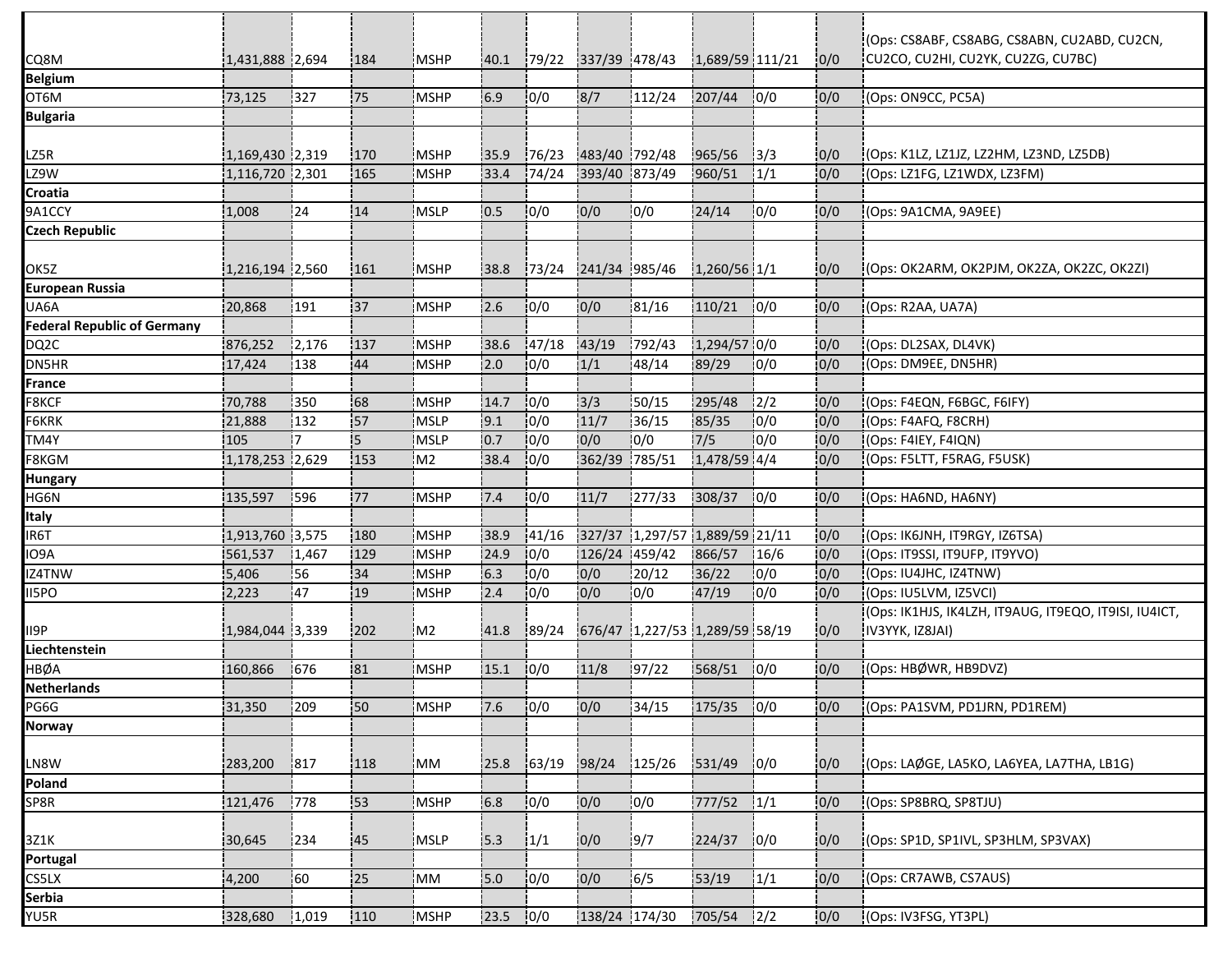| <b>Spain</b>              |                 |             |              |                 |           |        |                      |                                       |                 |                                                    |                  |                                                         |
|---------------------------|-----------------|-------------|--------------|-----------------|-----------|--------|----------------------|---------------------------------------|-----------------|----------------------------------------------------|------------------|---------------------------------------------------------|
| ED1R                      | 967,833         | 12,076      | 159          | MSHP            | 40.3      | 159/21 | 214/32 698/45        |                                       | $1,100/57$ 5/4  |                                                    | 0/0              | (Ops: EA4AOC, EA4KD, EC1KR)                             |
| ED7R                      | 2,233,680 3,685 |             | 205          | M <sub>2</sub>  | 40.4      |        |                      | 106/29 537/45 1,358/51 1,633/58 51/22 |                 |                                                    | 0/0              | (Ops: EA7W, EA7X, EB7A, EC7WR)                          |
|                           |                 |             |              |                 |           |        |                      |                                       |                 |                                                    |                  |                                                         |
| EA2BI                     | 176,880         | 552         | 110          | IMM             | 24.8      | 13/8   | 59/24                | 82/24                                 | 396/52          | 12/2                                               | 0/0              | (Ops: EA2BFM, EA2DR, EA2TP, EB1RL, EB2DJ)               |
| Sweden                    |                 |             |              |                 |           |        |                      |                                       |                 |                                                    |                  |                                                         |
| SC3A                      | 31,152          | 177         | 59           | <b>MSHP</b>     | 9.7       | 10/0   | 1/1                  | 10/9                                  | 165/48          | 1/1                                                | 0/0              | (Ops: SM3RAB, SM3WMU)                                   |
| Switzerland               |                 |             |              |                 |           |        |                      |                                       |                 |                                                    |                  |                                                         |
|                           |                 |             |              |                 |           |        |                      |                                       |                 |                                                    |                  | (Ops: HB9BCK, HB9BWE, HB9DQL, HB9DXB, HB9HIL,           |
| HB9CC                     | 156,960         | 1678        | :80          | <b>MSHP</b>     | 18.5      | 10/0   | 124/13               | 19/12                                 | 635/55          | 10/0                                               | 10/0             | HB9KNY, HB9TNW)                                         |
| HB9GFW                    | 14,580          | 113         | 45           | MSHP            | 9.3       | 10/0   | 7/6                  | 20/11                                 | 86/28           | 10/0                                               | 0/0              | (Ops: HB9GFT, HB9GFW)                                   |
| HB9EP                     | 12,000          | 101         | 40           | MSHP            | 6.5       | 10/0   | 0/0                  | 23/10                                 | 78/30           | 10/0                                               | 0/0              | (Ops: HB9FBL, HB9GFP, HB9GZP)                           |
| <b>Ukraine</b>            |                 |             |              |                 |           |        |                      |                                       |                 |                                                    |                  |                                                         |
| UW6M                      | 600             | 21          | :10          | <b>MSHP</b>     | 2.9       | 0/0    | 0/0                  | 10/0                                  | 21/10           | 10/0                                               | 0/0              | :(Ops: RA7KY, UR2MR, UYØMK, UY7MF)                      |
|                           |                 |             |              |                 |           |        |                      |                                       |                 |                                                    |                  |                                                         |
| Call                      | Score           | <b>QSOs</b> | Mults        | Category        | Hours 160 |        | :80                  | 40                                    | 20              | 15                                                 | 10               | Operator(s) and/or Host                                 |
| <b>North America</b>      |                 |             |              |                 |           |        |                      |                                       |                 |                                                    |                  |                                                         |
| <b>Belize</b>             |                 |             |              |                 |           |        |                      |                                       |                 |                                                    |                  |                                                         |
| V31MA                     | 1,922,544 2,723 |             | 237          | MSLP            | 32.0      | 88/35  | 387/49 381/49        |                                       | 979/56          | 888/48                                             | 0/0              | (Ops: DK6SP, V31MA)                                     |
| Cayman Islands            |                 |             |              |                 |           |        |                      |                                       |                 |                                                    |                  |                                                         |
| ZF1A                      | 5,982,912 7,132 |             | 282          | <b>MSHP</b>     | 48.0      |        |                      |                                       |                 | 338/52 872/58 1,866/58 2,713/59 1,341/53 2/2       |                  | (Ops: K6AM, K7ZO, N6MJ, NN1C)                           |
| Costa Rica                |                 |             |              |                 |           |        |                      |                                       |                 |                                                    |                  |                                                         |
| TI1K                      | 2,230,524 3,361 |             | 228          | MSHP            | 47.2      | 17/7   | 593/50 534/55        |                                       | 1,474/59 711/46 |                                                    | 42/11            | (Ops: TI2CDA, TI2VVV, TI5VMJ)                           |
| <b>Dominican Republic</b> |                 |             |              |                 |           |        |                      |                                       |                 |                                                    |                  |                                                         |
|                           |                 |             |              |                 |           |        |                      |                                       |                 |                                                    |                  | (Ops: HI3CMM, HI3K, HI3RWP, HI3TT, HI8CAF, HI8CW,       |
| HI3LT                     | 3,722,103 5,488 |             | 231          | M <sub>2</sub>  | 47.6      |        |                      |                                       |                 | 47/23  225/37  1,547/58  2,486/59   1,183/54   0/0 |                  | HI8ESF)                                                 |
| <b>Mexico</b>             |                 |             |              |                 |           |        |                      |                                       |                 |                                                    |                  |                                                         |
| 4A7S                      | 1,843,140 2,840 |             | 221          | MSHP            | 32.1      |        | 123/38 200/46 753/55 |                                       | 1,388/58 376/24 |                                                    | 10/0             | (Ops: XE2Q, XE2RV, XE2S, XE2SSN)                        |
| Panama                    |                 |             |              |                 |           |        |                      |                                       |                 |                                                    |                  |                                                         |
| HP3SS                     | 2,363,844 3,737 |             | 214          | <b>MSHP</b>     | 36.3      | 10/0   | 390/47 477/51        |                                       | 1,950/59 889/49 |                                                    | 31/8             | (Ops: HP3SS, N7NR, VE1RM, VE4EA, VE4VT)                 |
| Saint Lucia               |                 |             |              |                 |           |        |                      |                                       |                 |                                                    |                  |                                                         |
| J68HZ                     | 6,597,360 7,941 |             | 280          | <b>MSHP</b>     | 48.0      |        |                      |                                       |                 | 188/42 490/49 2,258/59 2,438/59 2,500/58 67/13     |                  | (Ops: J68HZ, WØCN, WA4PGM)                              |
|                           |                 |             |              |                 |           |        |                      |                                       |                 |                                                    |                  |                                                         |
| Call                      | <b>Score</b>    | <b>QSOs</b> | <b>Mults</b> | <b>Category</b> | Hours 160 |        | 80                   | 40                                    | 20              | 15                                                 | 10 <sub>10</sub> | Operator(s) and/or Host                                 |
| Oceania                   |                 |             |              |                 |           |        |                      |                                       |                 |                                                    |                  |                                                         |
| <b>Australia</b>          |                 |             |              |                 |           |        |                      |                                       |                 |                                                    |                  |                                                         |
| VK3GK                     | 152,208         | 613         | 84           | MSHP            | 8.7       | 10/0   | 2/2                  | 454/51                                | 139/23          | 18/8                                               | 0/0              | (Ops: VK3FN, VK3FY, VK3GK)                              |
| Indonesia                 |                 |             |              |                 |           |        |                      |                                       |                 |                                                    |                  |                                                         |
| <b>7C8C</b>               | 1,836           | 38          | 18           | MSLP            | 4.6       | 10/0   | 0/0                  | 32/12                                 | 15/5            | 1/1                                                | 0/0              | (Ops: YF8DX, YF8HYV, YG8BH)                             |
| 7A8A                      | 588             | 124         | 14           | MSLP            | 3.6       | 0/0    | 0/0                  | 16/7                                  | 8/7             | 0/0                                                | 0/0              | (Ops: YC8EJ, YD8CPZ)                                    |
| <b>Philippines</b>        |                 |             |              |                 |           |        |                      |                                       |                 |                                                    |                  |                                                         |
| DX4EVM                    | 2,295           | 47          | 17           | MSLP            | 4.4       | 0/0    | 0/0                  | 14/4                                  | 28/12           | 5/1                                                | 0/0              | (Ops: 4F4ONE, DU4VX, DV4KIZ, DV4ZAR, DW4BNJ,<br>DW4IBV) |
|                           |                 |             |              |                 |           |        |                      |                                       |                 |                                                    |                  |                                                         |
| DX2EVM                    | 135             | 10          | 15           | MSLP            | 1.7       | 0/0    | 0/0                  | 10/5                                  | 0/0             | 10/0                                               | 0/0              | (Ops: DU2CXI, DV2ATQ, DW2ZOL, DW2ZQB)                   |